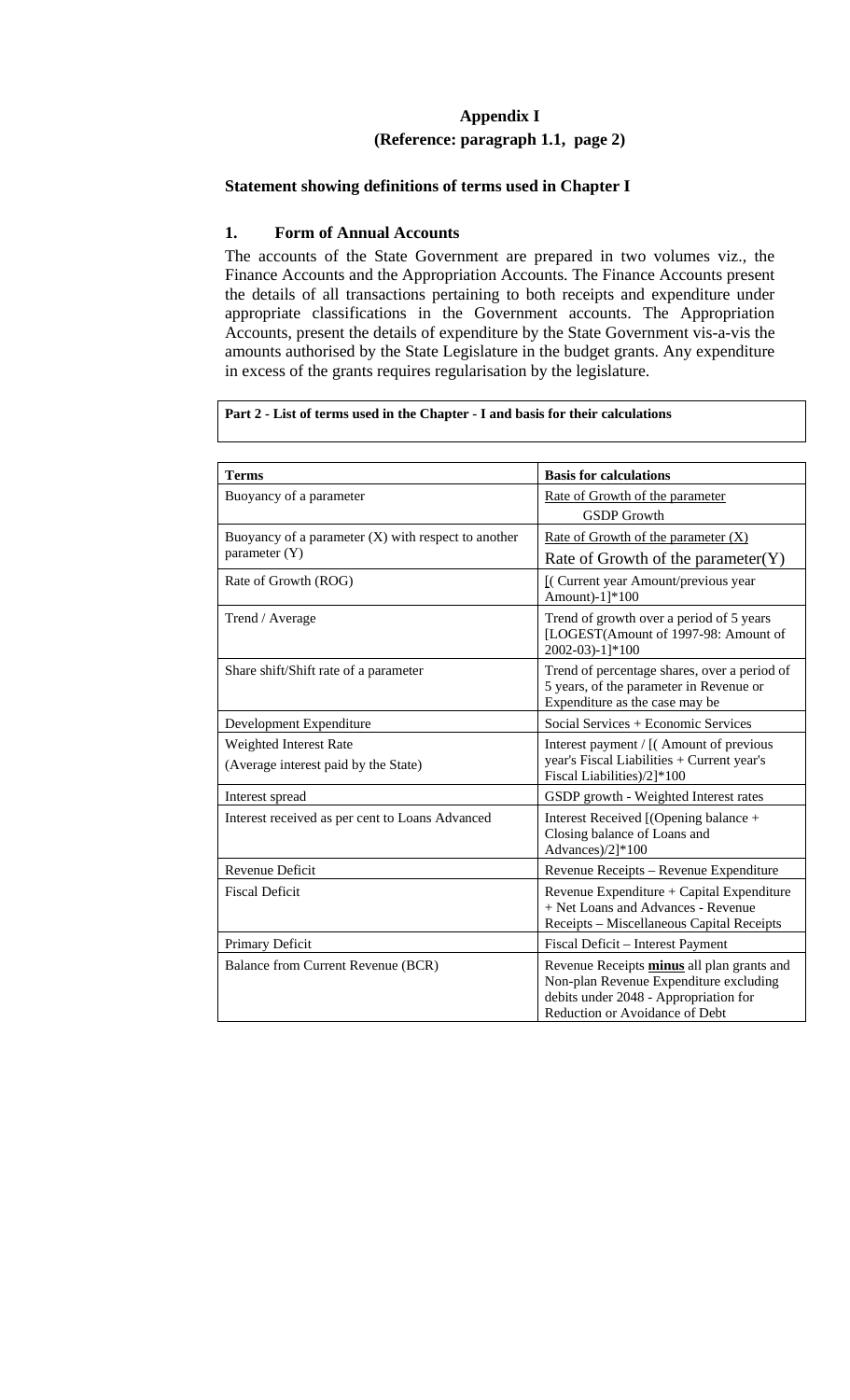#### **Appendix II**

#### **(Reference: paragraph 1.1, page 2)**

#### **Statement showing apportionment of assets and liabilities of the erstwhile State of MP as on 31 March 2003 between successor States of Madhya Pradesh and Chhattisgarh**

|                                                        |                     |                       |              |                | (Rupees in crore) |
|--------------------------------------------------------|---------------------|-----------------------|--------------|----------------|-------------------|
| <b>Items</b>                                           | <b>Balance</b>      | <b>Apportioned to</b> |              | <b>Balance</b> | <b>Reference</b>  |
|                                                        | $as$ on $31$        | <b>Madhya Pradesh</b> | Chhattisgarh | retained in MP | to Finance        |
|                                                        | October             |                       |              | accounts       | <b>Accounts</b>   |
|                                                        | 2000                |                       |              | pending        | <b>Statements</b> |
|                                                        |                     |                       |              | apportionment  | No.               |
| (1)                                                    | (2)                 | (3)                   | (4)          | (5)            | (6)               |
| I-Liabilities-                                         |                     |                       |              |                |                   |
| 1. Internal Debt                                       | 7628.95             | 5766.01(a)            | 1862.94(a)   | $-$            | 4 and 17          |
| 2. Loans and<br>Advances from<br>Central<br>Government | 10606.50            | 7783.25(a)            | 28823.25(a)  |                | 4 and 17          |
| 3. Contingency<br>Fund                                 | 26.61               | 26.61                 | $-$          | $-$            | 16                |
| 4. Small savings,<br>provident funds,<br>etc.          | 7371.51             | 4840.27(b)            | 974.52(b)    | 1556.72        | 4, 16 and 17      |
| 5. Deposits                                            | 1872.19             | 1325.09               | 288.60       | 258.50(b)      | 4 and 16          |
| 6. Reserve Funds                                       | 657.94 <sup>©</sup> | 45.49                 | 11.55        | 102.46(d)      | 4 and 16          |
| 7. Suspense and<br>Miscellaneous<br><b>Balances</b>    | 39.58               | 25.46                 | 5.93         | 8.19(e)        | 16                |
| II-Assets-                                             |                     |                       |              |                |                   |
| 1. Gross Capital                                       | 15760.57            | 4941.77               | 1484.59      | 9334.21(e)     | 2 and 13          |
| Outlay<br>2. Loans and                                 | 2883.18             | 555.95                | 135.91       | 2191.32(f)     | 5 and 18          |
| Advances                                               |                     |                       |              |                |                   |
| 3. Advances                                            | 13.88               | 12.25                 | 1.63         |                | 16                |
| 4. Remittance                                          | 665.60              | 512.72                | 152.88       |                | 16                |
| balance                                                |                     |                       |              |                |                   |
| 5. Cash balance                                        | $-29.75$            | 22.29                 | $-52.04$     | $-$            | $\overline{7}$    |
|                                                        |                     |                       |              |                |                   |
| Guarantees                                             | 9709.60             | $-$                   | $-$          | 10480.65(g)    | 6                 |

**N.B.: For further details, see Finance Accounts.** 

- **(a) Apportionment vide Government of India, Ministry of Finance, Department of Economic Affairs (Budget Division) order F. No. 9(2)B (S)/2002 dated 25 June 2002; includes Ways and Means Advances and Overdraft apportioned by Reserve Bank of India.**
- (b) To be reviewed after receipt of details of final allocation of employees to the two successor States.
- (c) Dropped Rs. 498.44 crore out of total of Rs. 657.94 crore, in terms of second proviso to Section 42(1) of M.P. Re-organisation Act, 2000.
- (d) Retained in M.P. pending decision of GOI.
- (e) Retained in M.P for want of details.
- (f) Retained in M.P due to non-receipt of decisions/details from successor States.
- (g) Differs from the figures of Rs. 9657.38 crore of 2001-02 by Rs.823.27 crore due to (i) cancellation of guarantees of Rs. 51.79 crore (ii) guarantees of Rs. 231.56 crore received during the year and (iii) rectification of mistake of Rs. 643.50 crore pertaining to the period prior to October 2000, as per information received from the departments.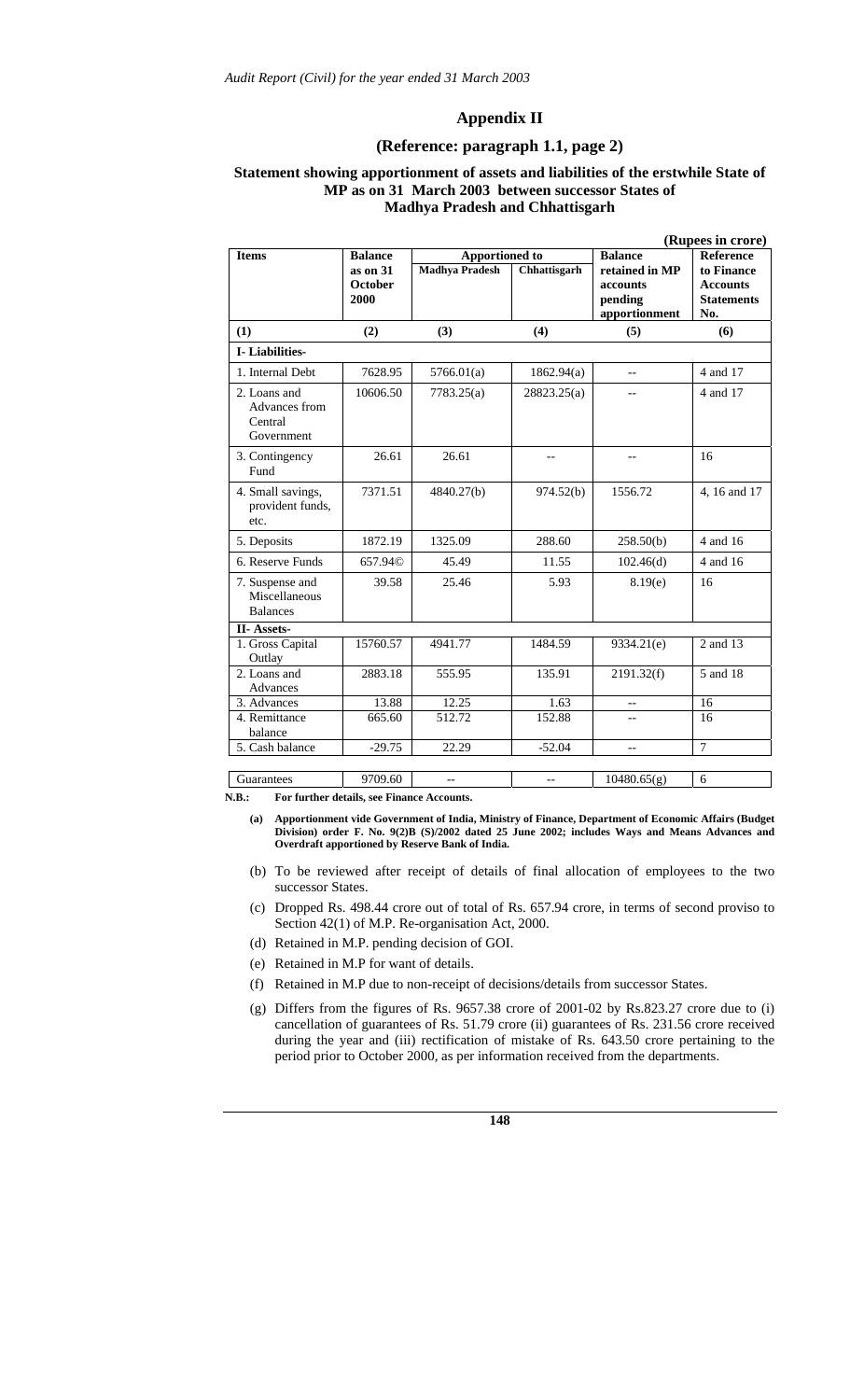## **Appendix III (Reference: paragraph 1.4, page 5) SUMMARISED FINANCIAL POSITION OF THE GOVERNMENT OF MADHYA PRADESH AS ON 31 MARCH 2003**

|  |  | (Rupees in crore) |
|--|--|-------------------|
|  |  |                   |

| As on 31.03.2002 | <b>Liabilities</b>                                           | As on 31.03.2003 |
|------------------|--------------------------------------------------------------|------------------|
| 7648.43          | <b>Internal Debt-</b>                                        | 10664.24         |
| 4473.38          | Market Loans bearing interest                                | 5573.09          |
| 2.98             | Market Loans not bearing interest                            | 2.89             |
| 845.84           | Loans from other Institutions                                | 1153.73          |
|                  | (Autonomous bodies)                                          |                  |
| $\overline{a}$   | Ways and Means Advances                                      |                  |
|                  | Overdraft from Reserve Bank of India                         |                  |
| 2326.23          | Special Security issued to NSS fund of Central<br>Government | 3934.53          |
| 9043.18          | <b>Loans and Advances from Central</b><br>Government-        | 9483.05          |
| 328.15           | Pre 1984-85 Loans                                            | 291.53           |
| 2468.10          | Non-Plan Loans                                               | 1815.53          |
| 6090.57          | Loans for State Plan Schemes                                 | 7221.33          |
| 42.14            | Loans for Central Plan Schemes                               | 39.10            |
| 114.22           | Loans for Centrally Sponsored Plan Schemes                   | 115.56           |
| 40.00            | <b>Contingency Fund</b>                                      | 39.95            |
| 6942.42          | Small Savings, Provident Funds, etc.                         | 7034.50          |
| 2484.16          | <b>Deposits</b>                                              | 2631.20          |
| 368.67           | <b>Reserve Funds</b>                                         | 527.13           |
| 296.97           | <b>Suspense and Miscellaneous Balances</b>                   | 69.11            |
| 26823.83         |                                                              | 30449.18         |

**Note: Apportionment of assets and liabilities except Public debt of the composite state of Madhya Pradesh immediately prior to the appointed day i.e. 1 November 2000, is yet to be finalized.**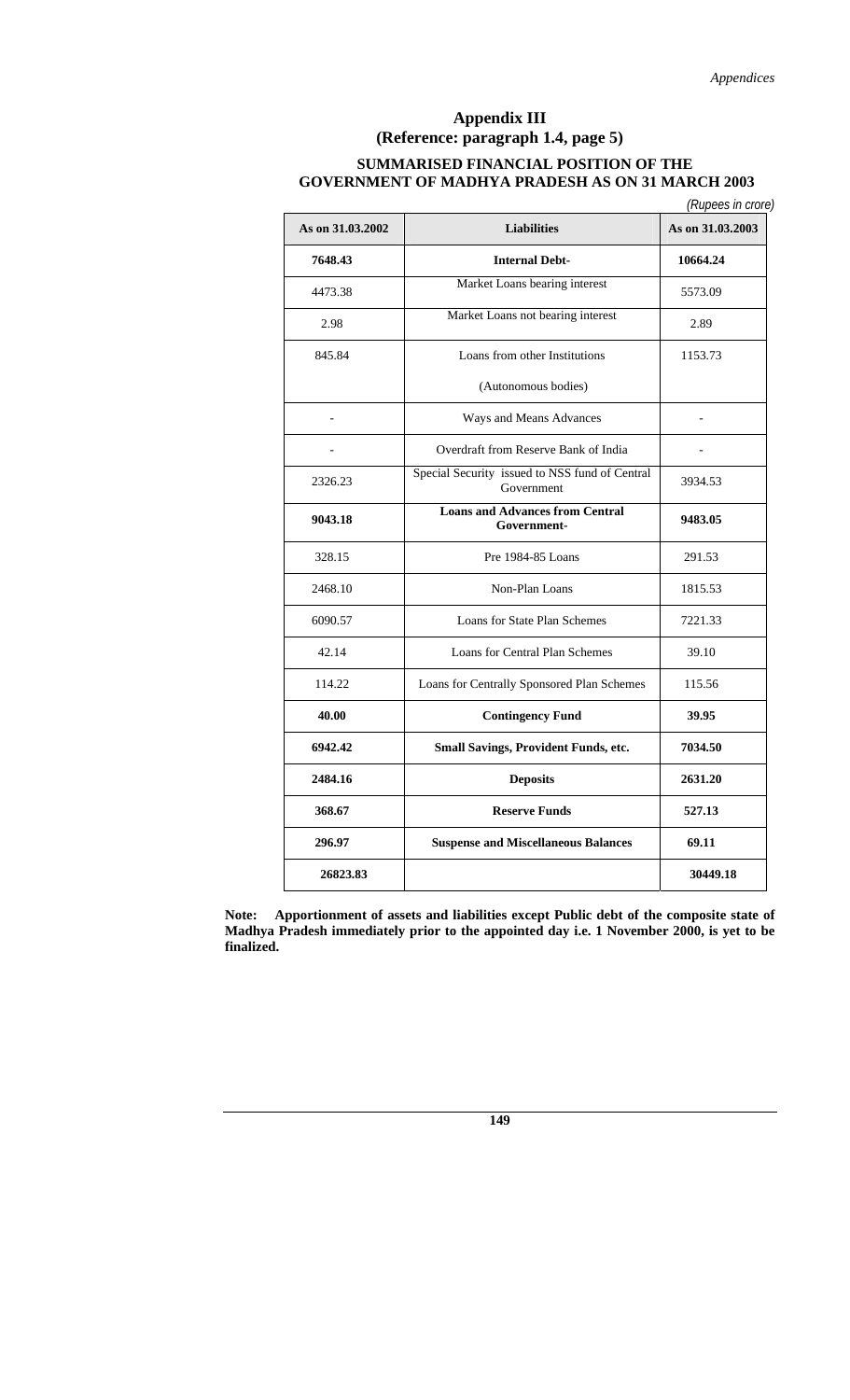| As on<br>31.03.2002 | <b>Assets</b>                                                 | As on 31.03.2003 |
|---------------------|---------------------------------------------------------------|------------------|
| 16332.79            | <b>Gross Capital Outlay on Fixed Assets -</b>                 | 18787.69 \$      |
| 1687.07             | Investments in shares of Companies,<br>Corporations, etc.     | 1702.38          |
| 14645.72\$          | Other Capital Outlay                                          | 17085.31         |
| 2001.91             | <b>Loans and Advances -</b>                                   | 2439.90          |
| 677.76              | Loans for Power Projects                                      | 858.08           |
| 1263.66             | Other Development Loans                                       | 1531.37          |
| 60.49               | Loans to Government servants and<br>Miscellaneous loans       | 50.45            |
| ۵.                  | <b>Reserve Fund Investments</b>                               |                  |
| 7.04                | <b>Advances</b>                                               | 4.14             |
| 471.59              | <b>Remittance Balances</b>                                    | 459.24           |
| 331.03              | Cash -                                                        | $(-)$ 91.30      |
| $(-)3.22$           | Cash in Treasuries and Local Remittances                      | $(-)$ 37.51      |
| 303.55              | Deposits with Reserve Bank                                    | $(-)$ 113.41     |
| 12.50               | Departmental Cash Balance including<br>permanent cash imprest | 13.99            |
| 18.20               | Cash Balance Investments and investment<br>of earmarked funds | 45.63            |
| 7679.47             | <b>Deficit on Government account -</b>                        | 8849.51          |
| 4513.09             | (i)<br>Accumulated deficit brought<br>forward                 | 7679.47          |
| 3157.69             | (ii) Revenue Deficit of the current<br>year                   | 1169.40          |
| 5.56                | (iii) Inter-State Settlement                                  |                  |
| $3.13^{\circ}$      | (iv) Amount closed to Government<br>account                   | 0.64             |
| 26823.83            |                                                               | 30449.18         |

l

<sup>\$</sup> Grants-in-aid of Rs. 82.42 crore to local bodies/ institutions was misclassified under Capital (Plan) expenditure instead of non plan Revenue expenditure (see paragraph 1.6) <sup>ϕ</sup> *IncludesRs.3.08 crore proforma transfer of balances relating to Revenue Reserve Funds, Investment Account to State of Chhattisgarh*.

**<sup>150</sup>**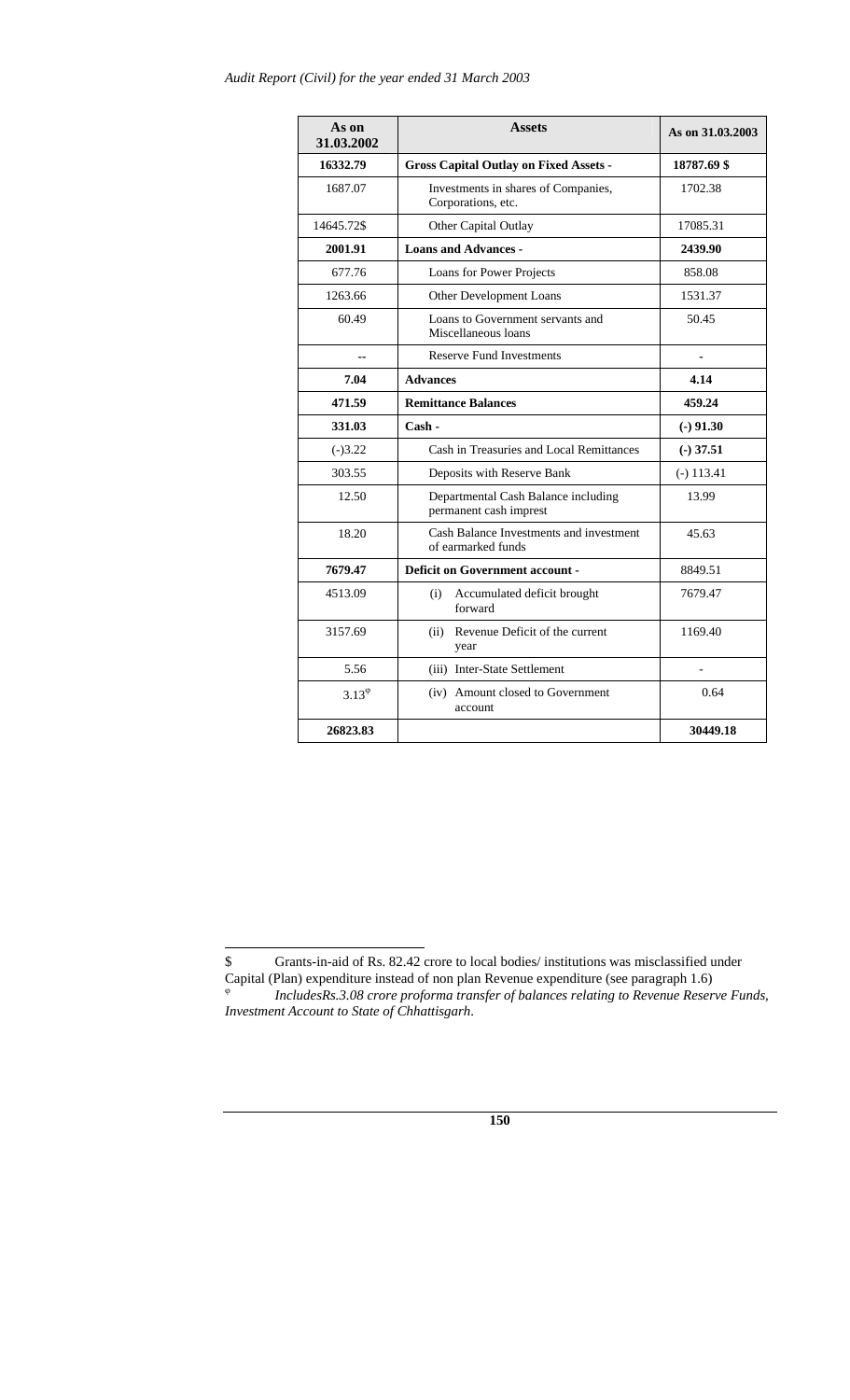# **Appendix IV**

## **(Reference: paragraph 1.4, page 5) ABSTRACT OF RECEIPTS AND DISBURSEMENTS FOR THE YEAR 2002-03**

|          |    |                                                                   |          |         |                                                                               |          |                     | (Rupees in crore) |
|----------|----|-------------------------------------------------------------------|----------|---------|-------------------------------------------------------------------------------|----------|---------------------|-------------------|
| 2001-02  |    |                                                                   | 2002-03  | 2001-02 |                                                                               | Non-plan | $2002 - 03$<br>Plan | <b>Total</b>      |
|          |    | <b>Section-A:</b><br>Revenue                                      |          |         |                                                                               |          |                     |                   |
| 11211.08 | I. | <b>Revenue</b><br>receipts                                        | 13390.40 |         | <b>I. Revenue</b><br>expenditure                                              |          |                     |                   |
| 4678.98  |    | - Tax Revenue                                                     | 6164.55  | 5049.49 | <b>General Services</b>                                                       | 5324.69  | 119.99              | 5444.68           |
|          |    |                                                                   |          | 4582.89 | <b>Social Services</b>                                                        | 3832.21  | 1452.05             | 5284.26           |
| 1601.68  |    | - Non tax revenue                                                 | 1635.48  | 2110.04 | -Education, Sports, Arts<br>and Culture                                       | 1979.23  | 316.35              | 2295.58           |
|          |    |                                                                   |          | 666.89  | -Health and Family<br>Welfare                                                 | 484.32   | 276.29              | 760.61            |
| 3439.30  |    | -State's share of<br><b>Union Taxes</b>                           | 3728.73  | 535.72  | -Water Supply, Sanitation<br>Housing and Urban<br>Development                 | 237.38   | 160.00              | 397.38            |
| 322.35   |    | -Non Plan grants                                                  | 301.16   | 16.63   | - Information and<br><b>Broadcasting</b>                                      | 23.94    | 0.37                | 24.31             |
|          |    |                                                                   |          | 691.70  | -Welfare of Scheduled<br>Castes/Scheduled<br>Tribes/Other Backward<br>classes | 442.63   | 388.73              | 831.36            |
| 649.08   |    | -Grants for State<br>Plan Schemes                                 | 815.90   | 52.94   | -Labour and Labour<br>Welfare                                                 | 49.37    | 6.84                | 56.21             |
|          |    |                                                                   |          | 500.96  | -Social Welfare and<br>Nutrition                                              | 606.46   | 303.03              | 909.49            |
| 519.69   |    | -Grants for Central<br>and Centrally<br>Sponsored Plan<br>Schemes | 744.58   | 8.01    | -Others                                                                       | 8.88     | 0.44                | 9.32              |
|          |    |                                                                   |          | 4363.49 | <b>Economic</b><br><b>Services</b>                                            | 1476.44  | 1948.26             | 3424.70           |
|          |    |                                                                   |          | 1107.62 | -Agriculture and Allied<br>Activities                                         | 769.11   | 456.48              | 1225.59           |
|          |    |                                                                   |          | 619.00  | -Rural Development                                                            | 163.40   | 468.91              | 632.31            |
|          |    |                                                                   |          |         | -Special Areas $\,$<br>Programme                                              |          |                     |                   |
|          |    |                                                                   |          | 261.11  | -Irrigation and Flood<br>control                                              | 191.68   | 58.91               | 250.59            |
|          |    |                                                                   |          | 2037.01 | -Energy                                                                       | 70.00    | 909.77              | 979.77            |
|          |    |                                                                   |          | 54.13   | -Industries and Minerals                                                      | 31.20    | 34.98               | 66.18             |
|          |    |                                                                   |          | 246.34  | -Transport                                                                    | 224.00   | ÷                   | 224.00            |
|          |    |                                                                   |          | 2.09    | -Science, Technology and<br>Environment                                       | 1.41     | 2.65                | 4.06              |
|          |    |                                                                   |          | 36.19   | -General Economic<br>Services                                                 | 25.63    | 16.56               | 42.20             |
|          |    |                                                                   |          | 372.90  | Grants-in-aid and<br>contributions                                            | 406.16   | $\overline{a}$      | 406.16            |

 $\spadesuit$ ♠ Grants-in-aid of Rs.82.42 crore to local bodies/institutions was misclassified under Capital expenditure instead of non-plan Revenue Expenditure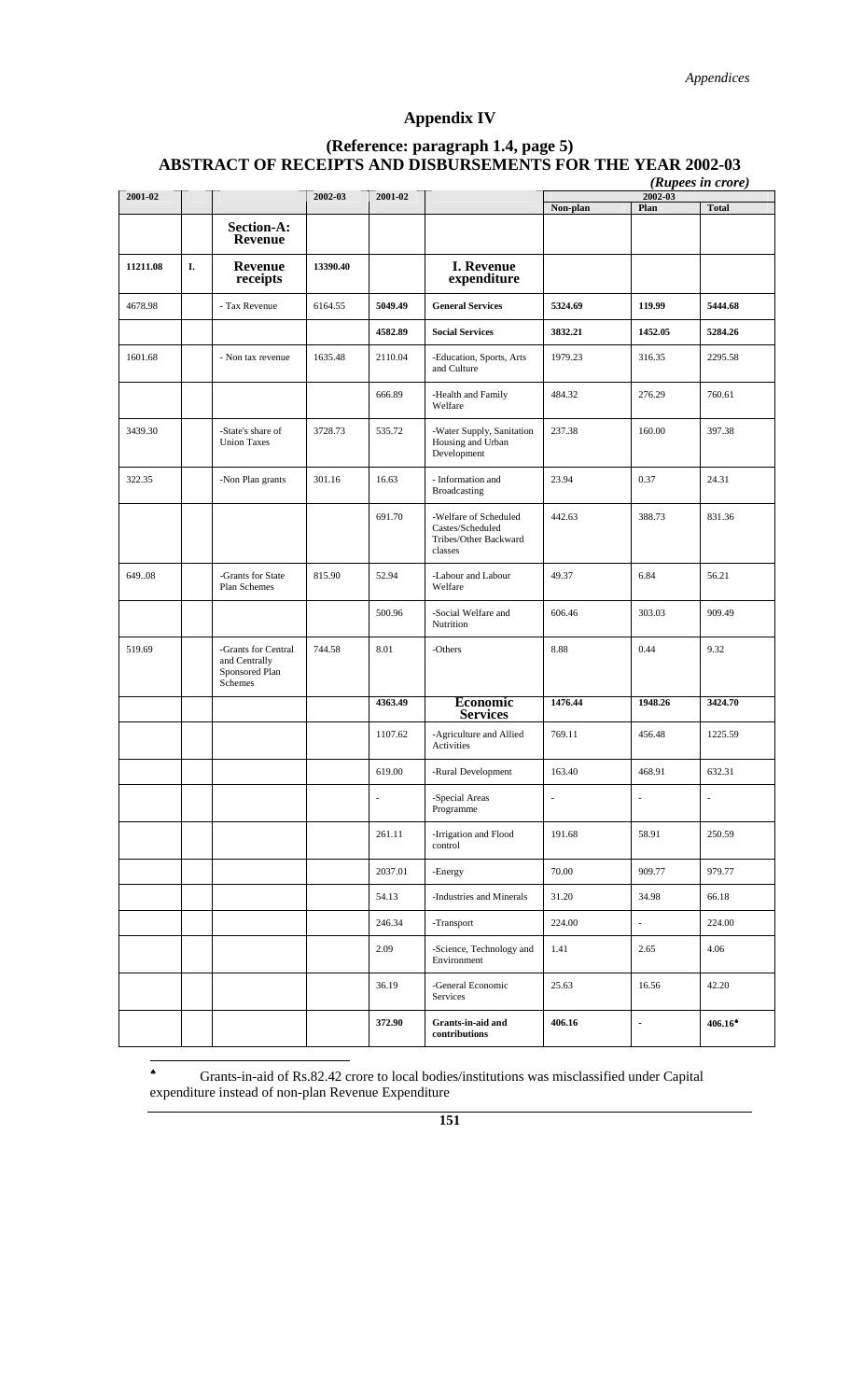| 3157.69                 | П. | <b>Revenue deficit</b><br>carried over to<br><b>Section B</b>                                                     | 1169.40  |                          | II-Revenue surplus carried<br>$\blacksquare$<br>over to Section B             |                          | $\blacksquare$           | $\blacksquare$ |
|-------------------------|----|-------------------------------------------------------------------------------------------------------------------|----------|--------------------------|-------------------------------------------------------------------------------|--------------------------|--------------------------|----------------|
| 14368.77                |    | <b>Total</b>                                                                                                      | 14559.80 | 14368.77                 | <b>Total</b>                                                                  | 11039.50                 | 3520.30                  | 14559.80*      |
|                         |    | <b>Section-B</b>                                                                                                  |          |                          |                                                                               |                          |                          |                |
| $(-)226.65^{\bigoplus}$ | Ш  | <b>Opening cash</b><br>balance including<br>Permanent<br><b>Advances and</b><br><b>Cash Balance</b><br>investment | 331.03   |                          | <b>III.Opening overdraft</b><br>from RBI                                      | $\overline{\phantom{a}}$ | $\overline{\phantom{a}}$ | ÷,             |
|                         |    |                                                                                                                   |          | 1470.64*                 | IV. Capital outlay                                                            | 6.43                     | 2448.47                  | 2454.90        |
|                         | IV | <b>Miscellaneous</b><br><b>Capital receipts</b>                                                                   |          | 21.79                    | <b>General Services</b>                                                       | $\blacksquare$           | 36.28                    | 36.28          |
|                         |    |                                                                                                                   |          | 171.58                   | <b>Social services</b>                                                        | 1.43                     | 534.41                   | 535.84         |
|                         |    |                                                                                                                   |          | 15.82                    | -Education, Sports, Arts<br>and Culture                                       |                          | 16.56                    | 16.56          |
|                         |    |                                                                                                                   |          | 21.27                    | -Health and Family<br>Welfare                                                 | 0.03                     | 18.26                    | 18.29          |
|                         |    |                                                                                                                   |          | 72.26                    | -Water Supply, Sanitation<br>Housing and Urban<br>Development                 | 0.40                     | 393.73                   | 394.13         |
|                         |    |                                                                                                                   |          | $\overline{\phantom{a}}$ | - Information and<br><b>Broadcasting</b>                                      | $\blacksquare$           | $\blacksquare$           | $\Box$         |
|                         |    |                                                                                                                   |          | 61.10                    | -Welfare of Scheduled<br>Castes/Scheduled<br>Tribes/Other Backward<br>Classes | ä,                       | 105.24                   | 105.24         |
|                         |    |                                                                                                                   |          | 0.25                     | -Social Welfare and<br>Nutrition                                              | 1.00                     | 0.21                     | 1.21           |
|                         |    |                                                                                                                   |          | 0.88                     | -Other Social Services                                                        | $\blacksquare$           | 0.41                     | 0.41           |
|                         |    |                                                                                                                   |          | 1277.27                  | Economic<br><b>Services</b>                                                   | 5.00                     | 1877.78                  | 1882.78        |
|                         |    |                                                                                                                   |          | 23.46                    | -Agriculture and Allied<br>Activities                                         | 4.87                     | 28.99                    | 33.86          |
|                         |    |                                                                                                                   |          | 148.54                   | -Rural Development                                                            | $\overline{\phantom{a}}$ | 222.77                   | 222.77         |
|                         |    |                                                                                                                   |          | 685.49                   | -Irrigation and Flood<br>control                                              | $\blacksquare$           | 950.14                   | 950.14         |
|                         |    |                                                                                                                   |          | 172.78                   | -Energy                                                                       | $\Box$                   | 347.54                   | 347.54         |
|                         |    |                                                                                                                   |          | 6.80                     | -Industries and Minerals                                                      | 0.10                     | 9.52                     | 9.62           |
|                         |    |                                                                                                                   |          | 237.33                   | -Transport                                                                    | ÷,                       | 314.92                   | 314.92         |
|                         |    |                                                                                                                   |          | 2.87                     | -General Economic<br>Services                                                 | 0.03                     | 3.90                     | 3.93           |
|                         |    | <b>Total</b>                                                                                                      |          | 1470.64                  | <b>Total</b>                                                                  | 6.43                     | 2448.47                  | 2454.90        |

 $\overline{a}$ 

<sup>⊕</sup> *Differs from last years closing balance by Rs.3.08 crore (Rs.30797066) due to proforma transfer to Chhattisgarh State as per Finance Account.*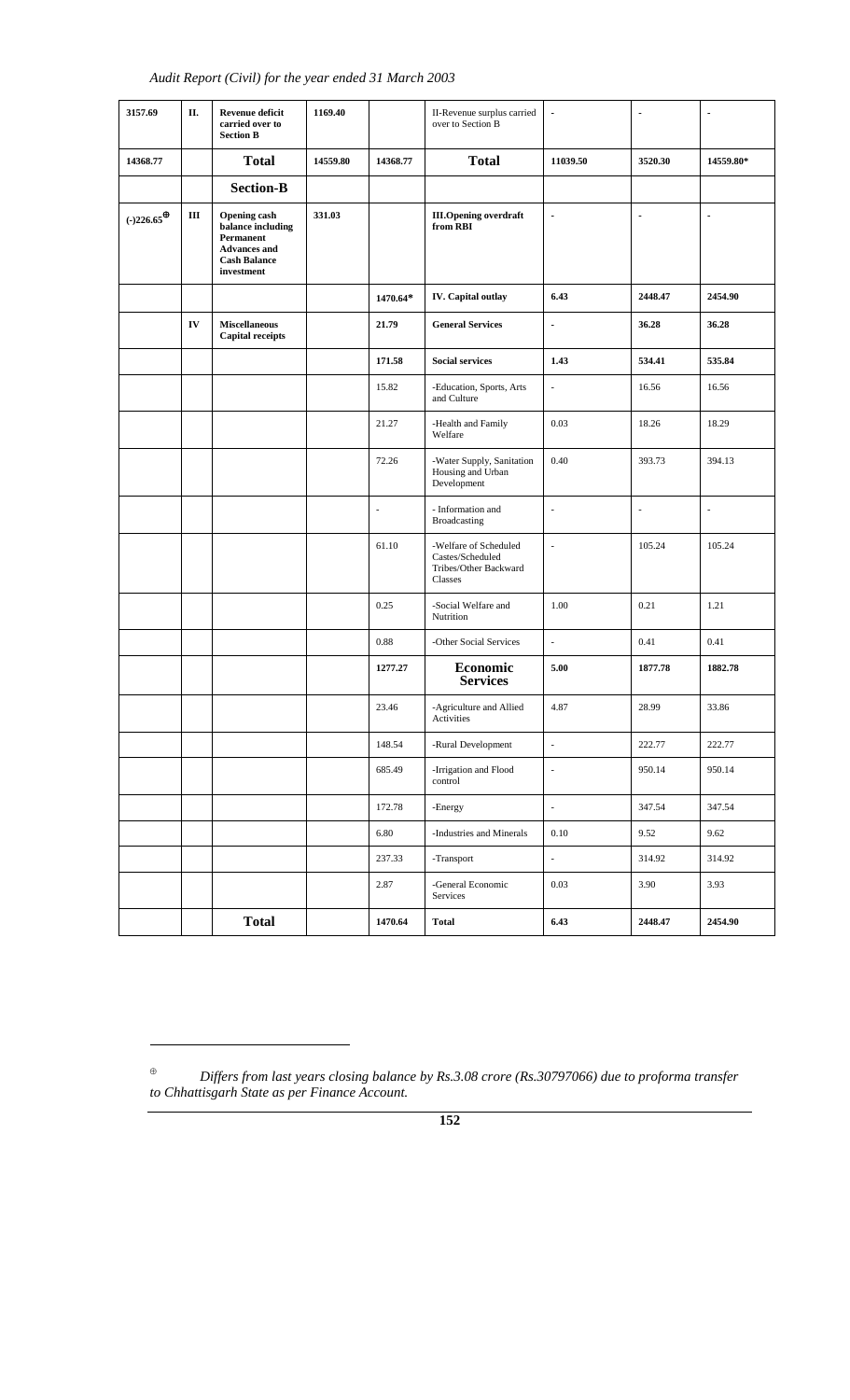| 2001-02        |                         |                                                                        | 2002-03        | 2001-02   |                                                                        | 2002-03        |
|----------------|-------------------------|------------------------------------------------------------------------|----------------|-----------|------------------------------------------------------------------------|----------------|
| 1587.65        | $\mathbf{V}$            | <b>Recoveries of Loans and Advances</b>                                | 42.71          | 59858     | V. Loans and Advances disbursed                                        | 480.70         |
| 1557.55        |                         | -From Power Projects                                                   | 1.34           | 224.47    | -For Power Projects                                                    | 181.66         |
| 12.96          |                         | -From Government Servants                                              | 11.44          | 7.62      | -To Government Servants                                                | 1.35           |
| 17.14          |                         | -From others                                                           | 29.93          | 366.49    | -To others                                                             | 297.69         |
| -−             | <b>VI</b>               | <b>Inter-State Settlement</b>                                          | $\blacksquare$ | 5.56      | <b>VI. Inter State Settlement</b>                                      | $\blacksquare$ |
| $\sim$         | <b>VII</b>              | <b>Revenue Surplus brought down</b>                                    |                | 3157.69   | VII. Revenue deficit brought down                                      | 1169.40        |
| 3281.00        | <b>VIII</b>             | Public debt receipt                                                    | 4949.30        | 521.67    | VIII. Repayment of Public debt                                         | 1493.61        |
| 1830.30        |                         | -Internal debt other than ways and<br>means advances and overdraft     | 3168.69        | 149.38    | -Internal debt other than ways and<br>means advances and overdraft     | 152.87         |
| 1450.70        |                         | -Loans and advances from Central<br>Government                         | 1780.61        | 372.29    | -Repayment of loans and advances to<br><b>Central Government</b>       | 1340.74        |
| $\overline{a}$ |                         | -Net transactions under Ways and means<br>advances including overdraft | L.             | $\sim$    | -Net transactions under Ways and<br>means advances including overdraft | ÷.             |
|                | $\mathbf{I} \mathbf{X}$ | <b>Appropriation to Contingency Fund</b>                               | $\overline{a}$ | --        | IX. Appropriation to Contingency<br>Fund                               |                |
| $\overline{a}$ | $\mathbf{x}$            | <b>Amount transferred to Contingency</b><br><b>Fund</b>                | $\overline{a}$ | --        | X. Expenditure from Contingency<br><b>Fund</b>                         | 0.05           |
| 15012.67       | XI                      | <b>Public Account receipts</b>                                         | 20119.55       | 13569.50  | <b>XI. Public Account disbursements</b>                                | 19935.23       |
| 1238.13        |                         | -Small Savings and Provident Funds                                     | 1108.88        | 830.53    | -Small Savings and Provident Funds                                     | 1016.81        |
| 130.97         |                         | -Reserve funds                                                         | 169.79         | 37.50     | -Reserve Funds                                                         | 11.33          |
| 7433.57        |                         | -Suspense and Miscellaneous                                            | 10763.80       | 7332.81   | -Suspense and Miscellaneous                                            | 10992.29       |
| 3394.46        |                         | -Remittances                                                           | 4286.52        | 3234.45   | -Remittances                                                           | 4274.17        |
| 2815.54        |                         | -Deposits and Advances                                                 | 3790.56        | 2134.21   | -Deposits and Advances                                                 | 3640.63        |
|                | <b>XII</b>              | <b>Closing Overdraft from Reserve Bank</b><br>of India                 | $\overline{a}$ | 331.03    | XII. Cash Balance at end of the<br>vear                                | $(-) 91.30$    |
|                |                         |                                                                        |                | $(-)3.22$ | -Cash in Treasuries and Local<br>Remittances                           | $(-)$ 37.51    |
|                |                         |                                                                        |                | 303.55    | -Deposits with Reserve Bank                                            | $(-) 113.41$   |
|                |                         |                                                                        |                | 12.50     | -Departmental Cash Balance<br>including permanent cash imprest         | 13.99          |
|                |                         |                                                                        |                | 18.20     | -Cash Balance Investment and<br><b>Investment of Earmarked Funds</b>   | 45.63          |
| 19654.67       |                         | <b>Total</b>                                                           | 25442.59       | 19654.67  | <b>Total</b>                                                           | 25442.59       |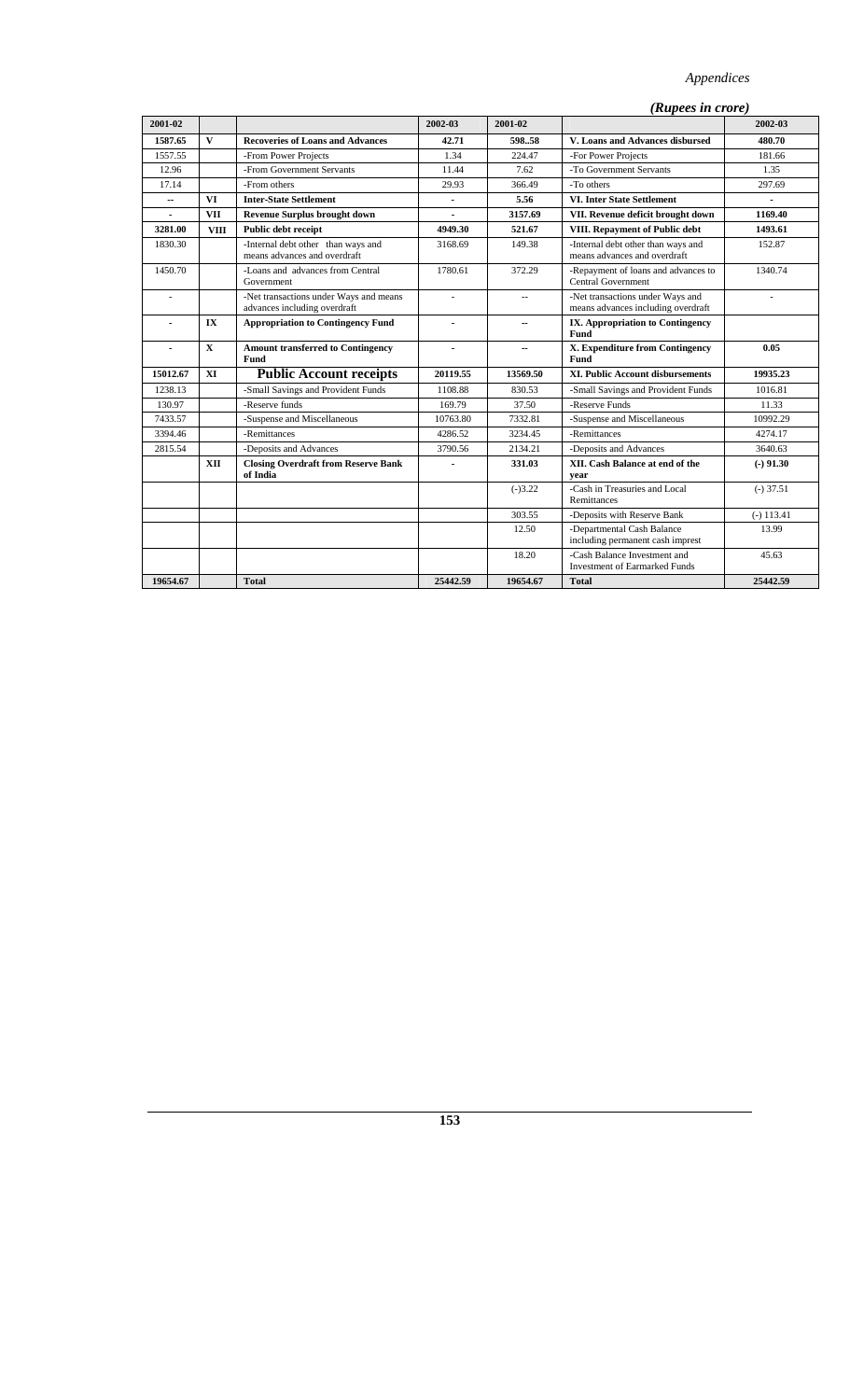#### **Appendix V (Reference: paragraph 1.4, page 5) SOURCES AND APPLICATION OF FUNDS**

|                          | $2001 - 02$    | <b>Source</b>                                                  |                          | (Rupees in crore)<br>$2002 - 03$ |
|--------------------------|----------------|----------------------------------------------------------------|--------------------------|----------------------------------|
| <b>Amount</b>            | Per cent       |                                                                | <b>Amount</b>            | Per<br>cent                      |
| 11211.08                 | 65.94          | Revenue receipts                                               | 13390.40                 | 75.55                            |
| 1587.65                  | 9.34           | Recoveries of Loans and Advances                               | 42.71                    | 0.24                             |
| 2759.33                  | 16.23          | Increase in Public debt                                        | 3455.69                  | 19.50                            |
| $1443.18^{\circ}$        | 8.49           | Receipts from Public account                                   | 412.81                   | 2.33                             |
| 407.60                   |                | a. Increase in Small Savings                                   | 92.07                    |                                  |
| 681.33                   |                | b. Increase in Deposits and<br>Advances                        | 149.93                   |                                  |
| 93.47                    |                | c. Increase in Reserve Funds<br>and Reserve Fund<br>Investment | 158.46                   |                                  |
| 160.01                   |                | d. Effect of Remittances<br>transactions                       | 12.35                    |                                  |
| 100.77                   |                | e. Increase in suspense and<br>miscellaneous                   | $\overline{\phantom{a}}$ |                                  |
| $\overline{\phantom{a}}$ | $\overline{a}$ | Decrease in closing cash balance                               | 422.33                   | 2.38                             |
| 17001.24                 | 100            | <b>Total</b>                                                   | 17723.94                 | 100                              |
|                          |                | <b>Application</b>                                             |                          |                                  |
| 14368.77                 | 84.52          | Revenue expenditure                                            | 14559.80                 | 82.15                            |
| 598.58                   | 3.52           | Lending for development and other<br>purposes                  | 480.70                   | 2.71                             |
| 1470.64                  | 8.65           | Capital expenditure                                            | 2454.90                  | 13.85                            |
| $\sim$                   | u.             | Net effect of Contingency Fund<br>transactions                 | 0.05                     |                                  |
| 5.56                     | 0.03           | Net effect of Inter State settlement                           |                          |                                  |
| $\overline{a}$           | $\overline{a}$ | Application from Public Account-                               | 228.49                   | 1.29                             |
| $- -$                    | $\overline{a}$ | a. Net effect of Suspense and<br>Miscellaneous                 | 228.49                   |                                  |
| $\overline{a}$           | $\overline{a}$ | b. Miscellaneous Government<br><b>Account</b>                  | L.                       |                                  |
| $\overline{a}$           | $\overline{a}$ | c. Decrease in Deposits and<br>Advances                        | L.                       |                                  |
| $\overline{a}$           | $-$            | d. Effect of Remittances<br>transactions                       | ÷,                       |                                  |
| 557.69                   | 3.28           | Increase in closing cash balance                               |                          |                                  |
| 17001.24                 | 100            | <b>Total</b>                                                   | 17723.94                 | 100                              |

#### **Explanatory Notes to Statements I, II and III:**

- 1. The abridged accounts in the foregoing statements have to be read with comments and explanations in the Finance Accounts
- 2. Government accounts being mainly on cash basis, the deficit on government account, as shown in Statement I, indicates the position on cash basis, as opposed to accrual basis in commercial accounting. Consequently, items payable or receivable or items like depreciation or variation in stock figures etc., do not figure in the accounts.
- 3. Suspense and Miscellaneous balances include cheques issued but not paid, payments made on behalf of the State and inter-departmental and inter-Government payments and others awaiting settlement.
- 4. Grants-in-aid of Rs.82.42 crore to local bodies/institutions was mis-classified under Capital (Plan) expenditure instead of non plan Revenue expenditure
- 5. There was a difference of Rs.1812.86 lakh (credit) between the figures- Rs.11341.00 lakh (credit) reflected in the Accounts and that intimated by Reserve Bank of India - Rs.9528.14 lakh (debit)- Under "Deposits with Reserve Bank". After close of June 2003 accounts, the net difference to be reconciled was Rs.1435.17lakh (credit)

.

<sup>ϕ</sup> *Difference of Rs.0.01 crore is due to rounding off.* \* Including proforma correction of Rs.3.08 crore.

**<sup>154</sup>**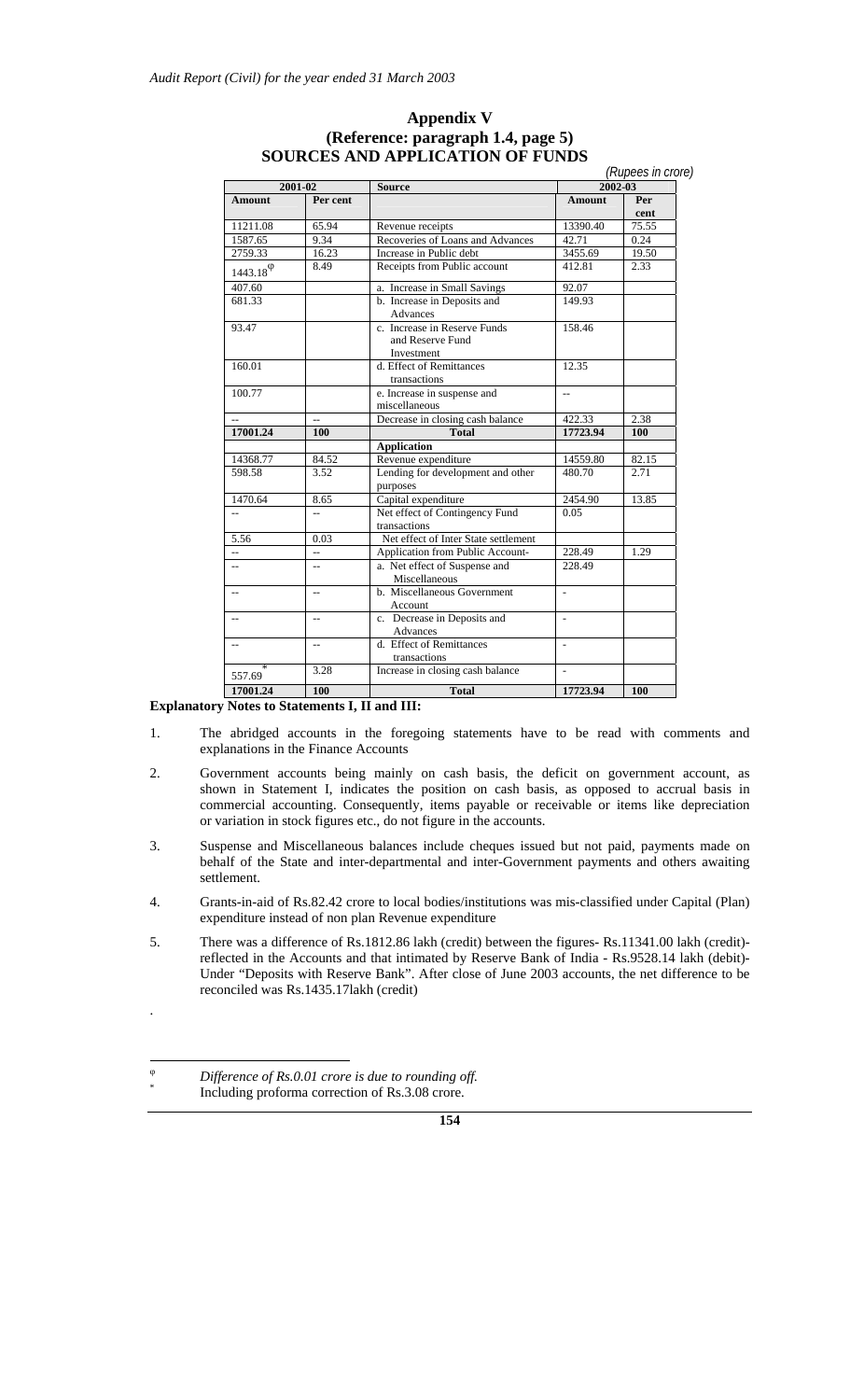#### **Appendix VI (Reference: paragraph 1.4, page 5) TIME-SERIES DATA ON STATE GOVERNMENT FINANCES**

|                                                                      |                       |                        | (Rupees in crore) |                          |                     |           |                     |
|----------------------------------------------------------------------|-----------------------|------------------------|-------------------|--------------------------|---------------------|-----------|---------------------|
|                                                                      | 1998-99 <sup>85</sup> | 1999-2000 <sup>8</sup> |                   | 2000-01                  |                     | 2001-02   | 2002-03             |
|                                                                      |                       |                        | April-<br>October | <b>November</b><br>2000- | <b>Total</b>        |           |                     |
|                                                                      |                       |                        | 2000              | <b>March</b><br>2001     |                     |           |                     |
| 1. Revenue Receipts                                                  | 11346                 | 13204                  | 7136              | 5703                     | 12839               | 11211     | 13391               |
| (i) Tax Revenue                                                      | 5108 (45)             | 5795 (44)              | 3225              | 2415                     | 5640 (44)           | 4679(42)  | 6165(46)            |
| Taxes on Sales, Trade, etc.                                          | 2297 (45)             | 2555 (44)              | 1568              | 1198                     | 2766 (49)           | 2361(50)  | 2906(47)            |
| <b>State Excise</b>                                                  | 965(19)               | 1073 (19)              | 674               | 301                      | 975 (17)            | 705(15)   | 890(15)             |
| <b>Stamps and Registration fees</b>                                  | 400(8)                | 470 (8)                | 298               | 179                      | $\overline{477(8)}$ | 445(10)   | $\overline{535(9)}$ |
| Taxes on Vehicles                                                    | 382(7)                | 402(7)                 | 257               | 149                      | 406(7)              | 393(8)    | 429(7)              |
| <b>Other Taxes</b>                                                   | 1064(21)              | 1295(22)               | 428               | 588                      | 1016(19)            | 775(17)   | 1405(22)            |
| (ii) Non Tax Revenue                                                 | 1782 (16)             | 2469 (18)              | 1020              | 704                      | 1724 (13)           | 1602(14)  | 1635(12)            |
| (iii) State's share in Union taxes<br>and duties                     | 2932 (26)             | 3262(25)               | 2318              | 1637                     | 3955 (31)           | 3439(31)  | 3729(28)            |
| (iv) Grants-in-aid from GOI                                          | 1523(13)              | 1678(13)               | 574               | 946                      | 1520 (12)           | 1491(13)  | 1862(14)            |
| 2. Misc. Capital Receipts                                            | н.                    | ۰.                     | $\sim$            | $\overline{\phantom{a}}$ | ۰.                  | --        | $\sim$              |
| 3. Total revenue and Non debt<br>capital receipts $(1+2)$            | 11346                 | 13204                  | 7136              | 5703                     | 12839               | 11211     | 13391               |
| 4. Recovery of Loans and<br><b>Advances</b>                          | 56                    | 314                    | $(-) 6$           | 19                       | 13                  | 1588      | 43                  |
| <b>4A Inter-State Settlement</b>                                     |                       |                        |                   |                          |                     |           |                     |
| 5. Public Debt Receipts                                              | 2796                  | 3462                   | 2171              | 930                      | 3101                | 3281      | 4949                |
| Internal Debt (Excluding. Ways<br>& Means Advances and<br>Overdraft) | 742(28)               | 2104(61)               | 1308              | 568                      | 1876(61)            | 1830(56)  | 3169(64)            |
| Loans and Advances from<br>Government of India <sup>s</sup>          | 1862(72)              | 1358(39)               | 632               | 362                      | 994(32)             | 1451(44)  | 1780(36)            |
| Net Transactions under Ways and<br>means advances and overdraft      | 192                   | $-$                    | 231               |                          | 231(7)              | $-$       |                     |
| 6. Total receipts in the<br>Consolidated fund $(3+4+5)$              | 14198                 | 16980                  | 9301              | 6652                     | 15953               | 16080     | 18383               |
| 7. Contingency Fund receipts                                         | μ.                    | ۵.                     | 7                 |                          | 7                   | --        |                     |
| 8. Public Account receipts                                           | 15717                 | 17170                  | 9882              | 6638                     | 16520               | 15013     | 20120               |
| 9. Total receipts of the<br>Government (6+7+8)                       | 29915                 | 34150                  | 19190             | 13290                    | 32480               | 31093     | 38503               |
| 10. Revenue expenditure                                              | 14218(92)             | 16136(93)              | 8938              | 6047                     | 14985 (91)          | 14369(87) | 14560(83)           |
| Plan                                                                 | 2476(17)              | 2727(17)               | 1217              | 1466                     | 2683 (18)           | 2516(18)  | 3520(24)            |
| Non-Plan                                                             | 11742(83)             | 13409(83)              | 7721              | 4581                     | 12302 (82)          | 11853(82) | 11040(76)           |
| General Services (including<br>interest, payments)                   | 4766(34)              | 5244(33)               | 3364              | 1959                     | 5323 (36)           | 5049(35)  | 5445(37)            |
| <b>Social Services</b>                                               | 5574(39)              | 6210(38)               | 3639              | 2197                     | 5836 (39)           | 4583(32)  | 5284(36)            |
| <b>Economic Services</b>                                             | 3462(24)              | 4033(25)               | 1585              | 1713                     | 3298 (22)           | 4364(30)  | 3425(24)            |
| Grants-in-aid and<br>contributions                                   | 416(3)                | 648(4)                 | 350               | 178                      | 528(3)              | 373(3)    | 406(3)              |
| 11. Capital Expenditure                                              | 1010(6)               | 950(5)                 | 524               | 586                      | 1110(7)             | 1471(9)   | 2455(14)            |
| Plan                                                                 | 999(99)               | 946 (100)              | 518               | 587                      | 1105(100)           | 1466(100) | 2449(100)           |
| Non-Plan                                                             | 11(1)                 | 4                      | 06                | $(-) 01$                 | 05                  | 05        | 6                   |
| <b>General Services</b>                                              | 20(2)                 | 16(2)                  | 05                | 11                       | 16(2)               | 22(1)     | 36(1)               |
| Social Services                                                      | 219 (22)              | 195 (20)               | 38                | 98                       | 136(12)             | 172(12)   | 536(22)             |
| <b>Economic Services</b>                                             | 771 (76)              | 739(78)                | 481               | 477                      | 958(86)             | 1277(87)  | 1883(77)            |

*-contd..* 

 $\otimes$ <sup>⊗</sup> *Pertains to erstwhile composite State of M.P.*

Includes ways and means advances from GOI.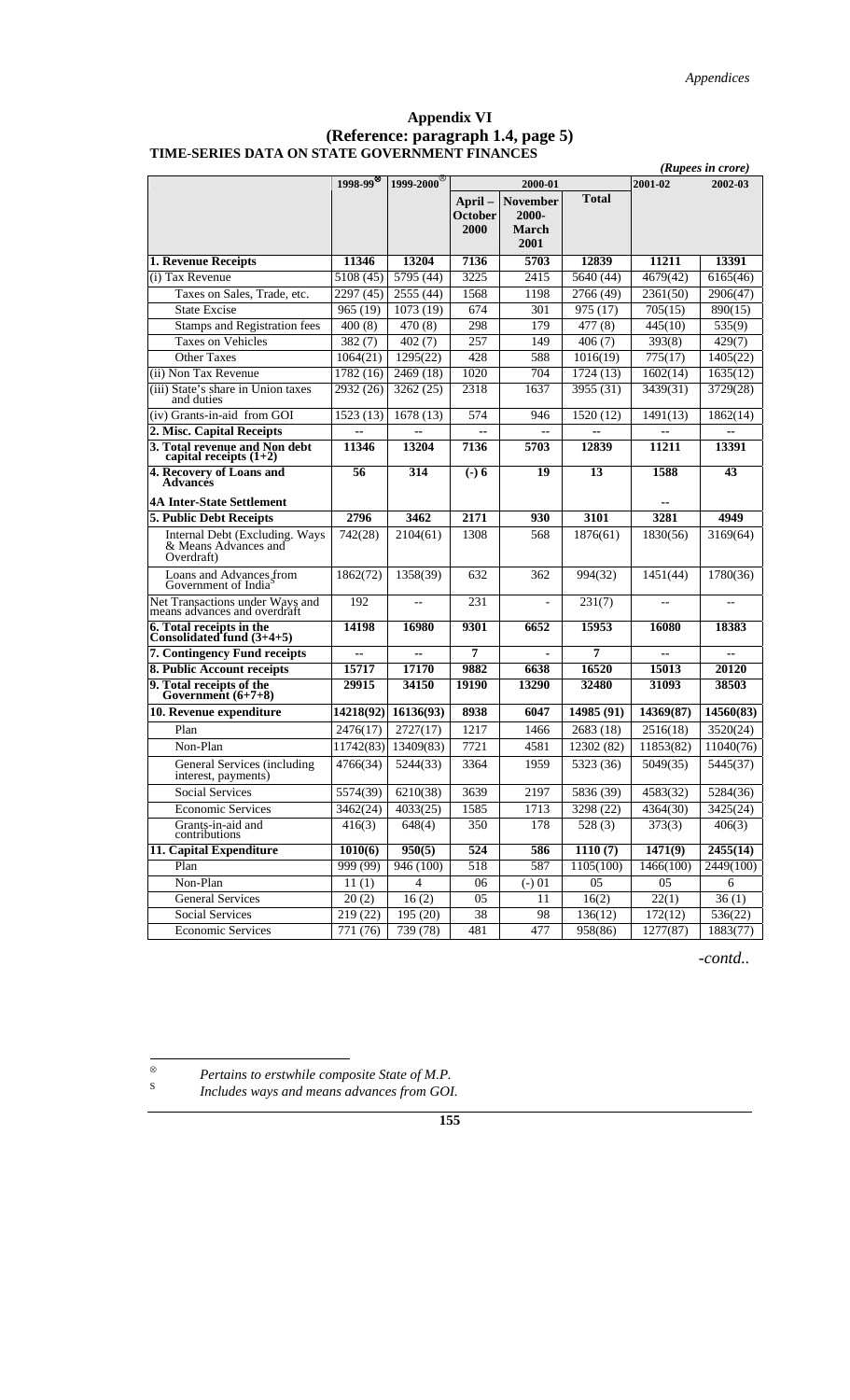|                                                                              |          |                  |                           |                                                  |                   |                | (Rupees in crore)     |  |
|------------------------------------------------------------------------------|----------|------------------|---------------------------|--------------------------------------------------|-------------------|----------------|-----------------------|--|
|                                                                              | 1998-99* | 1999-<br>$2000*$ | 2000-01                   |                                                  |                   | 2001-02        | 2002-03               |  |
|                                                                              |          |                  | April-<br>October<br>2000 | <b>November</b><br>2000-<br><b>March</b><br>2001 | <b>Total</b>      |                |                       |  |
| 12. Disbursement of Loans and<br><b>Advances</b>                             | 302(2)   | 343(2)           | 33                        | 263                                              | 296(2)            | 599(4)         | 481(3)                |  |
| <b>12A Inter-State settlement</b>                                            |          |                  | ٠                         |                                                  |                   | 5.             | ä,                    |  |
| 13. Total expenditure $(10+11+12)$                                           | 15530    | 17429            | 9495                      | 6896                                             | 16391             | 16444          | 17496                 |  |
| 14. Repayment of Public Debt                                                 | 439      | 549              | 271                       | 547                                              | 818               | 522            | 1494                  |  |
| Internal Debt (excluding Ways<br>& Means Advances and<br>Overdraft)          | 90       | 135              | 51                        | 72                                               | 123               | 150            | 153                   |  |
| Net transactions under Ways<br>and Means Advances and<br>Overdraft           | $-$      | 21               |                           | 294                                              | 294               | $\overline{a}$ | $\overline{a}$        |  |
| Loans and Advances from<br>Government of India                               | 349      | 393              | 220                       | 181                                              | 401               | 372            | 1341                  |  |
| 15. Appropriation to<br>Contingency Fund                                     | н.       | --               |                           |                                                  | --                | ä.             |                       |  |
| 16. Total disbursement out of<br><b>Consolidated Fund</b><br>$(13+14+15)$    | 15969    | 17978            | 9766                      | 7443                                             | 17209             | 16966          | 18990                 |  |
| 17. Contingency Fund<br>disbursements                                        | ۰.       | 7                | 13                        | $(-) 13$                                         | --                | ÷              |                       |  |
| 18. Public Account<br>disbursements                                          | 14131    | 16040            | 9690                      | 6146                                             | 15836             | 13569          | 19935                 |  |
| 19. Total disbursements by the Government $(16+17+18)$                       | 30100    | 34025            | 19469                     | 13576                                            | 33045             | 30535          | 38925                 |  |
| Part C. Deficits                                                             |          |                  |                           |                                                  |                   |                |                       |  |
| 20. Revenue Deficit (1-10)                                                   | 2872     | 2932             | 1802                      | 344                                              | 2146              | 3158           | 1169                  |  |
| 21. Fiscal Deficit (3+4-13)                                                  | 4127     | 3911             | 2365                      | 1174                                             | 3539              | 3645           | 4062                  |  |
| 22. Primary Deficit (21-23)                                                  | 2292     | 1772             | 858                       | 270                                              | 1128              | 1391           | 1560                  |  |
| Part D. Other data                                                           |          |                  |                           |                                                  |                   |                |                       |  |
| 23. Interest payments (included<br>in revenue expenditure)                   | 1835     | 2139             | 1507                      | 904                                              | 2411              | 2254           | 2502                  |  |
| 24. Arrears of Revenue<br>(percentage of Tax & non-<br>Tax Revenue receipts) | 248(4)   | 465(6)           |                           |                                                  | 347(5)            | 204(3)         | 839 <sup>8</sup> (11) |  |
| 25. Financial assistance to local<br>bodies etc.                             | 759      | 1505             | 224                       | 589                                              | 813               | 2304           | 525                   |  |
| 26. Ways and Means Advances/<br>Overdraft availed (days)                     | 129/144  | 165/100          | 70/9                      | 95/38                                            | 165/47            | 117/172        | 103/176               |  |
| 27. Interest on WMA/Overdraft                                                | 5/3      | 10/3             | 6/2                       | 2/1                                              | 8/3               | 11/5           | 11/7                  |  |
| 28. Gross State Domestic Product<br>(GSDP)                                   | 90737    | 98768(P)         |                           |                                                  | 88445(@) 81286(Q) |                | 83011(Q)              |  |
| 29. Outstanding debt (year-end)                                              | 21959    | 25948            | $\blacksquare$            | 22548                                            | 22548             | 26487          | 30340                 |  |
| 30. Outstanding guarantees<br>(year-end)                                     | 1413     | 142              |                           |                                                  | 467               | 472            | 585                   |  |
| 31. Maximum amount<br>guaranteed (year-end)                                  | 8599     | 9671             | ٠                         | ٠                                                | 9673              | 9701           | 11572                 |  |
| 32. Number of incomplete<br>projects                                         | 59       | 237              |                           | ٠                                                | 185               | 180            | 301                   |  |
| 33. Capital blocked in incomplete<br>projects                                | 3725     | 5957             | $\blacksquare$            | ä,                                               | 4983              | 5589           | 6459                  |  |

#### **Appendix VI (continued)**

*(Q) Quick estimates for the successor State of Madhya Pradesh.* 

*(P)- Provisional (@) Provisional figures of GSDP for the full year (Rs.73165 crore) for the successor State of Madhya Pradesh plus pro-rata figures of that for Chhattisgarh (Rs.15280 crore) for April-October 2000.* 

*(\*) In respect of composite state of Madhya Pradesh* 

*(\$) Revenue figure of some principal heads of revenue*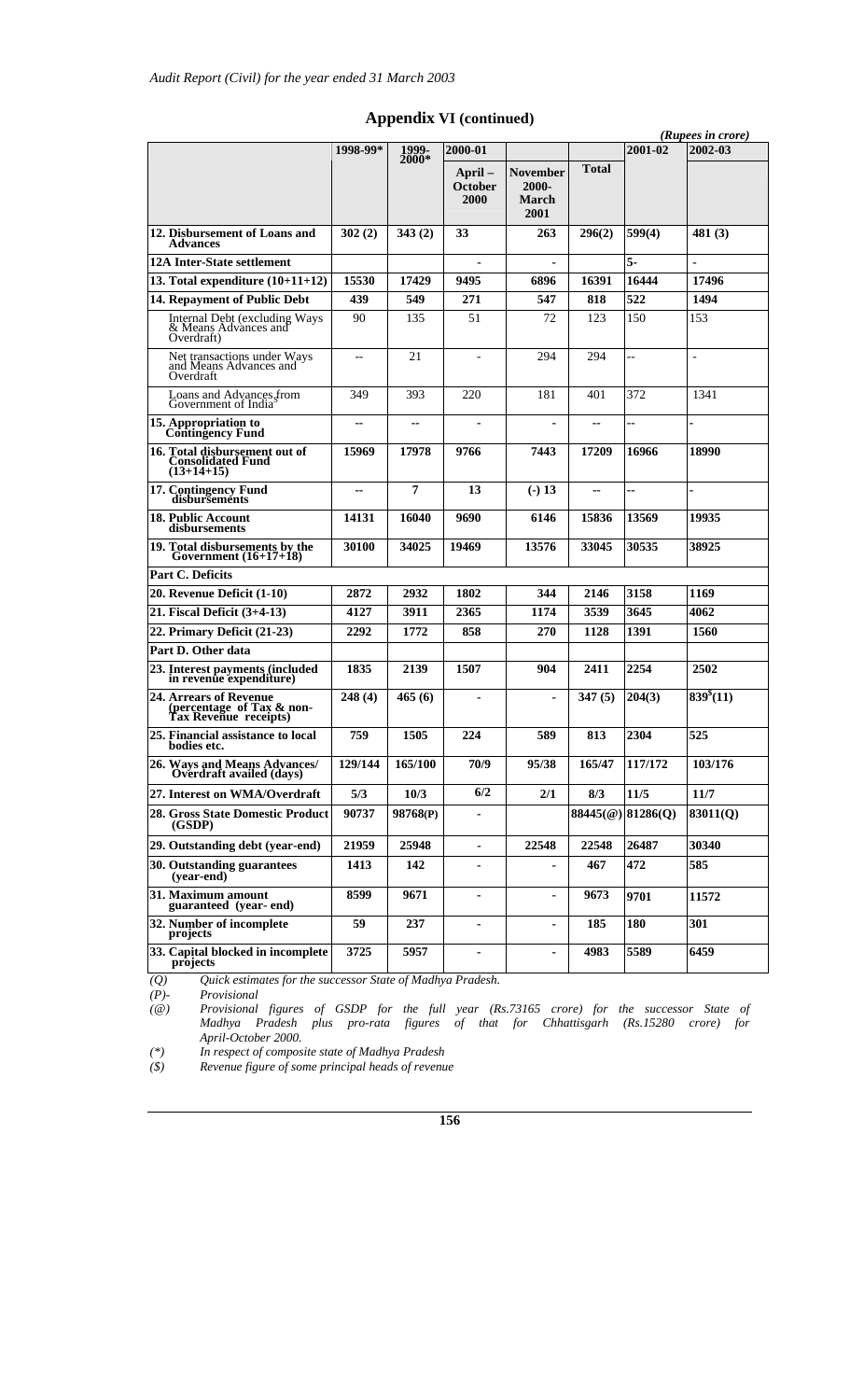# **Appendix VII**

# **(Reference: paragraph 1.7.2, page 15)**

**Department wise figures of Misappropriation, Defalcations, etc.** 

| SI.       | Major head and name of the                   | No. of      | Amount          | Category                                      | <b>Remarks</b> |
|-----------|----------------------------------------------|-------------|-----------------|-----------------------------------------------|----------------|
| No.<br>1. | department<br>2014-Administration of Justice | cases<br>33 | 39,10,664.22    | Misappropriation,                             |                |
|           |                                              |             |                 | defalcation, losses etc.                      |                |
| 2.        | 2029-Land Revenue                            | 39          | 10,62,937.56    | -------"-------                               |                |
| 3.        | 2040-Commercial Tax                          | 03          | 1,13,088.50     | -------"-------                               |                |
| 4.        | 2051-Public Service Commission               | 01          | 23,109.71       |                                               |                |
| 5.        | 2053-District Administration                 | 13          | 3,76,756.27     |                                               |                |
| 6.        | 2054-Treasury and Accounts                   | 13          | 33, 18, 186.85  |                                               |                |
|           | (Finance Deptt.)                             |             |                 |                                               |                |
| 7.        | 2058-Printing and Stationery                 | 02          | 98,155.70       |                                               |                |
| 8.        | 2210-Public Health Department                | 140         | 1,19,44,499.10  |                                               |                |
| 9.        | 2211-Family Welfare Department               | 95          | 17,74,285.96    |                                               |                |
| 10.       | 2245-National Calamities                     | 04          | 46,91,553.30    |                                               |                |
| 11.       | 2235-Panchayat & Social Welfare              | 14          | 2,15,145.95     |                                               |                |
| 12.       | 2235-Women and Child Welfare                 | 08          | 3,91,656.00     |                                               |                |
| 13.       | 2235- Rehabilitation Department              | 06          | 65,080.49       |                                               |                |
| 14.       | 2403-Animal Husbandry Deptt.                 | 18          | 11,27,459.38    |                                               |                |
| 15.       | 2041-Transport                               | 04          | 6,10,020.80     | Losses                                        |                |
| 16.       | 2055-Police                                  | 256         | 82, 64, 137. 67 | Misappropriation,                             |                |
|           |                                              |             |                 | defalcation, losses etc.                      |                |
| 17.       | 2225-Tribal Development SC/ST                | 83          | 46,26,236.46    |                                               |                |
|           | & OBC                                        |             |                 |                                               |                |
| 18.       | 2030-Stamp Registration                      | 01          | 95,980.00       | -------"-------                               |                |
| 19.       | 2853-Collector, Sidhi                        | 01          | 1669.30         |                                               |                |
| 20.       | 2853-Director, Mining                        | 01          | 30,579.00       |                                               |                |
| 21.       | 2853-Director, Mining                        | 01          | 27,675.00       |                                               |                |
| 22.       | -------"-------                              | 01          | 80,442.00       | -------"-------                               |                |
| 23.       | 2401-Agriculture Deptt.                      | 61          | 8,81,826.86     |                                               |                |
| 24.       | 2402.-------"--------                        | 11          | 2,81,589.57     | -------"-------                               |                |
| 25.       | 2701-Water Resources                         | 09          | 1,48,844.86     |                                               |                |
| 26.       | 2702--------"-------                         | 15          | 2,32,889.99     |                                               |                |
| 27.       | 2408-Food & Civil Supply                     | 04          | 2,23,763.32     |                                               |                |
| 28.       | 2056-Jail Department                         | 01          | 10,000.00       | _______"_______                               |                |
| 29.       | 2851-Gramodyog Deptt.                        | 13          | 4,42,755.40     | _______"_______                               |                |
| 30.       | 2230-labour & Employment                     | 24          | 10,37,342.82    |                                               |                |
| 31.       | 2039-State Excise                            | 15          | 5,54,953.72     | Misappropriation,<br>defalcation, losses etc. |                |
| 32.       | 2425-Co-operative                            | 02          | 1,11,774.00     | -------"-------                               |                |
| 33.       | 2059-Public Works                            | 02          | 2,91,735.50     | -------"-------                               |                |
| 34.       | 2202-School Education Deptt.                 | 166         | 51,69,853.62    | -------"-------                               |                |
| 35.       | 2202-Higher Education Deptt.                 | 25          | 12,97,037.59    |                                               |                |
| 36.       | 2203-Technical Education Deptt.              | 04          | 2,87,361.47     |                                               |                |
| 37.       | 2205-Art & Culture Deptt.                    | 01          | 13, 12, 117. 70 |                                               |                |
| 38.       | 2405-Fisheries Deptt.                        | 02          | 39,526.35       | -------"-------                               |                |
| 39.       | 2501, 2505, 2515 Rural                       | 19          | 9,51,407.72     |                                               |                |
|           | <b>Development Department</b>                |             |                 |                                               |                |
|           | <b>Total</b>                                 | 1111        | 5,61,24,099.71  |                                               |                |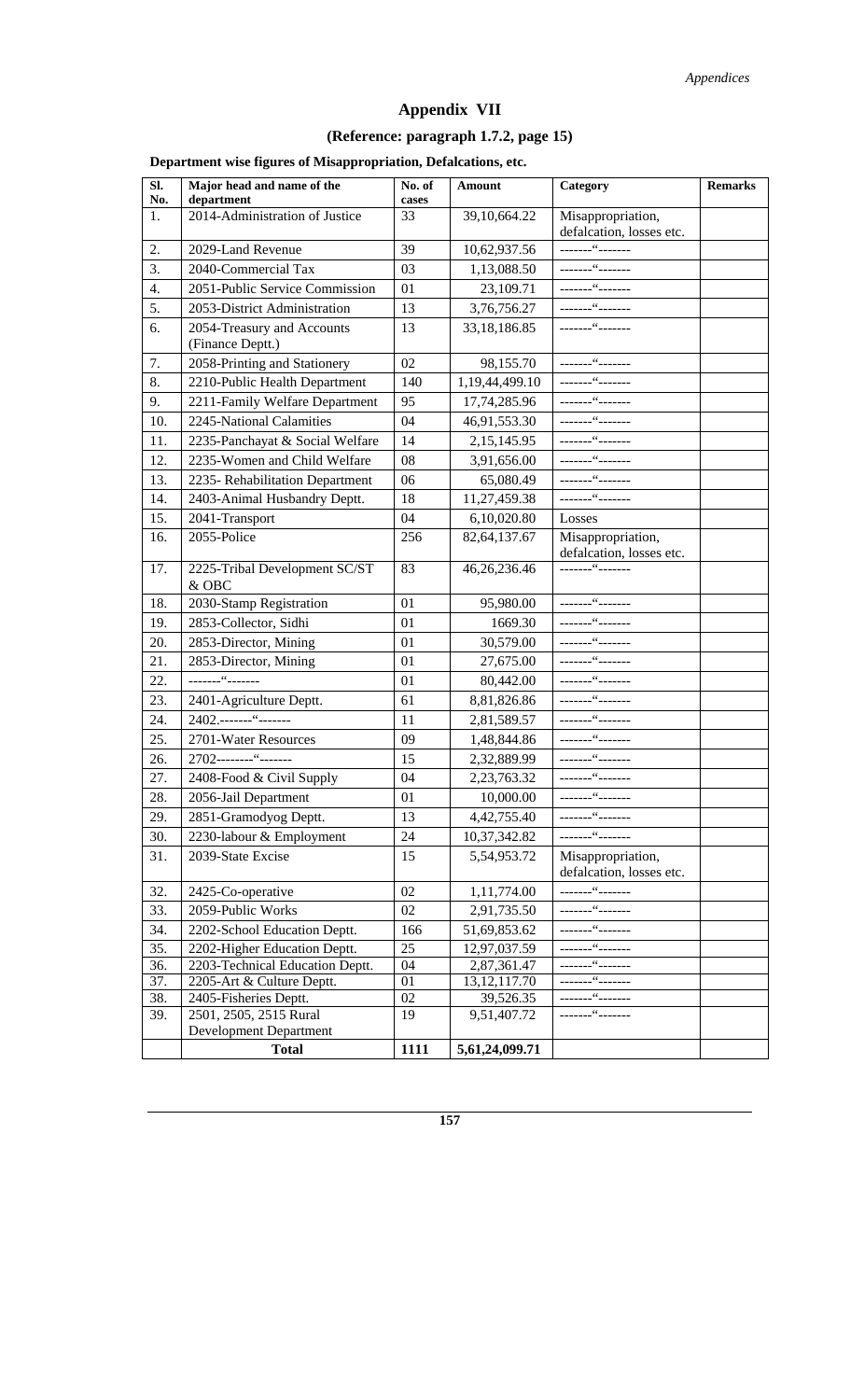# **Appendix VIII**

# **(Reference: paragraph 1.7.2, page 15)**

# **Department/year-wise break-up of Misappropriation, Defalcations etc.**

| Sl.<br>No. | Major head and name of the<br>department         | Upto 1965-66 to 1998-<br>99 |                          |                           | 2000-2001<br>1999-2000   |                          | 2001-2002                                           |                          | 2002-2003                |                          | <b>Grand Total</b>                                  |                 |                |
|------------|--------------------------------------------------|-----------------------------|--------------------------|---------------------------|--------------------------|--------------------------|-----------------------------------------------------|--------------------------|--------------------------|--------------------------|-----------------------------------------------------|-----------------|----------------|
|            |                                                  | No. of<br>cases             | <b>Amounts</b>           | No. of<br>cases           | <b>Amounts</b>           | No. of<br>cases          | <b>Amounts</b>                                      | No. of<br>cases          | <b>Amounts</b>           | No. of<br>cases          | <b>Amounts</b>                                      | No. of<br>cases | <b>Amounts</b> |
| 1.         | Administration of Justice                        | 29                          | 8.00.304.91              |                           | $\overline{a}$           | 04                       | 31,10,359.31                                        | $\overline{\phantom{a}}$ | $\overline{\phantom{a}}$ | $-$                      | $\overline{\phantom{a}}$                            | 33              | 39,10,664.22   |
| 2.         | <b>Land Revenue</b>                              | 38                          | 9,82,937.56              | $\overline{\phantom{a}}$  | $\overline{a}$           | 01                       | 80,000.00                                           | $\overline{\phantom{a}}$ | $\overline{\phantom{a}}$ | $\overline{\phantom{a}}$ | $\hspace{0.05cm} -\hspace{0.05cm} -\hspace{0.05cm}$ | 39              | 10,62,937.56   |
| 3.         | <b>Commercial Tax</b>                            | 03                          | 1,13,088.50              | $\overline{a}$            | $-$                      | $--$                     |                                                     | $\overline{\phantom{a}}$ | $-$                      | $-$                      | $\hspace{0.05cm} -\hspace{0.05cm} -\hspace{0.05cm}$ | 03              | 1,13,088.50    |
| 4.         | <b>Public Service Commission</b>                 | $-$                         | $\overline{\phantom{a}}$ | $\overline{\phantom{a}}$  | $-$                      | 01                       | 23,109.71                                           | $\overline{a}$           | $-$                      | $\overline{a}$           | $\hspace{0.05cm} -\hspace{0.05cm} -\hspace{0.05cm}$ | 01              | 23,109.71      |
| 5.         | <b>District Administration</b>                   | 12                          | 2,65,256.27              | $\overline{\phantom{a}}$  | Ξ.                       | 01                       | 1,11,500.00                                         | $\overline{a}$           | $-$                      | $\overline{a}$           | $\hspace{0.05cm} -\hspace{0.05cm} -\hspace{0.05cm}$ | 13              | 3,76,756.27    |
| 6.         | <b>Treasury Accounts (Finance</b><br>Department) | 13                          | 33,18,186.85             | $\qquad \qquad -$         | $-$                      | $-$                      |                                                     | $-$                      | $-$                      | $\overline{a}$           | $\overline{\phantom{a}}$                            | 13              | 33,18,186.85   |
| 7.         | Printing & Stationery                            | 02                          | 98,155.70                | $\overline{\phantom{a}}$  | $\overline{a}$           | $-$                      | $-$                                                 | $\overline{a}$           | $-$                      | $\overline{a}$           | $\overline{\phantom{a}}$                            | 02              | 98.155.70      |
| 8.         | Public Health Deptt.                             | 134                         | 1, 13, 11, 243. 22       | 04                        | 4,70,765.88              | 02                       | 1,62,490.00                                         | $\overline{\phantom{a}}$ | $-$                      | $\overline{a}$           | $\hspace{0.05cm} -\hspace{0.05cm} -\hspace{0.05cm}$ | 140             | 1,19,44,499.10 |
| 9.         | Family Welfare Deptt.                            | 95                          | 17,74,285.96             | $\overline{\phantom{a}}$  |                          | $-$                      |                                                     | $\overline{\phantom{a}}$ | $-$                      | $\overline{a}$           | $\hspace{0.05cm} -\hspace{0.05cm} -\hspace{0.05cm}$ | 95              | 17,74,285.96   |
| 10.        | <b>Natural Calamities</b>                        | 03                          | 24,553.30                | 01                        | 46,67,000.00             | ÷.                       | $-$                                                 | $\overline{\phantom{a}}$ | $-$                      | $\overline{a}$           | $\overline{\phantom{a}}$                            | 04              | 46,91,553.30   |
| 11.        | School Education Deptt.                          | 148                         | 38, 30, 714. 97          | 04                        | 87,248.00                | 01                       | 44,276.00                                           | 02                       | 4,25,287.00              | 11                       | 7,82,327.65                                         | 166             | 51,69,853.62   |
| 12.        | Higher Education Deptt.                          | 20                          | 10,74,077.99             | 01                        | 2,00,389.60              | 02                       | 14,640.00                                           | 01                       | 1.500.00                 | 01                       | 6.430.00                                            | 25              | 12,97,037.59   |
| 13.        | <b>Technical Education Deptt.</b>                | 01                          | 63,710.47                | $\mathbb{L}^{\mathbb{L}}$ | $\overline{a}$           | $- -$                    |                                                     | 03                       | 2,23,651.00              | $-$                      | $\overline{a}$                                      | 04              | 2,87,361.47    |
| 14.        | Art & Culture Deptt.                             | 01                          | 13, 12, 117. 70          | $\overline{\phantom{a}}$  | $-$                      | $\overline{\phantom{a}}$ | $\hspace{0.05cm} -\hspace{0.05cm} -\hspace{0.05cm}$ | $\overline{\phantom{a}}$ | $- -$                    | $\overline{a}$           | $\overline{\phantom{a}}$                            | 01              | 13, 12, 117.70 |
| 15.        | Fisheries Deptt.                                 | 02                          | 39,526.35                | $\overline{\phantom{m}}$  | $\overline{a}$           | $-$                      | $-$                                                 | $\overline{\phantom{m}}$ | u.                       | $\overline{a}$           | $\sim$                                              | 02              | 39,526.35      |
| 16.        | Rural Development<br>Department                  | 17                          | 8,11,376.72              |                           | $-$                      | $\overline{\phantom{a}}$ | $\overline{a}$                                      | 01                       | 7.031                    | 01                       | 1,33,000.00                                         | 19              | 9,51,407.72    |
| 17.        | Agriculture Deptt. (2401)                        | 59                          | 7,82,534.86              |                           | $\overline{\phantom{a}}$ | $-$                      | $\sim$                                              | 01                       | 95,000.00                | 01                       | 4,292.00                                            | 61              | 8,81,826.86    |
| 18.        | Agriculture Deptt. (2402)                        | 09                          | 1,86,201.57              | $\overline{\phantom{a}}$  | $-$                      | $-$                      |                                                     | 01                       | 5,388.00                 | 01                       | 90,000.00                                           | 11              | 2,81,589.57    |
| 19.        | Water Resources (2701)                           | 09                          | 1,48,844.86              | $\overline{\phantom{a}}$  | $-$                      | $-$                      | $\overline{\phantom{a}}$                            | $\overline{\phantom{a}}$ | $- -$                    | $\overline{a}$           | $\overline{\phantom{a}}$                            | 09              | 1,48,844.86    |
| 20.        | Water Resources (2702)                           | 15                          | 2,32,889.99              | $\overline{\phantom{a}}$  | $\overline{a}$           | $-$                      | $-$                                                 | $\overline{\phantom{a}}$ | $\overline{a}$           | $\overline{a}$           | $\overline{\phantom{a}}$                            | 15              | 2,32,889.99    |
| 21.        | Food & Civil Supply                              | 04                          | 2,23,763.32              | $\overline{\phantom{a}}$  | $\overline{\phantom{a}}$ | $-$                      | $\overline{\phantom{a}}$                            | $\overline{\phantom{m}}$ | $-$                      | $-$                      | $\overline{\phantom{a}}$                            | 04              | 2,23,763.32    |
| 22.        | Jail Department                                  | 01                          | 10,000.00                | $\overline{\phantom{a}}$  | $\overline{a}$           | $-$                      | $\hspace{0.05cm} -\hspace{0.05cm} -\hspace{0.05cm}$ | $\overline{\phantom{a}}$ | $-$                      | $\overline{a}$           | $\overline{\phantom{a}}$                            | 01              | 10,000.00      |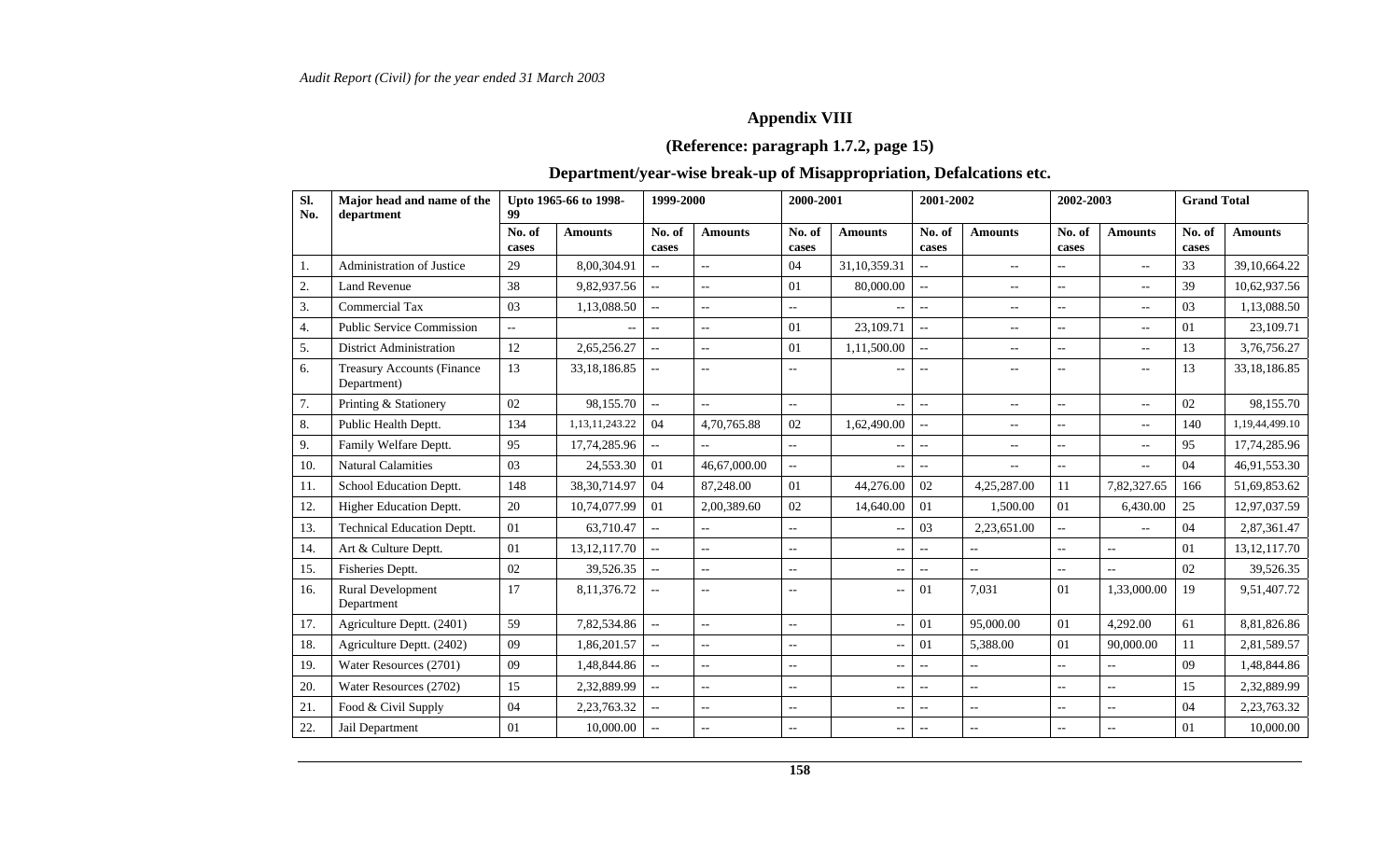| SI.<br>No. | Major head and name of the<br>department | 99              | Upto 1965-66 to 1998- | 1999-2000                                           |                   | 2000-2001         |                   | 2001-2002                |                          | 2002-2003         |                          | <b>Grand Total</b> |                 |
|------------|------------------------------------------|-----------------|-----------------------|-----------------------------------------------------|-------------------|-------------------|-------------------|--------------------------|--------------------------|-------------------|--------------------------|--------------------|-----------------|
|            |                                          | No. of<br>cases | <b>Amounts</b>        | No. of<br>cases                                     | <b>Amounts</b>    | No. of<br>cases   | <b>Amounts</b>    | No. of<br>cases          | <b>Amounts</b>           | No. of<br>cases   | <b>Amounts</b>           | No. of<br>cases    | <b>Amounts</b>  |
| 23.        | Gramodyog Deptt.                         | 03              | 91,395.05             | 01                                                  | 11,000.00         | 02                | 3,13,135.35       | 04                       | 15,600.00                | 03                | 11,625.00                | 13                 | 4,42,755.40     |
| 24.        | Labour & Employment                      | 12              | 1,87,287.82           | 01                                                  | 12,735.00         | 0.5               | 7,92,700.00       | 01                       | 11,494.00                | 0.5               | 33126.00                 | 24                 | 10,37,342.82    |
| 25.        | <b>State Excise</b>                      | 10              | 4,93,810.72           | $-$                                                 | $-$               | 03                | 52,514.00         | $\overline{\phantom{a}}$ | $\qquad \qquad -$        | 02                | 8,629.00                 | 15                 | 5,54,953.72     |
| 26.        | Co-operative                             | $--$            | --                    | $-$                                                 | $-$               | 02                | 1, 11, 774.00     | $\overline{\phantom{a}}$ | $\qquad \qquad -$        | $-$               | $- -$                    | 02                 | 1,11,774.00     |
| 27.        | <b>Public Works</b>                      | 02              | 2,91,735.50           | $\overline{\phantom{a}}$                            | $-$               | $--$              | $- -$             | $-$                      | $--$                     | $-$               | $\overline{\phantom{a}}$ | 02                 | 2,91,735.50     |
| 28.        | <b>Transport Department</b>              | 04              | 6,10,020.80           | $\hspace{0.05cm} -\hspace{0.05cm} -\hspace{0.05cm}$ | $-$               | $-$               | $-$               | $-$                      | $\overline{\phantom{a}}$ | $-$               | $- -$                    | 04                 | 6,10,020.80     |
| 29.        | Police Department                        | 139             | 42, 11, 181. 40       | $\overline{4}$                                      | 6,31,069.75       | 18                | 7,26,370.82       | 36                       | 11,62,851.95             | 59                | 15,32,663.75             | 256                | 82, 64, 137. 67 |
| 30.        | Animal Husbandry Deptt.                  | 17              | 11,26,850.38          |                                                     | $- -$             | $--$              | $\overline{a}$    | 01                       | 609.00                   | $-$               | $\overline{\phantom{a}}$ | 18                 | 11,27,459.38    |
| 31.        | <b>Stamp Registration</b>                | 01              | 95,980.00             | $\hspace{0.05cm} -\hspace{0.05cm} -\hspace{0.05cm}$ | $\qquad \qquad -$ | $--$              | $\qquad \qquad -$ | $-$                      | $\overline{\phantom{m}}$ | $\qquad \qquad -$ | $- -$                    | 01                 | 95,980.00       |
| 32.        | Collector Sidhi                          | 01              | 1,669.30              | $\overline{\phantom{a}}$                            | $-$               | $--$              | $- -$             | $-$                      | $\qquad \qquad -$        | $-$               | $- -$                    | 01                 | 1,669.30        |
| 33.        | Director, Mining                         | $-$             | --                    | $\overline{\phantom{a}}$                            | $-$               | 0 <sub>3</sub>    | 1,38,696.00       | $-$                      | $\overline{\phantom{a}}$ | $-$               | $- -$                    | 03                 | 1,38,996.00     |
| 34.        | Tribal Welfare, SC, ST, OBC              | 82              | 42,21,840.46          | 01                                                  | 4,04,396.00       | $--$              | $\qquad \qquad -$ | $\overline{\phantom{a}}$ | $--$                     | $- -$             | $\overline{\phantom{a}}$ | 83                 | 46,26,236.46    |
| 35.        | Panchayat and Social Welfare             | 14              | 2,15,145.95           |                                                     | $- -$             | $--$              | $-$               | $-$                      | $\qquad \qquad -$        | $-$               | $\overline{\phantom{a}}$ | 14                 | 2,15,145.95     |
| 36.        | Rehabilitation                           | 06              | 65,080.49             | $--$                                                | $-$               | $--$              | $-$               | $-$                      | $--$                     | $- -$             | $\overline{\phantom{a}}$ | 06                 | 65,080.49       |
| 37         | Mahila Bal Vikas                         | 07              | 2,73,487.00           | 01                                                  | 1,18,169.00       | $\qquad \qquad -$ | $-$               | $-$                      | $\overline{\phantom{a}}$ | $-$               | $- -$                    | 08                 | 3,91,656.00     |
|            | <b>TOTAL</b>                             | 913             | 3,92,89,255.94        | 18                                                  | 66,02,773.23      | 45                | 56,81,565.19      | 51                       | 19,48,411.95             | 84                | 26,02,093.40             | 1111               | 5,61,24,099.71  |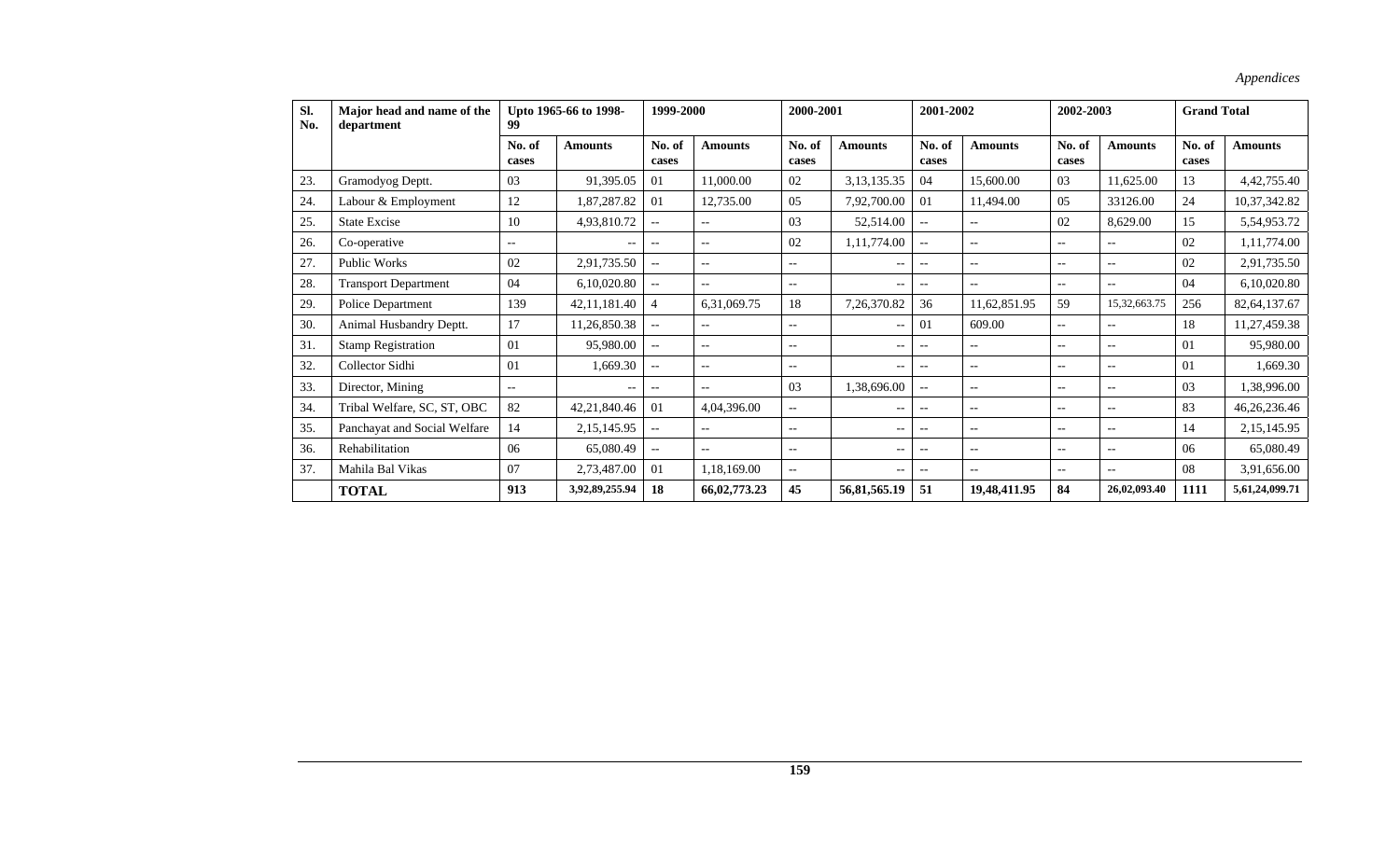# **Appendix IX**

# **(Reference: paragraph 1.7.3, page 15)**

# **Write off of losses, etc.**

| SI.<br>No. | <b>Department</b>                                | <b>Number of cases</b> | Amount (in rupees) |
|------------|--------------------------------------------------|------------------------|--------------------|
| 1.         | Transport                                        | 02                     | 1,39,972.00        |
| 2.         | Police                                           | 18                     | 3,84,127.60        |
| 3.         | Panchayat and Social Welfare                     | 03                     | 27,398.00          |
| 4.         | Women and Child Welfare                          | $- -$                  | 71,135.00          |
| 5.         | Rehabilitation, Relief and Natural<br>Calamities | 01                     | 1,000.00           |
| 6.         | Medical and Health                               | 03                     | 9,772.00           |
| 7.         | Food and Civil Supplies                          | 03                     | 1,09,729.00        |
| 8.         | Gramodyog                                        | 01                     | 15,993.00          |
| 9.         | <b>School Education</b>                          | 14                     | 3,49,927.00        |
| 10.        | <b>Higher Education</b>                          | 03                     | 38,808.00          |
| 11.        | Fisheries                                        | 01                     | 17,825.00          |
| 12.        | <b>Rural Development</b>                         | 04                     | 47,227.00          |
|            | <b>TOTAL</b>                                     | 53                     | 12,12,913.60       |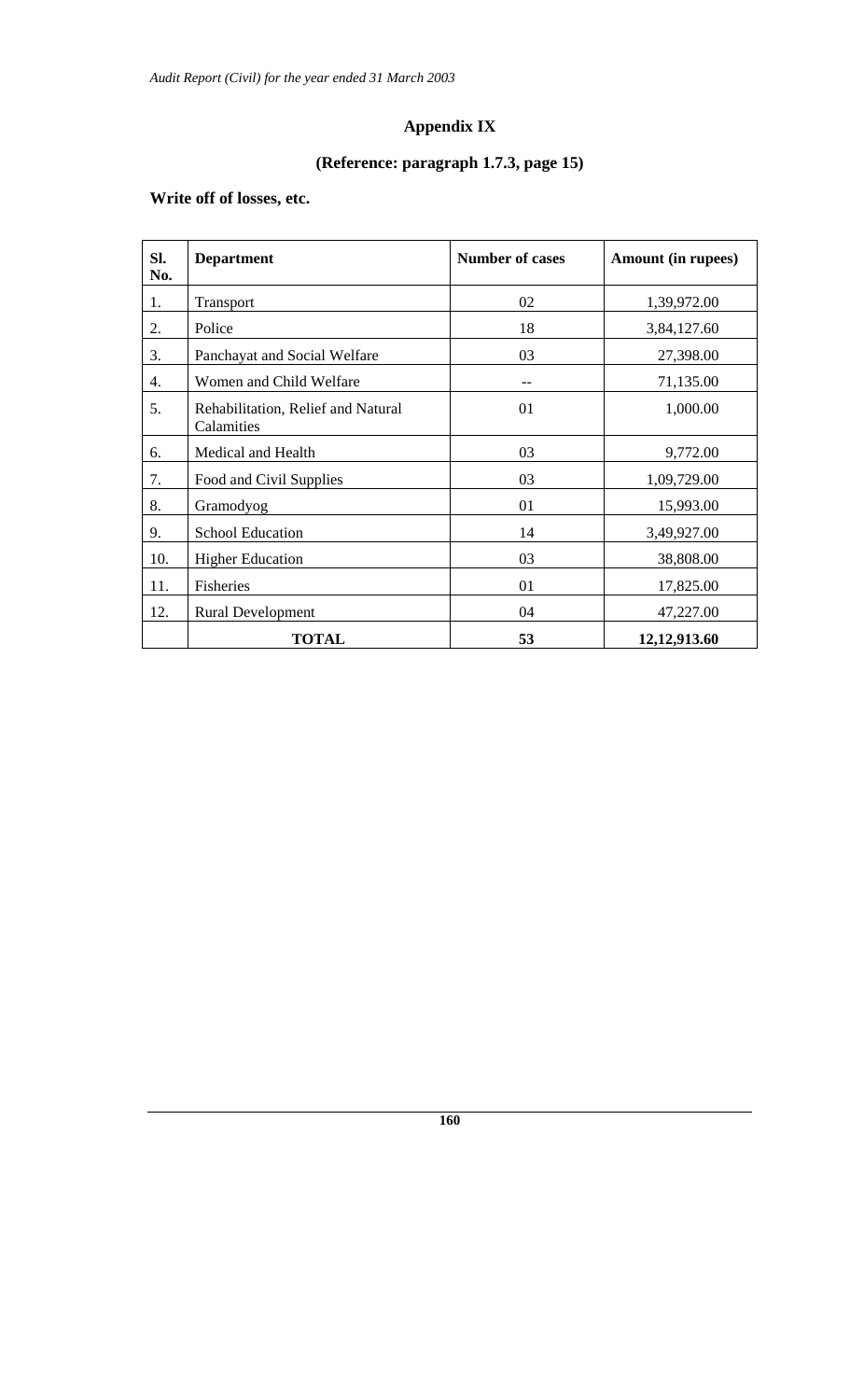#### **Appendix X (Reference: paragraph 1.8.3, page 16)**

**Financial position of Statutory Corporations/Government Companies as on 31.12.2003 running in loss at the end of March 2003** 

**(Rs. in lakh)** 

| SI.              | Name of the Company/Corporation                                           |                          | Amount invested (paid-up capital) at the end of 31 March 2003 |                                                     | <b>Accumulated loss</b> | Year upto           | <b>Remarks</b>               |  |
|------------------|---------------------------------------------------------------------------|--------------------------|---------------------------------------------------------------|-----------------------------------------------------|-------------------------|---------------------|------------------------------|--|
| No.              |                                                                           | <b>State</b>             | <b>Central</b>                                                | <b>Others</b>                                       | <b>Total</b>            | $(-)$ at the end of | which accounts               |  |
|                  |                                                                           |                          |                                                               |                                                     |                         | 31 March 2003       | furnished                    |  |
| A.               | <b>COMPANIES</b>                                                          |                          |                                                               |                                                     |                         |                     |                              |  |
| 1.               | M.P. State Agro Industries Development Corporation Limited<br>Bhopal      | 209.50                   | 120.00                                                        | $\overline{\phantom{a}}$                            | 239.50                  | $(-)80.37$          | 2000-01                      |  |
| 2.               | M.P.; Hastha Shilp Evam Hathkargha Vikas Nigam Ltd. Bhopal                | 1.70                     | 52.00                                                         | 72.46                                               | 126.16                  | $(-)173.84$         | 1998-99                      |  |
| 3.               | M.P. Police Housing Corporation Limited Bhopal                            | 600.00                   | $--$                                                          | $\overline{\phantom{a}}$                            | 600.00                  | $(-)349.15$         | 2001-02                      |  |
| 4.               | MPAKVN (Rewa) Ltd. Rewa                                                   | $\overline{\phantom{a}}$ | $--$                                                          | 80.00                                               | 80.00                   | $(-)462.12$         | 1999-2000                    |  |
| 5.               | M.P. Picchra Varg Tatha Alpsankhyak Vitta Evam Vikas Nigam<br>Ltd. Bhopal | 644.85                   | $\overline{\phantom{a}}$                                      | $\overline{\phantom{m}}$                            | 644.85                  | $(-)16.44$          | 1997-98                      |  |
| 6.               | M.P. State Tourism Development Corporation Ltd. Bhopal                    | 2497.29                  | $--$                                                          | $\hspace{0.05cm} -\hspace{0.05cm} -\hspace{0.05cm}$ | 2497.29                 | $(-)1215.24$        | 2000-01                      |  |
| $\overline{7}$ . | M.P. State Industrial Development Corporation Ltd. Bhopal                 | 8109.18                  | $\hspace{0.05cm} -\hspace{0.05cm} -\hspace{0.05cm}$           | $- -$                                               | 8109.18                 | $(-)22495.13$       | 2000-01                      |  |
| 8.               | M.P. Urja Vikas Nigam Ltd. Bhopal                                         | 68.92                    | $- -$                                                         | $\overline{\phantom{a}}$                            | 68.92                   | $(-)37.81$          | 2001-02                      |  |
| <b>B.</b>        | <b>DEFUNCT COMPANIES</b>                                                  |                          |                                                               |                                                     |                         |                     |                              |  |
| 9.               | M.P. Lift Irrigation Corporation Ltd. Bhopal                              | 592.29                   | $\overline{\phantom{a}}$                                      | $\overline{\phantom{m}}$                            | 592.29                  | $(-)623.76$         | 1991-92                      |  |
| 10.              | <b>Optel Telecommunications</b>                                           | $- -$                    | $- -$<br>Private<br>Shareholders                              | 1500.00<br>896.71                                   | 2396.71                 | $(-)4455.99$        | 2001-02                      |  |
| 11.              | M.P. State Industries Corporation Ltd. Bhopal                             | 1511.67                  | $--$                                                          | $\overline{\phantom{a}}$                            | 1511.67                 | $(-)6990.35$        | 2001-02                      |  |
| 12.              | M.P. State Textile Corporation Ltd. Bhopal                                | 685.95                   | $--$                                                          | $\hspace{0.05cm} -\hspace{0.05cm} -\hspace{0.05cm}$ | 685.95                  | $(-)7905.44$        | 2001-02                      |  |
| 13.              | M.P. Rajya Setu Nirman Nigam Ltd.                                         | 500.00                   | --                                                            | $-\, -$                                             | 500.00                  | $(-)205.04$         | 1989-90                      |  |
| 14.              | M.P. Panchayati Raj Vitta Aivam Gramin Vikas Nigam Ltd.<br>Bhopal         | 27.25                    | $--$                                                          | 15.67                                               | 42.92                   | $(-)37.50$          | 2001-02                      |  |
| $\mathbf C$      | <b>619-B-COMPANIES</b>                                                    |                          |                                                               |                                                     |                         |                     |                              |  |
| 15.              | M.P. Viodyut Yantra Limited Bhopal                                        | 126.00                   | 24.00                                                         | $\hspace{0.05cm} -\hspace{0.05cm} -\hspace{0.05cm}$ | 150.00                  | $(-)378.00$         | 1989-90                      |  |
| D.               | <b>CORPORATIONS</b>                                                       |                          |                                                               |                                                     |                         |                     |                              |  |
| 16.              | M.P. State Electricity Board                                              | 16961.71                 | $\overline{\phantom{a}}$                                      | $\mathord{\hspace{1pt}\text{--}\hspace{1pt}}$       | 16961.71                | $(-)161521.53$      | 2001-02                      |  |
| 17.              | M.P. State Road Transport                                                 | 14140.34                 | 4096.38                                                       | $\hspace{0.05cm} -\hspace{0.05cm} -\hspace{0.05cm}$ | 18236.72                | $(-)86452.81$       | 2002-03 upto<br>(31.12.2003) |  |
| 18.              | M.P. Financial Corporation                                                | 6253.91                  | $-$                                                           | 2554.45                                             | 8808.36                 | $(-)23871.51$       | 2002-03                      |  |
|                  | <b>Grand Total</b>                                                        | 52930.56                 | 4292.38                                                       | 5119.29                                             | 62342.23                | $(-)317272.03$      |                              |  |

**Note:- 1. Col.5 represents the investment made by the holding Government Companies.** 

 **2. Latest position after finalised certified accounts cannot be given by this wing as no provisional accounts are received in this wing.**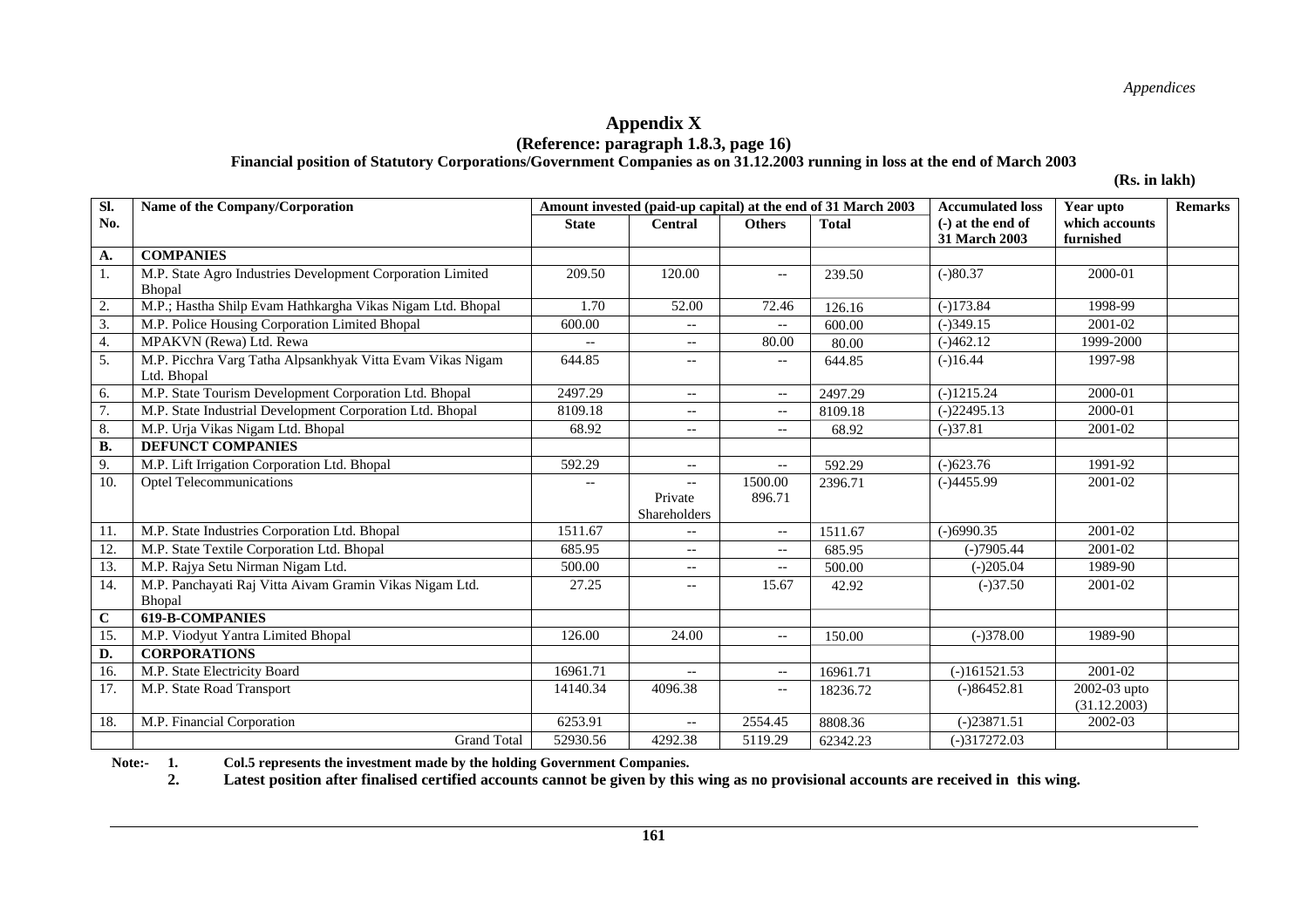# **Appendix XI**

#### **(Reference: paragraph 2.3.1, page 27)**

#### **Cases where expenditure fell short by more than rupees one crore and also by more than 10 per cent of the total provision**

| SI.<br>No.       | Number and name of grant/appropriation                                                                                     | <b>Total</b><br><b>Provision</b> | <b>Amount of saving</b><br>(percentage of<br>provision) |
|------------------|----------------------------------------------------------------------------------------------------------------------------|----------------------------------|---------------------------------------------------------|
| (1)              | (2)                                                                                                                        | (3)                              | (4)                                                     |
| $\boldsymbol{A}$ | Revenue-Voted                                                                                                              |                                  |                                                         |
| $\mathbf{1}$     | 01- General Administration                                                                                                 | 83.50                            | 11.61<br>(13.9)                                         |
| 2                | 02- Other expenditure pertaining to General Administration<br>Department                                                   | 76.97                            | 61.78<br>(80.3)                                         |
| 3                | 03-Police                                                                                                                  | 964.41                           | 154.95<br>(16.1)                                        |
| $\overline{4}$   | 04- Other expenditure pertaining to Home Department                                                                        | 6.98                             | 2.16<br>(30.9)                                          |
| 5                | 05- Jails                                                                                                                  | 64.75                            | 6.73<br>(10.4)                                          |
| 6                | 06- Expenditure pertaining to Finance Department                                                                           | 1351.35                          | 215.01<br>(15.9)                                        |
| $\tau$           | 08- Land Revenue and District Administration                                                                               | 325.52                           | 63.14<br>(19.4)                                         |
| 8                | 11- Expenditure pertaining to Commerce and Industry<br>Department                                                          | 42.61                            | 12.19<br>(28.6)                                         |
| 9                | 13- Agriculture                                                                                                            | 284.30                           | 56.59<br>(19.9)                                         |
| 10               | 14- Expenditure pertaining to Animal Husbandry Department                                                                  | 146.42                           | 21.39<br>(14.6)                                         |
| 11               | 15- Financial Assistance to Three Tier Panchayati Raj<br>Institutions under Special Component Plan for Scheduled<br>Castes | 167.92                           | 22.63<br>(13.5)                                         |
| 12               | 16-Fisheries                                                                                                               | 12.14                            | 2.45<br>(20.2)                                          |
| 13               | 17- Co-operation                                                                                                           | 48.91                            | 14.19<br>(29)                                           |
| 14               | 18-Labour                                                                                                                  | 46.15                            | 11.35<br>(24.6)                                         |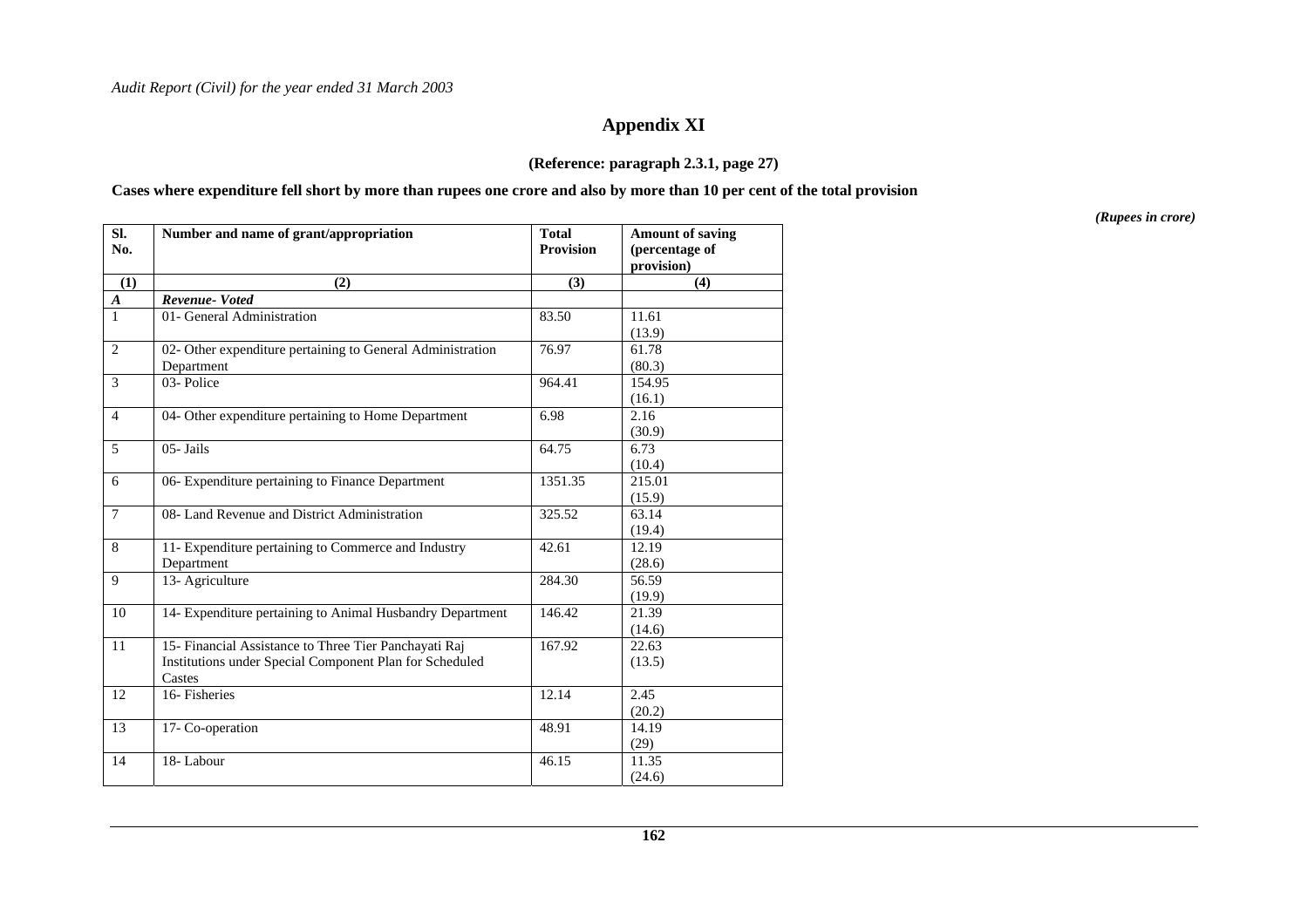| 15 | 19- Public Health and Family Welfare                       | 570.40 | 84.23  |
|----|------------------------------------------------------------|--------|--------|
|    |                                                            |        | (14.8) |
| 16 | 20- Public Health Engineering                              | 203.32 | 23.87  |
|    |                                                            |        | (11.7) |
| 17 | 21- Expenditure pertaining to Housing and Environment      | 19.54  | 2.60   |
|    | Department                                                 |        | (13.3) |
| 18 | 25- Expenditure pertaining to Mineral Resources Department | 8.61   | 1.79   |
|    |                                                            |        | (20.8) |
| 19 | 29- Administration of Justice and Elections                | 145.49 | 48.64  |
|    |                                                            |        | (33.4) |
| 20 | 30- Expenditure pertaining to Panchayat and Rural          | 133.80 | 24.76  |
|    | Development Department                                     |        | (18.5) |
| 21 | 31- Expenditure pertaining to Planning, Economics and      | 20.20  | 5.97   |
|    | <b>Statistics Department</b>                               |        | (29.6) |
| 22 | 32- Expenditure pertaining to Public Relations Department  | 43.49  | 7.00   |
|    |                                                            |        | (16.1) |
| 23 | 34- Social Welfare                                         | 24.30  | 5.02   |
|    |                                                            |        | (20.7) |
| 24 | 36-Transport                                               | 32.49  | 14.12  |
|    |                                                            |        | (43.5) |
| 25 | 39- Expenditure pertaining to Food, Civil Supplies and     | 267.67 | 58.93  |
|    | <b>Consumer Protection Department</b>                      |        | (22)   |
| 26 | 40- Expenditure pertaining to Water Resources Department-  | 5.16   | 3.56   |
|    | Command Area Development                                   |        | (69)   |
|    |                                                            |        |        |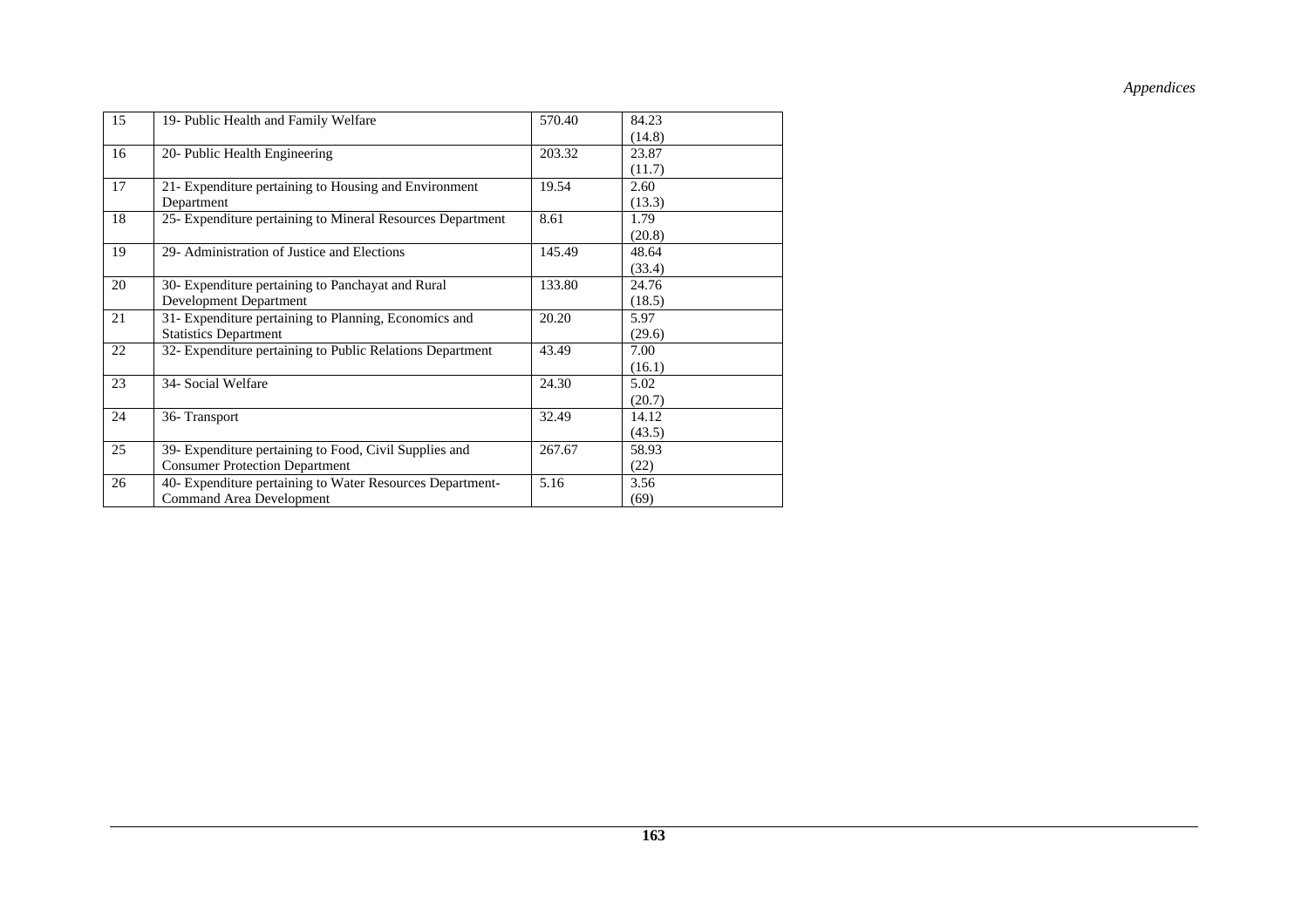| 43- Sports and Youth Welfare<br>7.38<br>27<br>1.04<br>(14.1)<br>45-Minor Irrigation Works<br>5.86<br>28<br>39.05<br>(15)<br>47- Technical Education and Man Power Planning Department<br>159.17<br>29.65<br>29<br>(18.6)<br>48- Narmada Valley Development<br>30<br>8.34<br>3.81 |
|----------------------------------------------------------------------------------------------------------------------------------------------------------------------------------------------------------------------------------------------------------------------------------|
|                                                                                                                                                                                                                                                                                  |
|                                                                                                                                                                                                                                                                                  |
|                                                                                                                                                                                                                                                                                  |
|                                                                                                                                                                                                                                                                                  |
|                                                                                                                                                                                                                                                                                  |
|                                                                                                                                                                                                                                                                                  |
|                                                                                                                                                                                                                                                                                  |
| (45.7)                                                                                                                                                                                                                                                                           |
| 51- Religious Trusts and Endowments<br>5.41<br>31<br>1.12                                                                                                                                                                                                                        |
| (20.7)                                                                                                                                                                                                                                                                           |
| 52- Externally Aided Projects pertaining to Agriculture<br>5.20<br>32<br>1.93                                                                                                                                                                                                    |
| (37.1)<br>Department                                                                                                                                                                                                                                                             |
| 55- Expenditure pertaining to Women and Child Welfare<br>69.99<br>33<br>294.47                                                                                                                                                                                                   |
| (23.8)<br>56- Rural Industries                                                                                                                                                                                                                                                   |
| $\overline{34}$<br>24.87<br>3.90                                                                                                                                                                                                                                                 |
| (15.7)<br>$\overline{35}$<br>61- Externally Aided Projects pertaining to Public Health and<br>4.42<br>2.51                                                                                                                                                                       |
| Family Welfare<br>(56.8)                                                                                                                                                                                                                                                         |
| 64- Special Component Plan for Scheduled Castes<br>36<br>321.41<br>70.55                                                                                                                                                                                                         |
| (22.0)                                                                                                                                                                                                                                                                           |
| 36.52<br>16.51<br>37<br>72- Expenditure pertaining to Gas Tragedy Relief Works                                                                                                                                                                                                   |
| (45.2)                                                                                                                                                                                                                                                                           |
| 56.72<br>38<br>74- Externally Aided Projects pertaining to Finance<br>150.00                                                                                                                                                                                                     |
|                                                                                                                                                                                                                                                                                  |
| (37.8)<br>Department                                                                                                                                                                                                                                                             |
| 78- Upgradation of Standards of Administration<br>39<br>10.41<br>10.41                                                                                                                                                                                                           |
| recommended by the Eleventh Finance Commission -<br>(100)                                                                                                                                                                                                                        |
| Panchayat and Rural Development                                                                                                                                                                                                                                                  |
| 40.<br>80- Financial Assistance to Three Tier Panchayati Raj<br>700.37<br>77.22                                                                                                                                                                                                  |
| Institutions<br>(11)                                                                                                                                                                                                                                                             |
| 82- Financial Assistance to Tribal Areas Sub Plan -<br>41<br>299.06<br>62.79                                                                                                                                                                                                     |
| Three Tier Panchayati Raj Institutions<br>(21)                                                                                                                                                                                                                                   |
| 42<br>88- Upgradation of Standards of Administration<br>4.76<br>3.05                                                                                                                                                                                                             |
| recommended by the Eleventh Finance Commission-<br>(64.1)                                                                                                                                                                                                                        |
| Judicial                                                                                                                                                                                                                                                                         |
| 43<br>90- Upgradation of Standards of Administration<br>6.60<br>6.60                                                                                                                                                                                                             |
| recommended by the Eleventh Finance Commission--<br>(100)                                                                                                                                                                                                                        |
| Public Health and Family Welfare                                                                                                                                                                                                                                                 |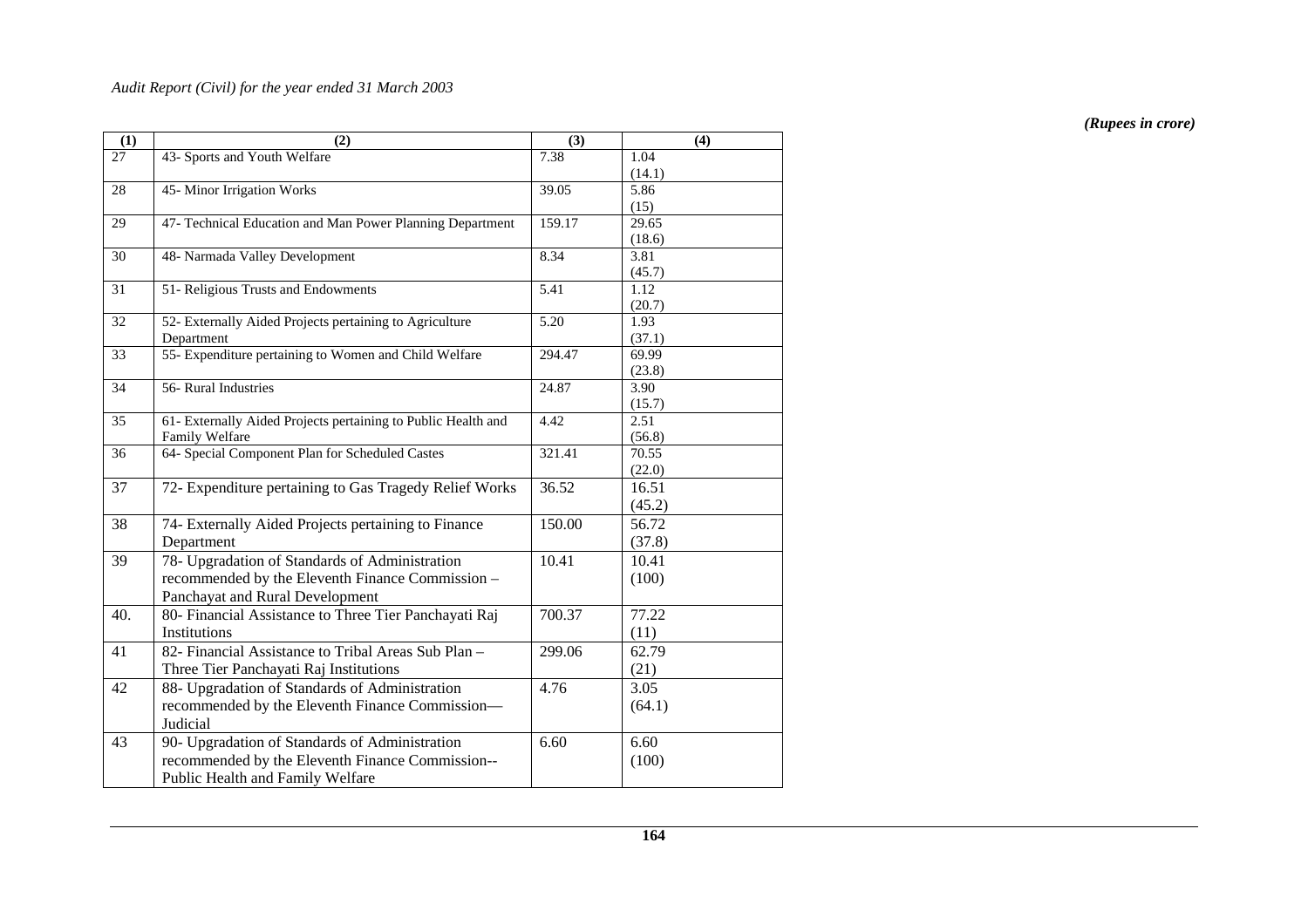| 44          | 92- Upgradation of Standards of Administration   | 3.87  | 3.37    |
|-------------|--------------------------------------------------|-------|---------|
|             | recommended by the Eleventh Finance Commission-  |       | (87.1)  |
|             | Culture                                          |       |         |
| 45          | 93- Expenditure Pertaining to Accelerated Energy | 62.15 | 48.24   |
|             | Department                                       |       | (77.6)  |
|             | Total (A)                                        |       | 1411.93 |
| B           | Revenue-charged                                  |       |         |
| 46          | 01-General Administration                        | 6.40  | 1.73    |
|             |                                                  |       | (27)    |
|             | Total(B)                                         |       | 1.73    |
| $\mathbf C$ | <b>Capital Voted</b>                             |       |         |
| 47          | 02- Other Expenditure Pertaining to General      | 4.29  | 4.29    |
|             | <b>Administration Department</b>                 |       | (100)   |
| 48          | 06- Expenditure Pertaining to Finance Department | 6.32  | 4.22    |
|             |                                                  |       | (66.8)  |
| 49          | 07- Expenditure Pertaining to Commercial Tax     | 18.20 | 4.30    |
|             | Department                                       |       | (23.6)  |
| 50          | 08- Land Revenue and District Administration     | 7.40  | 4.97    |
|             |                                                  |       | (67.2)  |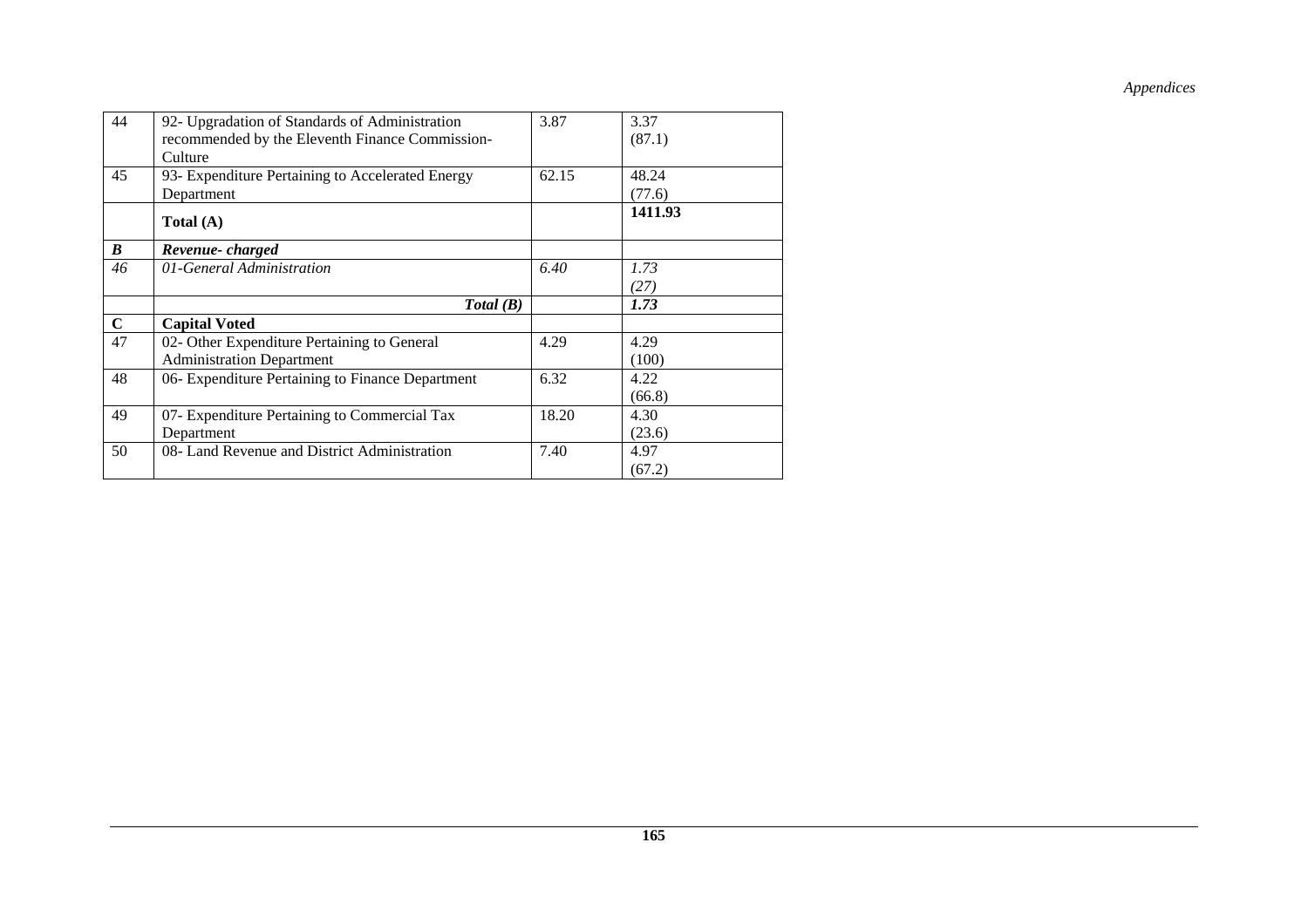| (1) | (2)                                                     | (3)    | (4)    |
|-----|---------------------------------------------------------|--------|--------|
|     |                                                         |        |        |
| 51  | 11- Expenditure Pertaining to Commerce and Industry     | 16.09  | 3.80   |
|     | Department                                              |        | (23.6) |
| 52  | 17- Co-operation                                        | 40.03  | 22.63  |
|     |                                                         |        | (56.5) |
| 53  | 19- Public Health and Family Welfare                    | 87.69  | 76.64  |
|     |                                                         |        | (87.4) |
| 54  | 20- Public Health Engineering                           | 187.59 | 41.54  |
|     |                                                         |        | (22.1) |
| 55  | 23- Water Resources Department                          | 349.89 | 41.44  |
|     |                                                         |        | (11.8) |
| 56  | 24- Public Works-Roads and Bridges                      | 282.19 | 57.13  |
|     |                                                         |        | (20.2) |
| 57  | 27- School Education                                    | 16.21  | 7.68   |
|     |                                                         |        | (47.4) |
| 58  | 39- Expenditure pertaining to Food, Civil Supplies and  | 31.05  | 6.36   |
|     | <b>Consumer Protection Department.</b>                  |        | (20.5) |
| 59  | 40- Expenditure pertaining to Water Resources           | 9.57   | 6.09   |
|     | Department - Command Area Development                   |        | (63.6) |
| 60  | 42- Public Works relating to Tribal Areas Sub-plan-     | 97.11  | 46.04  |
|     | Roads and Bridges                                       |        | (47.4) |
| 61  | 44- Higher Education                                    | 3.00   | 1.71   |
|     |                                                         |        | (57)   |
| 62  | 45- Minor Irrigation Works                              | 50.78  | 27.13  |
|     |                                                         |        | (53.4) |
| 63  | 55- Expenditure Pertaining to Women and Child Welfare   | 1.56   | 1.36   |
|     |                                                         |        | (87.2) |
| 64  | 59- Externally Aided Projects pertaining to Rural       | 84.00  | 39.78  |
|     | <b>Development Department</b>                           |        | (47.4) |
| 65  | 64- Special Component Plan for Scheduled Castes         | 206.97 | 58.48  |
|     |                                                         |        | (28.3) |
| 66  | 67- Public Works-Buildings                              | 55.36  | 37.95  |
|     |                                                         |        | (68.6) |
| 67  | 73- Externally Aided Projects pertaining to Housing and | 55.00  | 21.96  |
|     | <b>Environment Department</b>                           |        | (39.9) |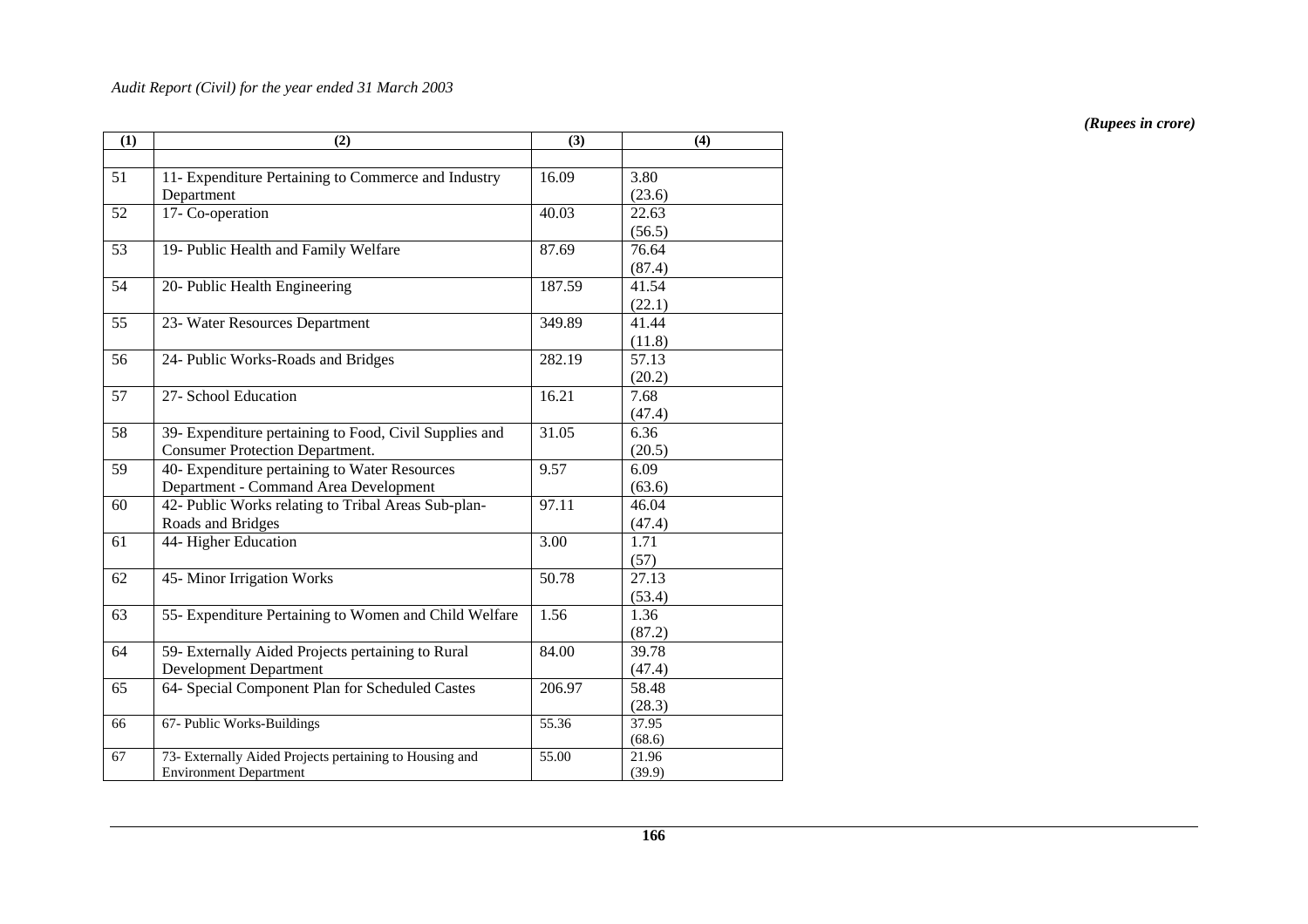| 68 | 75- NABARD Aided Projects pertaining to Water Resources | 119.76 | 13.29   |  |
|----|---------------------------------------------------------|--------|---------|--|
|    | Department                                              |        | (11.1)  |  |
| 69 | 84 Upgradation of Standards of Administration           | 20.85  | 9.22    |  |
|    | recommended by the Eleventh Finance Commission-         |        | (44.2)  |  |
|    | Revenue                                                 |        |         |  |
| 70 | 85- Upgradation of Standards of Administration          | 3.38   | 1.78    |  |
|    | recommended by the Eleventh Finance Commission-         |        | (52.7)  |  |
|    | Police                                                  |        |         |  |
| 71 | 86- Upgradation of Standards of Administration          | 4.56   | 3.83    |  |
|    | recommended by the Eleventh Finance Commission-Jail     |        | (84)    |  |
| 72 | 93- Expenditure Pertaining to Accelerated Energy        | 62.15  | 48.24   |  |
|    | Department                                              |        | (77.6)  |  |
| 73 | 94- Expenditure pertaining to Sinhasth Mela 2004        | 110.50 | 38.45   |  |
|    |                                                         |        | (34.8)  |  |
|    | Total $(C)$                                             |        | 630.31  |  |
|    | Grand Total $(A + B + C)$                               |        | 2043.97 |  |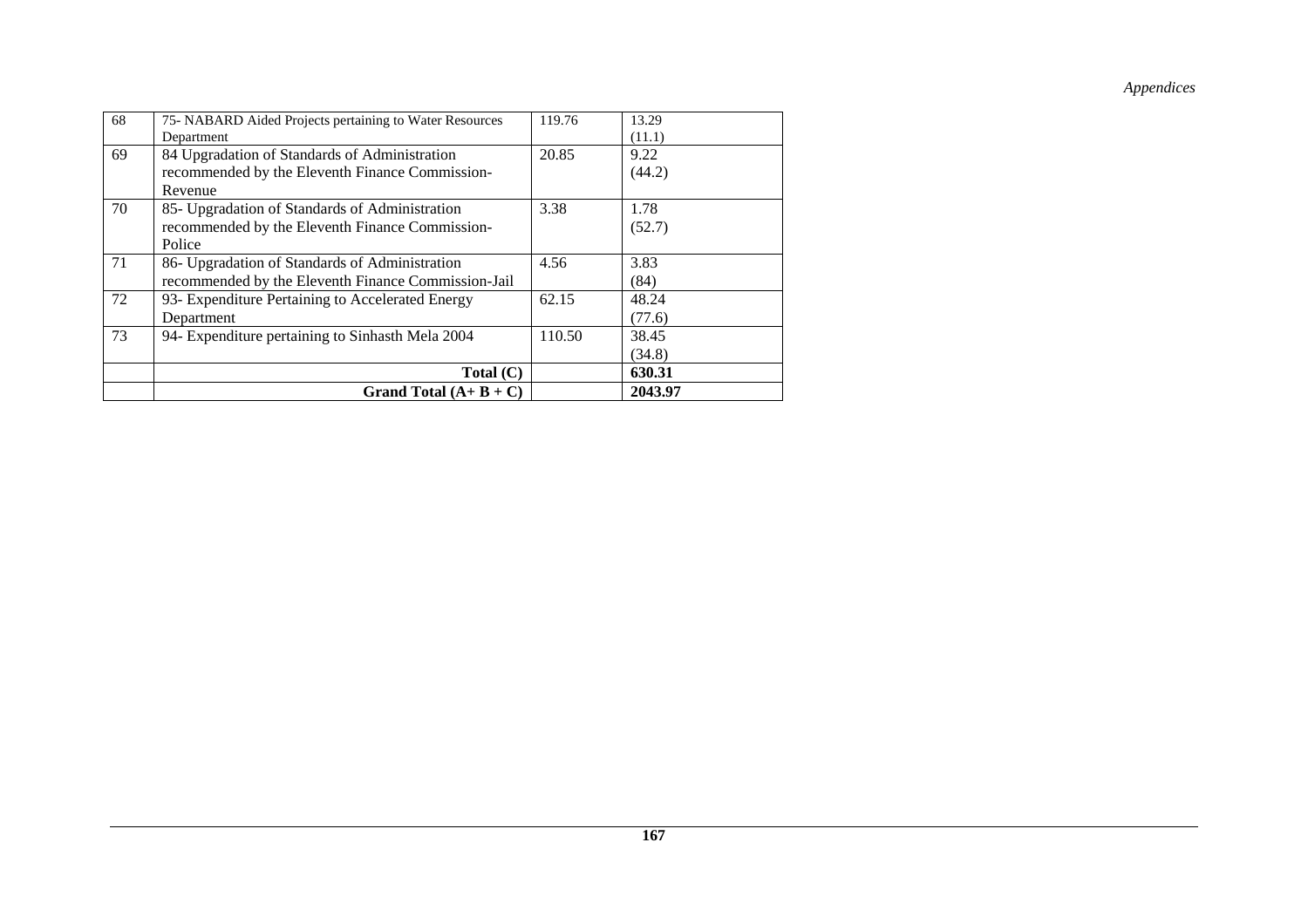# **Appendix XII**

### **(Reference : paragraph 2.3.1, page 27)**

#### **Cases where entire budget provision under Central schemes remained unutilised**

| SI.<br>No.     | Number and name of grant                                                                                      | <b>Head of account</b>                                                                                     | <b>Budget</b><br>provision not<br>utilised |
|----------------|---------------------------------------------------------------------------------------------------------------|------------------------------------------------------------------------------------------------------------|--------------------------------------------|
| (1)            | (2)                                                                                                           | (3)                                                                                                        | (4)                                        |
|                | <b>A</b> Centrally Sponsored Schemes                                                                          |                                                                                                            |                                            |
| $\mathbf{1}$   | 11-Expenditure pertaining to<br>Commerce and Industry Department                                              | 2852-80-800-0701-6394-Establishment of<br>M.P. Export Fecilitation Centre, Gwalior                         | 1.25                                       |
| $\overline{2}$ | 11-Expenditure pertaining to<br>Commerce and Industry Department                                              | 2852-80-800-0701-7604-Establishment of<br>Export Promotion Industrial Park in<br>Pithampur District Dhar   | 1.00                                       |
| 3              | 11-Expenditure pertaining to<br>Commerce and Industry Department                                              | 2852-80-800-0701-7627-Establishment of<br>Mini tool Room                                                   | 1.00                                       |
| $\overline{4}$ | 27-School Education                                                                                           | 2202-01-800-0701-1502-District<br>Education and Training Institute for Basic<br><b>Minimum Services</b>    | 8.94                                       |
| 5              | 41-Tribal Areas sub-plan<br>(20-School Education Department)                                                  | 2202-01-796-101-0702-5215-Grant in<br>Aid to Rajiv Gandhi Mission for<br><b>Education Guarantee scheme</b> | 8.00                                       |
| 6              | 41-Tribal Areas sub-plan<br>(25-Scheduled Tribe, Scheduled<br>Caste and Backward Class Welfare<br>Department) | 4225-02-796-277-0702-8828-<br>Construction of Buildings of<br>Ashram/Shala                                 | 18.58                                      |
| $\overline{7}$ | 61-Externally Aided Projects<br>pertaining to Public Health and<br>Family Welfare                             | 2211-106-0701-7655-I.P.D. Projects                                                                         | 1.74                                       |
| 8              | 64-Special Component Plan for<br><b>Scheduled Castes</b><br>(02-Home Department)                              | 4059-60-789-800-0703-5172-<br><b>Establishment of New Police Stations</b>                                  | 1.14                                       |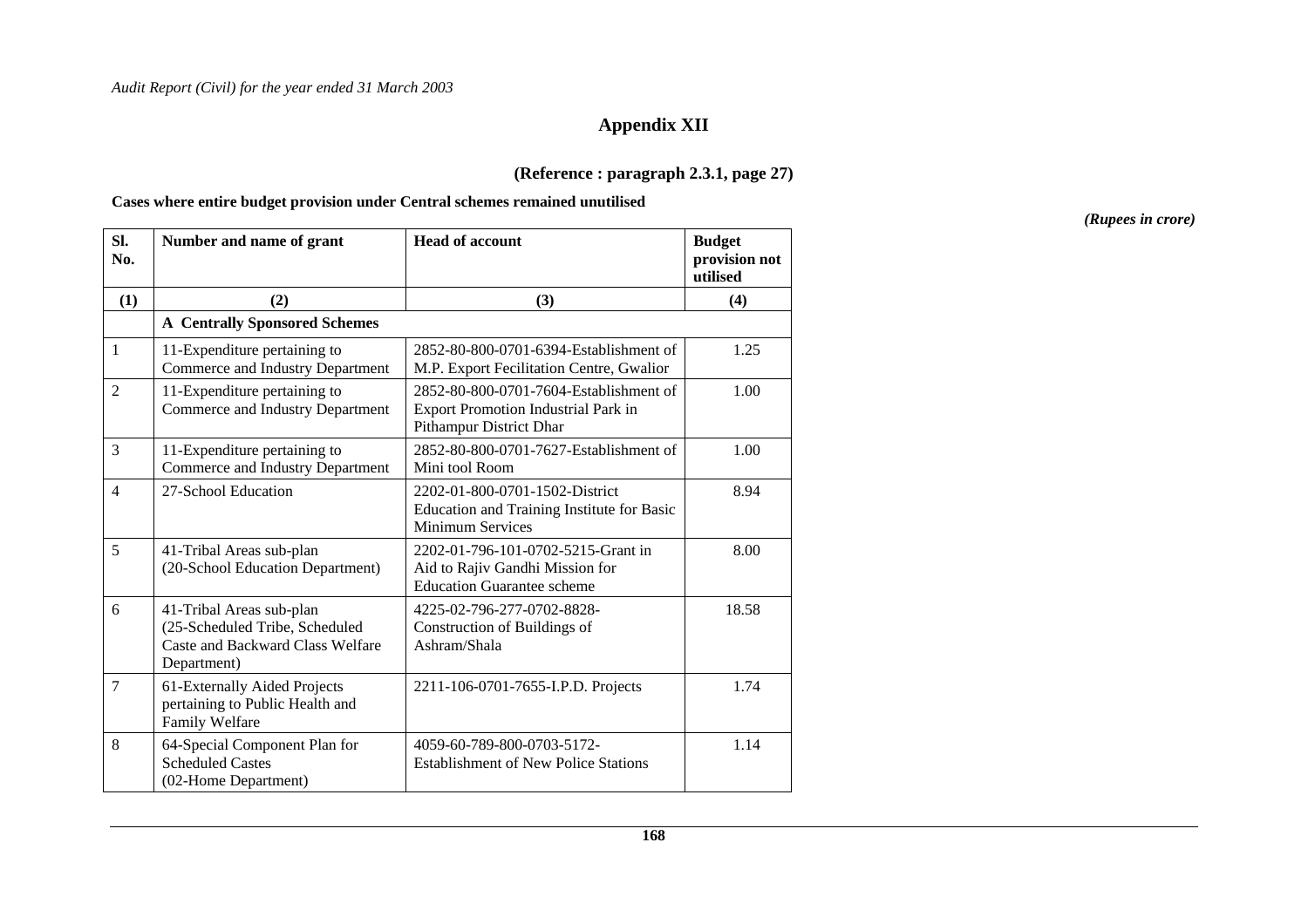| 9  | 64-Special Component Plan for<br><b>Scheduled Castes</b><br>(20-School Education Department)                                                                  | 2202-01-789-101-0703-5215-Grant in<br>Aid to Rajiv Gandhi Mission for Shiksha<br>Guarantee Scheme. | 2.17  |
|----|---------------------------------------------------------------------------------------------------------------------------------------------------------------|----------------------------------------------------------------------------------------------------|-------|
| 10 | 67-Public Works-Buildings                                                                                                                                     | 4059-01-051-0701-7094-Construction<br>Works under Jail Reforms Scheme                              | 31.03 |
|    | $Total - A$                                                                                                                                                   |                                                                                                    | 74.85 |
|    | <b>B</b> Central Sector Schemes                                                                                                                               |                                                                                                    |       |
| 11 | 08-Land Revenue and District<br>Administration                                                                                                                | 2029-103-0801-8717-Sixteenth Animal<br>Census.                                                     | 1.00  |
| 12 | 14-Expenditure pertaining to Animal<br><b>Husbandary Department</b>                                                                                           | 2403-102-0801-6548-Extension of<br>Frozen Semen Technique for<br>development of cow and bufallo    | 7.03  |
| 13 | 15-Financial assistance to Three Tier<br>Panchayati Raj Institutions under<br>Special Component Plan for<br><b>Scheduled Castes</b><br>22-Panchayat and Rural | 2501-01-789-101-0803-7118-National<br>Development Equalise Scheme                                  | 3.15  |
|    | Development Department                                                                                                                                        |                                                                                                    |       |
| 14 | 18-Labour                                                                                                                                                     | 2230-01-101-0801-5019 Housing<br>Schemes for Hammal working in mandies                             | 1.05  |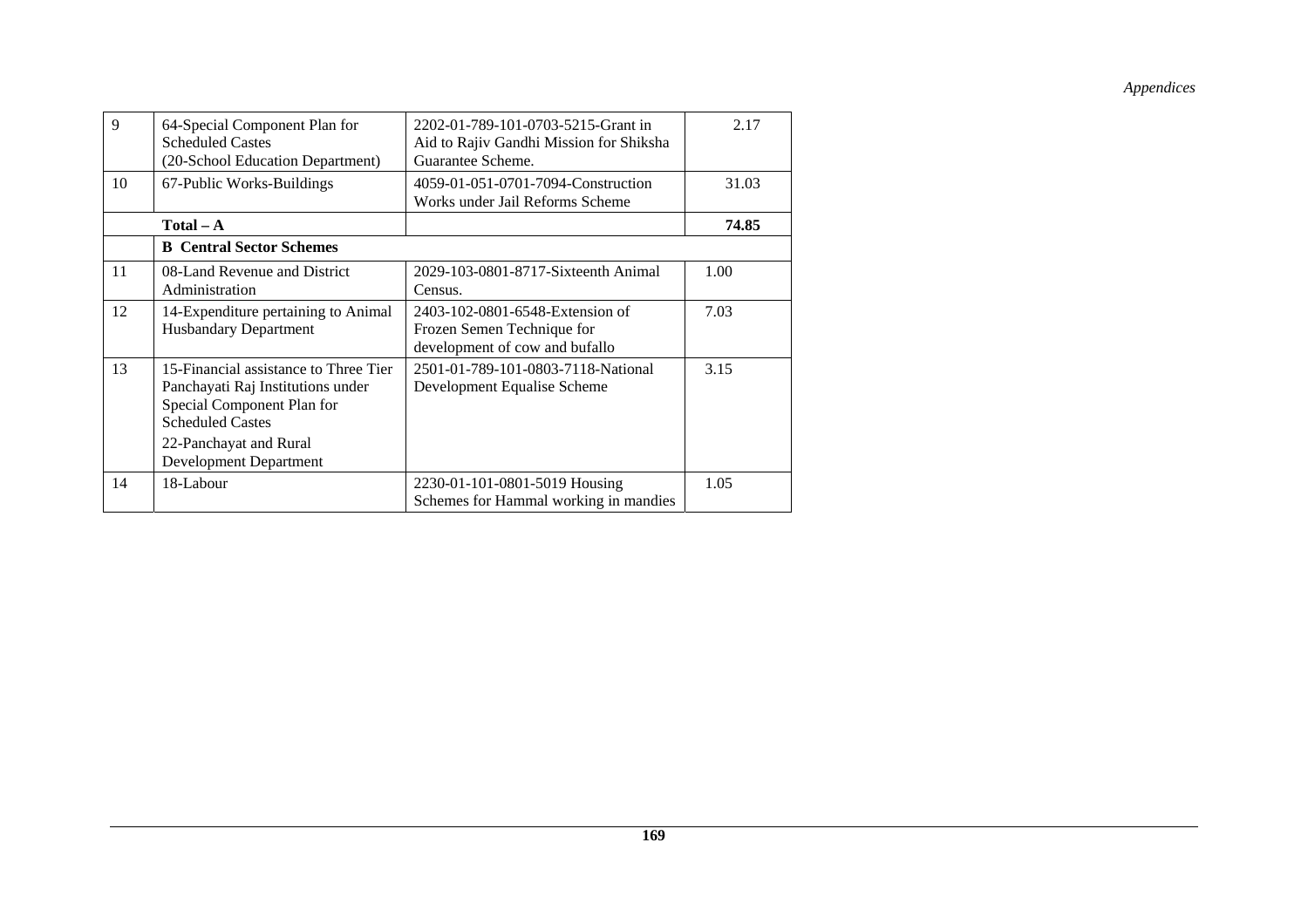| (1) | (2)                                                                                                                                              | (3)                                                                                                              | (4)   |
|-----|--------------------------------------------------------------------------------------------------------------------------------------------------|------------------------------------------------------------------------------------------------------------------|-------|
| 15  | 19-Public Health and Family Welfare                                                                                                              | 2211-800-0801-2498 Supply of<br><b>Conventional Contraceptives</b>                                               | 10.00 |
| 16  | 19-Public Health and Family Welfare                                                                                                              | 2211-800-0801-6106-Universal<br>Immunization                                                                     | 25.00 |
| 17  | 19-Public Health and Family Welfare                                                                                                              | 3606-237-0801-2498-Supply of<br><b>Conventional Contraceptives</b>                                               | 13.34 |
| 18  | 19-Public Health and Family Welfare                                                                                                              | 3606-237-0801-4244-Malaria                                                                                       | 9.64  |
| 19  | 19-Public Health and Family Welfare                                                                                                              | 3606-237-0801-8282-Child Life<br>and Safe Maternity Programme                                                    | 26.97 |
| 20  | 21-Expenditure Pertaining to Housing and<br><b>Environment Department</b>                                                                        | 2215-02-106-0801-8872 National<br><b>River Conservation Scheme</b>                                               | 1.00  |
| 21  | 41-Tribal Areas sub-plan<br>(25-Scheduled Tribe, Scheduled Caste and<br><b>Backward Class Welfare Department)</b>                                | 2225-02-796-277-0802-5232-<br>Grant to Madhya Pradesh<br><b>Residential School Committee</b><br>(Article 275(i)) | 9.00  |
| 22  | 41-Tribal Areas sub-plan<br>(25-Scheduled Tribe, Scheduled Caste and<br><b>Backward Class Welfare Department)</b>                                | 4225-02-796-277-0802-8848-<br><b>Construction of Higher Secondary</b><br><b>School Building</b>                  | 5.00  |
| 23  | 41-Tribal Areas sub-plan<br>(29-Food and Civil Supplies Department)                                                                              | 2408-01-796-190-0802-4994-<br><b>Construction of Godown Grid</b>                                                 | 1.50  |
| 24  | 41-Tribal Areas sub-plan<br>(29-Food and Civil Supplies Department)                                                                              | 6408-01-796-190-0802-4994-<br>Construction of Godown Grid                                                        | 1.50  |
| 25  | 55-Expenditure pertaining to Women and<br>Child Welfare                                                                                          | 2235-02-102-0801-7543-<br><b>Communication Strategy</b>                                                          | 3.05  |
| 26  | 66-Welfare of Backward Classes                                                                                                                   | 2225-03-277-0801-9026-Post<br>Metric Scholarships                                                                | 1.49  |
| 27  | 80-Financial assistance to Three Tier<br>Panchayati Raj Institutions                                                                             | 2501-01-101-0801-8777-National<br>Development Parallel Scheme                                                    | 22.50 |
| 28  | 82-Financial assistance to Tribal Area Sub-<br>Plan-Three Tier Panchayati Raj Institutions<br>(22-Panchayat and Rural Development<br>Department) | 2501-01-796-101-0802-7118-<br>National Development Oriented<br>Scheme                                            | 19.35 |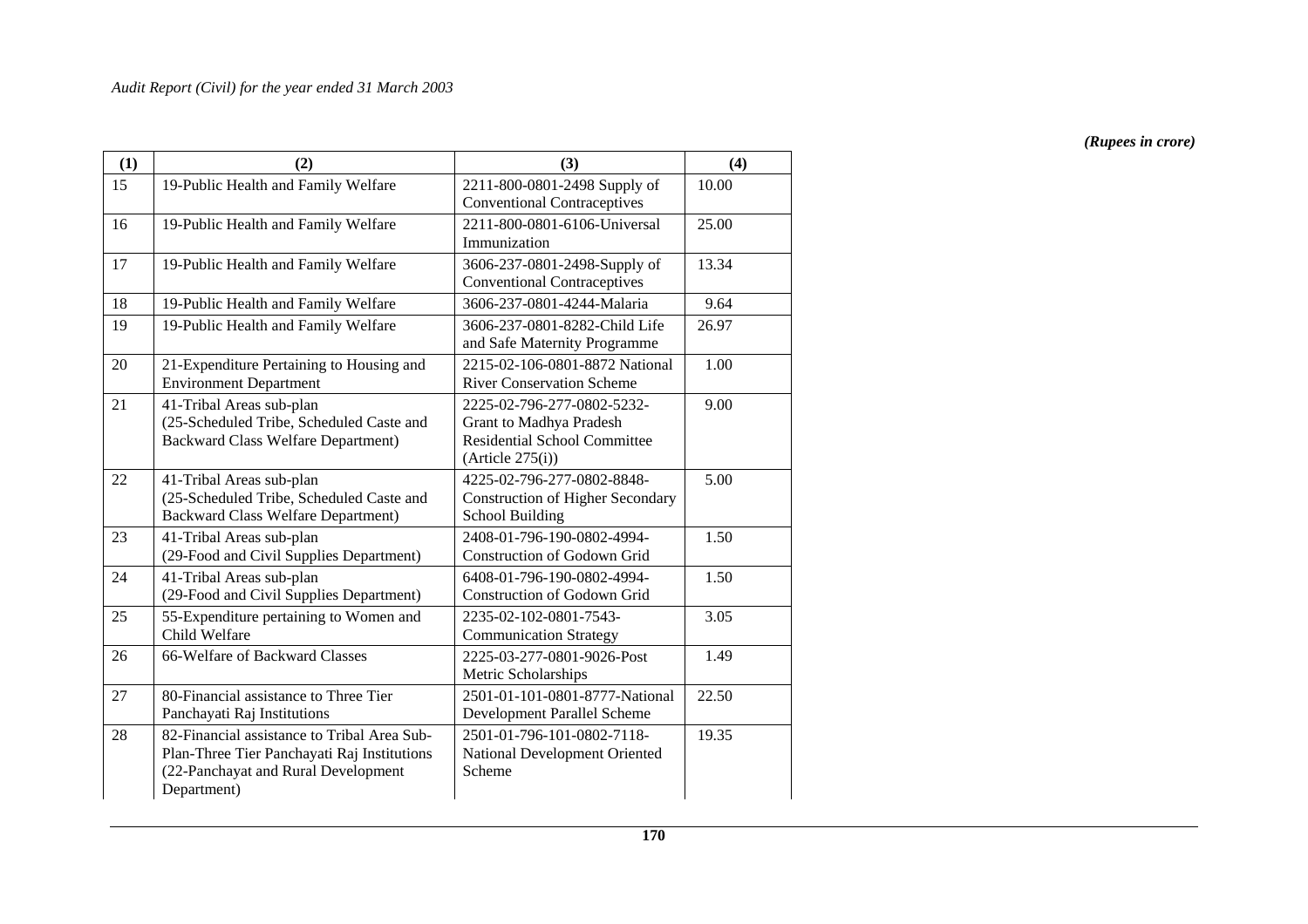| 29          | 82-Financial assistance to Tribal Area Sub-<br>Plan-Three Tier-Panchayati Raj Institutions<br>(25-Scheduled Tribe. Scheduled Caste and<br><b>Backward Class Welfare Department)</b>                                       | 2225-02-796-277-0802-7587-<br><b>Operation Black Board Scheme</b>                     | 6.71   |  |
|-------------|---------------------------------------------------------------------------------------------------------------------------------------------------------------------------------------------------------------------------|---------------------------------------------------------------------------------------|--------|--|
| 30          | 93-Expenditure pertaining to Accelerated<br><b>Energy Department</b>                                                                                                                                                      | 6801-800-0801-7025-Loans to<br><b>MPEB</b> for Accelerated Energy<br>Development Work | 12.15  |  |
|             | Total - B                                                                                                                                                                                                                 |                                                                                       | 180.43 |  |
| $\mathbf C$ | Scheme Financed out of Additive Funds from Government of India for Tribal Area Sub-plan or<br>Special Central assistance from Government of India for Special Component Plan.                                             |                                                                                       |        |  |
| 31          | 15-Financial assistance to Three Tier<br>Panchayati Raj Institutions under Special<br><b>Component Plan for Scheduled Castes</b><br>(25-Scheduled Tribe, Scheduled Caste and<br><b>Backward Class Welfare Department)</b> | 2225-01-793-277-0603-5095-<br>Maintenance of Ashrams/Hostels                          | 1.50   |  |
| 32          | 41-Tribal Areas sub-plan<br>(25-Scheduled Tribe, Scheduled Caste and<br><b>Backward Class Welfare Department)</b>                                                                                                         | 4225-02-794-190-0602-5156-<br>Tribal Development and Financial<br>Corporation         | 1.00   |  |
| Total- C    |                                                                                                                                                                                                                           |                                                                                       |        |  |
|             |                                                                                                                                                                                                                           | Grand Total $(A+B+C)$                                                                 | 257.78 |  |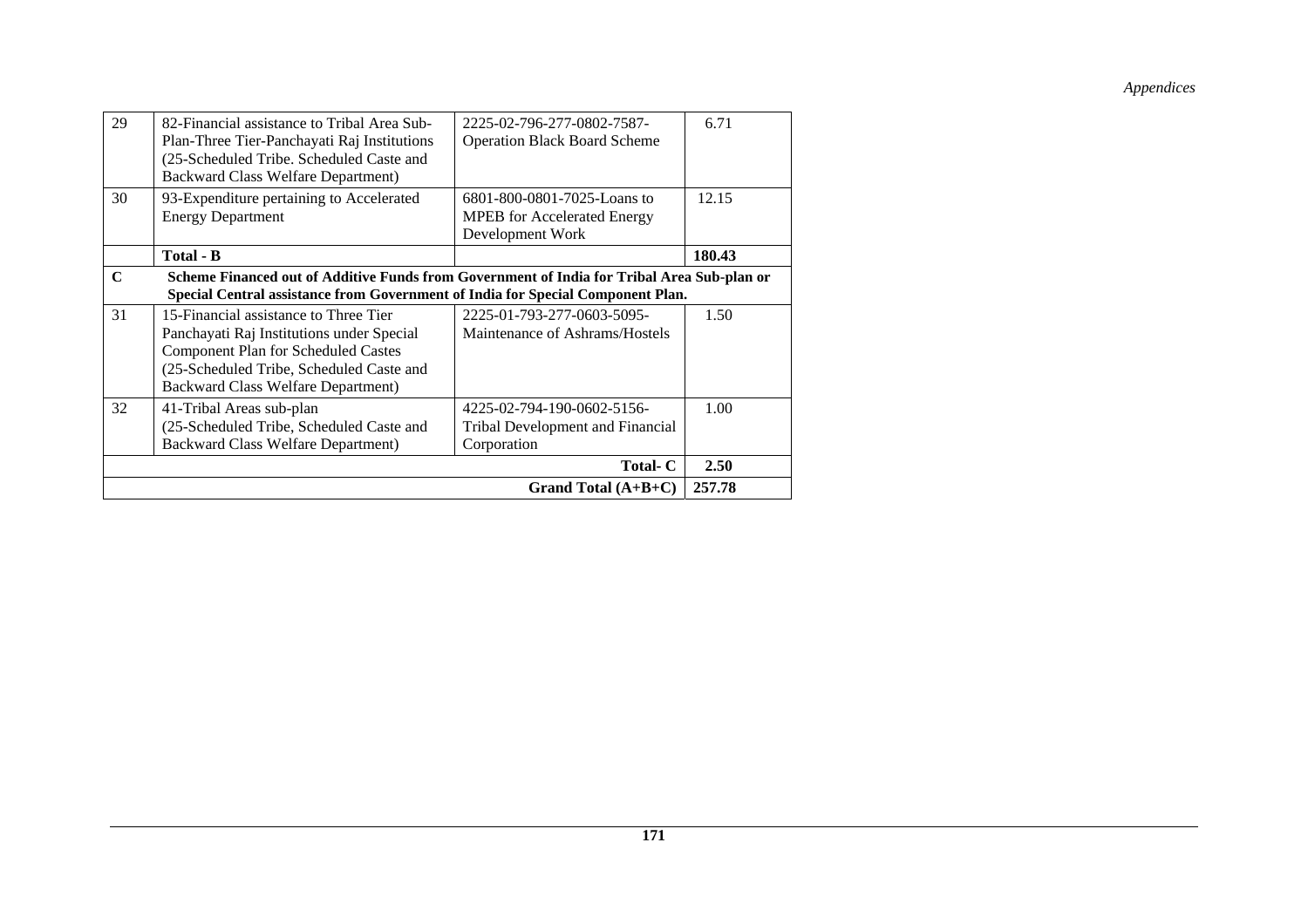#### **Appendix XIII**

### **(Reference : paragraph 2.3.1, page 27)**

# **Cases involving substantial excesses under the schemes**

| SI.<br>No. | Number and name of<br><b>Grant/appropriation</b>                                                                                                 | Name of scheme                                                  | <b>Amount</b><br>of excess | Percentage<br>of excess |
|------------|--------------------------------------------------------------------------------------------------------------------------------------------------|-----------------------------------------------------------------|----------------------------|-------------------------|
| 1          |                                                                                                                                                  | 3                                                               | 4                          | 5                       |
|            | <b>A-Revenue Voted</b>                                                                                                                           |                                                                 |                            |                         |
| 1.         | 06- Expenditure pertaining<br>to Finance Department                                                                                              | 2071-01-105-2514-<br><b>Family Pensions</b>                     | 55.46                      | 105.6                   |
| 2.         | 06- Expenditure pertaining<br>to Finance Department                                                                                              | 2071-01-115-6429-Leave<br><b>Encashment Benefits</b>            | 56.95                      | 11390.00                |
| 3.         | 58-Expenditure on relief on<br>account of Natural<br><b>Calamities and Scarcity</b>                                                              | 2245-02-101-2018-Cash<br><b>Doles</b>                           | 28.66                      | 573.2                   |
| 4.         | 58-Expenditure on relief on<br>account of Natural<br><b>Calamities and Scarcity</b>                                                              | 2245-02-101-747-Relief<br>to Hail Storm Sufferers               | 15.23                      | 169.2                   |
| 5.         | 64-Special Component Plan<br>for Scheduled Castes<br>(25-Scheduled Tribe,<br>Scheduled Caste and<br><b>Backward Class Welfare</b><br>Department) | 2225-01-789-277-0103-<br>2676-Post Matric<br>Scholarships       | 7.43                       | 185.7                   |
| 6.         | 67-Public Works -<br><b>Buildings</b>                                                                                                            | 2059-80-052-9269-<br>Renewal and<br>Replacement of<br>Machinery | 8.34                       | 833830.0                |
|            | <b>Total-A</b>                                                                                                                                   |                                                                 | 172.07                     |                         |
|            | <b>B-Capital-Voted</b>                                                                                                                           |                                                                 |                            |                         |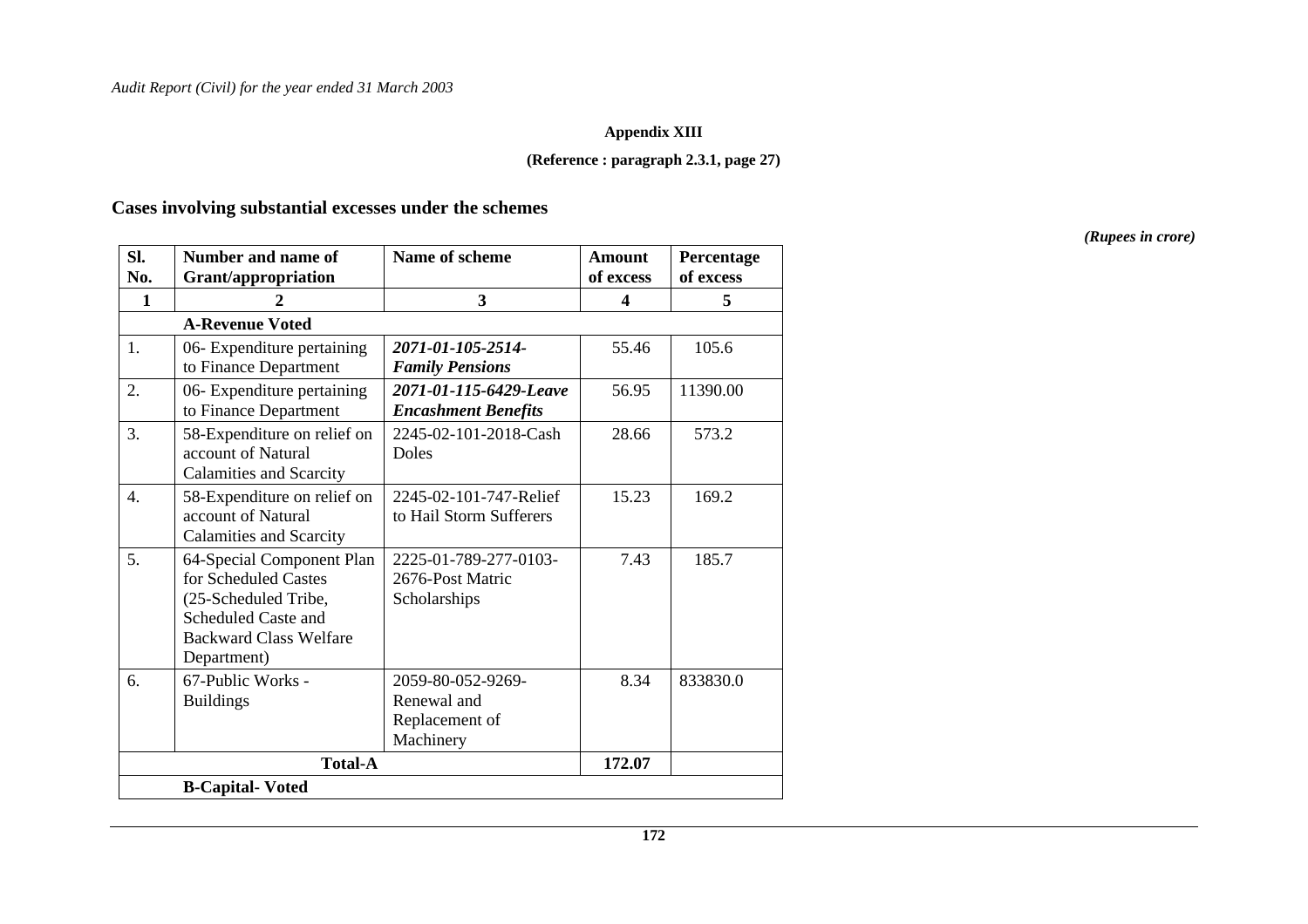| 7.  | 23-Water Resources | 4701-01-216-0101-4947-         | 7.59    | 1012.3            |
|-----|--------------------|--------------------------------|---------|-------------------|
|     | Department         | Sindh Project Second           |         |                   |
|     |                    | Phase.                         |         |                   |
| 8.  | 48-Narmada Valley  | 4701-01-241-0101-2428-         | 5.41    | 135.6             |
|     | Development        | <b>Executive Establishment</b> |         |                   |
|     |                    | Unit I and II                  |         |                   |
|     | <b>Total-B</b>     |                                |         |                   |
|     | C-Capital-Charged  |                                |         |                   |
| 9.  | <b>Public Debt</b> | 6003-110-779-Advance to        | 2140.47 | 107.00            |
|     |                    | meet shortfall                 |         |                   |
| 10. | <b>Public Debt</b> | 6004-01-102-292-Share of       | 587.55  | 671.5             |
|     |                    | small savings collections      |         |                   |
| 11. | <b>Public Debt</b> | 6004-06-800-Other ways and     | 312.00  | Infinit           |
|     |                    | means Advances                 |         | <i>(provision</i> |
|     |                    |                                |         | nil)              |
|     | Grand Total $(C)$  |                                |         |                   |
|     |                    | Grant Total $(A+B+C)$          | 3225.09 |                   |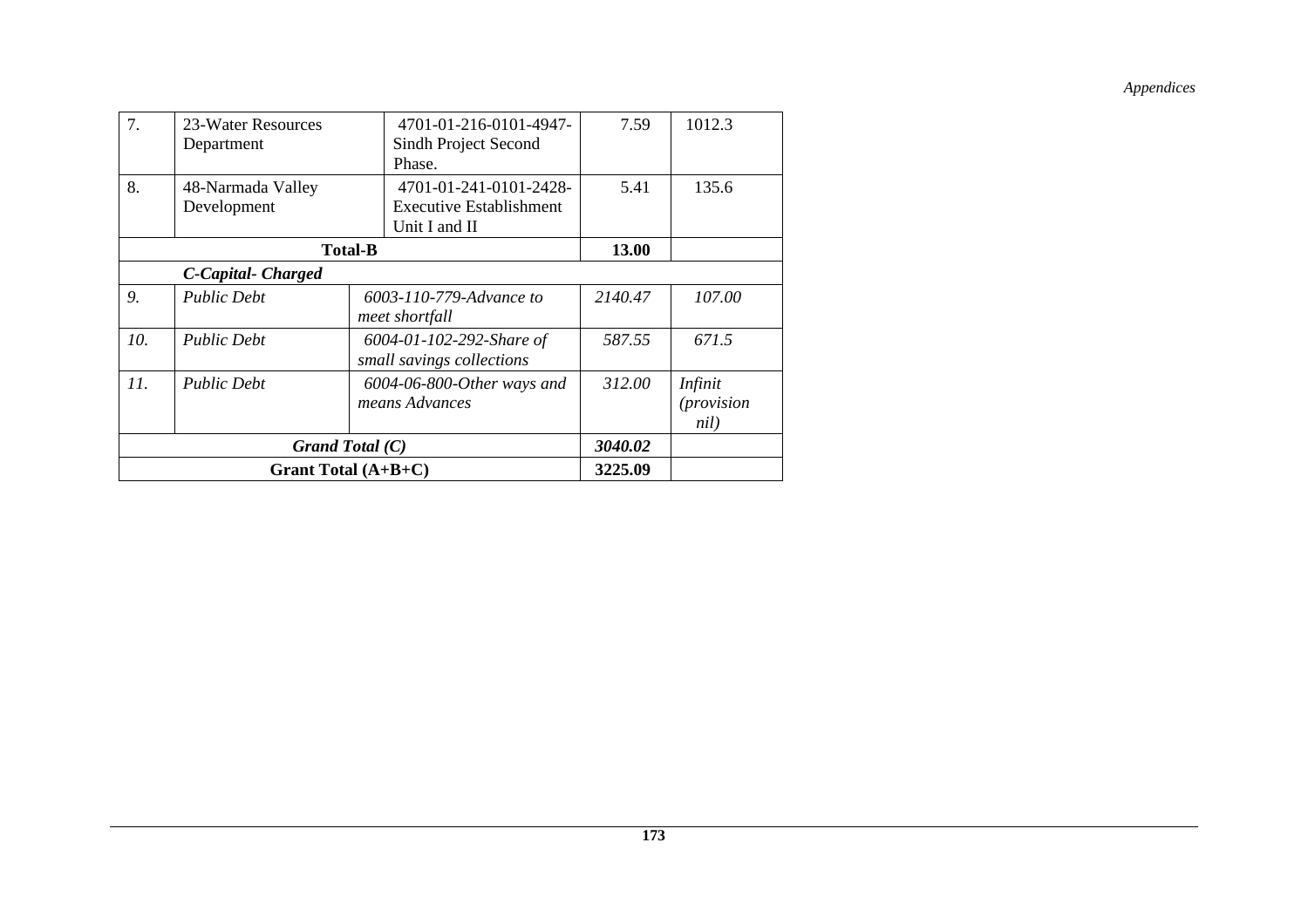#### **Appendix XIV**

#### **(Reference: paragraph 2.3.1, page 27)**

#### **Cases involving substantial savings under the schemes**

**Sl. No. Number and name of grant//Appropriation Name of scheme** Amount **of savings Percentage of savings (1) (2) (3) (4) (5) A- Revenue- Voted** 1. 02-Other expenditure pertaining to General Administration Department *2059-80-001-0101-8460- Provision for departmental surplus posts*  23.74 100 2 02-Other expenditure pertaining to General Administration Department *2215-01-001-0101-8460- Provision for departmental surplus posts*  9.33 100 3 02-Other expenditure pertaining to General Administration Department *2401-001-0101-8460- Provision for departmental surplus posts*  5.86 100 4 02-Other expenditure pertaining to General Administration Department *2701-80-001-0101-8460- Provision for departmental surplus posts*  10.02 | 100 5 03- Police *2055-109-1816-Anti dacoity operations* 9.30 89.9 6. 03- Police *2055-109-194-Other police* 7.65 80.9 7 06- Expenditure pertaining to Finance Department 2070-800-224-Other Expenditure 97.56 100 8 06- Expenditure pertaining to Finance Department 2070-800-6409-Lump sum provision for Voluntary Retirement 10.00 | 100 9. 06- Expenditure pertaining to Finance Department 2071-01-102-3080- Payment of commuted value of pension in India 110.12 | 87.4 10 | 08- Land Revenue and District Administration 2029-103-6337-Updation of Land Records 5.64 100 11 08- Land Revenue and District Administration 2029-103-0801-5917- Extension of Computerisation Scheme of Land Records  $11.95$  91.9 12 08- Land Revenue and District Administration 2029-103-0101-5045-Digitisation of Cadastral Survey Maps 9.74 100 13 10-Forest 2406-01-070-0101-2965- Rehabilitation of Degraded Forests 5.00 100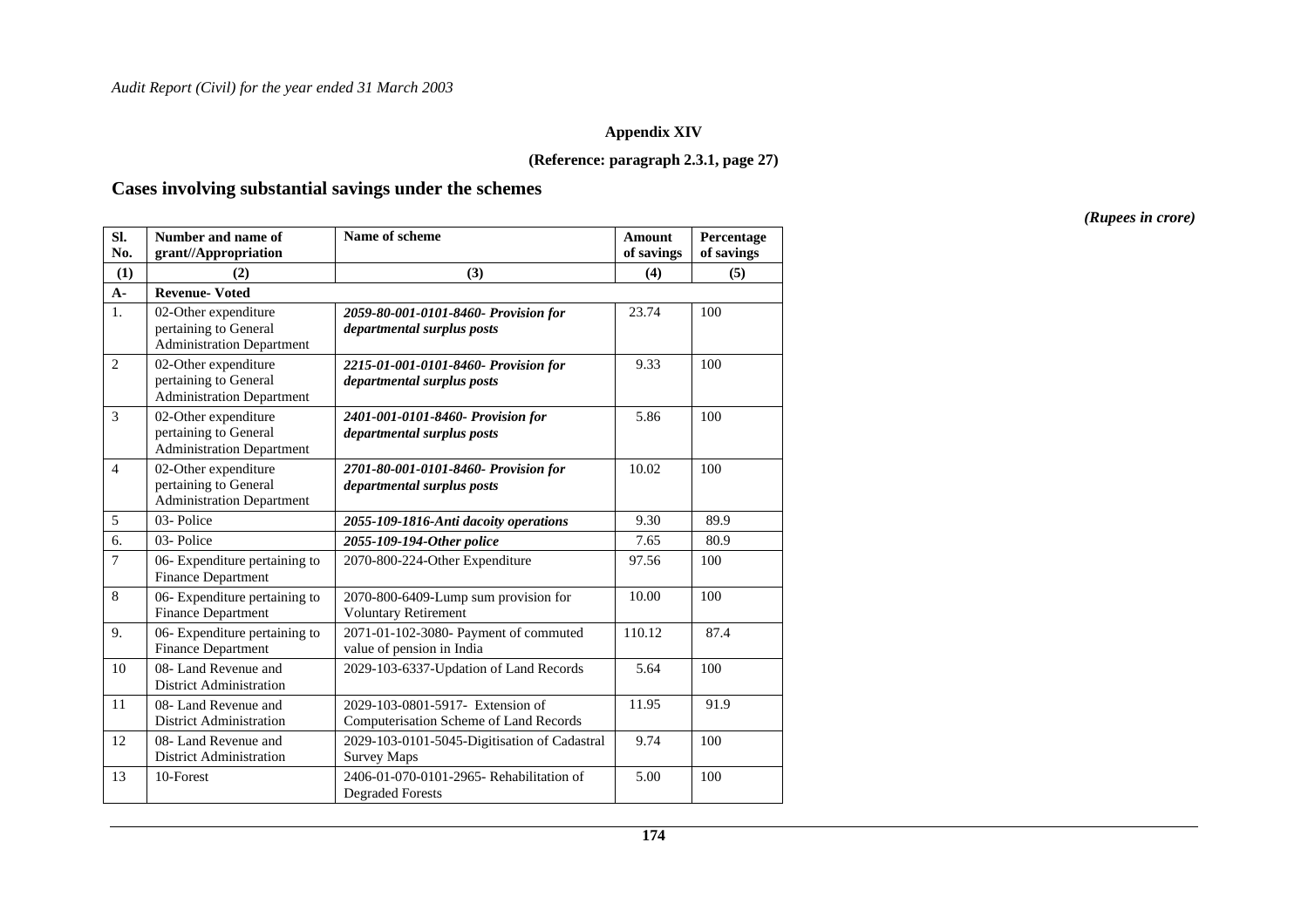| 14 | 10-Forest                                                      | 2406-01-101-0101-7534- High Technic<br>Plantation                                               | 6.25  | 80.1 |
|----|----------------------------------------------------------------|-------------------------------------------------------------------------------------------------|-------|------|
| 15 | 10-Forest                                                      | 2406-02-110-0801-6538-ECO Development                                                           | 8.11  | 94.1 |
| 16 | 12- Expenditure pertaining to<br><b>Energy Department</b>      | 2801-06-800-3354- Payment of Subsidy to<br><b>MPEB</b>                                          | 9.56  | 100  |
| 17 | 14-Expenditure pertaining to<br>Animal Husbandry<br>Department | 2403-102-0801-6548-Extension of Frozen<br>Semen Technique for development of cow and<br>buffalo | 7.03  | 100  |
| 18 | 17-Co-operation                                                | 2425-800-0701-6312- Macro-Management of<br><b>Agriculture Supplementatioon</b>                  | 7.45  | 80.1 |
| 19 | 19- Public Health and Family<br>Welfare                        | 2211-800-0801-2498-Supply of conventional<br>contraceptives                                     | 10.00 | 100  |
| 20 | 19-Public Health and Family<br>Welfare                         | 2211-800-0801-6106-Universal Immunization                                                       | 25.00 | 100  |
| 21 | 19-Public Health and Family<br>Welfare                         | 3606-237-0801-2498-Supply of Conventional<br>Contraceptives                                     | 13.34 | 100  |
| 22 | 19-Public Health and Family<br>Welfare                         | 3606-237-0801-4244-Malaria                                                                      | 9.64  | 100  |
| 23 | 19-Public Health and Family<br>Welfare                         | 3606-237-0801-8282-Child life and safe<br><b>Maternity Programme</b>                            | 26.97 | 100  |
| 24 | 23-Water Resources<br>Department                               | 2701-01-800-6360-Arrangement of funds for<br>elected farmers institutions                       | 5.69  | 87.5 |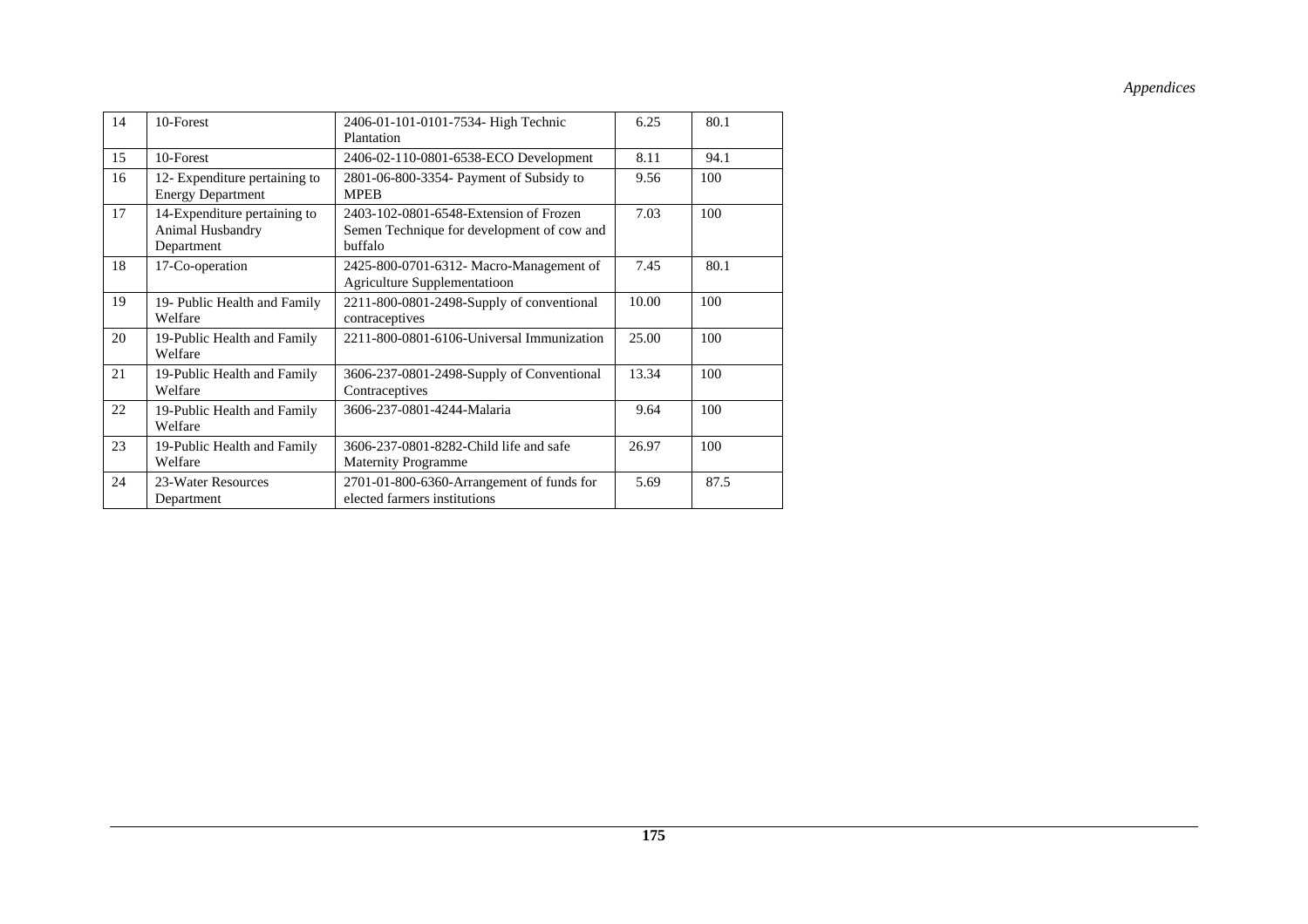| (1) | (2)                                                                                                                                     | (3)                                                                                                                  | (4)   | (5)  |
|-----|-----------------------------------------------------------------------------------------------------------------------------------------|----------------------------------------------------------------------------------------------------------------------|-------|------|
| 25  | 27-School Education                                                                                                                     | 2202-01-800-0701-1502-District Education<br>and Training Institute for Basic Minimum<br>Services                     | 8.94  | 100  |
| 26  | 27-School Education                                                                                                                     | 2202-02-105-0801-3504-Integrated Education<br>Scheme for Disabled Children (I.E.D)                                   | 9.64  | 87.3 |
| 27  | 29-Administration of Justice<br>and Elections                                                                                           | 2015-108-9503-Issue of photo identity cards<br>to voters                                                             | 11.91 | 99.2 |
| 28  | 41-Tribal Areas Sub Plan (20-<br><b>School Education Department</b>                                                                     | 2202-01-796-101-0702-5215-Grant-in-aid to<br>Rajeev Gandhi Mission for Education<br>Guarantee Scheme                 | 8.00  | 100  |
| 29  | 41-Tribal Areas Sub Plan (20-<br>School Education<br>Department)                                                                        | 2202-01-796-101-0702-8810-Sarva Shiksha<br>(Education for all) Abhiyan                                               | 76.89 | 89.9 |
| 30  | 41-Tribal Areas Sub Plan (25-<br>-Scheduled Tribe, Scheduled<br>Caste and Backward Class<br>Welfare Department)                         | 2225-02-796-277-0802-5232-Grant to<br>Madhya Pradesh Residential School<br>Committee (Article 275(i))                | 9.00  | 100  |
| 31  | 44-Higher Education                                                                                                                     | 2202-03-103-7120-Assistance to Jan<br>Bhagidari Samiti for Honorarium to teachers<br>in Government colleges          | 5.80  | 100  |
| 32  | 45-Minor Irrigation Works                                                                                                               | 2702-01-101-0101-6065-Assistance for Tube<br>Wells Digging in the Cultivators field by<br>private Agency/Contractors | 5.53  | 86.1 |
| 33  | 64-Special Component Plan<br>for Scheduled Castes (20-<br><b>School Education</b><br>Department)                                        | 2202-01-789-101-0703-8810-Sarv<br>Shiksha (Education for all) Abhiyan                                                | 35.24 | 89.9 |
| 34  | 64-Special Component Plan<br>for Scheduled Castes (25-<br>Scheduled Tribe, Scheduled<br>Caste and Backward class<br>Welfare Department) | 2225-01-789-277-0103-8829-Residential<br>Schools) for talented students of SC/ST                                     | 6.86  | 98   |
| 35  | 67-Public Works Buildings                                                                                                               | 2059-80-001-2418-Execution                                                                                           | 9.30  | 100  |
| 36  | 78-Upgradation of Standards<br>of Administration<br>recommended by the Eleventh<br>Finance Commission -                                 | 2501-02-800-0101-6667-Deepening and<br>Widening of ponds                                                             | 10.41 | 100  |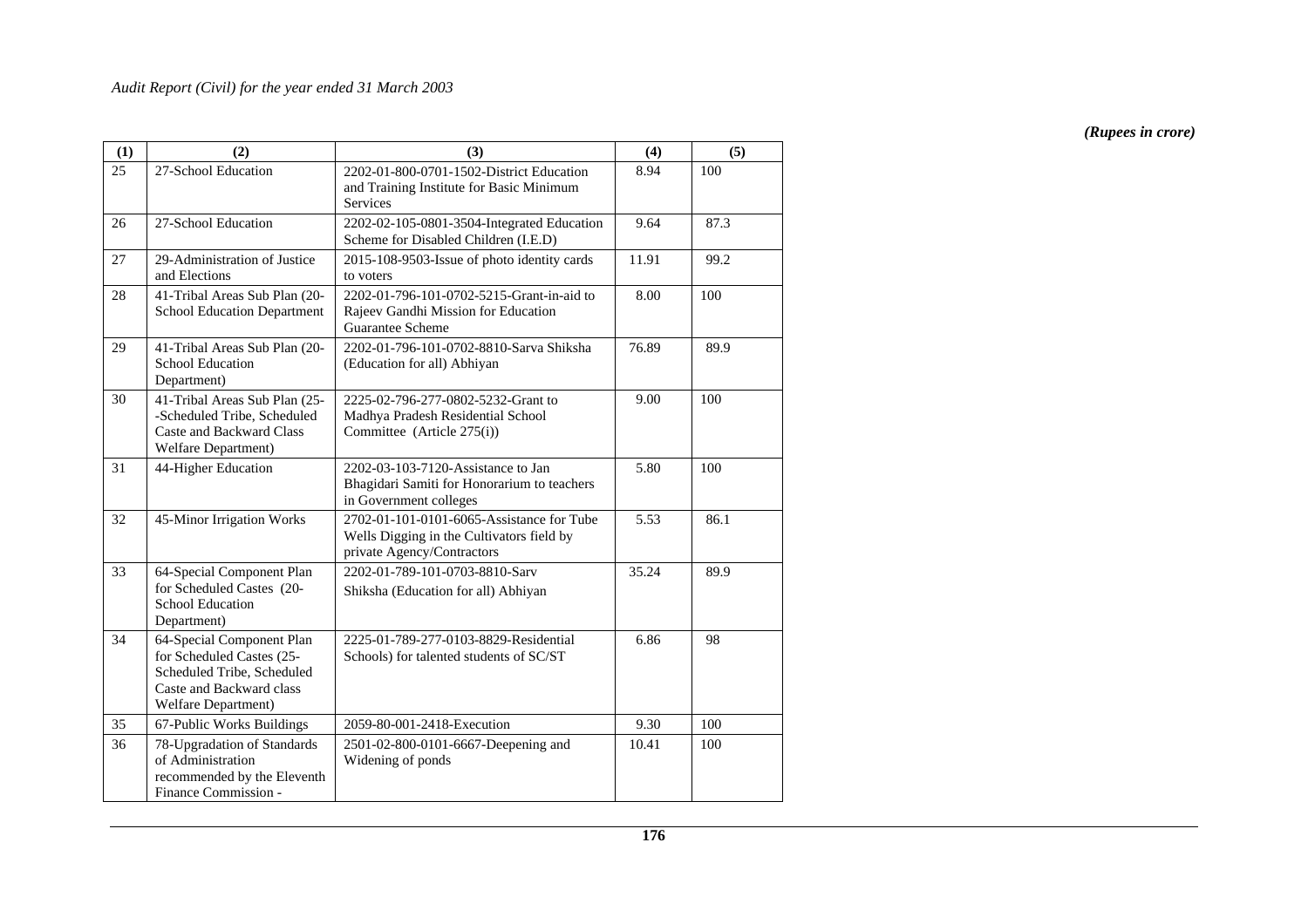|    | Panchayat and Rural<br>Development                                                                                                                                                       |                                                                                |       |      |
|----|------------------------------------------------------------------------------------------------------------------------------------------------------------------------------------------|--------------------------------------------------------------------------------|-------|------|
| 37 | 80-Financial Assistance to<br>Three Tier Panchayati Raj<br><b>Institutions</b>                                                                                                           | 2202-01-103-0101-5846-Education Guarantee<br>Scheme for Basic minimum services | 5.99  | 98.8 |
| 38 | 80-Financial Assistance to<br>Three Tier Panchayati Raj<br>Institutions                                                                                                                  | 2235-60-102-0801-7124-National Families<br>Assistance Scheme                   | 12.08 | 91.7 |
| 39 | 80-Financial Assistance to<br>Three Tier Panchayati Raj<br><b>Institutions</b>                                                                                                           | 2501-01-101-0801-8777-National<br>Development Parallel Scheme                  | 22.50 | 100  |
| 40 | 82-Financial Assistance to<br>Tribal Area Sub Plan-Three<br>Tier Panchayti Raj Institutions<br>22-Panchayat and Rural<br>Development Department                                          | 2501-01-796-101-0802-7118-National<br>Development Oriented Scheme              | 19.35 | 100  |
| 41 | 82-Financial Assistance to<br>Tribal Area Sub Plan-Three<br>Tier Panchayti Raj Institutions<br>25-Scheduled Tribe,<br>Scheduled Caste and<br><b>Backward Class Welfare</b><br>Department | 2225-02-796-277-0802-7587-Operation Black<br><b>Board Scheme</b>               | 6.71  | 100  |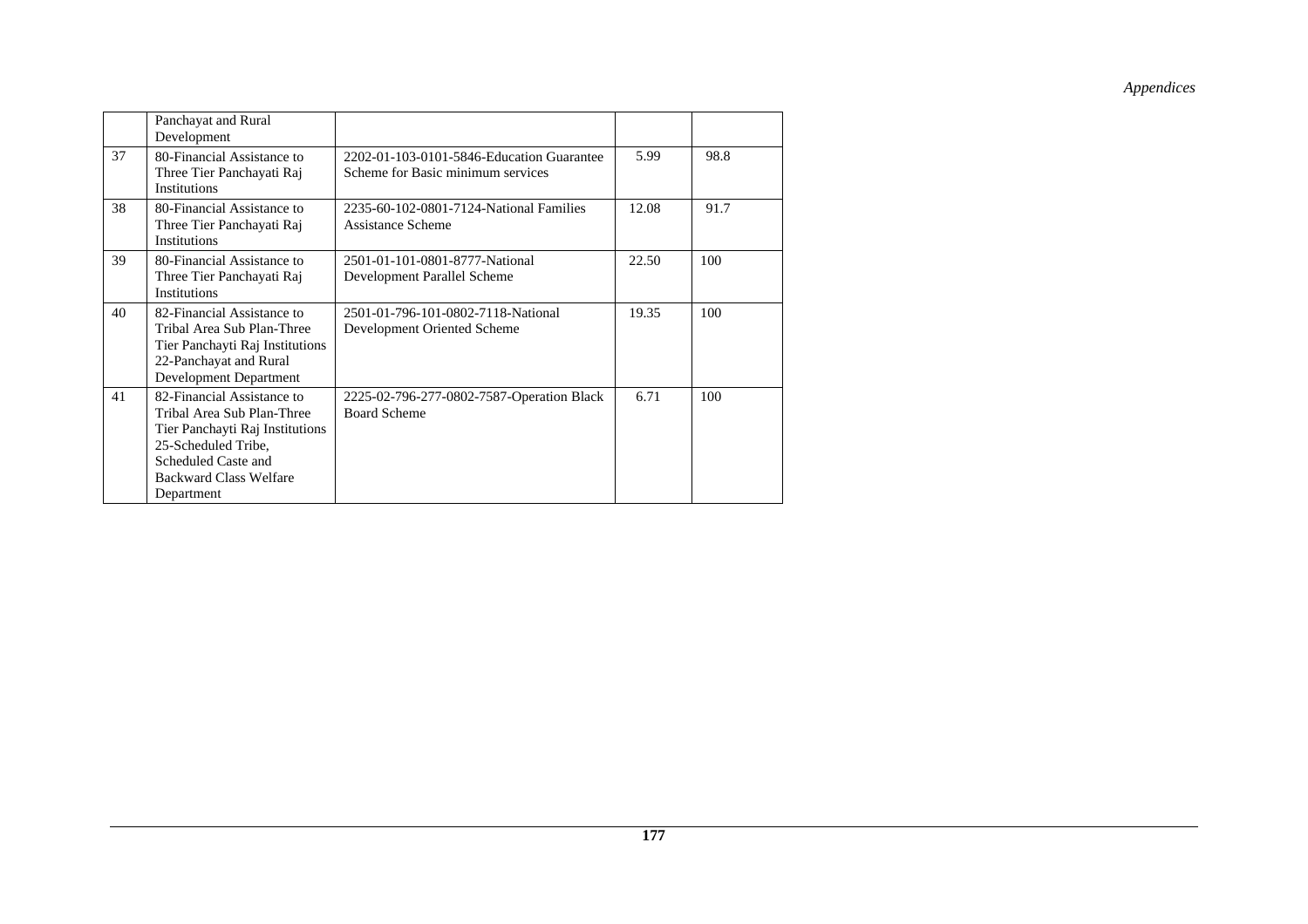| (1) | (2)                           | (3)                                        | (4)    | (5)  |
|-----|-------------------------------|--------------------------------------------|--------|------|
| 42  | 90-Upgradation of Standards   | 2210-01-800-5049-Health Services           | 6.60   | 100  |
|     | of Administration             |                                            |        |      |
|     | recommended by the Eleventh   |                                            |        |      |
|     | Finance Commission-Public     |                                            |        |      |
|     | Health and Family Welfare     |                                            |        |      |
|     | Total (A)                     |                                            | 715.70 |      |
|     | <b>B-</b> Revenue Charged     |                                            |        |      |
| 43  | <b>Interest Payments and</b>  | 2049-03-104-4033-Interest on Departmental  | 12.37  | 85.5 |
|     | Servicing of Debt             | Provident Fund                             |        |      |
| 44  | <b>Interest Payments and</b>  | 2049-60-701-4198-Government Employees      | 128.77 | 100  |
|     | Servicing of Debt             | Group Insurance Scheme (Interest on Saving |        |      |
|     |                               | $Fund$ )                                   |        |      |
|     | <b>TOTAL - B</b>              |                                            | 141.14 |      |
|     | <b>C-Capital-Voted</b>        |                                            |        |      |
| 45  | 17- Co-operation              | 4425-107-0101-2754-Investment in share     | 5.17   | 98.9 |
|     |                               | capital of Primary Agriculture Credit      |        |      |
|     |                               | Societies/Farmers Service/ Large sized     |        |      |
|     |                               | multipurpose Co-operative Societies        |        |      |
| 46  | 17-Co-operation               | 4425-107-0101-955-Investment in the share  | 10.80  | 100  |
|     |                               | capital of Central Co-operative Banks      |        |      |
| 47  | 19-Public Health and Family   | 4210-02-103-0101-7648-Construction of      | 73.23  | 87.8 |
|     | Welfare                       | Hospitals and Dispensaries Buildings       |        |      |
| 48  | 23-Water Resources            | 4701-03-800-0101-2339-Direction and        | 22.21  | 100  |
|     | Department                    | Administration                             |        |      |
| 49  | 24-Public Works-Roads and     | 5054-04-800-0101-6657-Bitumen Laying on    | 34.37  | 99.6 |
|     | <b>Bridges</b>                | District W.B.M Road under Nabard Loan      |        |      |
|     |                               | Assistance                                 |        |      |
| 50  | 30-Expenditure pertaining to  | 4515-800-0701-6655-MP Rural Road           | 254.69 | 84.6 |
|     | Panchayat and Rural           | Development Authority                      |        |      |
|     | Development Department        |                                            |        |      |
| 51  | 41-Tribal Areas Sub-plan.     | 4225-02-796-277-0702-8799-Construction of  | 16.87  | 97.8 |
|     | 25-Scheduled Tribe            | <b>Hostel Buildings</b>                    |        |      |
|     | Scheduled Caste and           |                                            |        |      |
|     | <b>Backward Class Welfare</b> |                                            |        |      |
|     | Department                    |                                            |        |      |
| 52  | 41-Tribal Areas Sub-plan.     | 4225-02-796-277-0702-8828-Construction of  | 18.58  | 100  |
|     | 25-Scheduled Tribe            | Buildings of Ashram/shala                  |        |      |
|     | Scheduled Caste and           |                                            |        |      |
|     | <b>Backward Class Welfare</b> |                                            |        |      |
|     | Department                    |                                            |        |      |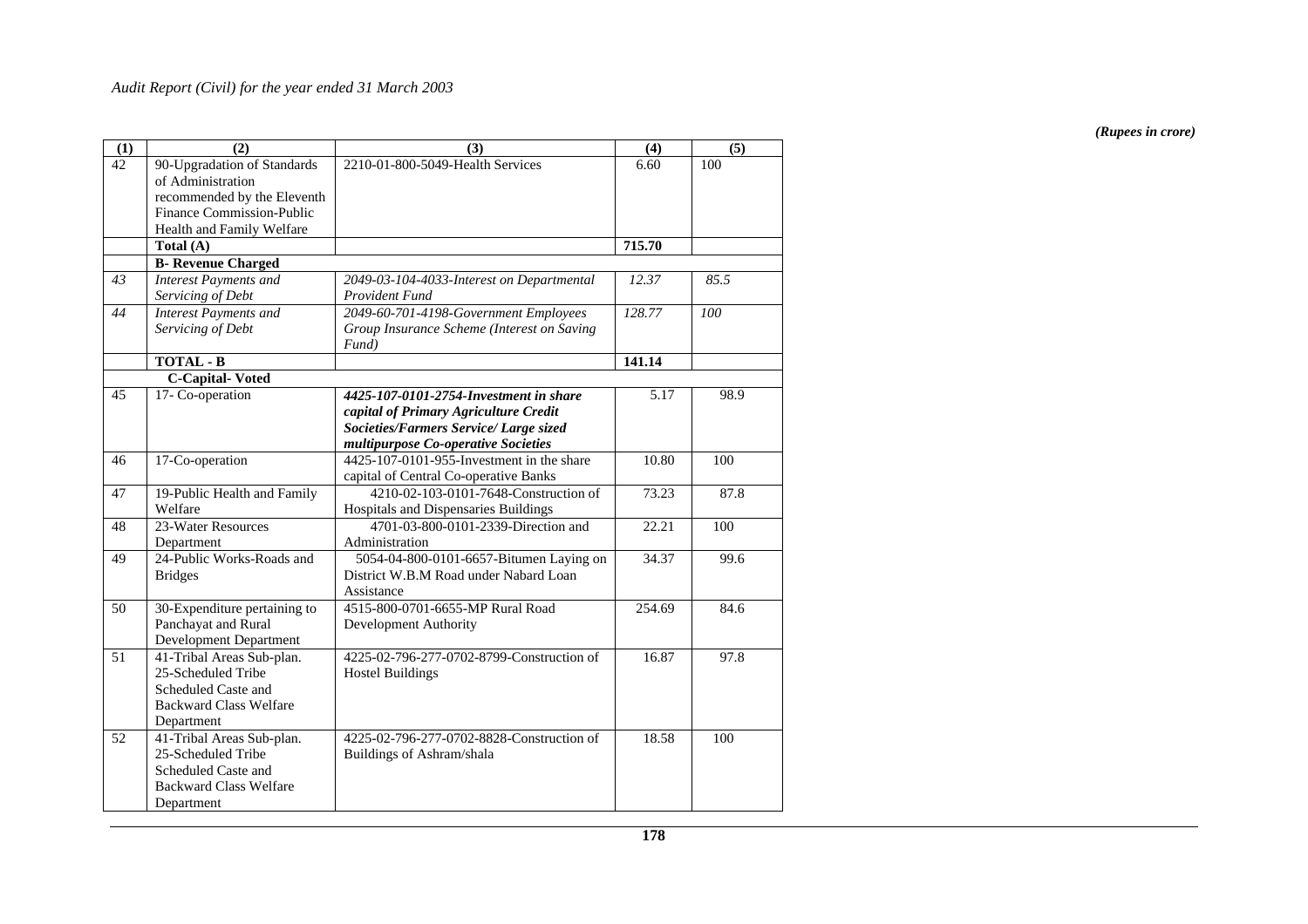| 53 | 41-Tribal Areas Sub-plan.     | 4225-02-796-277-0802-8848 Construction of | 5.00  | 100  |
|----|-------------------------------|-------------------------------------------|-------|------|
|    | 25-Scheduled Tribe.           | <b>Higher Secondary School Buildings</b>  |       |      |
|    | Scheduled Caste and           |                                           |       |      |
|    | <b>Backward Class Welfare</b> |                                           |       |      |
|    | Department                    |                                           |       |      |
| 54 | 41-Tribal Areas Sub-plan.     | 4701-01-796-800-0102-5090-Upper Veda      | 8.95  | 89.9 |
|    | 27-Narmada Valley             | Project                                   |       |      |
|    | Development Department        |                                           |       |      |
| 55 | 42-Public Works relating to   | 5054-03-796-337-0102-3710-State Highways  | 7.87  | 86.5 |
|    | Tribal Areas Sub Plan-Roads   |                                           |       |      |
|    | and Bridges                   |                                           |       |      |
|    | 19-Public Works Department    |                                           |       |      |
| 56 | 42-Public Works relating to   | 5054-04-796-800-0102-7563-Bitumenisation  | 6.00  | 100  |
|    | Tribal Areas sub plan-Roads   | of WBM Roads (NABARD)                     |       |      |
|    | and Bridges                   |                                           |       |      |
|    | 19-Public Works Department    |                                           |       |      |
| 57 | 45-Minor Irrigation Works     | 4702-800-0101-2339-Direction and          | 16.92 | 99.6 |
|    |                               | Administration                            |       |      |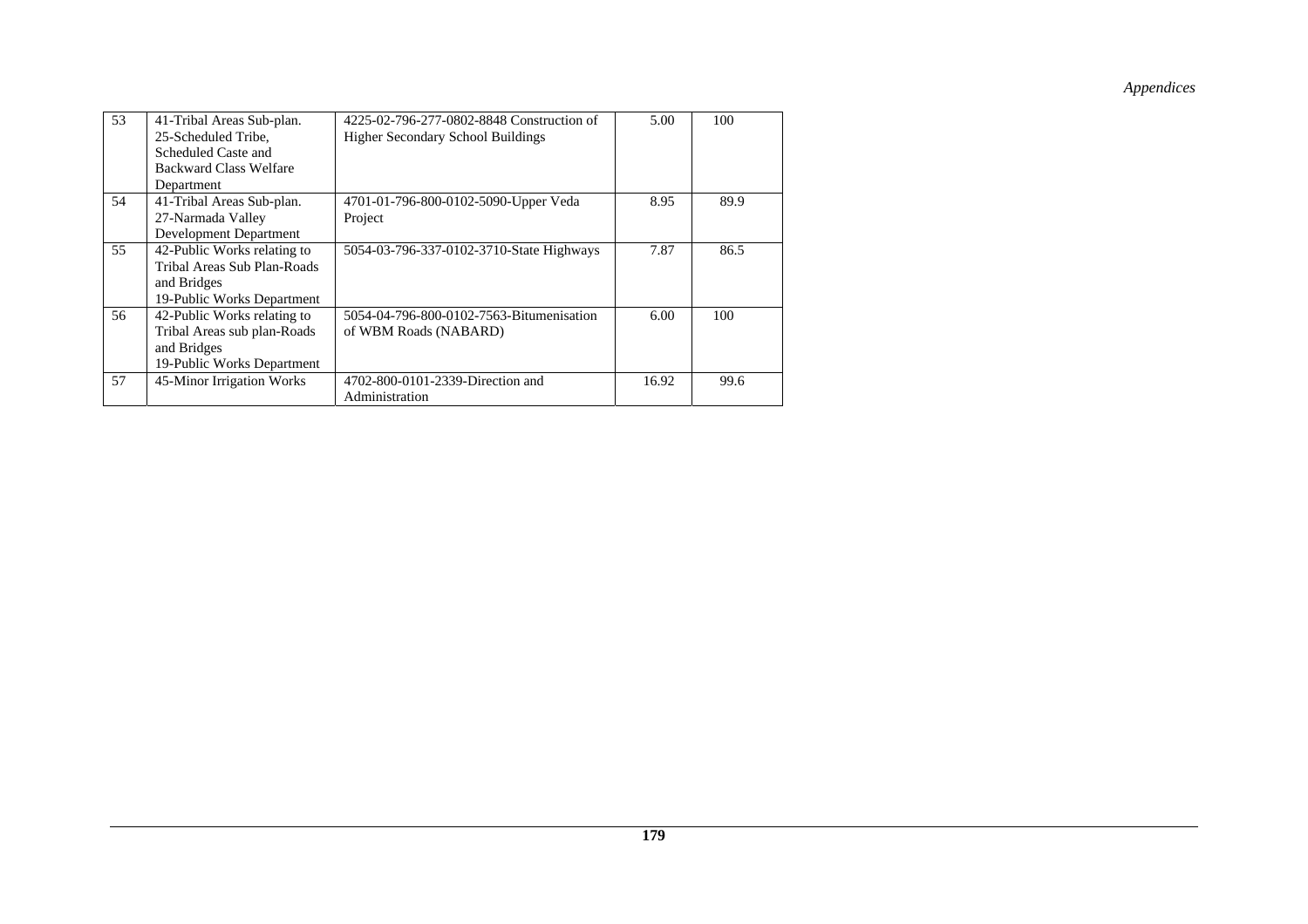| (1) | (2)                              | (3)                                         | (4)     | (5) |
|-----|----------------------------------|---------------------------------------------|---------|-----|
| 58  | 48-Narmada Valley                | 4701-80-800-0101-6399-Indira Sagar Project  | 9.81    | 100 |
|     | Development                      | Unit-I                                      |         |     |
| 59  | 64-Special Component Plan        | 5054-03-789-337-0103-8809-Strengthening of  | 9.50    | 100 |
|     | for Scheduled Castes (19-        | Highways                                    |         |     |
|     | <b>Public Works Department</b> ) |                                             |         |     |
| 60  | 67-Public Works-Buildings        | 4059-01-051-0701-7094-Construction Works    | 31.03   | 100 |
|     |                                  | Under Jail Reforms Scheme                   |         |     |
| 61  | 75-NABARD Aided Projects         | 4702-101-0101-2339-Direction and            | 7.54    | 100 |
|     | pertaining to Water Resources    | <b>Administration</b>                       |         |     |
|     | Department                       |                                             |         |     |
| 62  | 93-Expenditure pertaining to     | 6801-800-0801-7025-Loans to MPEB for        | 12.15   | 100 |
|     | <b>Accelerated Energy</b>        | <b>Accelerated Energy Development Works</b> |         |     |
|     | Department                       |                                             |         |     |
|     | <b>Total-C</b>                   |                                             |         |     |
|     |                                  | Grant total $(A+B+C)$                       | 1407.53 |     |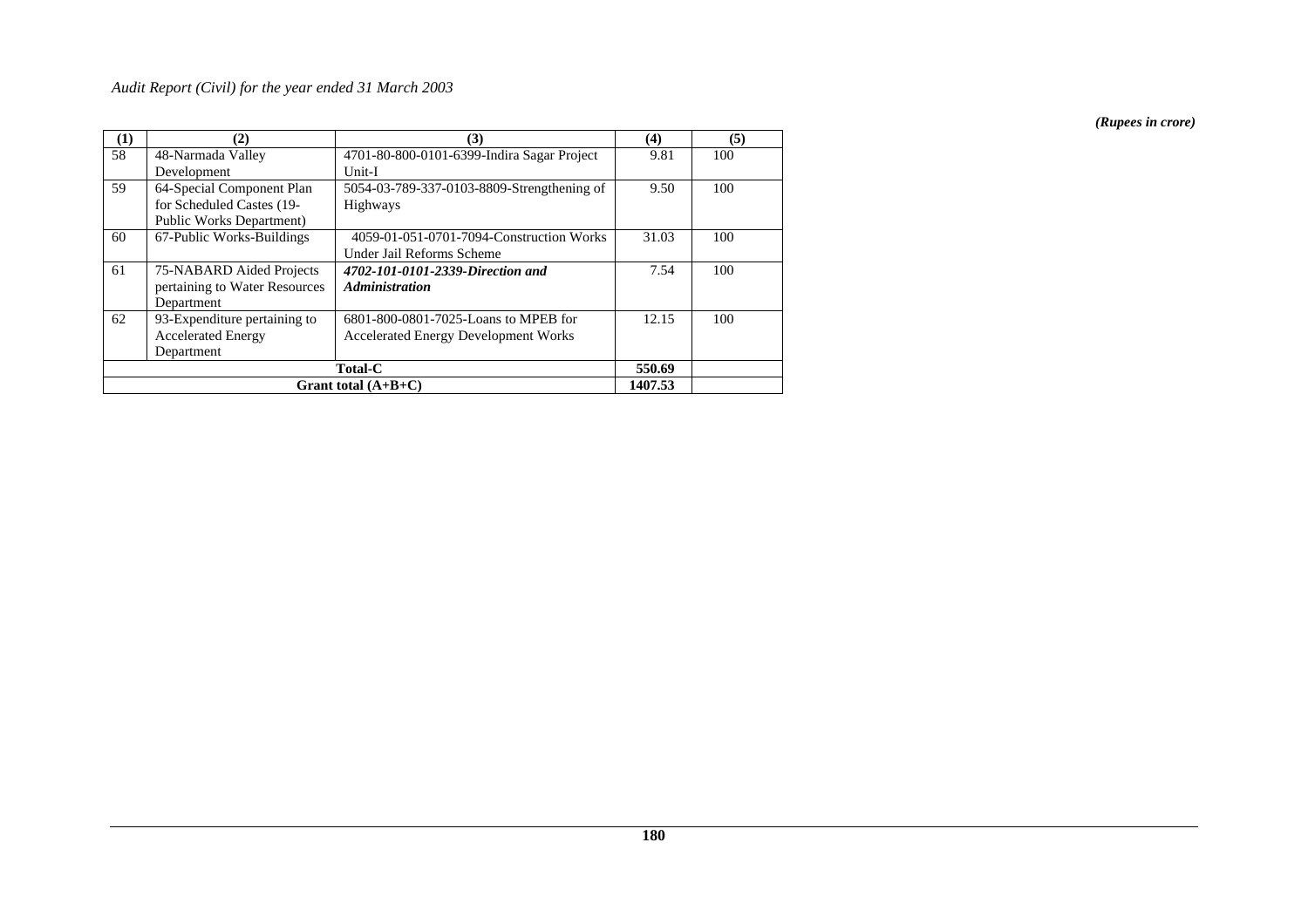# **Appendix XV (Reference : Paragraph 2.3.2, page 27)**

#### **Cases of persistent savings**

| SI.<br>No.     | Number and name of<br><b>Grant/Appropriation</b>                                                      | Amount of saving (percentage of saving in brackets) |                  |                  |
|----------------|-------------------------------------------------------------------------------------------------------|-----------------------------------------------------|------------------|------------------|
|                |                                                                                                       | 2000-01                                             | 2001-02          | 2002-03          |
| (1)            | (2)                                                                                                   | (3)                                                 | (4)              | (5)              |
|                | <b>A-Revenue Voted</b>                                                                                |                                                     |                  |                  |
| 1.             | 04- Other expenditure<br>pertaining to Home Department                                                | 6.75<br>(41.1)                                      | 2.59<br>(33.9)   | 2.16<br>(30.9)   |
| $\overline{2}$ | 16-Fisheries                                                                                          | 4.85<br>(28.4)                                      | 2.41<br>(20.6)   | 2.45<br>(20.2)   |
| 3              | 17-Co-operation                                                                                       | 10.19<br>(20)                                       | 7.82<br>(20.7)   | 14.19<br>(29)    |
| $\overline{4}$ | 25-Expenditure pertaining to<br><b>Mineral Resources Department</b>                                   | 7.34<br>(41.8)                                      | 1.82<br>(22.8)   | 1.79<br>(20.8)   |
| 5              | 29-Administration of Justice<br>and Elections                                                         | 36.03<br>(27.6)                                     | 28.24<br>(25.3)  | 48.64<br>(33.4)  |
| 6              | 31-Expenditure pertaining to<br>Planning, Economics and<br><b>Statistics Department</b>               | 10.24<br>(37)                                       | 10.41<br>(42.1)  | 5.97<br>(29.6)   |
| $\tau$         | 36-Transport                                                                                          | 7.97<br>(32.8)                                      | 9.60<br>(39.8)   | 14.12<br>(43.5)  |
| 8              | 40-Expenditure pertaining to<br><b>Water Resources Department-</b><br><b>Command Area Development</b> | 2.90<br>(51.3)                                      | 3.90<br>(45.3)   | 3.56<br>(69)     |
| 9              | 41-Tribal Areas Sub-Plan                                                                              | 173.40<br>(29.3)                                    | 104.31<br>(28.8) | 159.53<br>(32.1) |
| 10             | 48-Narmada Valley<br>Development                                                                      | 5.71<br>(63.4)                                      | 8.17<br>(90.8)   | 3.81<br>(45.7)   |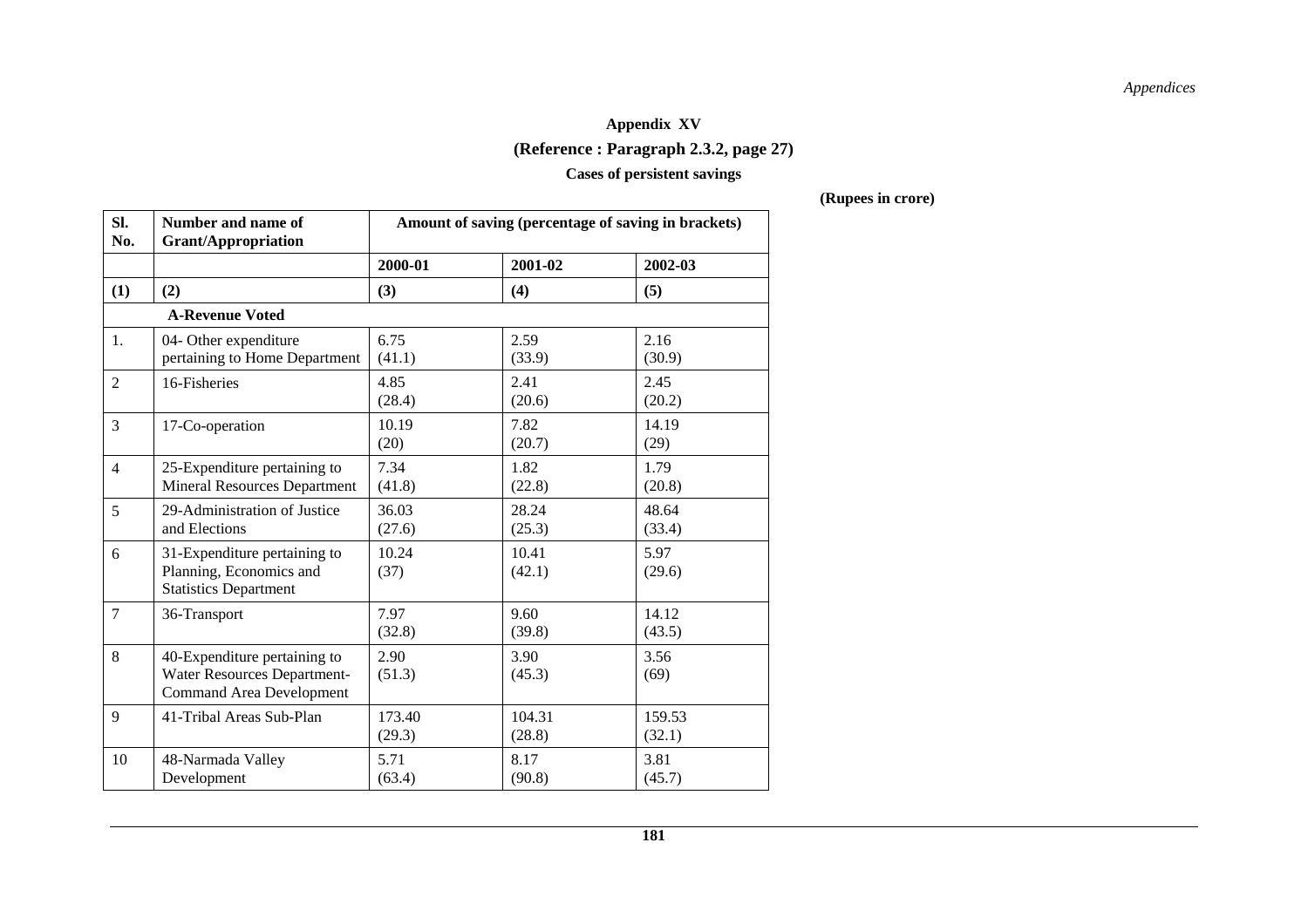### *Audit Report (Civil) for the year ended 31 March 2003*

| 11 | 51-Religious Trusts and<br>Endowments                                                        | 1.90<br>(33.9)   | 2.13<br>(40.7)  | 1.12<br>(20.7)  |
|----|----------------------------------------------------------------------------------------------|------------------|-----------------|-----------------|
| 12 | 52-Externally Aided Projects<br>pertaining to Agriculture<br>Department                      | 1.37<br>(25.2)   | 1.86<br>(32.5)  | 1.93<br>(37.1)  |
| 13 | 55-Expenditure pertaining to<br>Women and Child Welfare                                      | 103.84<br>(38.5) | 76.38<br>(31.5) | 69.99<br>(23.8) |
| 14 | 61-Externally Aided Projects<br>pertaining to Public Health and<br><b>Family Welfare</b>     | 11.79<br>(90.6)  | 4.61<br>(62.5)  | 2.51<br>(56.8)  |
| 15 | 64-Special Component Plan for<br><b>Scheduled Castes</b>                                     | 99.24<br>(29.9)  | 85.51<br>(32.6) | 70.55<br>(22)   |
| 16 | 72-Expenditure pertaining to<br><b>Gas Tragedy Relief Works</b>                              | 6.99<br>(26.8)   | 13.05<br>(40)   | 16.51<br>(45.2) |
| 17 | 74-Externally Aided Projects<br>Pertaining to Finance<br>Department                          | 129.91<br>(86.6) | 83.68<br>(33.5) | 56.72<br>(37.8) |
| 18 | 82-Financial assistance to<br>Tribal Area Sub-plan Three<br>Tier Panchayati Raj Institutions | 95.91<br>(44.4)  | 45.52<br>(20.9) | 62.79<br>(21)   |

| $\bf(1)$ | (2)                                                                                                                                              | (3)            | $\left( 4\right)$ | (5)            |
|----------|--------------------------------------------------------------------------------------------------------------------------------------------------|----------------|-------------------|----------------|
| 19       | 90-Upgradation of Standards of<br>Administration recommended<br>by the Eleventh Finance<br>Commission-Public Health and<br><b>Family Welfare</b> | 6.56<br>(49.7) | 6.60<br>(50)      | 6.60<br>(100)  |
| 20       | 92-Upgradation of Standards of<br>Administration recommended<br>by the Eleventh Finance<br>Commission-Culture                                    | 5.47<br>(78.7) | 3.48<br>(50.1)    | 3.37<br>(87.1) |
|          | <b>B-Revenue Charged</b>                                                                                                                         |                |                   |                |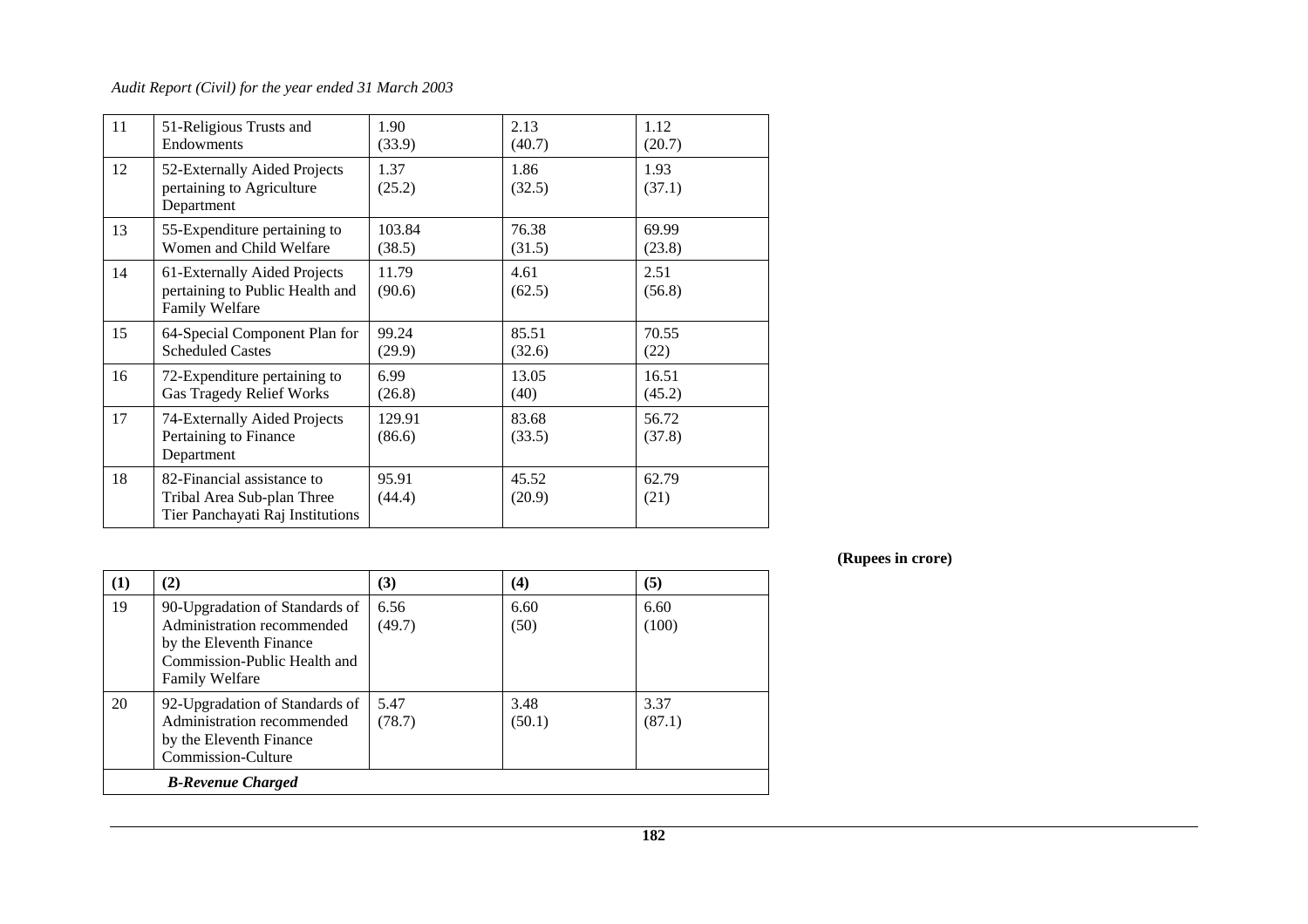| 21 | 01-General Administration                                                                            | 2.58<br>(30.9)   | 1.88<br>(29.9)   | 1.73<br>(27)     |
|----|------------------------------------------------------------------------------------------------------|------------------|------------------|------------------|
|    | <b>C-Capital Voted</b>                                                                               |                  |                  |                  |
| 22 | 06-Expenditure pertaining to<br><b>Finance Department</b>                                            | 10.34<br>(37.4)  | 12.50<br>(62.1)  | 4.22<br>(66.8)   |
| 23 | 08-Land Revenue and District<br>Administration                                                       | 7.67<br>(69.8)   | 5.76<br>(73.2)   | 4.97<br>(67.2)   |
| 24 | 11-Expenditure pertaining to<br>Commerce and Industry<br>Department                                  | 8.63<br>(64.3)   | 6.46<br>(30.9)   | 3.80<br>(23.6)   |
| 25 | 17-Co-operation                                                                                      | 28.71<br>(31.4)  | 66.58<br>(85)    | 22.63<br>(56.5)  |
| 26 | 20-Public Health Engineering                                                                         | 3.53<br>(31.2)   | 65.98<br>(66.1)  | 41.54<br>(22.1)  |
| 27 | 24-Police Works-Roads and<br><b>Bridges</b>                                                          | 76.64<br>(49.6)  | 178.20<br>(52.1) | 57.13<br>(20.2)  |
| 28 | 39-Expenditure pertaining to<br>Food, Civil Supplies and<br><b>Consumer Protection</b><br>Department | 17.83<br>(77.5)  | 6.04<br>(23.9)   | 6.36<br>(20.5)   |
| 29 | 40-Expendtiure pertaining to<br>Water Resources Department,<br><b>Command Area Development</b>       | 2.76<br>(48)     | 3.11<br>(50.9)   | 6.09<br>(63.6)   |
| 30 | 41-Tribal Areas Sub-Plan                                                                             | 109.77<br>(47.1) | 41.29<br>(20.1)  | 123.16<br>(33.6) |
| 31 | 42-Public Works relating to<br>Tribal Areas Sub-Plan - Roads<br>and Bridges                          | 45.69<br>(62.9)  | 25.22<br>(36.5)  | 46.04<br>(47.4)  |
| 32 | 45-Minor Irrigation Works                                                                            | 40.68<br>(64.7)  | 30.00<br>(58.1)  | 27.13<br>(53.4)  |
| 33 | 48-Narmada Valley<br>Development                                                                     | 137.36<br>(27.6) | 164.40<br>(31.2) | 476.52<br>(42.5) |
| 34 | 64-Special Component plan for                                                                        | 41.52            | 87.00            | 58.48            |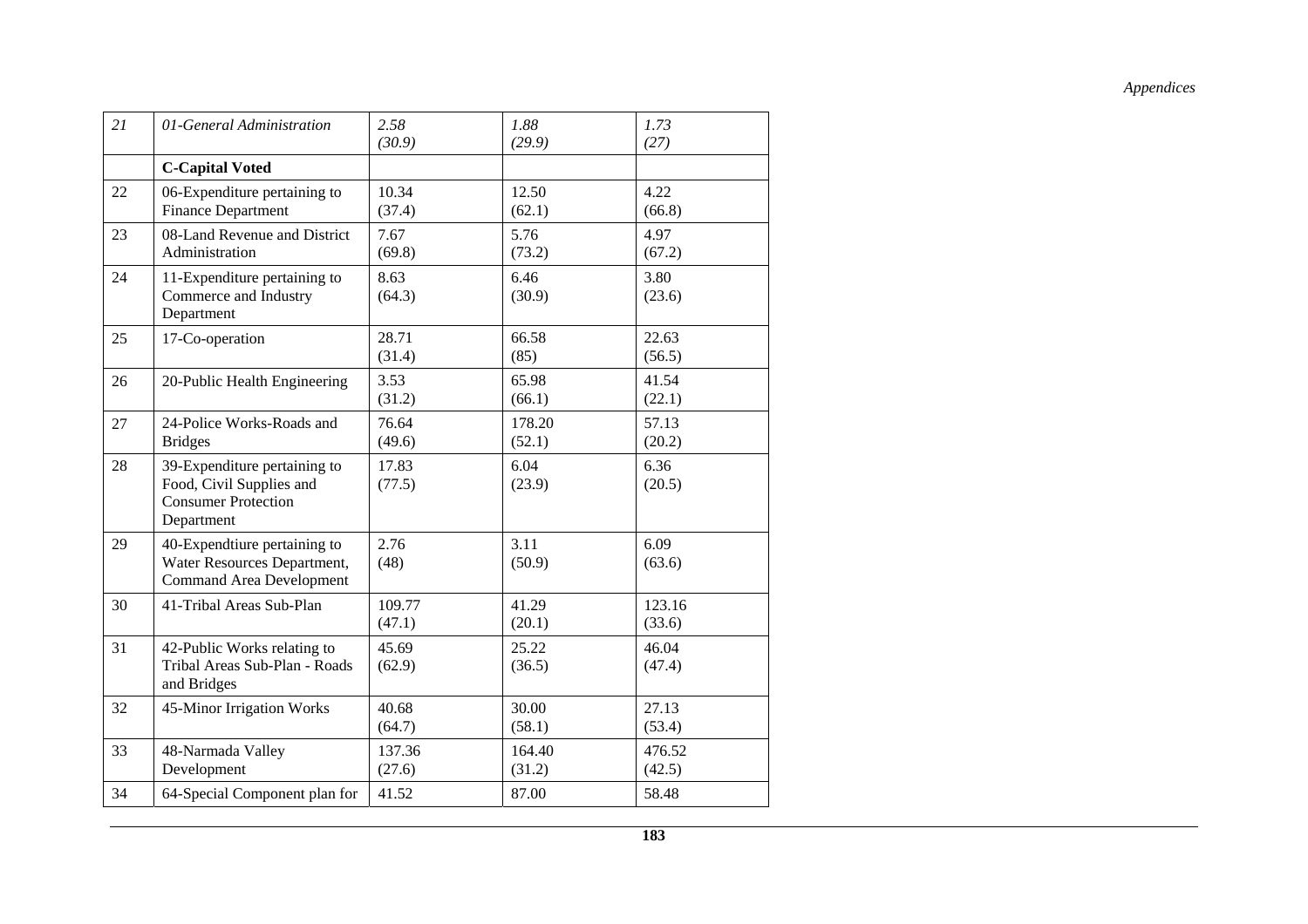|    | <b>Scheduled Castes</b>   | (42.2)          | (56.7)          | (28.2)          |
|----|---------------------------|-----------------|-----------------|-----------------|
| 35 | 67-Public Works-Buildings | 61.61<br>(68.4) | 35.30<br>(51.4) | 37.95<br>(68.6) |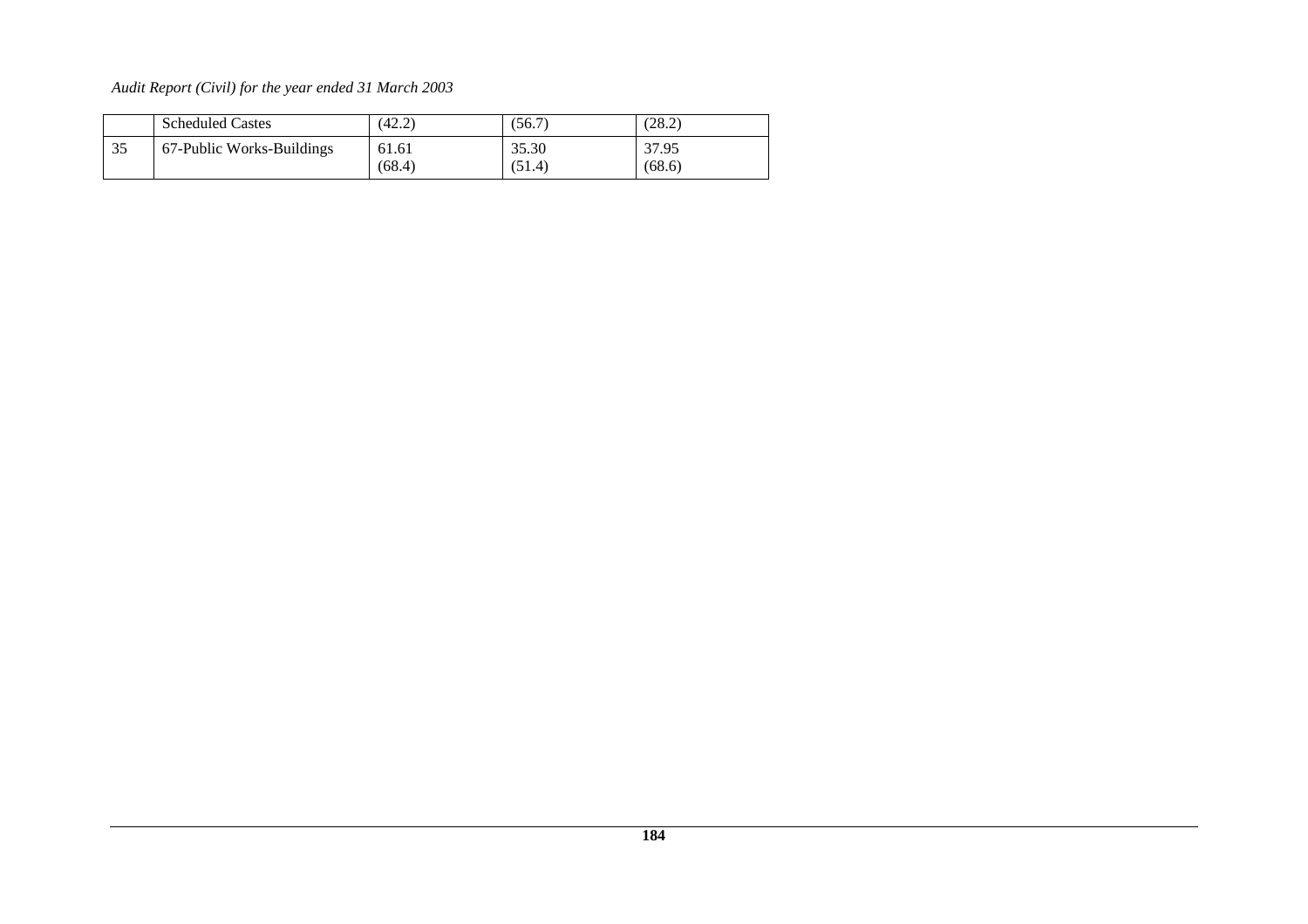### **Appendix XVI**

#### **(Reference: paragraph 2.3.5, page 29)**

#### **Cases where supplementary provision proved unnecessary**

**Sl. No.**  Number and name of grant/ appropriation | Original grant/ **appropriation Supplementary grant/ appropriation Actual expenditure Saving**   $(1)$   $(2)$   $(3)$   $(4)$   $(5)$   $(6)$  **A- Revenue- Voted** 1. | 01- General Administration | 73.23 | 10.27 | 71.89 | 11.61 2. 02 - Other expenditure pertaining to General Administration Department 76.52 0.45 15.19 61.78 3. 03- Police 963.76 0.64 809.45 154.95 154.95 4. 04 - Other expenditure pertaining to Home Department 6.72 0.26 4.82 2.16 5. 05- Jail 64.34 0.41 58.02 6.73 6.73 6. 06- Expenditure pertaining to Finance Department 1333.78 17.57 1136.34 215.01 7.. 08- Land Revenue and District Administration 309.16 16.36 262.38 63.14 8. 10- Forest 471.93 28.60 451.57 48.96 9. 11- Expenditure pertaining to Commerce and Industry Department 34.30 8.31 30.42 12.19 10. 13- Agriculture 1. 265.78 18.51 227.70 56.59 11. 15- Financial Assistance to Three Tier Panchayati Raj Institutions under Special Component Plan for Scheduled Castes 152.07 15.85 145.29 22.63 12. 17- Co-operation 12. 14.19 13. 18-Labour 1. 1.35 14. 19- Public Health and Family Welfare 1 526.53 43.87 436.17 84.23 15. 21-Expenditure pertaining to Housing and Environment Department 19.03 | 0.51 | 16.94 | 2.60 2.60 16. 25-Expenditure pertaining to Mineral Resources Department 8.51 0.10 6.82 1.79 17. 27-School Education 1745.44  $\vert$  52.92 1630.72 167.64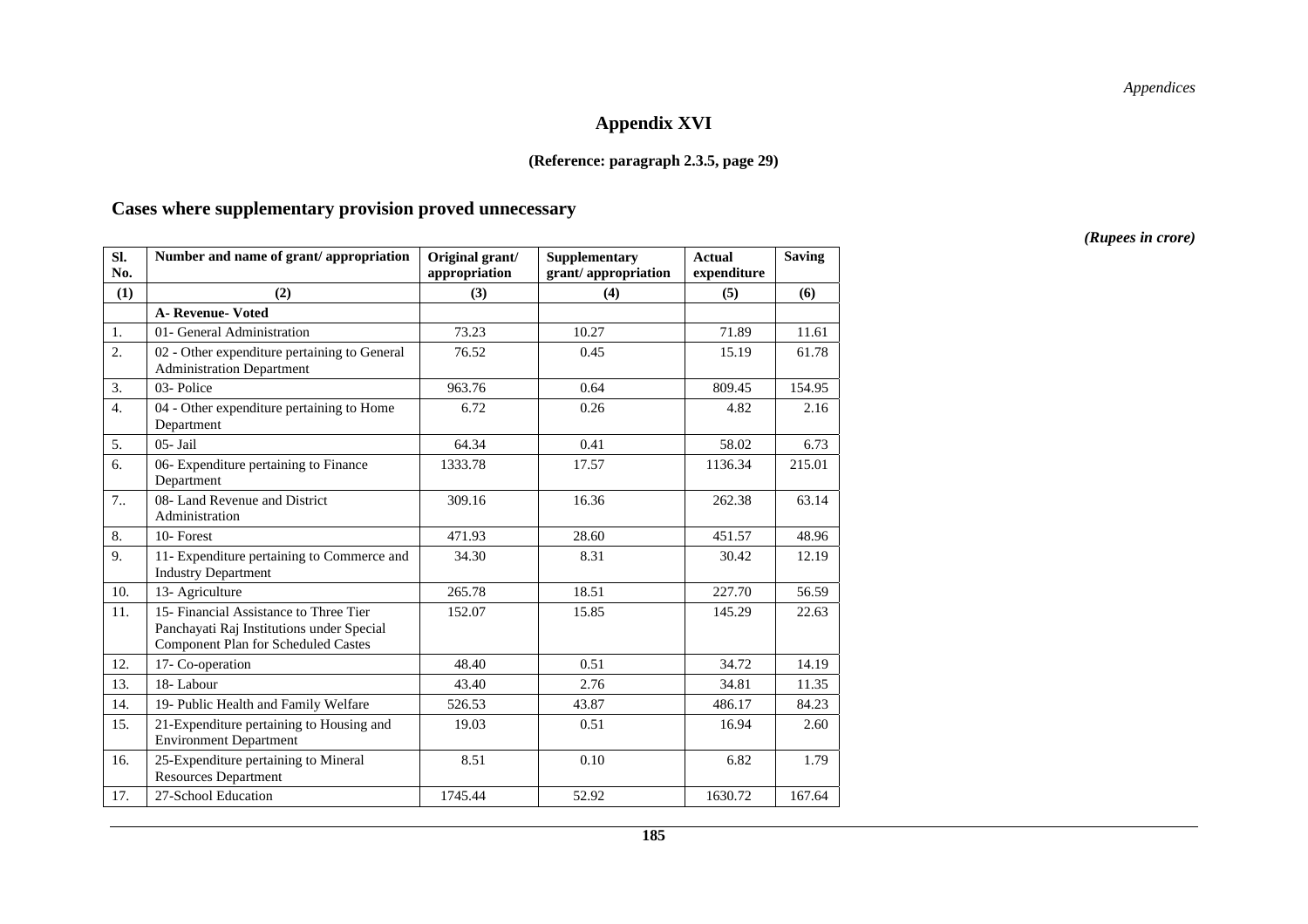| 18. | 28 - State Legislature                                                                       | 22.68  | 0.35  | 20.95  | 2.08   |
|-----|----------------------------------------------------------------------------------------------|--------|-------|--------|--------|
| 19. | 29 - Administration of Justice and Elections                                                 | 117.38 | 28.11 | 96.85  | 48.64  |
| 20. | 30-Expenditure pertaining to Panchayat and<br><b>Rural Development Department</b>            | 133.48 | 0.32  | 109.04 | 24.76  |
| 21. | 31- Expenditure pertaining to Planning,<br><b>Economics and Statistics Department</b>        | 19.86  | 0.34  | 14.23  | 5.97   |
| 22. | 32- Expenditure pertaining to Public<br><b>Relations Department</b>                          | 37.42  | 6.07  | 36.49  | 7.00   |
| 23. | 33-Tribal Welfare                                                                            | 412.16 | 5.85  | 388.89 | 29.12  |
| 24. | 34- Social Welfare                                                                           | 24.20  | 0.10  | 19.28  | 5.02   |
| 25. | 35-Rehabilitation                                                                            | 0.53   | 0.06  | 0.40   | 0.19   |
| 26. | 39 - Expenditure pertaining to Food, Civil<br>Supplies and Consumer Protection<br>Department | 253.20 | 14.47 | 208.74 | 58.93  |
| 27. | 41- Tribal Areas Sub Plan                                                                    | 478.10 | 18.69 | 337.26 | 159.53 |
| 28. | 47-Technical Education and Man-Power<br><b>Planning Department</b>                           | 153.81 | 5.36  | 129.52 | 29.65  |
| 29. | 48-Narmada Valley Development                                                                | 6.00   | 2.34  | 4.53   | 3.81   |
| 30. | 50- Expenditure pertaining to 20 Point<br><b>Implementation Department</b>                   | 2.93   | 0.07  | 2.33   | 0.67   |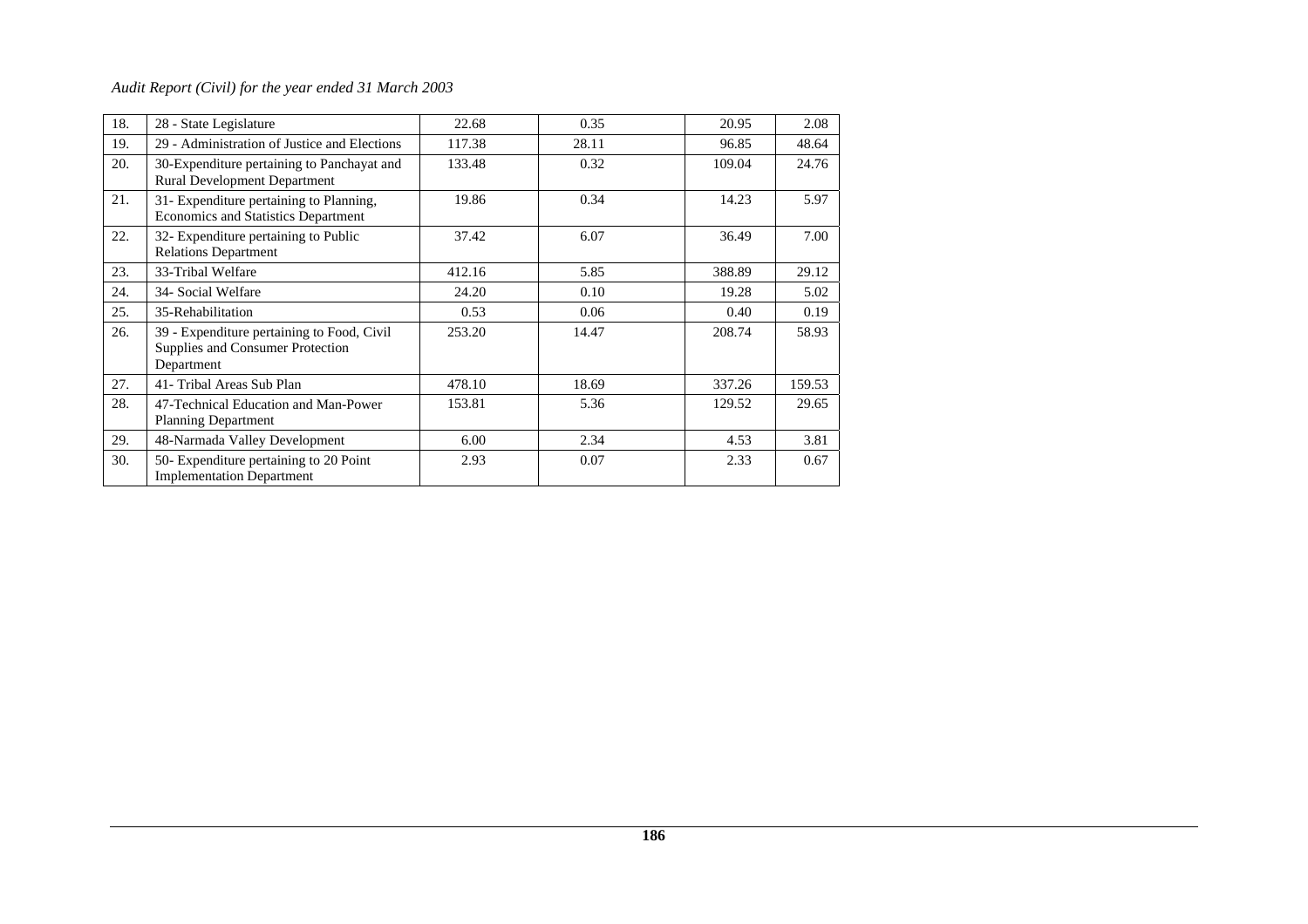| (1)              | (2)                                                                                       | (3)     | (4)    | (5)     | (6)     |
|------------------|-------------------------------------------------------------------------------------------|---------|--------|---------|---------|
| 31.              | 51-Religious Trusts and Endowments                                                        | 5.26    | 0.15   | 4.29    | 1.12    |
| 32.              | 52-Externally Aided Projects pertaining to Agriculture<br>Department                      | 4.68    | 0.52   | 3.27    | 1.93    |
| 33.              | 55 - Expenditure pertaining to Women and Child Welfare                                    | 268.56  | 25.90  | 224.48  | 69.98   |
| 34.              | 56- Rural Industries                                                                      | 22.33   | 2.54   | 20.97   | 3.90    |
| 35.              | 64- Special Component Plan for Scheduled Castes                                           | 314.55  | 6.86   | 250.86  | 70.55   |
| 36.              | 72-Expenditure pertaining to Gas Tragedy Relief Works                                     | 30.23   | 6.29   | 20.01   | 16.51   |
| 37.              | 79-Expenditure pertaining to Medical Education Department                                 | 156.47  | 10.09  | 156.19  | 10.37   |
| 38.              | 81-Financial Assistance to Urban Bodies                                                   | 570.79  | 123.26 | 553.47  | 140.58  |
| 39               | 82-Financial Assistance to Tribal Area sub-Plan-Three Tier<br>Panchayati Raj Institutions | 259.32  | 39.73  | 236.26  | 62.79   |
| 40.              | 93-Expenditure pertaining to Accelerated Energy Department                                | 50.00   | 12.15  | 13.91   | 48.24   |
|                  | Total (A)                                                                                 | 9486.84 | 527.52 | 8275.47 | 1738.89 |
|                  | <b>B-</b> Revenue- Charged                                                                |         |        |         |         |
| $\mathcal{I}$ .  | 01- General Administration                                                                | 6.33    | 0.07   | 4.67    | 1.73    |
| 2.               | 03-Police                                                                                 | 0.38    | 0.08   | 0.34    | 0.12    |
| 3.               | 19 - Public Health and Family Welfare                                                     | 0.22    | 0.41   | 0.04    | 0.59    |
| $\overline{4}$ . | 27-School Education                                                                       | 0.13    | 0.10   | Nil     | 0.23    |
|                  | Total (B)                                                                                 | 7.06    | 0.66   | 5.05    | 2.67    |
|                  | <b>C</b> - Capital-Voted                                                                  |         |        |         |         |
| 1.               | 01-General Administration                                                                 | 0.15    | 0.05   | 0.08    | 0.12    |
| 2.               | 12-Expenditure pertaining to Energy Department                                            | 470.00  | 32.31  | 167.75  | 334.56  |
| 3.               | 14-Expenditure pertaining to Animal Husbandry Department                                  | 4.46    | 0.59   | 4.35    | 0.70    |
| 4.               | 17-Co-operation                                                                           | 30.83   | 9.19   | 17.39   | 22.63   |
| 5.               | 24-Public Works-Roads and Bridges                                                         | 254.51  | 27.68  | 225.06  | 57.13   |
| 6.               | 30-Expenditure pertaining to Panchayat and Rural Development<br>Department                | 277.89  | 23.28  | 46.29   | 254.88  |
| 7.               | 41-Tribal Areas Sub-Plan                                                                  | 306.25  | 60.38  | 243.47  | 123.16  |
| 8.               | 42 - Public Works relating to Tribal Areas Sub- Plan - Roads and<br><b>Bridges</b>        | 96.00   | 1.11   | 51.07   | 46.04   |
| 9.               | 45- Minor Irrigation Works                                                                | 50.68   | 0.10   | 23.65   | 27.13   |
| 10.              | 47-Technical Education and Man-Power Planning Department                                  | 0.50    | 0.30   | 0.30    | 0.50    |
| 11.              | 55 – Expenditure pertaining to Women and Child Welfare                                    | 1.35    | 0.21   | 0.20    | 1.36    |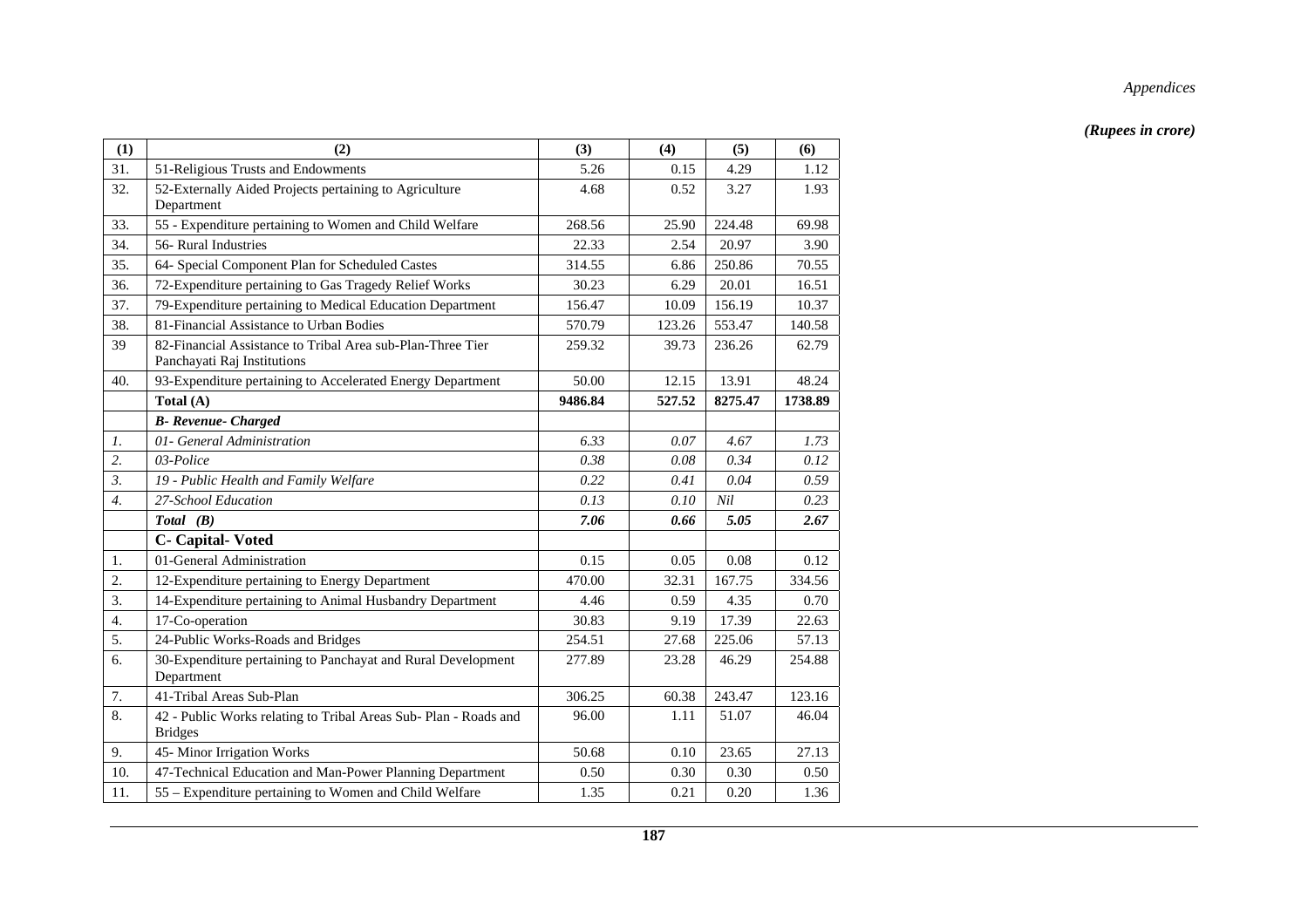| 12. | 60-Expenditure pertaining to District Plan Schemes                                                       | 90.79    | 1.07   | 89.23   | 2.63    |
|-----|----------------------------------------------------------------------------------------------------------|----------|--------|---------|---------|
| 13. | 64- Special Component Plan for Scheduled Castes                                                          | 202.36   | 4.61   | 148.49  | 58.48   |
| 14. | 67- Public Works-Buildings                                                                               | 20.36    | 35.00  | 17.41   | 37.95   |
| 15. | 80 - Financial Assistance to Three Tier Panchayati Raj Institutions                                      | 2.78     | 0.10   | 2.74    | 0.14    |
| 16. | 84- Upgradation of Standards of Administration recommended by<br>the Eleventh Finance Commission-Revenue | 16.45    | 4.40   | 11.63   | 9.22    |
| 17. | 85-Upgradation of Standards of Administration recommended by<br>the Eleventh Finance Commission-Police   | 2.58     | 0.80   | 1.60    | 1.78    |
| 18. | 86- Upgradation of Standards of Administration recommended by<br>the Eleventh Finance Commission-Jail    | 1.37     | 3.19   | 0.73    | 3.83    |
| 19. | 88-Upgradation of standards of Administration recommended by<br>the Eleventh Finance Commission-Judicial | 0.18     | 0.24   | 0.13    | 0.29    |
| 20. | 93-Expenditure pertaining to Accelerated Energy Department                                               | 50.00    | 12.15  | 13.91   | 48.24   |
| 21. | 95-Externally aided projects pertaining to Technical Education<br>and Manpower Planning Department       | Nil      | 0.25   |         | 0.25    |
|     | Total $(C)$                                                                                              | 1879.49  | 217.01 | 1065.48 | 1031.02 |
|     | Grand Total $(A+B+C)$                                                                                    | 11373.39 | 745.19 | 9346.00 | 2772.58 |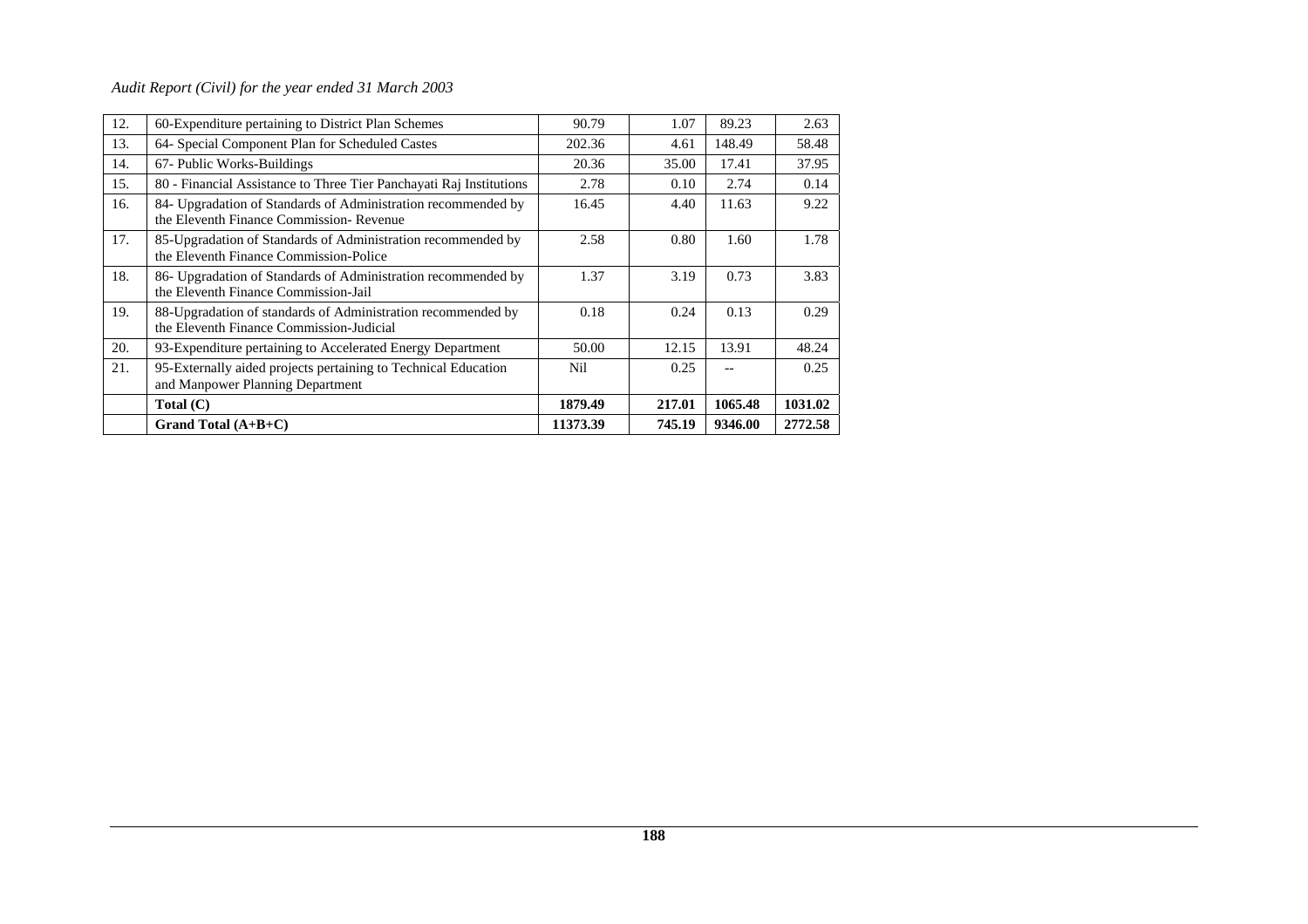#### **Appendix XVII**

#### **(Reference: paragraph 2.3.5, page 29)**

#### **Cases where supplementary provision proved excessive**

**Sl. No. Number and name of Grant/ Appropriation Original Grant/ Appropriation Supplementary grant/ Appropriation Actual expenditure Saving**   $(1)$   $(2)$   $(3)$   $(4)$   $(5)$   $(6)$  **A- Revenue- Voted**  1. 07-Expenditure pertaining to Commercial Tax Department 137.86 1 53.81 175.97 15.70 2. 12-Expenditure pertaining to Energy Department 67.42 951.61 932.08 86.95 3. 20-Public Health Engineering 168.59 34.73 179.45 23.87 4. 23-Water Resources Department 227.45 12.45 227.79 12.11 5. 26-Expenditure pertaining to Culture Department 14.52 3.29 16.40 1.41 6. 43-Sports and Youth Welfare 6.26 1.12 6.34 1.04 7. 44-Higher Education 289.45 33.45 300.06 22.84 8. 58-Expenditure on Relief on account of Natural Calamities and Scarcity 227.52 166.55 373.94 20.13 9. 63-Expenditure pertaining to Minority Welfare Department 2.49 0.48 2.59 0.38 10. 65-Aviation Department 10. 5.37 3.34 7.74 0.97 11 66-Welfare of Backward Classes 40.98 18.35 55.98 3.35 12 77-Special Problems Recommended by the Eleventh Finance Commission-Sports & Youth Welfare 1.00 1 2.00 1 2.54 0.46 0.46 13 80-Financial Assistance to Three Tier Panchayati Raj Institutions 565.09 135.28 623.15 77.22 14. 95-Externally Aided Projects pertaining to Technical Education and Manpower Planning Department -- 1 0.50 1 0.07 1 0.43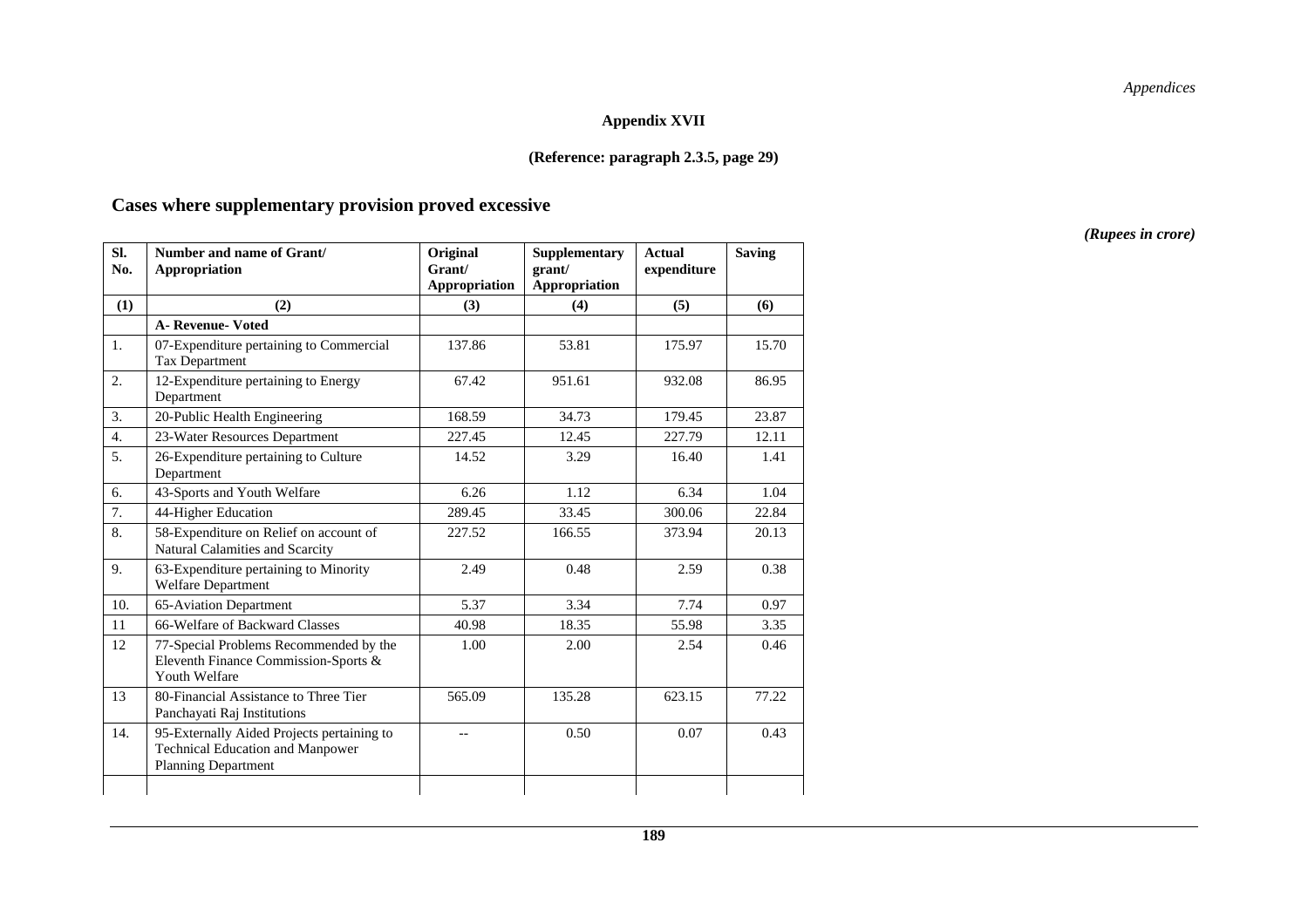|                | Total $(A)$                                                                | 1754.00 | 1416.96 | 2904.10 | 266.86 |
|----------------|----------------------------------------------------------------------------|---------|---------|---------|--------|
|                | <b>B-Revenue- Charged</b>                                                  |         |         |         |        |
| 1.             | ---Interest Payments and Servicing of debt                                 | 2418.14 | 206.27  | 2502.31 | 122.10 |
| $\overline{c}$ | 81-Financial assistance to Urban Bodies                                    | 16.79   | 4.77    | 20.31   | 1.25   |
|                | Total(B)                                                                   | 2434.93 | 211.04  | 2522.62 | 123.35 |
|                | C-Capital-Voted                                                            |         |         |         |        |
| 1.             | 03-Police                                                                  | 8.73    | 2.68    | 10.89   | 0.52   |
| 2.             | 07- Expenditure pertaining to Commercial<br><b>Tax Department</b>          | 13.45   | 4.75    | 13.90   | 4.30   |
| 3.             | 11-Expenditure pertaining to Commerce and<br><b>Industry Department</b>    | 9.61    | 6.48    | 12.29   | 3.80   |
| 4.             | 13- Agriculture                                                            | 1.66    | 2.07    | 3.43    | 0.30   |
| 5.             | 19- Public Health and Family Welfare                                       | 4.25    | 83.44   | 11.06   | 76.63  |
| 6.             | 21- Expenditure pertaining to Housing and<br><b>Environment Department</b> | 16.30   | 62.57   | 74.42   | 4.45   |
| 7.             | 23- Water Resources Department                                             | 305.62  | 44.27   | 308.45  | 41.44  |
| 8.             | 36-Transport                                                               | Nil     | 1.60    | 0.92    | 0.68   |
| 9.             | 44-Higher Education                                                        | 1.00    | 2.00    | 1.29    | 1.71   |
| 10.            | 48-Narmada Valley Development                                              | 632.66  | 489.63  | 645.77  | 476.52 |
| 11.            | 56-Rural Industries                                                        | 0.54    | 0.81    | 1.12    | 0.23   |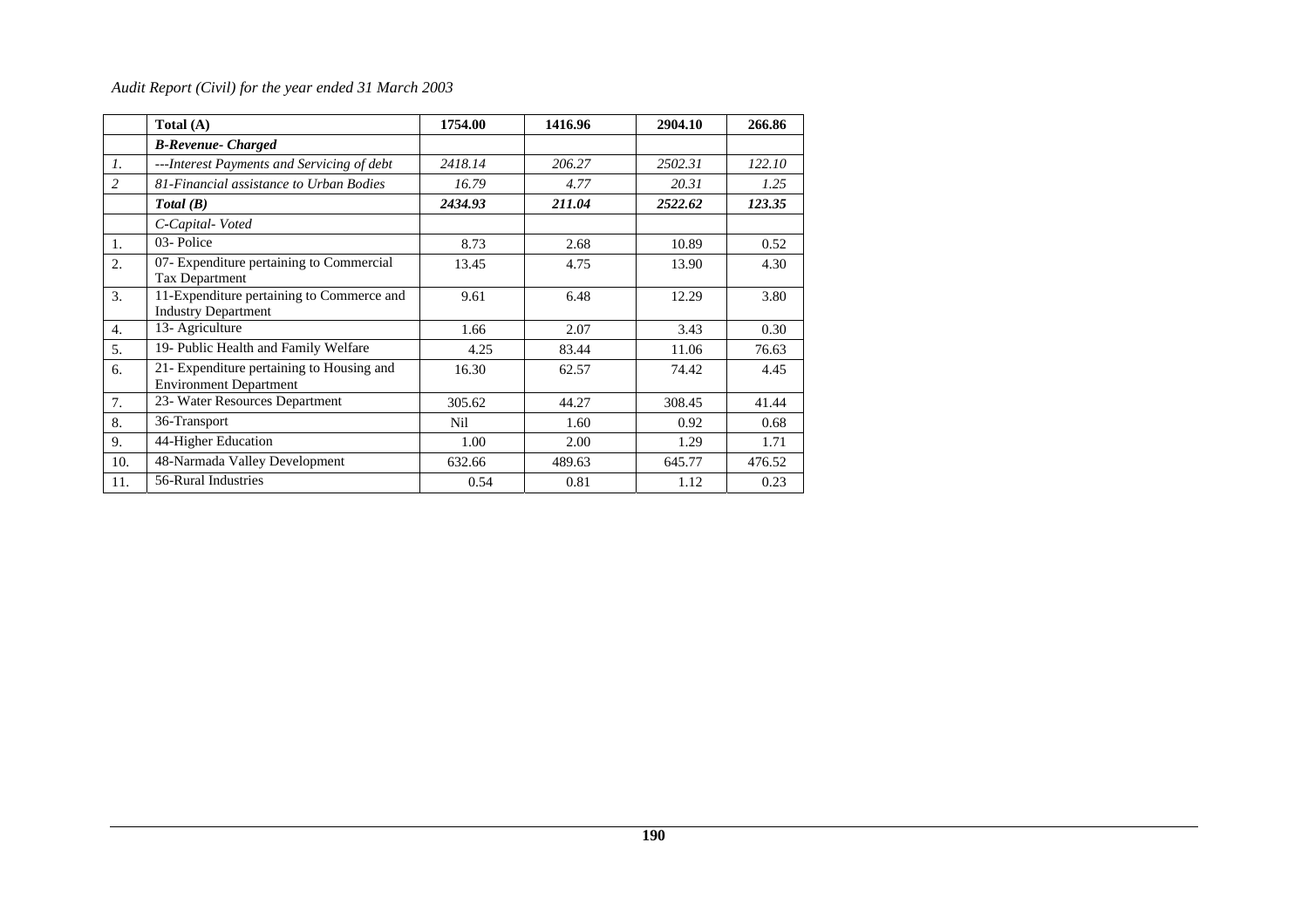*(Rupees in crore)* 

| (1) | (2)                                                                               | (3)     | (4)     | (5)     | (6)     |
|-----|-----------------------------------------------------------------------------------|---------|---------|---------|---------|
| 12. | 66- Welfare of Backward Classes                                                   | 1.54    | 0.97    | 2.01    | 0.50    |
| 13. | 72-Expenditure pertaining to Gas Tragedy Relief<br>Works                          | 0.48    | 1.17    | 1.02    | 0.63    |
| 14. | 73- Externally Aided Projects pertaining to<br>Housing and Environment Department | 5.00    | 50.00   | 33.04   | 21.96   |
| 15  | 75-NABARD Aided Projects pertaining to Water<br><b>Resources Department</b>       | 97.76   | 22.00   | 106.47  | 13.29   |
| 16. | 81- Financial Assistance to Urban Bodies                                          | 235.33  | 21.53   | 251.80  | 5.06    |
|     | Total (C)                                                                         | 1333.93 | 795.97  | 1477.88 | 652.02  |
|     | Grand Total $(A+B+C)$                                                             | 5522.86 | 2423.97 | 6904.60 | 1042.23 |

Additional requirement :- Rs.6904.60 crore-Rs.5522.86 crore = Rs.1381.74 crore

### **Appendix XVIII**

### **(Reference: paragraph 2.3.5, page 29)**

### **Cases where supplementary provision was insufficient**

| SI.<br>No. | Number and name of Grant/<br>Appropriation | Original<br>Grant/<br>Appropriation | Supplementary<br>Grant/<br>Appropriation | Actual<br>expenditure | Final<br><b>Excess</b> |
|------------|--------------------------------------------|-------------------------------------|------------------------------------------|-----------------------|------------------------|
| (1)        | (2)                                        | (3)                                 | (4)                                      | (5)                   | (6)                    |
|            | <b>A</b> - Revenue- Voted                  |                                     |                                          |                       |                        |
| 1.         | 24-Public Works-Roads and Bridges          | 185.07                              | 0.22                                     | 221.97                | 36.68                  |
| 2.         | 67 Public Works-Buildings                  | 169.34                              | 15.98                                    | 197.51                | 12.19                  |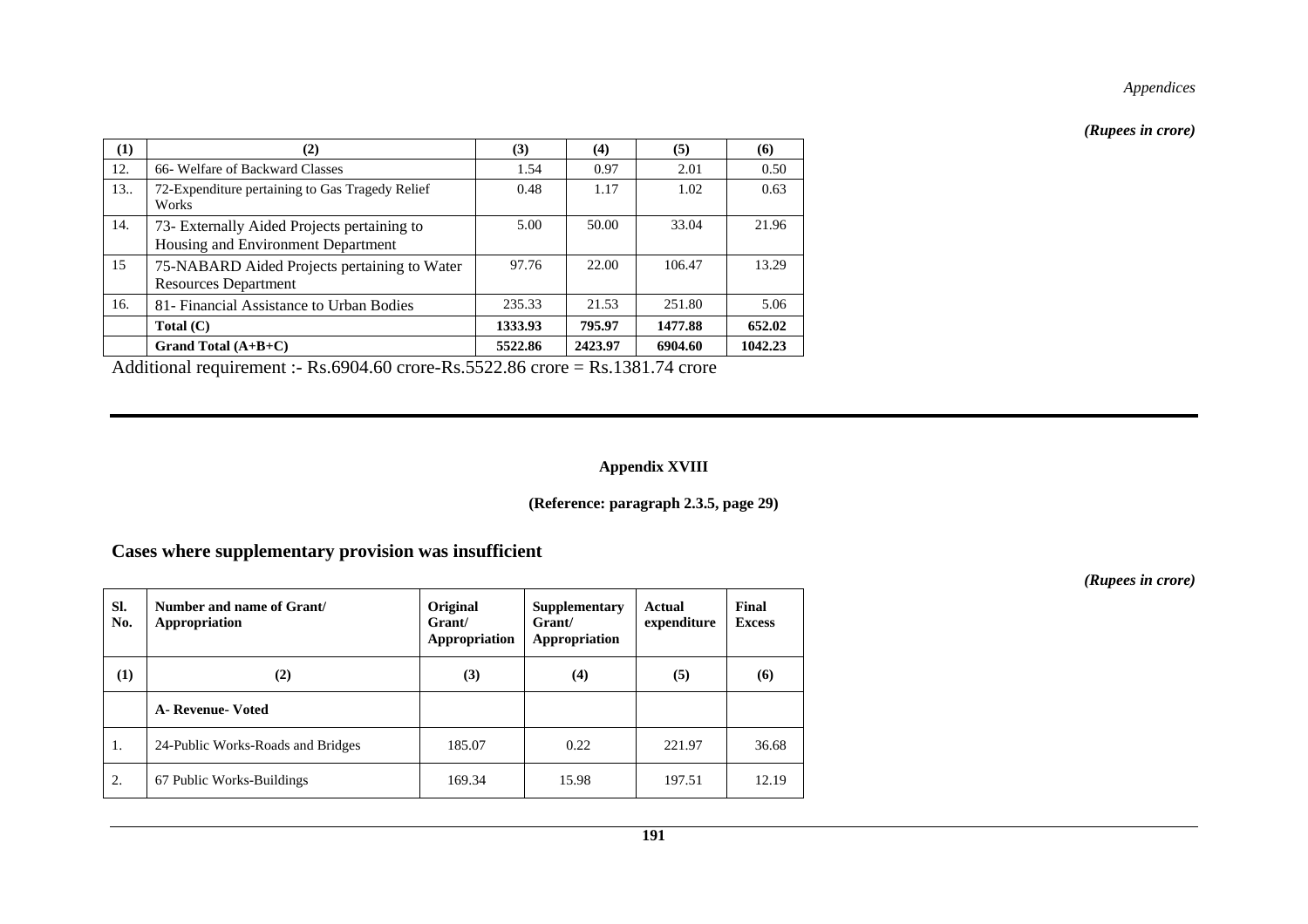|    | Total $(A)$              | 354.41  | 16.20   | 419.48  | 48.87  |
|----|--------------------------|---------|---------|---------|--------|
|    | <b>B-Capital-Charged</b> |         |         |         |        |
| 3. | <b>Public Debt</b>       | 4602.95 | 2962.35 | 7940.73 | 375.43 |
|    | Total(B)                 | 4602.95 | 2962.35 | 7940.73 | 375.43 |
|    | Grand Total $(A+B)$      | 4957.36 | 2978.55 | 8360.21 | 424.30 |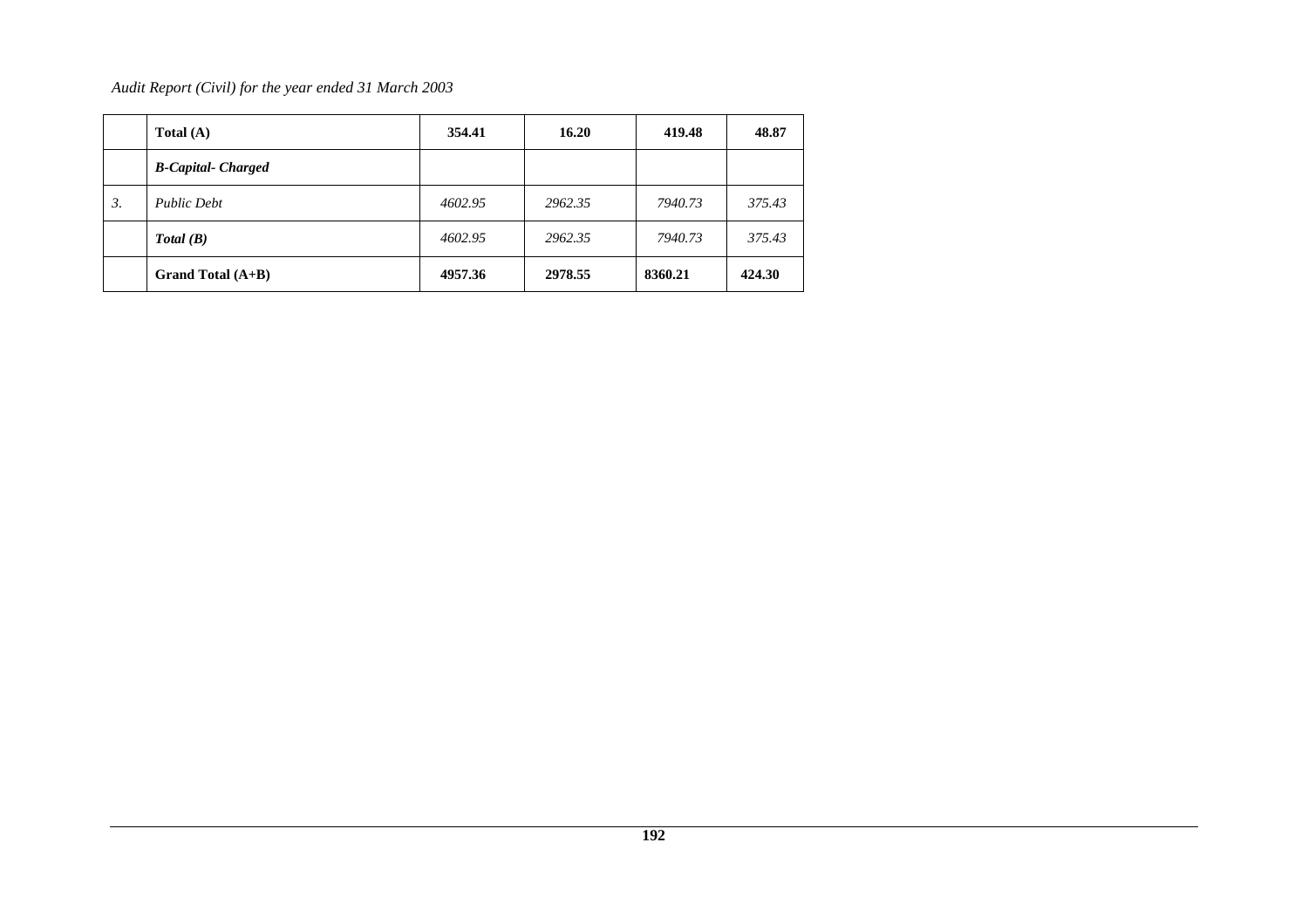#### **Appendix XIX (Reference: paragraph 2.3.7, page 29)**

#### **INJUDICIOUS/IRREGULAR/INCORRECT RE-APPROPRIATIONS/ SURRENDERS**

**(a) Some of the cases in which funds were injudiciously withdrawn by re-appropriation/surrender, although accounts already showed excess over provision** 

*(Rupees in crore)* 

| SI.<br>No.       | <b>Description of Grant and Head of Account</b>                                                                                                                                                                     | Original<br>plus<br>supple-<br>mentary<br>provi-<br>sion | Actual<br>expendi-<br>ture | <b>Excess</b><br>before<br>re-appr-<br>opria-<br>tion | Re-<br>appropr-<br>iation/<br>surrender | Final<br>excess |
|------------------|---------------------------------------------------------------------------------------------------------------------------------------------------------------------------------------------------------------------|----------------------------------------------------------|----------------------------|-------------------------------------------------------|-----------------------------------------|-----------------|
| (1)              | (2)                                                                                                                                                                                                                 | (3)                                                      | (4)                        | (5)                                                   | (6)                                     | (7)             |
| $\mathbf{1}$ .   | 10-Forest - 2406-01-101-3836-Timber Forest<br>Circles Government Trading of Nationalised<br>Timber, Khair and Bamboos                                                                                               | 75.27                                                    | 79.38                      | 4.11                                                  | $(-)1.00$                               | 5.11            |
| 2.               | 32-Expenditure pertaining to Public Relations<br>Department-2220-01-001-0101-2320-Direction<br>and Administration                                                                                                   | 14.35                                                    | 16.37                      | 2.02                                                  | $(-)1.84$                               | 3.86            |
| 3.               | 64-Special Component Plan for Scheduled Castes-<br>(25-Scheduled Tribe, Scheduled Castes and<br>Backward Class Welfare Department)-2225-01-<br>789-800-0103-7560-Lump sum provision for<br>special component scheme | 42.66                                                    | 45.09                      | 2.43                                                  | $(-)12.76$                              | 15.19           |
| $\overline{4}$ . | 80-Financial Assistance to Three Tier Panchayati<br>Raj Institutions-2235-60-102-9142-Social<br>Security and Welfare                                                                                                | 126.50                                                   | 129.83                     | 3.33                                                  | $(-)22.43$                              | 25.76           |
| 5.               | 81-Financial Assistance to Urban Bodies-2235-<br>60-102-9142-Social Security and Welfare                                                                                                                            | 55.66                                                    | 57.86                      | 2.20                                                  | $(-)23.11$                              | 25.31           |

**(b) Some of the cases, in which funds were withdrawn by re-appropriation/surrender, in excess of available saving, resulting in final excess of more than Rs.5 lakh** 

| Sl.<br>No. | <b>Description of Grant and Head of Account</b> | Original<br>plus<br>supple-<br>mentary<br>provi-<br>sion | Actual<br>expendi-<br>ture | Avail-<br>able<br>saving | Re-<br>appropr-<br>iation/<br>surrender | Final<br>excess |
|------------|-------------------------------------------------|----------------------------------------------------------|----------------------------|--------------------------|-----------------------------------------|-----------------|
| U.         |                                                 | (3)                                                      | $\left( 4\right)$          | (5)                      | (6)                                     |                 |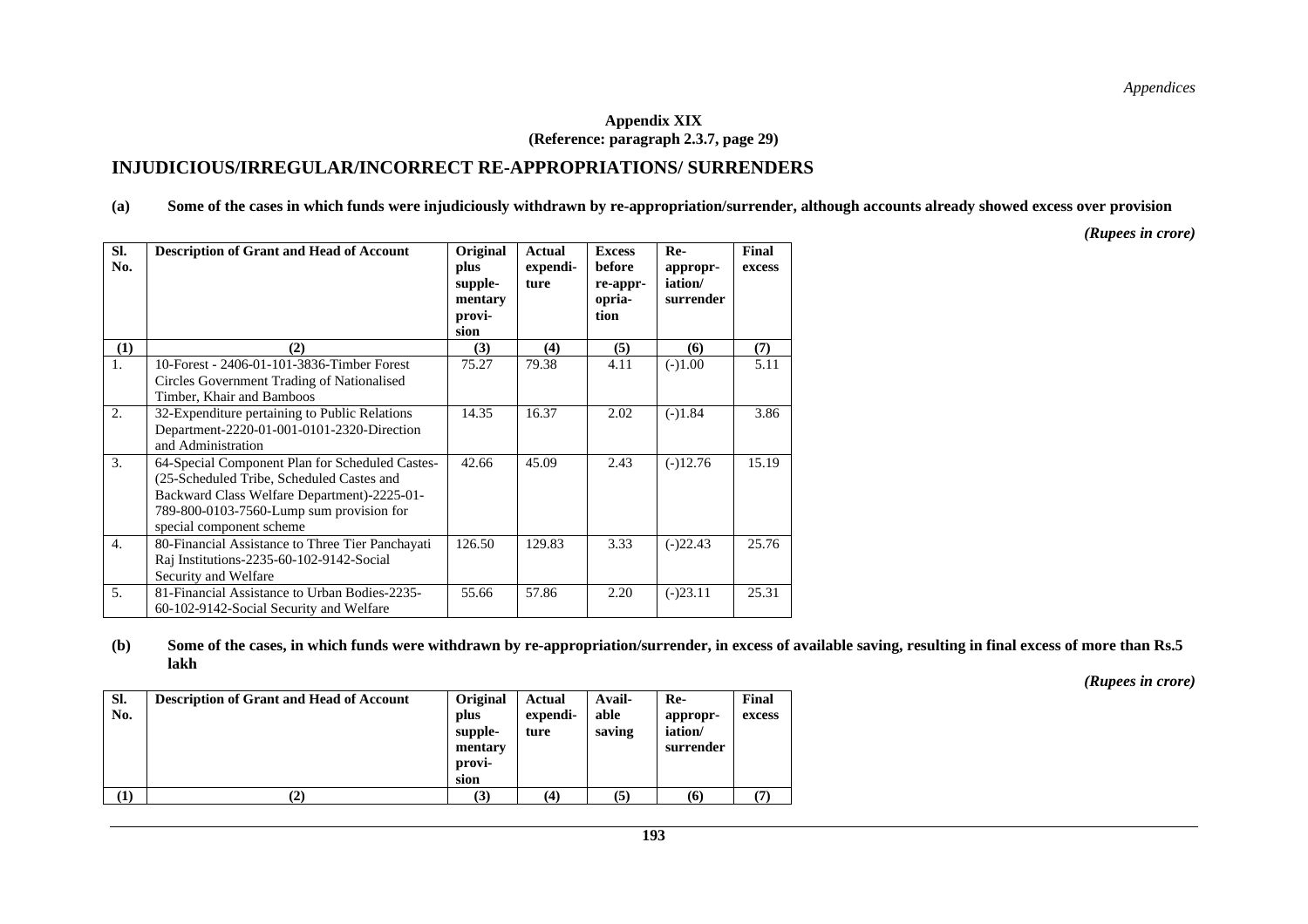| 1                | 03-Police-2055-003-195-Other Police Training<br><b>Schools</b>                                                            | 15.45 | 12.75 | 2.70  | $(-)2.96$  | 0.26 |
|------------------|---------------------------------------------------------------------------------------------------------------------------|-------|-------|-------|------------|------|
| 2.               | 03-Police-2055-101-270-Criminal Investigation<br>Department                                                               | 31.88 | 27.01 | 4.87  | $(-)5.67$  | 0.80 |
| 3.               | 03-Police-2055-114-4155-Wireless Office Bhopal<br>and Gwalior                                                             | 34.73 | 30.68 | 4.05  | $(-)4.31$  | 0.26 |
| $\overline{4}$ . | 03-Police-2070-107-2710-Office of the Chief<br>Commandant and other Subordinate offices                                   | 16.73 | 14.27 | 2.46  | $(-)2.60$  | 0.14 |
| 5 <sub>1</sub>   | 07-Expenditure pertaining to Commercial Tax<br>Department-2030-02-102-2455-Expenses on sale<br>of non-judicial stamps     | 8.00  | 6.10  | 1.90  | $(-)3.20$  | 1.30 |
| 6.               | 07-Expenditure pertaining to Commercial Tax<br>Department-4070-800-0101-8808-Works related<br>to Information Technology   | 17.03 | 12.94 | 4.09  | $(-)4.58$  | 0.49 |
| 7 <sub>1</sub>   | 08-Land Revenue and District Administration-<br>2029-102-2193-Nazul Establishment                                         | 9.16  | 8.07  | 1.09  | $(-)1.33$  | 0.24 |
| 8.               | 08-Land Revenue and District Administration-<br>2029-103-0801-5917-Extension of<br>Computerisation scheme of Land Records | 13.00 | 1.05  | 11.95 | $(-)12.06$ | 0.11 |
| 9.               | 10-Forest-2406-01-102-0801-6027-Integrated<br>Waste Land Development Scheme                                               | 3.00  | 0.34  | 2.66  | $(-)3.00$  | 0.34 |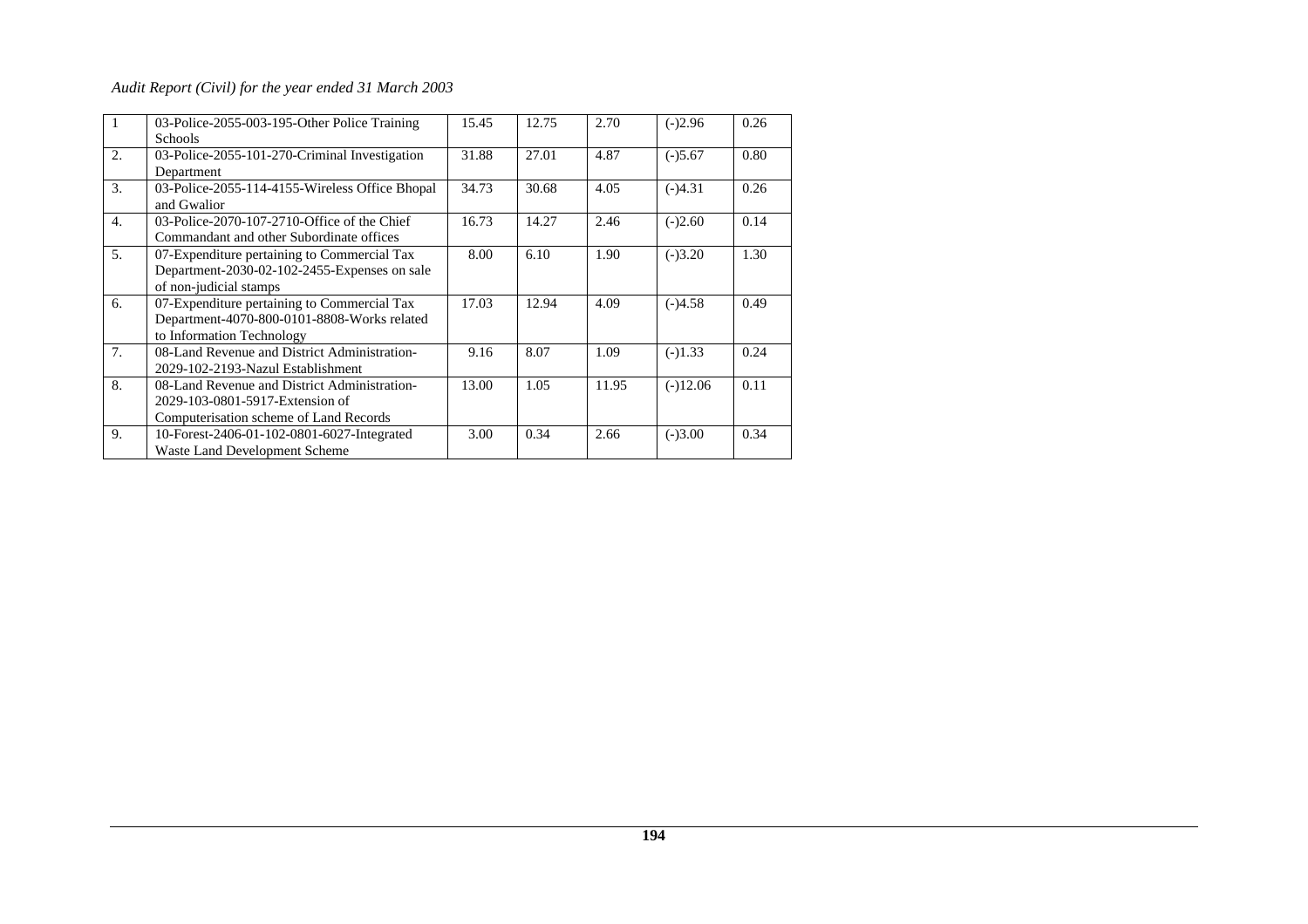| (1)               | (2)                                                                                                                                                                                                                                       | (3)   | (4)   | (5)   | (6)        | (7)  |
|-------------------|-------------------------------------------------------------------------------------------------------------------------------------------------------------------------------------------------------------------------------------------|-------|-------|-------|------------|------|
| $\overline{10}$ . | 15-Financial Assistance to Three Tier Panchayati<br>Raj Institutions, under special component plan for<br>Scheduled Castes-(22-Panchayat and Rural<br>Development Department)-2216-03-789-102-<br>0803-8743-Pradhan Mantri Gramoday Yojna | 2.20  | 1.16  | 1.04  | $(-)1.24$  | 0.20 |
| 11.               | 15-Financial Assistance to Three Tier Panchayati<br>Raj Institutions, under special component plan for<br>Scheduled Castes-(22-Panchayat and Rural<br>Development Department)-2505-01-789-702-<br>0703-5200-Employment Assurance Scheme   | 6.14  | 4.87  | 1.27  | $(-)2.30$  | 1.03 |
| $\overline{12}$ . | 23-Water Resources Department-2701-80-799-<br>0101-9191-Stock                                                                                                                                                                             | 13.50 | 10.73 | 2.77  | $(-)9.07$  | 6.30 |
| 13.               | 23-Water Resources Department-4701-03-800-<br>0101-3368-Medium Irrigation Construction<br>Works                                                                                                                                           | 5.11  | 1.91  | 3.20  | $(-)3.36$  | 0.16 |
| 14.               | 30-Expenditure pertaining to Panchayat and Rural<br>Development Department-2515-001-0101-1033-<br><b>Block Development Office</b>                                                                                                         | 36.45 | 31.77 | 4.68  | $(-)6.08$  | 1.40 |
| 15.               | 30-Expenditure pertaining to Panchayat and Rural<br>Development Department-2515-800-1208-Rural<br><b>Engineering Service</b>                                                                                                              | 38.63 | 27.35 | 11.28 | $(-)11.49$ | 0.21 |
| 16.               | 33-Tribal Welfare-2225-02-277-3492-Middle<br>Schools                                                                                                                                                                                      | 97.78 | 92.30 | 5.48  | $(-)5.56$  | 0.08 |
| $\overline{17}$ . | 41-Tribal Areas Sub-plan-10-Forest Department-<br>2406-01-796-101-0802-2962-Improvement of<br><b>Degraded Forest</b>                                                                                                                      | 3.00  | 0.31  | 2.69  | $(-)2.91$  | 0.22 |
| 18.               | 41-Tribal Areas Sub-plan-10-Forest Department-<br>2406-01-796-102-0702-682-Area Oriented<br>Programme of Fuel/Fodder                                                                                                                      | 2.28  | 1.35  | 0.93  | $(-)1.80$  | 0.87 |
| 19.               | 55-Expenditure pertaining to Women and Child<br>Welfare-2235-02-102-0801-5356-Supervision of<br>Integrated Child Development Scheme (under<br>Externally Aided scheme)                                                                    | 7.00  | 3.74  | 3.26  | $(-)3.42$  | 0.16 |
| 20.               | 55-Expenditure pertaining to Women and Child<br>Welfare-2235-02-102-0801-9044-Integrated Child<br>Development Services Scheme                                                                                                             | 86.44 | 65.72 | 20.72 | $(-)23.07$ | 2.35 |
| 21.               | 55-Expenditure pertaining to Women and Child<br>Welfare-2235-02-103-0801-8687-Balika Samriddi<br>Yojna                                                                                                                                    | 6.00  | 1.73  | 4.27  | $(-)4.46$  | 0.19 |
| 22.               | 80-Financial Assistance to Three Tier Panchayati                                                                                                                                                                                          | 4.01  | 2.68  | 1.33  | $(-)1.46$  | 0.13 |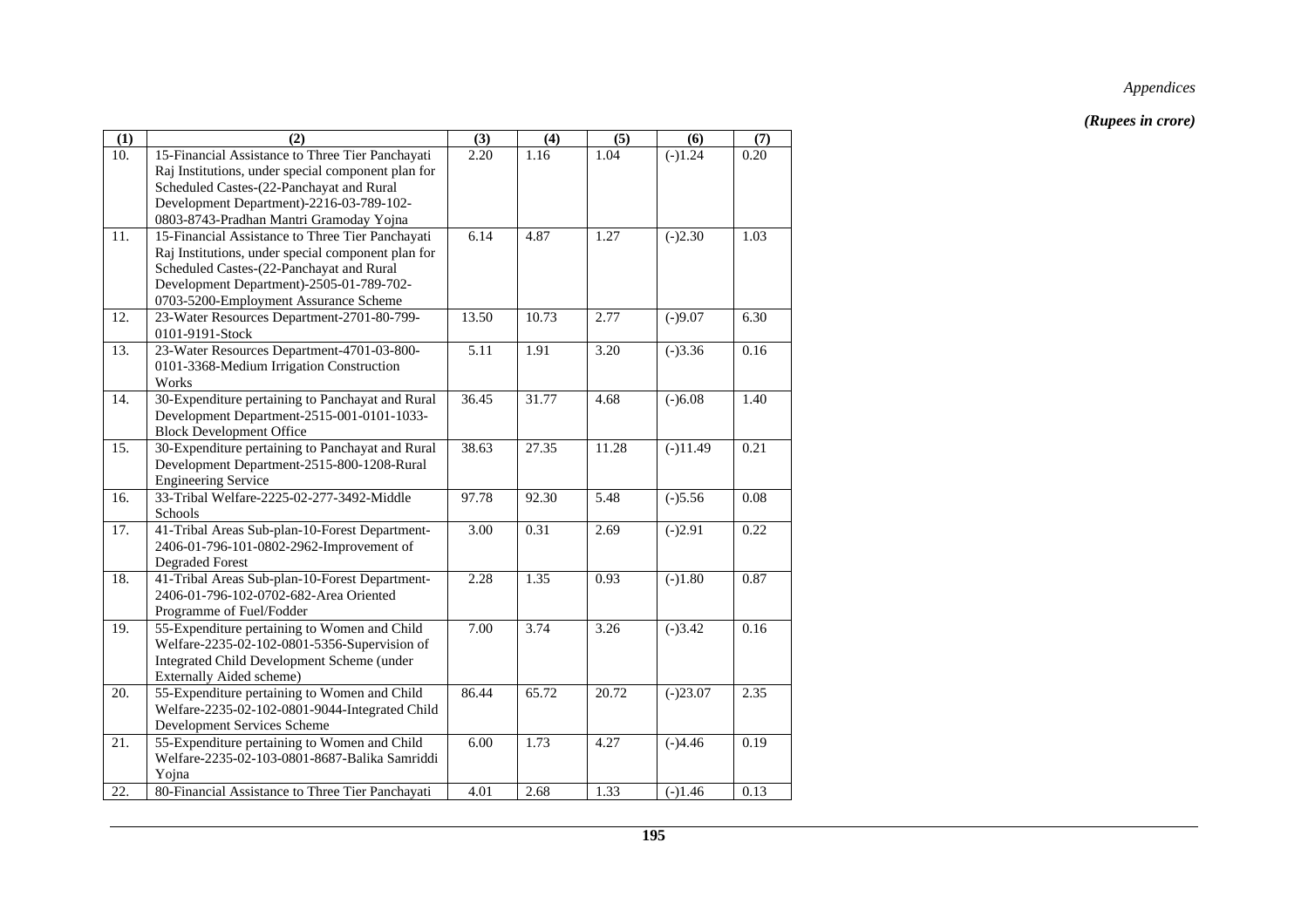|     | Raj Institutions-2216-03-102-0801-8794-Prime     |        |        |       |            |      |
|-----|--------------------------------------------------|--------|--------|-------|------------|------|
|     | Minister Gramodaya Yojna                         |        |        |       |            |      |
| 23. | 80-Financial Assistance to Three Tier Panchayati | 3.88   | 2.55   | 1.33  | $(-)1.39$  | 0.06 |
|     | Raj Institutions-2501-02-800-0701-2725-Training  |        |        |       |            |      |
| 24. | 80-Financial Assistance to Three Tier Panchayati | 9.82   | 8.24   | 1.58  | $(-)3.80$  | 2.22 |
|     | Raj Institutions 2505-01-702-0701-6503-Rojgar    |        |        |       |            |      |
|     | Aashwasan Yojna (Water Shed)                     |        |        |       |            |      |
| 25. | 81-Financial Assistance to Urban Bodies-3604-    | 315.44 | 262.73 | 52.71 | $(-)53.89$ | 1.18 |
|     | 107-8018-Grant-in-Aid to Urban Local Bodies      |        |        |       |            |      |
|     | Equal to income received from entry tax          |        |        |       |            |      |
| 26. | 82-Financial Assistance to Tribal Area Sub-Plan- | 8.59   | 5.71   | 2.88  | $(-)3.31$  | 0.43 |
|     | Three Tier Panchayati Raj Institutions, (22-     |        |        |       |            |      |
|     | Panchayat and Rural Development Department)-     |        |        |       |            |      |
|     | 2505-01-796-702-0702-5200-Employment             |        |        |       |            |      |
|     | Assurance Scheme                                 |        |        |       |            |      |
| 27. | 82-Financial Assistance to Tribal Area Sub-Plan- | 1.93   | 1.04   | 0.89  | $(-)1.51$  | 0.62 |
|     | Three Tier Panchayati Raj Institutions, (22-     |        |        |       |            |      |
|     | Panchayat and Rural Development Department)-     |        |        |       |            |      |
|     | 2515-796-101-1302-5184-Lumpsum Grant to          |        |        |       |            |      |
|     | Basic Services (Financial Assistance to Local    |        |        |       |            |      |
|     | Bodies)                                          |        |        |       |            |      |
| 28. | 84-Upgradation of Standards of Administration    | 16.45  | 11.63  | 4.82  | $(-)5.75$  | 0.93 |
|     | recommended by the Eleventh Finance              |        |        |       |            |      |
|     | Commission-Revenue-4059-01-051-1301-5052-        |        |        |       |            |      |
|     | District Administration                          |        |        |       |            |      |

**(c) Cases, in which funds were injudiciously augmented by re-appropriation more than the amount required to cover the excess of expenditure over the provision** 

| Sl.<br>No.       | <b>Description of Grant and Head of account</b>                                                                                  | Original<br>plus<br>supple-<br>mentary<br>provi-<br>sion | Actual<br>expen-<br>diture | <b>Excess</b><br>before re-<br>appropri<br>ation | Re-<br>appropri-<br>ation | Final<br>saving |
|------------------|----------------------------------------------------------------------------------------------------------------------------------|----------------------------------------------------------|----------------------------|--------------------------------------------------|---------------------------|-----------------|
| $\left(1\right)$ | $\mathbf{2}$                                                                                                                     | (3)                                                      | (4)                        | (5)                                              | (6)                       | (7)             |
| 1.               | 06-Expenditure pertaining to Finance Department-7610-<br>201-9085-House Building Advances to other<br><b>Government Servants</b> | 1.00                                                     | 1.12                       | 0.12                                             | $(+)1.00$                 | 0.88            |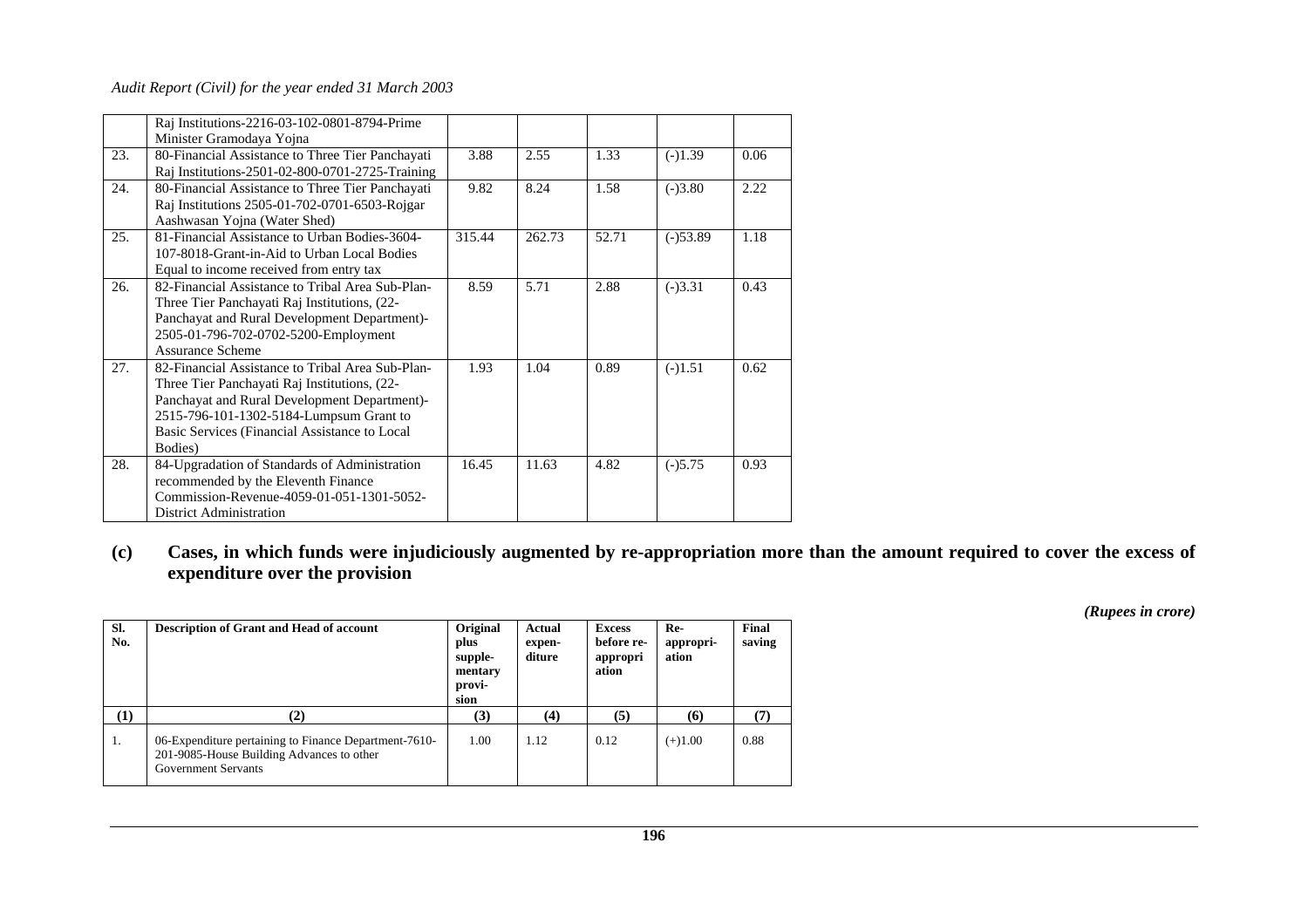| 2.             | 41-Tribal Areas Sub-plan-25-Scheduled Tribe,<br>Scheduled Caste and Backward Class Welfare<br>Department-2225-02-796-277-0102-2773-Primary<br><b>Schools</b>                                                                | 30.59 | 36.00  | 5.41  | $(+)8.36$  | 2.95 |
|----------------|-----------------------------------------------------------------------------------------------------------------------------------------------------------------------------------------------------------------------------|-------|--------|-------|------------|------|
| 3.             | 48-Narmada Valley Development-4701-01-233-0101-<br>9128-Dam and Appurtenant Work                                                                                                                                            | 98.73 | 128.95 | 30.22 | $(+)34.64$ | 4.42 |
| 4.             | 48-Narmada Valley Development-4701-01-241-0101-<br>2428-Executive Establishment Unit I and II                                                                                                                               | 3.99  | 9.40   | 5.41  | $(+)5.67$  | 0.26 |
| 5 <sub>1</sub> | 48-Narmada Valley Development-4701-01-241-0101-<br>9000-Rani Awanti Bai Sagar Project, Jabalpur, Unit II                                                                                                                    | 44.39 | 55.00  | 10.61 | $(+)16.16$ | 5.55 |
| 6.             | 82-Financial Assistance to Tribal Area Sub-Plan-Three<br>Tier Panchayati Raj Institutions-25-Scheduled Tribe,<br>Scheduled Caste and Backward Class Welfare<br>Department-2225-02-796-277-0102-1392-<br>Scholarship/Stipend | 4.80  | 7.03   | 2.23  | $(+)2.71$  | 0.48 |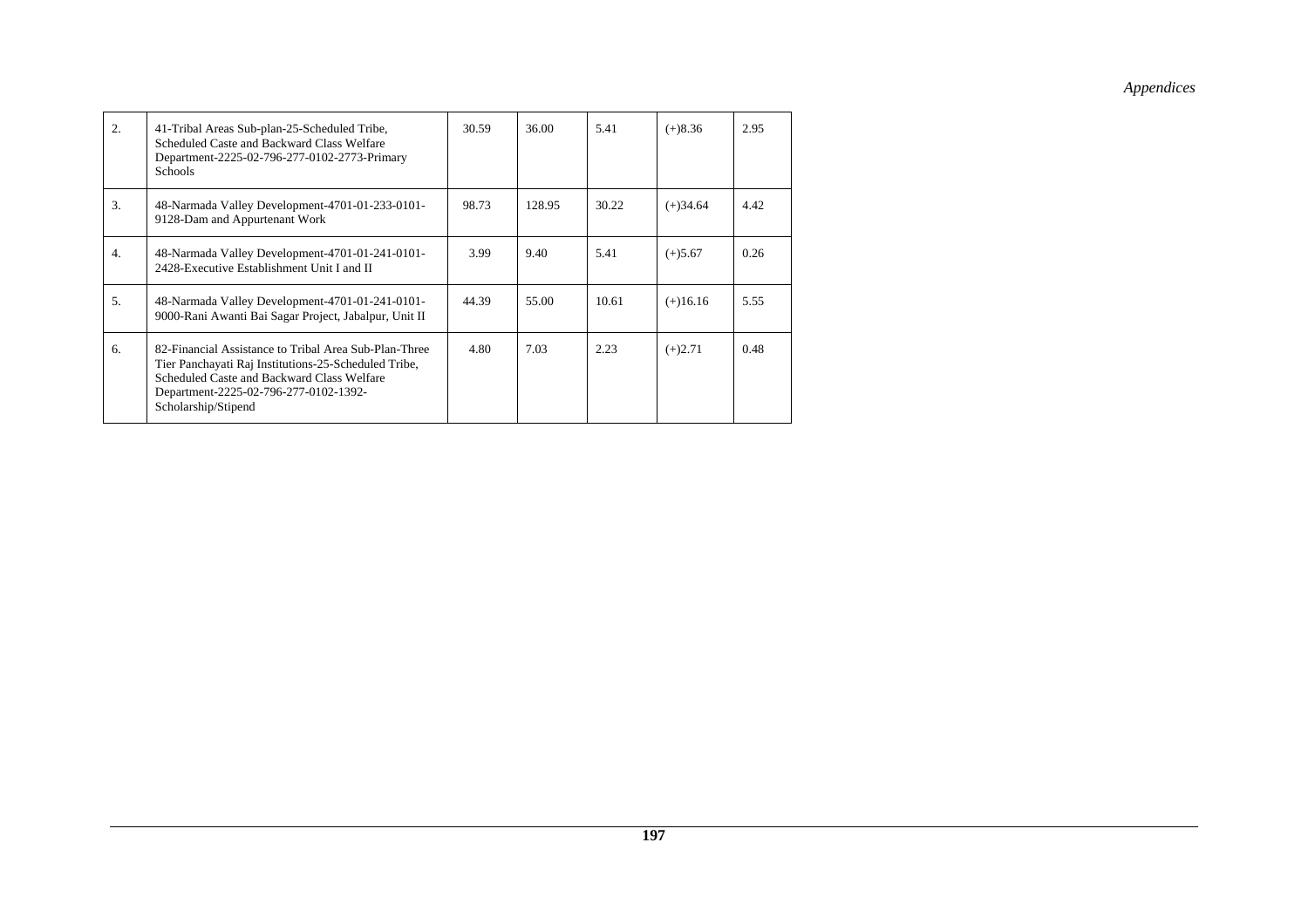### **Appendix XX**

### **(Reference : Paragraph 2.3.8 (a), page 29)**

**Non-surrender of significant savings (Rs. 5 crore and above)** 

| SI.<br>No.       | Number and name of Grant/Appropriation                                                                                     | <b>Total</b><br>available<br>saving | <b>Amount not surrendered</b><br>(percentage to total<br>saving in brackets) |
|------------------|----------------------------------------------------------------------------------------------------------------------------|-------------------------------------|------------------------------------------------------------------------------|
| (1)              | (2)                                                                                                                        | (3)                                 | (4)                                                                          |
|                  | <b>A</b> - Revenue- Voted                                                                                                  |                                     |                                                                              |
| 1.               | 01-General Administration                                                                                                  | 11.61                               | 5.51<br>(47.5)                                                               |
| 2.               | 03-Police                                                                                                                  | 154.95                              | 52.48<br>(33.9)                                                              |
| 3.               | 06- Expenditure pertaining to Finance<br>Department                                                                        | 215.01                              | 214.80<br>(99.9)                                                             |
| $\overline{4}$ . | 08- Land Revenue and District<br>Administration                                                                            | 63.14                               | 17.97<br>(28.5)                                                              |
| 5.               | 10-Forest                                                                                                                  | 48.96                               | 30.23<br>(61.7)                                                              |
| 6.               | 11- Expenditure pertaining to Commerce and<br><b>Industry Department</b>                                                   | 12.19                               | 12.19<br>(100)                                                               |
| $\overline{7}$ . | 12-Expenditure pertaining to Energy<br>Department                                                                          | 86.95                               | 86.82<br>(99.8)                                                              |
| 8.               | 13-Agriculture                                                                                                             | 56.59                               | 55.99<br>(98.9)                                                              |
| 9.               | 15- Financial Assistance to Three Tier<br>Panchayati Raj Institutions under special<br>component plan for Scheduled Castes | 22.63                               | 6.19<br>(27.4)                                                               |
| 10.              | 19- Public Health and Family Welfare                                                                                       | 84.24                               | 84.24<br>(100)                                                               |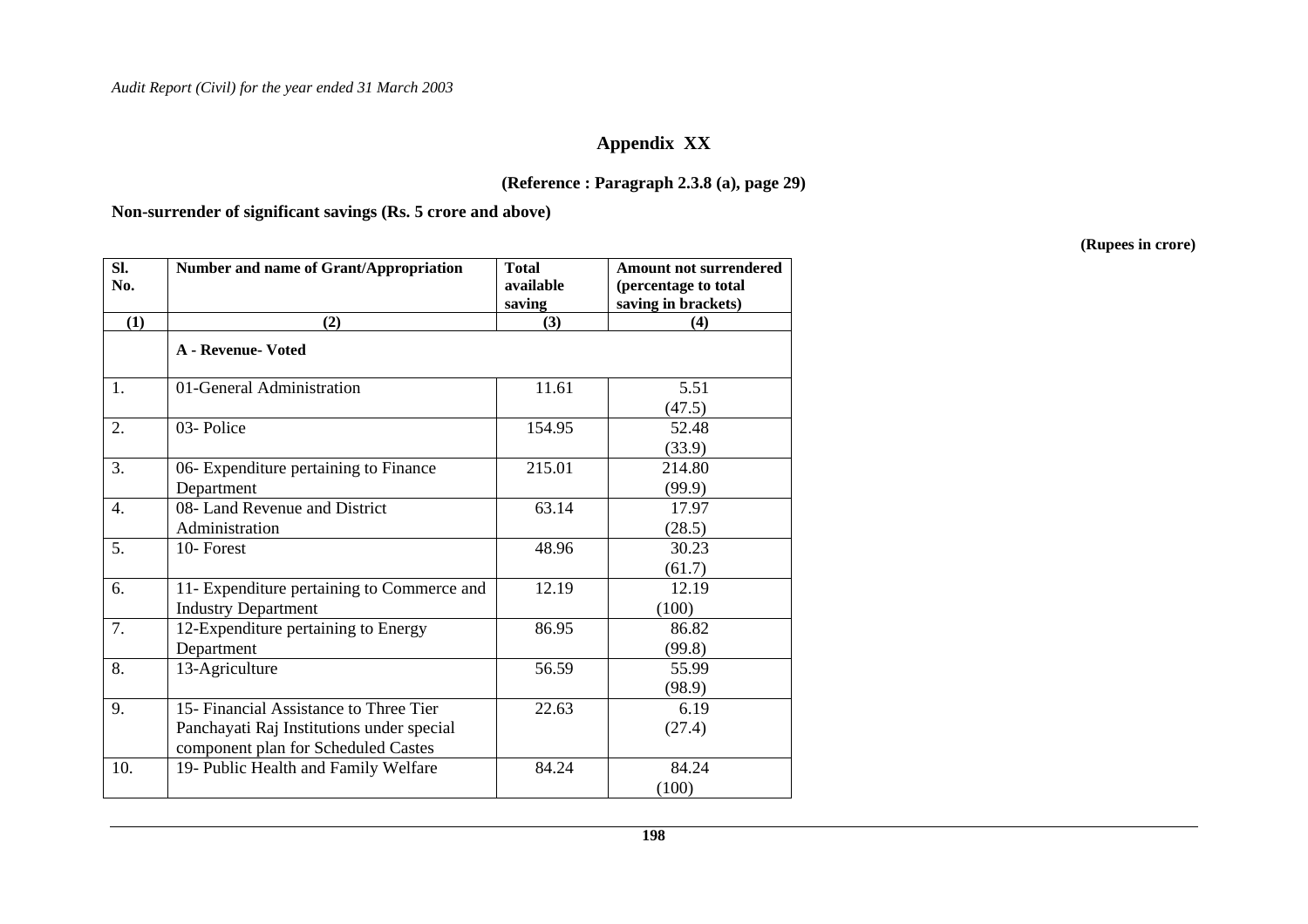| 11. | 20-Public Health Engineering              | 23.88  | 23.88  |
|-----|-------------------------------------------|--------|--------|
|     |                                           |        | (100)  |
| 12. | 27-School Education                       | 167.64 | 41.37  |
|     |                                           |        | (24.7) |
| 13. | 33- Tribal Welfare                        | 29.12  | 8.53   |
|     |                                           |        | (29.3) |
| 14. | 41- Tribal Areas Sub-Plan                 | 159.54 | 34.01  |
|     |                                           |        | (21.3) |
| 15. | 44-Higher Education                       | 22.84  | 22.84  |
|     |                                           |        | (100)  |
| 16. | 45-Minor Irrigation Works                 | 5.86   | 5.86   |
|     |                                           |        | (100)  |
| 17. | 47- Technical Education and Man-Power     | 29.65  | 14.79  |
|     | <b>Planning Department</b>                |        | (49.9) |
| 18. | 58- Expenditure on Relief on account of   | 20.13  | 14.74  |
|     | <b>Natural Calamities and Scarcity</b>    |        | (73.2) |
| 19. | 72- Expenditure pertaining to Gas Tragedy | 16.51  | 6.50   |
|     | <b>Relief Works</b>                       |        | (39.4) |
| 20. | 78-Upgradation of Standards of            | 10.41  | 10.41  |
|     | Administration, recommended by the        |        | (100)  |
|     | Eleventh Finance Commission-Panchayat     |        |        |
|     | and Rural Development                     |        |        |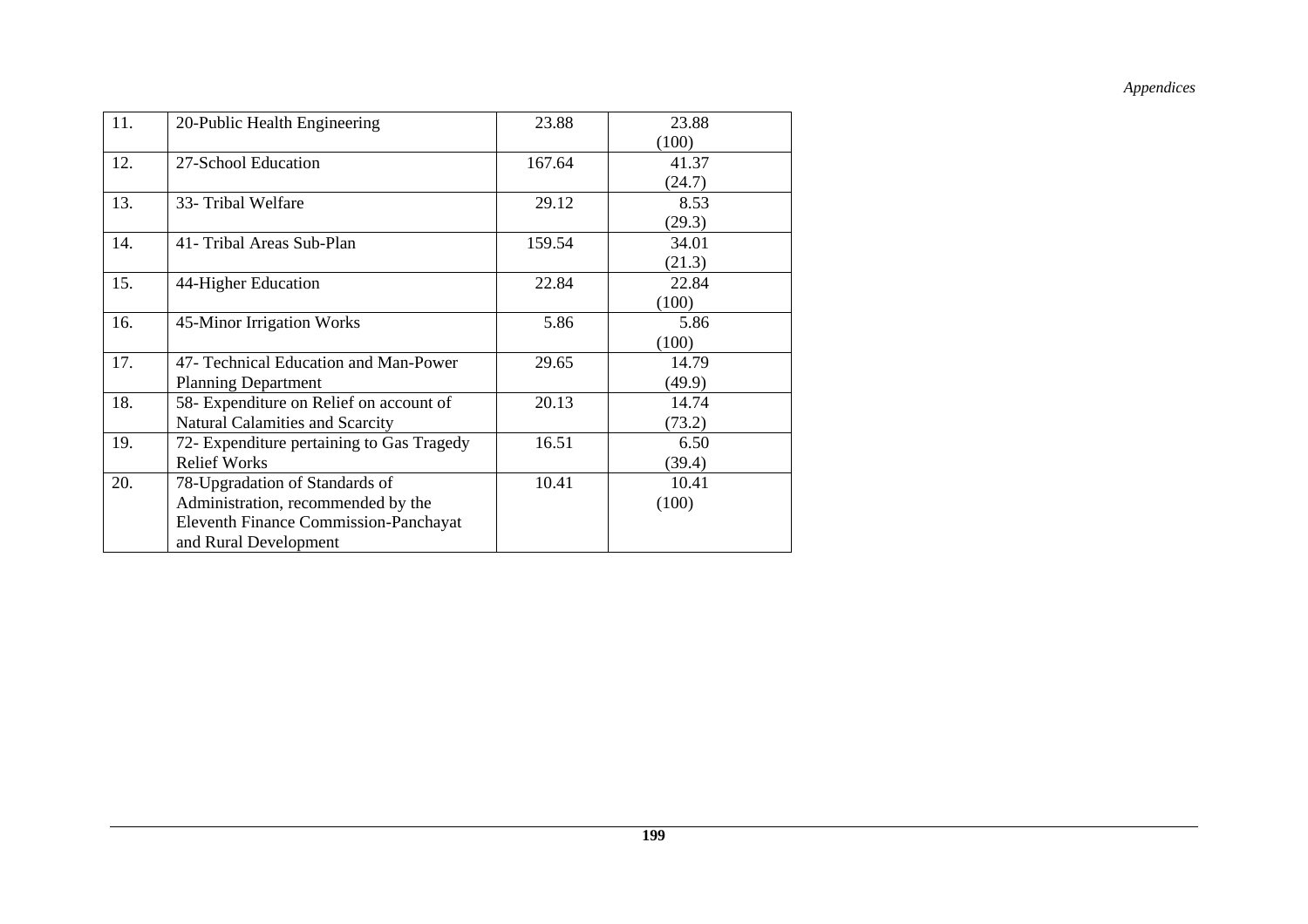| (1)             | (2)                                               | (3)     | (4)    |
|-----------------|---------------------------------------------------|---------|--------|
| 21.             | 79- Expenditure pertaining to Medical Education   | 10.37   | 10.37  |
|                 | Department                                        |         | (100)  |
| 22.             | 80- Financial Assistance to Three Tier Panchayati | 77.22   | 15.50  |
|                 | Raj Institutions                                  |         | (20.1) |
| 23.             | 82- Financial Assistance to Tribal Area Sub Plan- | 62.79   | 9.65   |
|                 | Three Tier Panchayati Raj Institutions            |         | (15.4) |
| 24.             | 90- Upgradation of Standards of Administration    | 6.60    | 6.60   |
|                 | recommended by the Eleventh Finance               |         | (100)  |
|                 | Commission- Public Health and Family Welfare      |         |        |
| 25.             | 93-Expenditure pertaining to Accelerated Energy   | 48.24   | 48.24  |
|                 | Department                                        |         | (100)  |
|                 | Total (A)                                         | 1447.07 | 839.71 |
|                 |                                                   |         | (58)   |
|                 | B- Revenue- Charged                               |         |        |
| $\mathfrak{1}.$ | -- Interest Payments and Servicing of Debt.       | 122.10  | 122.10 |
|                 |                                                   |         | (100)  |
|                 | Total(B)                                          | 122.10  | 122.10 |
|                 |                                                   |         | (100)  |
|                 | <b>C</b> - Capital-Voted                          |         |        |
| 1.              | 12- Expenditure pertaining to Energy Department   | 334.56  | 334.56 |
|                 |                                                   |         | (100)  |
| 2.              | 19-Public Health and Family Welfare               | 76.64   | 76.64  |
|                 |                                                   |         | (100)  |
| 3.              | 20-Public Health Engineering                      | 41.54   | 41.54  |
|                 |                                                   |         | (100)  |
| 4.              | 23- Water Resources Department                    | 41.44   | 18.83  |
|                 |                                                   |         | (45.4) |
| 5.              | 24- Public Works - Roads and Bridges              | 57.13   | 57.13  |
|                 |                                                   |         | (100)  |
| 6.              | 27-School Education                               | 7.68    | 7.68   |
|                 |                                                   |         | (100)  |
| 7.              | 41- Tribal Areas Sub-Plan                         | 123.16  | 63.00  |
|                 |                                                   |         | (51.2) |
| 8.              | 42- Public Works relating to Tribal Areas Sub-    | 46.04   | 41.51  |
|                 | Plan-Roads and Bridges                            |         | (88.2) |
| 9.              | 45- Minor Irrigation Works                        | 27.13   | 25.00  |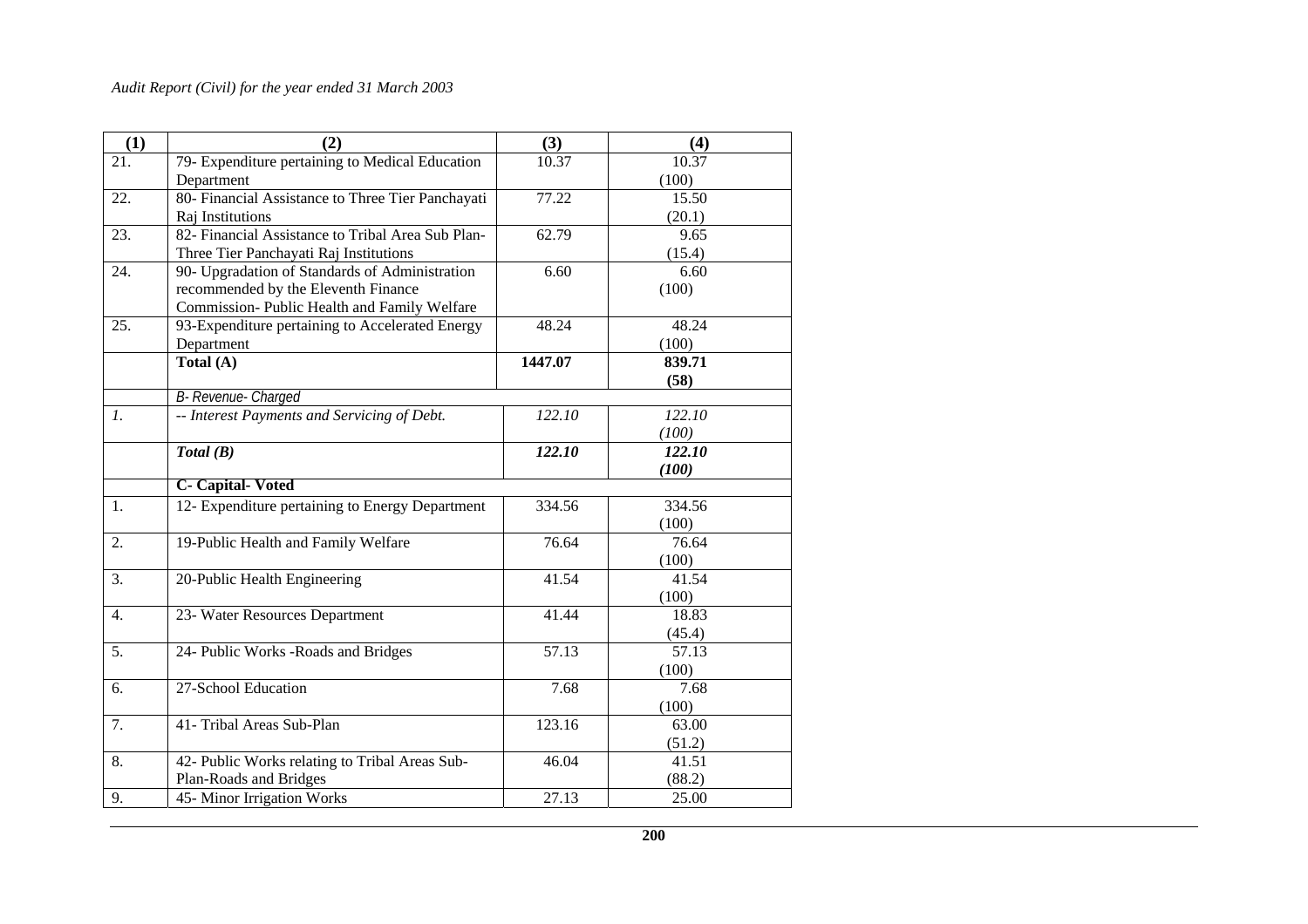|     |                                                   |         | (92.1)  |
|-----|---------------------------------------------------|---------|---------|
| 10. | 48- Narmada Valley Development                    | 476.52  | 476.52  |
|     |                                                   |         | (100)   |
| 11. | 64- Special Component Plan for Scheduled Castes   | 58.48   | 21.64   |
|     |                                                   |         | (37.0)  |
| 12. | 67- Public Works-Buildings                        | 37.95   | 37.95   |
|     |                                                   |         | (100)   |
| 13. | 73-Externally Aided Project pertaining to Housing | 21.96   | 21.96   |
|     | and Environment Department                        |         | (100)   |
| 14. | 75- NABARD Aided Projects pertaining to Water     | 13.29   | 8.51    |
|     | <b>Resources Department</b>                       |         | (64.0)  |
| 15. | 93-Expenditure pertaining to Accelerated Energy   | 48.24   | 48.24   |
|     | Department                                        |         | (100)   |
|     | Total $(C)$                                       | 1412.76 | 1280.71 |
|     |                                                   |         | (90.7)  |
|     | Grand Total $(A+B+C)$                             | 2981.93 | 2242.52 |
|     |                                                   |         | (75.2)  |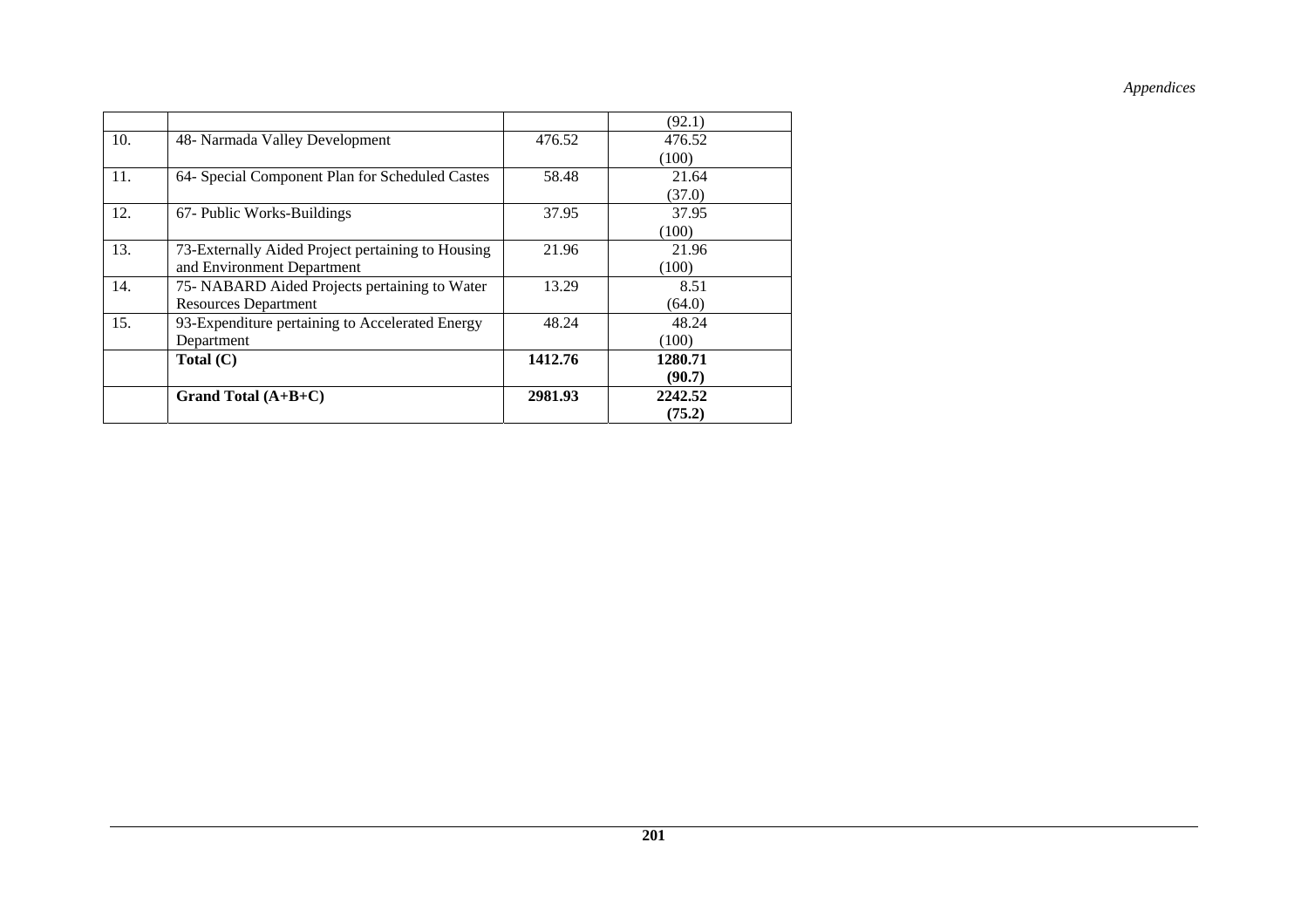#### **Appendix XXI**

#### **(Reference:- Paragraph 2.3.9 (a), page 30)**

#### *Cases of injudicious surrender*

**SI No.** Number and name of Grant/Appropriation Available Saving Amount **surrendered A-Revenue Voted**  1 07 -Expenditure pertaining to Commercial Tax Department 15.70 15.74 2 23-Water Resources Department 12.11 12.95 3 26-Expenditure pertaining to Culture Department 1.41 1.54 4 32-Expenditure Pertaining to Public Relations Department 7.00 7.29 5 35-Rehabilitation 0.19 0.21 6 49-Scheduled Caste Welfare 3.19 3.86 7 56 - Rural Industries 3.90 3.99 8 64- Special Component Plan for Scheduled Castes 70.55 78.91<br>9 81- Financial Assistance to Urban Bodies 140.58 158.55 81-Financial Assistance to Urban Bodies 140.58 158.55  **Total (A) 254.63 283.04**   *B-Revenue Charged 1 16-Fisheries 0.02 0.03*  $0.03$ *TOTAL-(B)* 0.02 0.03  **C-Capital Voted**  07 -Expenditure pertaining to Commercial Tax Department 4.30 4.71 2 15-Financial Assistance to Three Tier Panchayati Raj Institutions under Special Component Plan for Scheduled Caste 0.09 0.25 3 80-Financial assistance to Three Tier Panchayati Raj Institutions 0.14 0.30 4 84-Upgradation of Standard of Administration recommended by the Eleventh Finance Commission-Revenue 9.22 10.15 **Total (C)** 13.75 **15.41 Crand Total (A+B+C)** 268.40 298.48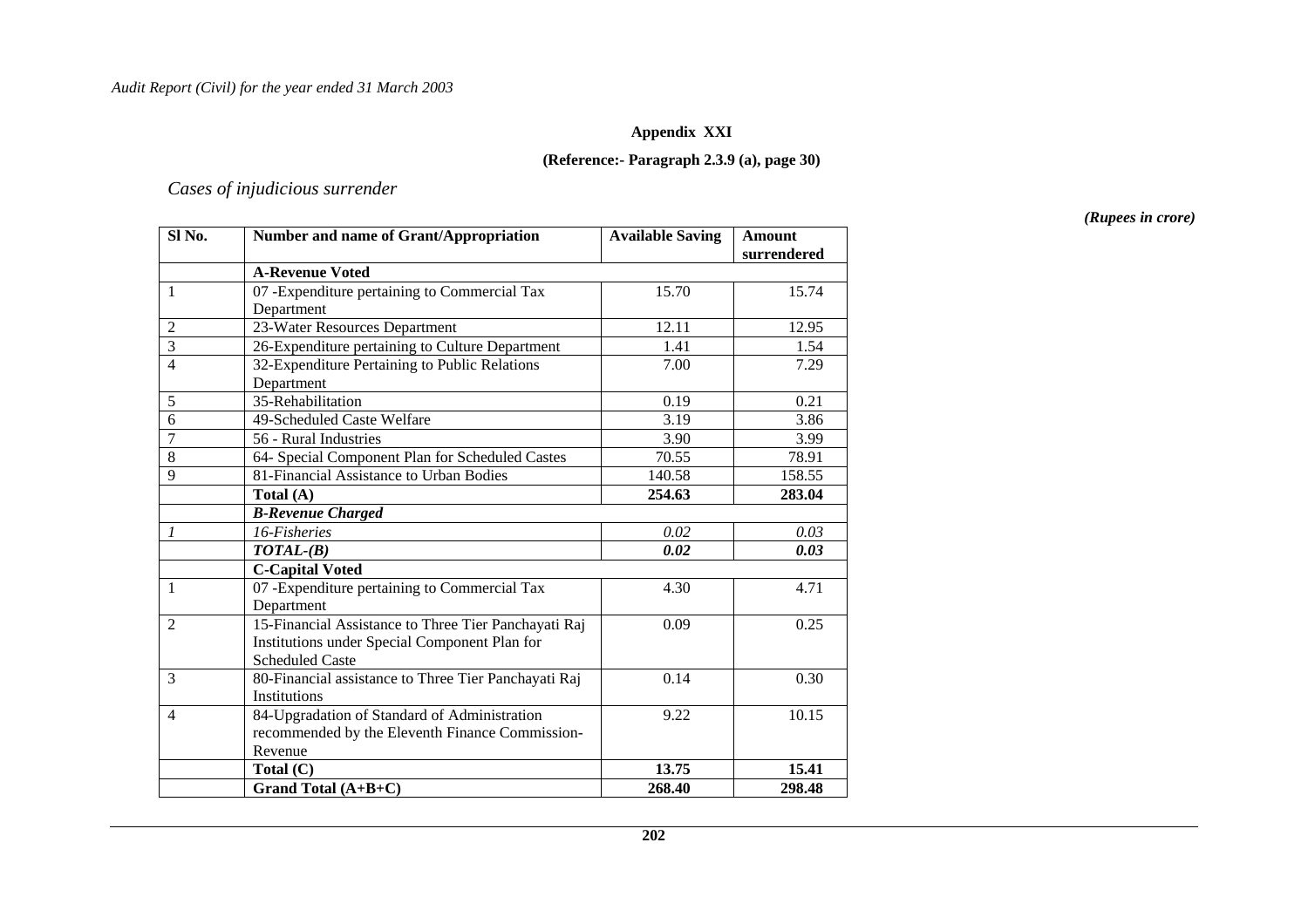# **Appendix XXII**

### **(Reference : Paragraph 2.3.9 (b), page 30)**

**Cases of injudicious/unrealistic surrender** 

| SI.<br>No. | <b>Grant number and name</b>                                                                 | <b>Excess over</b><br>expenditure | <b>Amount surrendered</b> |
|------------|----------------------------------------------------------------------------------------------|-----------------------------------|---------------------------|
|            | <b>Revenue-Voted</b>                                                                         |                                   |                           |
| 1.         | 53-Financial Assistance to Urban Bodies under<br>Special Component Plan for Scheduled Castes | Token                             | 0.01                      |
|            | 67-Public Works-Buildings                                                                    | 12.19                             | 0.02                      |
|            | <b>Total</b>                                                                                 | 12.19                             | 0.03                      |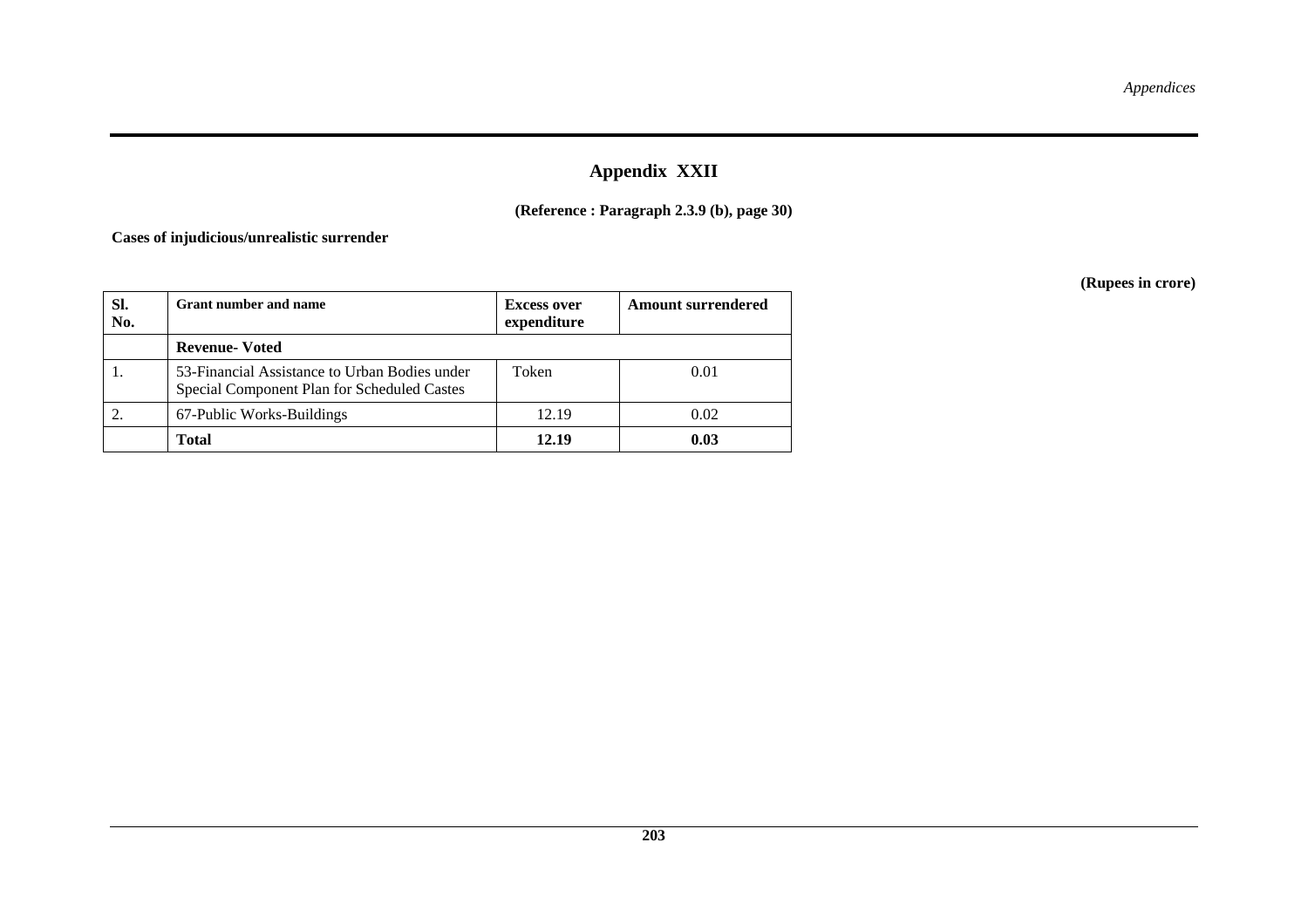#### **Appendix XXIII**

### **(Reference : Paragraph 2.3.10, page 30)**

### **Expenditure incurred without budget provision**

#### *(Rupees in lakh)*

| <b>Sl. No.</b> | <b>Description of</b><br>Appropriation | <b>Head of Account</b>                                                     | <b>Amount of</b><br>expenditure |
|----------------|----------------------------------------|----------------------------------------------------------------------------|---------------------------------|
|                | <b>Capital Charged</b>                 |                                                                            |                                 |
|                | <b>Public Debt</b>                     | 6003-106-3732 Compensation and other<br>bonds (5% Urban Land Ceiling 1976) | 0.28                            |
|                | <b>Public Debt</b>                     | 6004-06-800-other ways and means<br>Advances                               | 31200.00                        |
|                |                                        | <i>TOTAL</i>                                                               | 31200.28                        |

### **Appendix - XXIV**

#### **(Reference Paragraph 2.4, page 30)**

**Non-reconciliation of expenditure figures for 2002-03** 

| SI. | <b>Head of Account</b> | <b>Grant Numbers</b>           | Amount of expenditure not<br>reconciled during the year |
|-----|------------------------|--------------------------------|---------------------------------------------------------|
| No. |                        |                                |                                                         |
| 1.  | 2.                     | 3.                             | 4.                                                      |
|     | 2054                   | 6                              | 8.29                                                    |
| 1.  |                        |                                |                                                         |
|     | 2059                   | 1,67                           | 14.00                                                   |
| 2.  |                        |                                |                                                         |
|     | 2202                   | 15, 27, 32, 41, 44, 64, 80, 81 | 2150.95                                                 |
| 3.  |                        |                                |                                                         |
|     | 2203                   | 32, 41, 47, 64                 | 88.73                                                   |
| 4.  |                        |                                |                                                         |
|     | 2204                   | 27, 43, 77                     | 24.93                                                   |
| 5.  |                        |                                |                                                         |
|     | 2205                   | 26, 27, 41, 64, 92             | 20.07                                                   |
| 6.  |                        |                                |                                                         |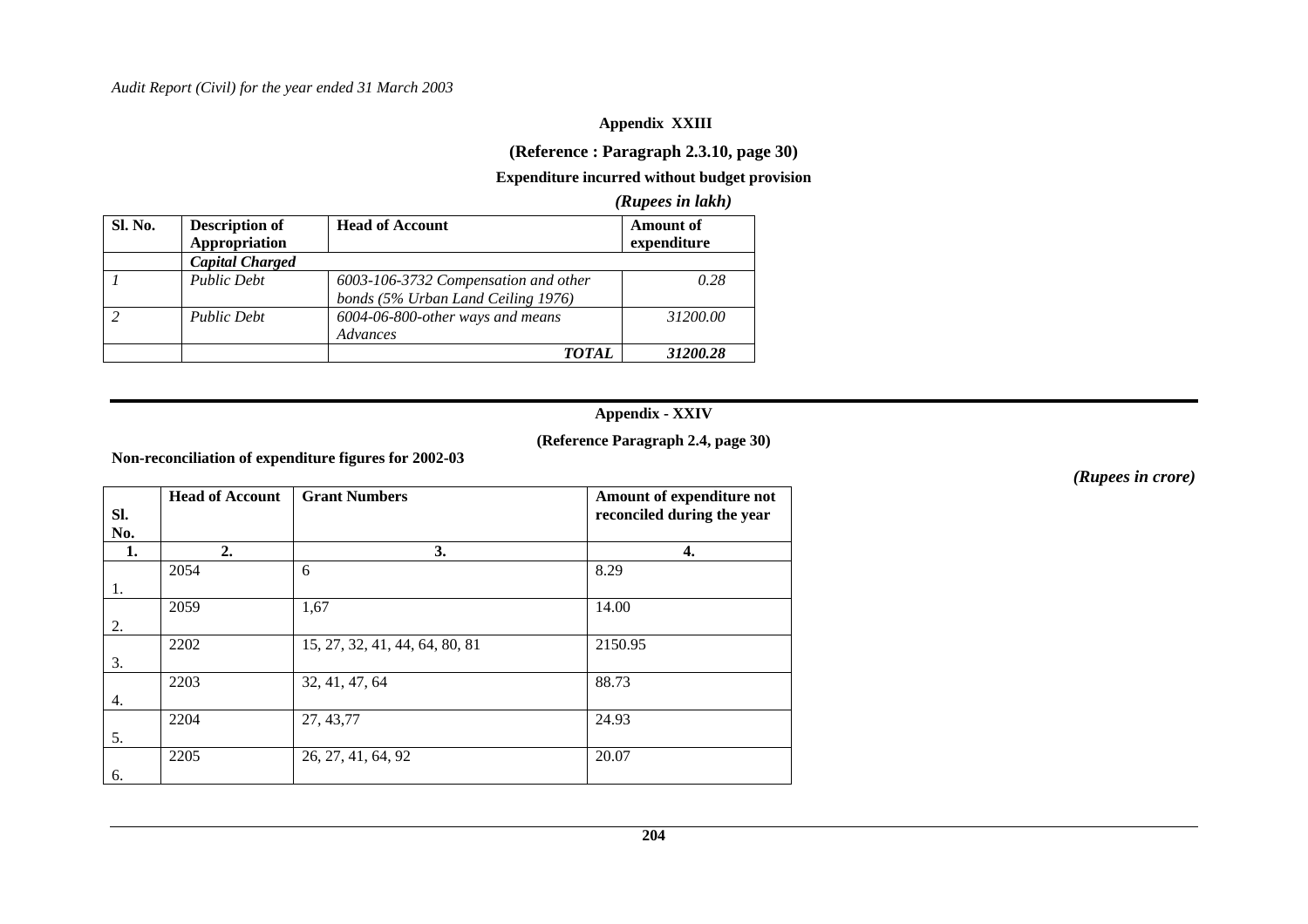| <b>Total</b> |                       |                                                |         |
|--------------|-----------------------|------------------------------------------------|---------|
|              | <b>Major Heads 10</b> | Grants 25                                      | 3073.50 |
| 10.          |                       |                                                |         |
|              | 2406                  | 10                                             | 0.22    |
| 9.           |                       |                                                |         |
|              | 2235                  | 4, 6, 29, 47                                   | 6.39    |
| 8.           |                       |                                                |         |
|              | 2215                  | 20                                             | 125.00  |
| 7.           |                       |                                                |         |
|              | 2210                  | 15, 19, 20, 32, 41, 61, 64, 67, 72, 79, 80, 82 | 634.92  |

# **Appendix XXV**

#### **(Reference: paragraph 2.5, page 31)**

#### **Defective sanctions for re-appropriations/surrenders**

| SI.<br>No.     | Number of<br>sanctions | Grant<br>numbers                       | Amount<br>(Rupees<br>in crore) | <b>Particulars of irregularities</b>                                                                                                                                                                               |
|----------------|------------------------|----------------------------------------|--------------------------------|--------------------------------------------------------------------------------------------------------------------------------------------------------------------------------------------------------------------|
| $\mathbf{1}$   | 4                      | 3, 9, 51,<br>77                        | 2.98                           | Sanctions were issued after close of financial year 2002-03                                                                                                                                                        |
| 2              | 7                      | 8, 20, 67                              | 82.15                          | Delayed receipt of sanction in Accountant General (A&E) office, i.e.<br>after closing and finalisation of Accounts.                                                                                                |
| 3              | 9                      | 1, 26, 31,<br>34, 39,<br>64, 67,<br>72 | 3.21                           | Non-availability of provision under the Heads from which re-<br>appropriations/ surrenders were sanctioned and non-furnishing of<br>details of schemes from which surrenders re-appropriations were<br>sanctioned. |
| $\overline{4}$ | 1                      | 14                                     | 0.80                           | Re-appropriation of more than Rs.10 lakh were issued without prior<br>approval of Finance Department.                                                                                                              |
| $\overline{5}$ | 5                      | 11, 36,<br>49, 67,<br>79               | 7.27                           | Funds, to the Head "Office expenses" increased by re-appropriation and<br>funds re-appropriated from "Salary and Wages" to other Heads and<br>Vice versa                                                           |
| 6              | $\overline{c}$         | 41                                     | 22.05                          | Re-appropriation from one Grant to another Grant (Grant No.41 to<br>Grant No.48)                                                                                                                                   |
| $\tau$         |                        | 01                                     | 0.20                           | Non-tallying of totals of the both sides of re-appropriation sanctions                                                                                                                                             |
| <b>Total</b>   | 29                     | 20                                     | 118.66                         |                                                                                                                                                                                                                    |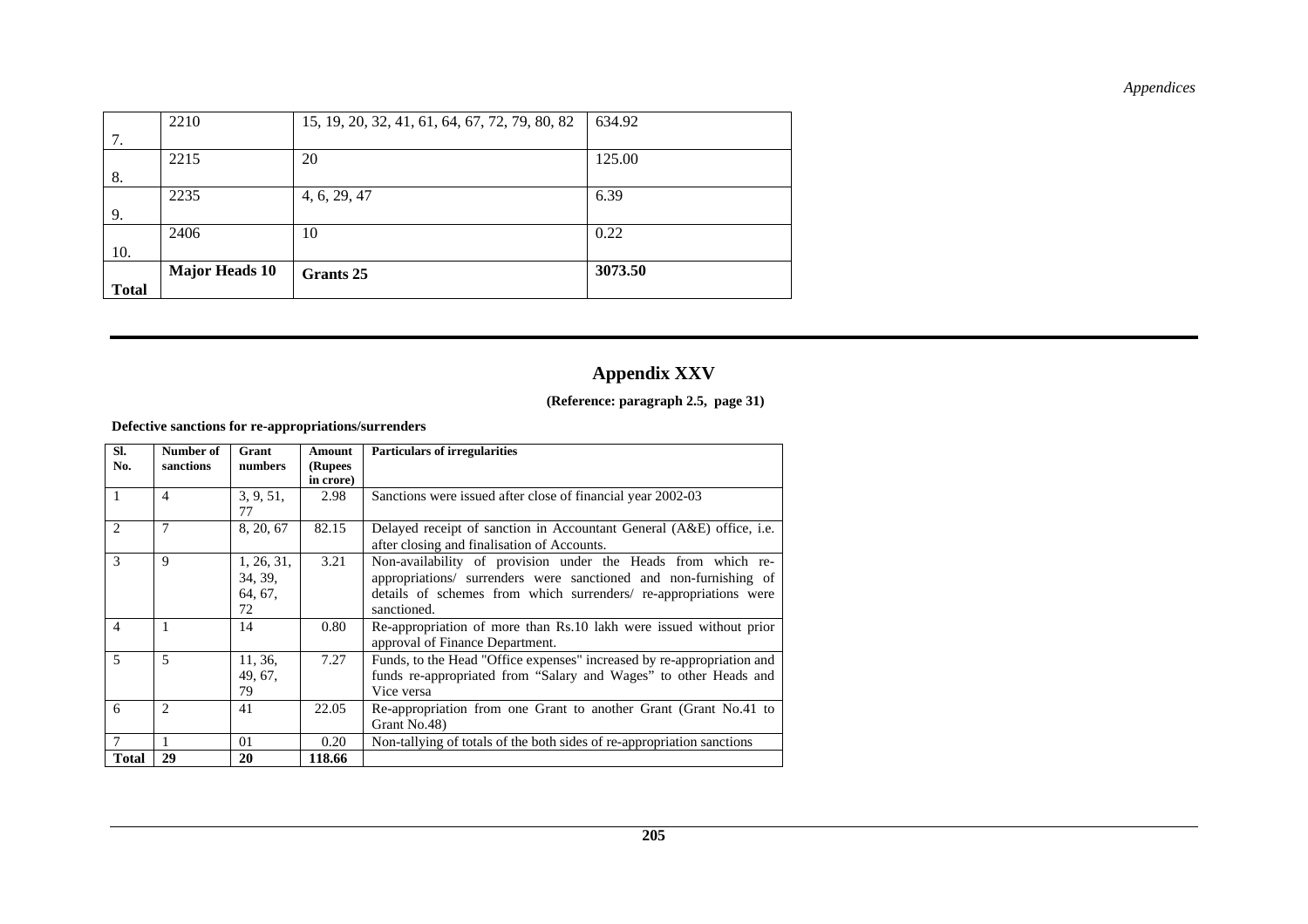#### **Appendix XXVI**

#### **(Reference: paragraph 2.6, page 31) Rush of Expenditure during March 2003**

| $\overline{\bf SI}$<br>No. | Number and name of<br><b>Grant Appropriation</b>                                                                                                                   | <b>Total</b><br>provision | <b>Expenditure up to</b> |                             | <b>Total</b><br><b>Expenditure</b><br>upto March<br>2003 | <b>Expend-iture</b><br>in March<br>2003 | Percentage of<br>expenditure<br>in March to<br>total<br>expenditure |      |
|----------------------------|--------------------------------------------------------------------------------------------------------------------------------------------------------------------|---------------------------|--------------------------|-----------------------------|----------------------------------------------------------|-----------------------------------------|---------------------------------------------------------------------|------|
|                            |                                                                                                                                                                    |                           | 6/2002                   | 9/2002                      | 12/2002                                                  |                                         |                                                                     |      |
| (1)                        | (2)                                                                                                                                                                | (3)                       | (4)                      | (5)                         | (6)                                                      | (7)                                     | (8)                                                                 | (9)  |
| $\mathbf{1}$               | 53-Financial Assistance to<br>Urban Bodies under Special<br>Component Plan for<br><b>Scheduled Castes</b>                                                          | 21.48                     | $\overline{a}$           | 1.10                        | 6.21                                                     | 21.43                                   | 15.28                                                               | 71.3 |
| $\overline{2}$             | 58-Expenditure on relief on<br>account of Natural<br>Calamities and Scarcity                                                                                       | 395.23                    | 19.53                    | 38.32                       | 51.31                                                    | 373.95                                  | 202.86                                                              | 54.2 |
| $\overline{3}$             | 71-Expenditure pertaining to<br><b>Biodiversity</b> and<br><b>Biotechnology Department</b>                                                                         | 1.00                      | $\overline{a}$           | $\overline{\phantom{a}}$    | 0.01                                                     | 0.26                                    | 0.16                                                                | 61.5 |
| $\overline{4}$             | 85-Upgradation of<br>Standards of Administration<br>recommended by the<br><b>Eleventh Finance</b><br>Commission -Police-                                           | 6.43                      | $\overline{a}$           | $\overline{a}$              | $\overline{a}$                                           | 4.65                                    | 4.65                                                                | 100  |
| $\overline{5}$             | 87-Upgradation of<br><b>Standards of Administration</b><br>recommended by the<br><b>Eleventh Finance</b><br>Commission- Urban<br>Administration and<br>Development | 4.12                      | $\overline{a}$           | $\overline{\phantom{a}}$    | $\overline{a}$                                           | 4.12                                    | 4.12                                                                | 100  |
| 6                          | 91- Upgradation of<br><b>Standards of Administration</b><br>recommended by the<br><b>Eleventh Finance</b><br>Commission - School<br>Education-                     | 8.84                      | $\overline{a}$           | $\overline{\phantom{a}}$    | $\overline{\phantom{a}}$                                 | 8.84                                    | 8.84                                                                | 100  |
| $\overline{7}$             | 92-Upgradation of<br>Standards of Administration<br>recommended by the<br><b>Eleventh Finance</b><br>Commission-Culture                                            | 3.87                      | $\overline{\phantom{a}}$ | $\mathcal{L}_{\mathcal{A}}$ | $\overline{a}$                                           | 0.50                                    | 0.50                                                                | 100  |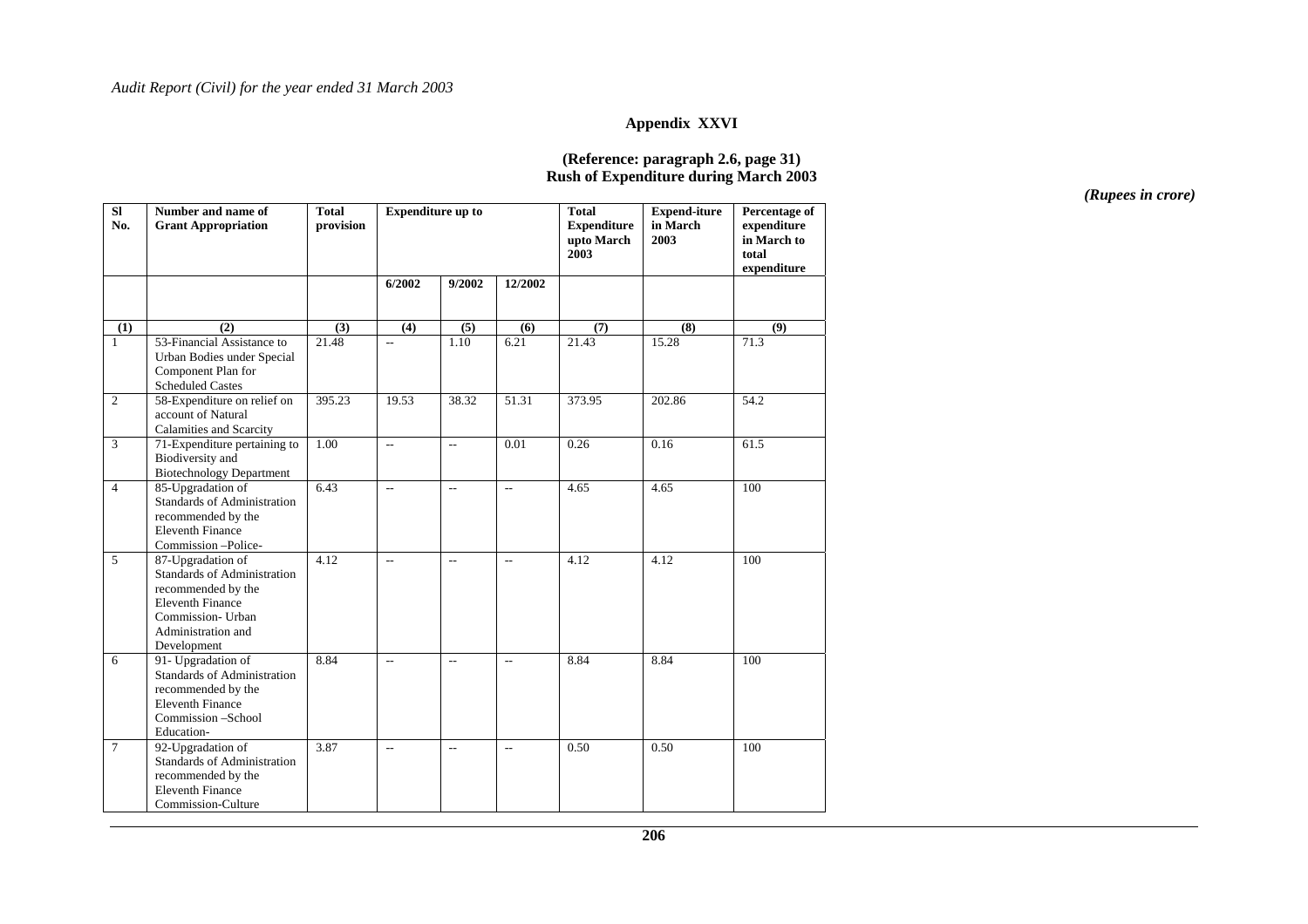| 95-Externally Aided      | 0.75 | -- | -- | $- -$ | 0.07 | 0.05 | 71.4 |
|--------------------------|------|----|----|-------|------|------|------|
| Projects pertaining to   |      |    |    |       |      |      |      |
| Technical Education and  |      |    |    |       |      |      |      |
| <b>Manpower Planning</b> |      |    |    |       |      |      |      |
| Department               |      |    |    |       |      |      |      |

Note: The expenditure shown in column 8 of grant no. 53,58,85,87 and 91 includes amount of Rs.15.00 crore, Rs.122.34 crore, Rs.3.04 crore, Rs.4.12 crore, Rs.8.84 crore respectively aggregating to Rs.153.34 crore, which were credited to the Major Head 8443 - Civil Deposits 800-Other Deposits.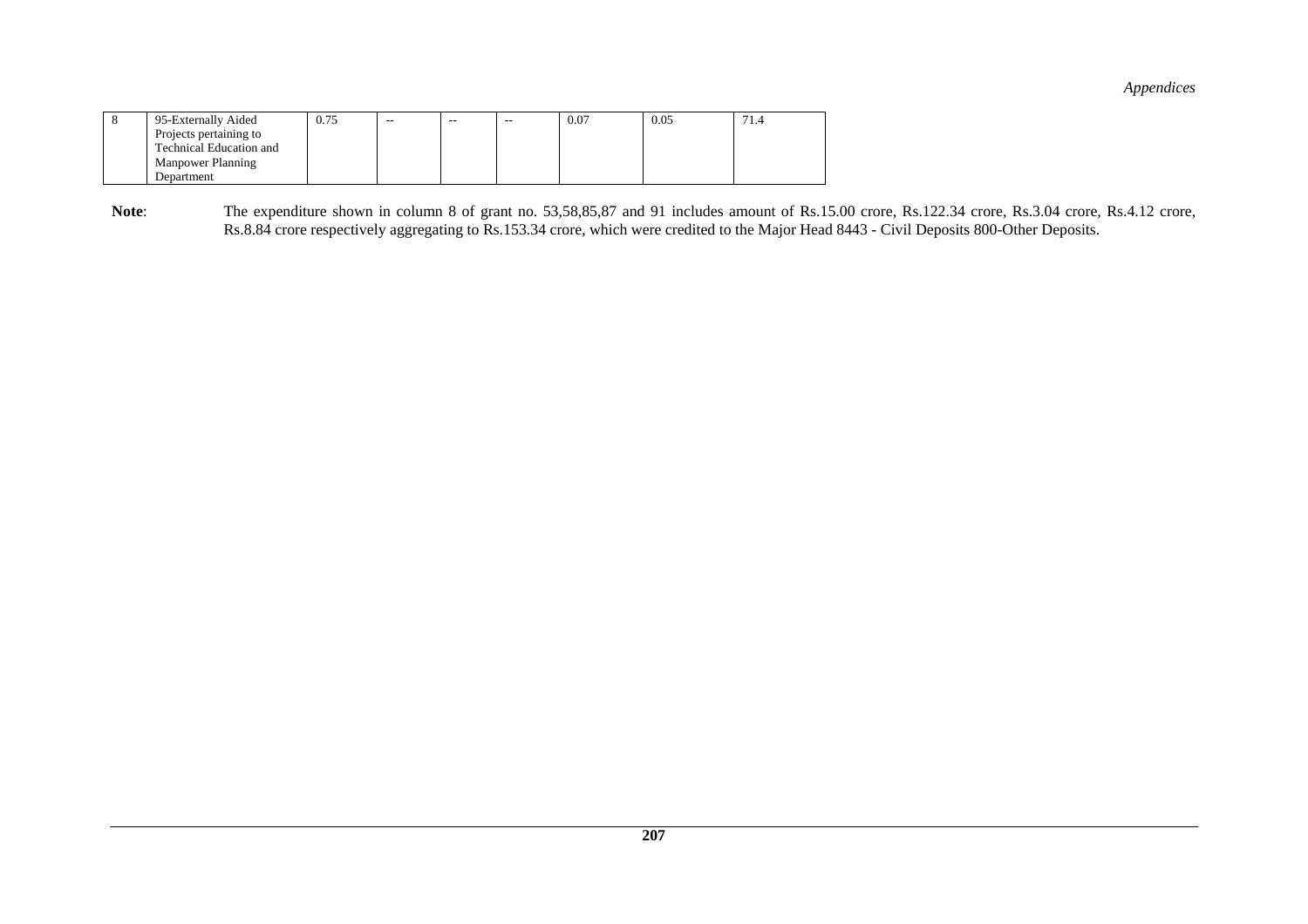#### **Appendix XXVII**

#### **(Reference: Paragraph 2.7(b) (ii), page 32)**

#### **Substantial savings under Schemes of selected grants**

**SI.No** *Grant No. and name of scheme* **Saving (Percentage) 2000-01 2001-02 2002-03 A-14-Expenditure pertaining to Animal Husbandary**  1. 2403-102-0801-6548-Extension of Frozen semen Technique for development of Cow and Buffallo -- 7.03 (100) 7.03 (100) **B-44-Higher Education**  2. 2202-03-103-7120-Assistance to Jan Bhagidari Samiti for honorarium to teachers in Government Colleges  $5.80$ (100) **C-58-Expenditure on Relief on account of Natural Calamities and Scarcity**  3. 2215-01-102-4377-Water Supply in Scarcity areas 5.65 (25.7) -- 3.41 (97.4) 4. 2245-01-101-96-Relief to out Break of fire 23.18 (77.3) 23.87 (64) 13.05  $(65.3)$ 5 2245-01-102-2661-Drinking Water Supply 4.40 (62.9) 6.50 (35.4) 7.26 (36.3) 6 2245-02-122-989-Re-establishment and Repairs of Damaged Irrigation and Flood Control Works 2.68 (53.6)  $- 2.56$ (73.1) 7 2245-80-800-8030-Grant for Re-establishment and other works  $4.51$ (90.2) **D-67-Public Works-Buildings**  8 4059-01-051-0701-7094-Construction Work under Jail Reforms Scheme 9 4211-101-0801-1171-Extension of Rural  $-$  31.03 (100) (Regions) Family Welfare Centres  $2.18$ (57.1) 10 2059-80-001-2418-Execution -- -- 9.30 (100)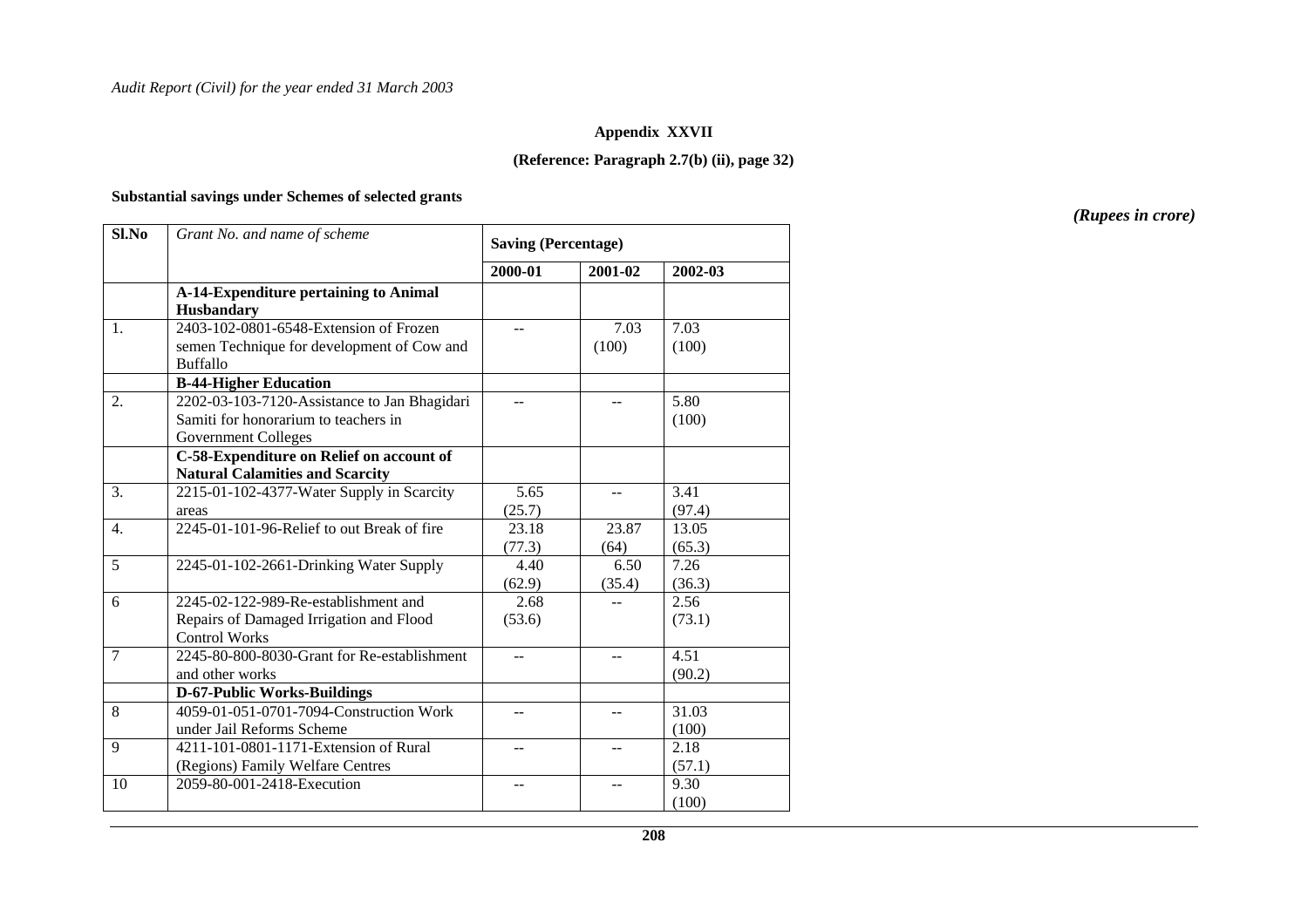| 11 | 2059-80-001-0101-3300-Circle Establishment       |        |        | 2.22   |
|----|--------------------------------------------------|--------|--------|--------|
|    |                                                  |        |        | (42.4) |
|    | <b>E-81 Financial assistance to Urban Bodies</b> |        |        |        |
| 12 | 2202-01-103-2669-Nutritions Grant to Rural       | 5.95   | 7.60   | 5.59   |
|    | and Urban Local Bodies                           | (23.4) | (38.5) | (30.1) |
| 13 | 2217-04-191-0101-4179-Displacement and           |        |        | 2.05   |
|    | Rehabilitation of Jhuggi and Environmental       |        |        | (100)  |
|    | improvement in Urban Slum Dwellers               |        |        |        |
| 14 | 2217-04-191-0101-9106-Golden Jubilee Urban       |        |        | 3.81   |
|    | <b>Employment Scheme</b>                         |        |        | (59.3) |
| 15 | 3604-108-8860-Payment of surcharge to Local      | 33.91  | 89.47  | 56.56  |
|    | Bodies charged on commercial Tax                 | (28.3) | (82.1) | (59.2) |
|    | <b>Total</b>                                     | 75.77  | 134.47 | 156.36 |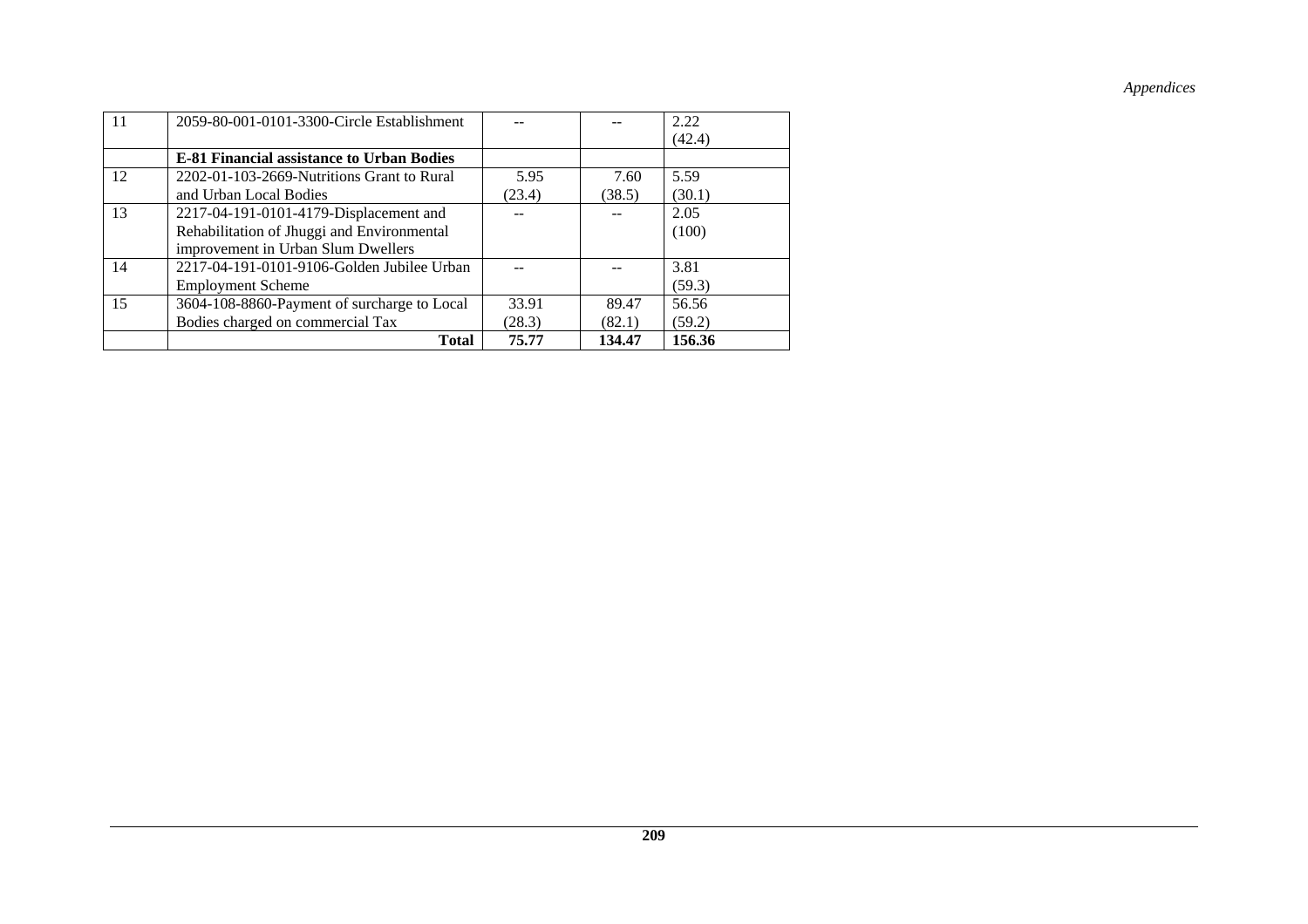#### **Appendix XXVIII**

#### **(Reference: Paragraph 2.7(b) (ii), page 32)**

#### **Substantial excesses under Schemes of selected grants**

**Sl.NEXCESS (Percentage)** *Grant Number and name of scheme* **<b>EXCESS (Percentage) 2000-01 2001-02 2002-03 A-44-Higher Education**  1. 2202-03-102-6385-Grant to Madhya Pradesh Bhoj (Mukth) University, Bhopal -- -- 1.44 (99.3) **B-58-Expenditure on Relief on account of Natural Calamities and Scarcity**  2. 2245-02-101-2018-Cash doles -- 0.27 (7.35) 28.66 (573.2)  $\frac{3}{2245-02-101-747}$ -Relief to Hail Storm Sufferers  $\frac{1}{20}$ 0.69 (6.3) 15.23 (169.2) **C-67-Public Works-Buildings**  4 | 2059-01-053-3383-Special repairs-Building | -- | 0.22 (4.6) 2.93 (514) 5 2059-80-001-0101-2418-Execution 0.58 (0.6) 14.55 (21.4) 12.38 (20.7) 6 2059-80-001-0101-3566-Headquarter Establishment -- -- 3.45 (31) 7 2059-80-052-9269-Renewal and replacement of Machinery -- 0.53  $(5.5)$ 8.34 (833830) 8 2059-80-799-4056-Miscellaneous PWD Advances 0.99 (5.0) 3.35 (22.6) 4.68 (46.8) 9 2216-80-001-2300-Direction and Administration (Prorata share of Establishment charges transferred 2.73  $(45.1)$ 2.84 (63.5) 4.66 (94.9)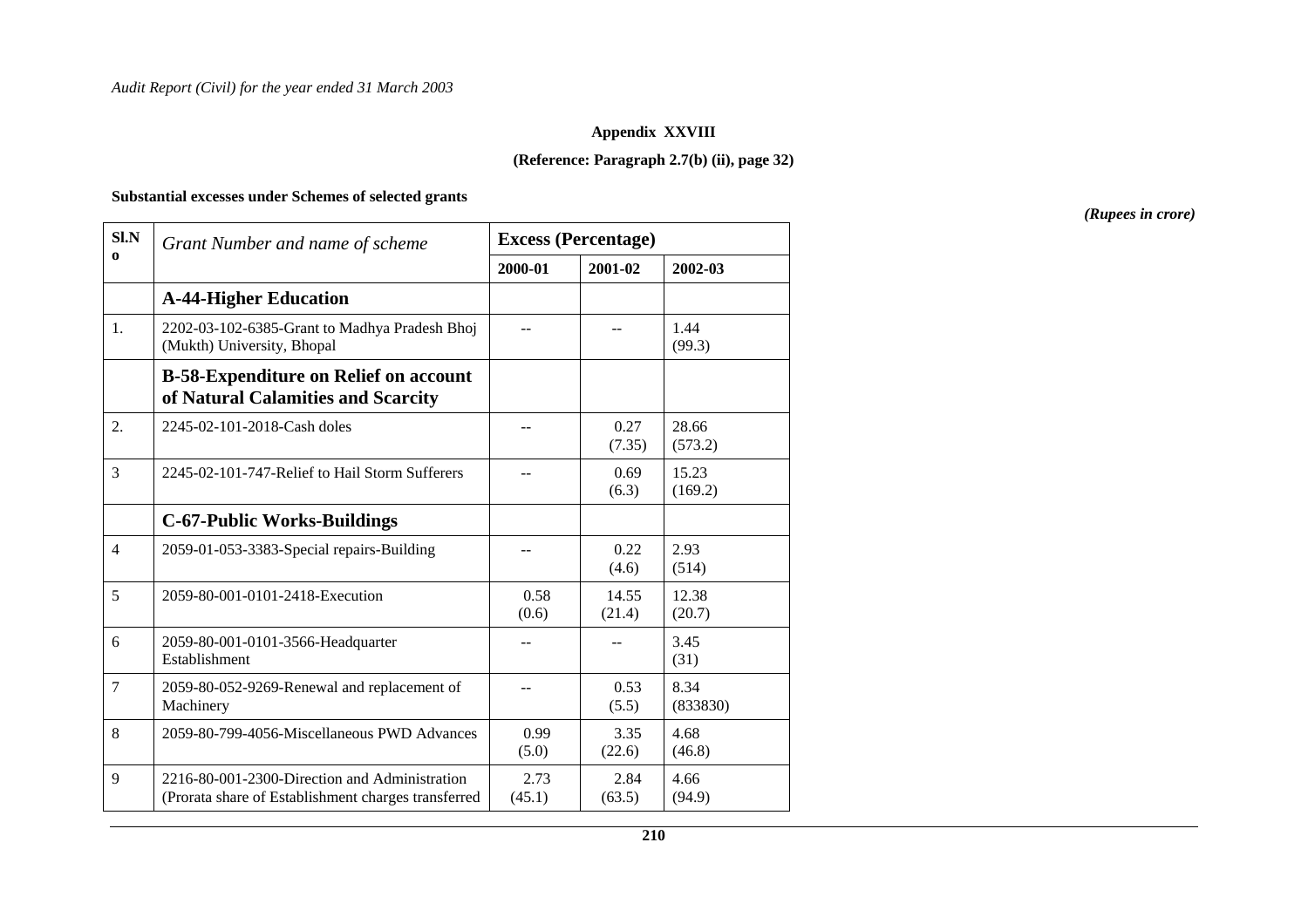|    | <b>Total</b>                                               | 4.30 | 22.45 | 85.85         |
|----|------------------------------------------------------------|------|-------|---------------|
| 11 | 2235-60-102-9142-Social Security and Welfare               |      |       | 2.20<br>(4)   |
|    | <b>D-81-Financial Assistance to Urban</b><br><b>Bodies</b> |      |       |               |
| 10 | 2216-80-800-4095-Special repairs                           |      |       | 1.88<br>(376) |
|    | from Grant 67, Major Head 2059)                            |      |       |               |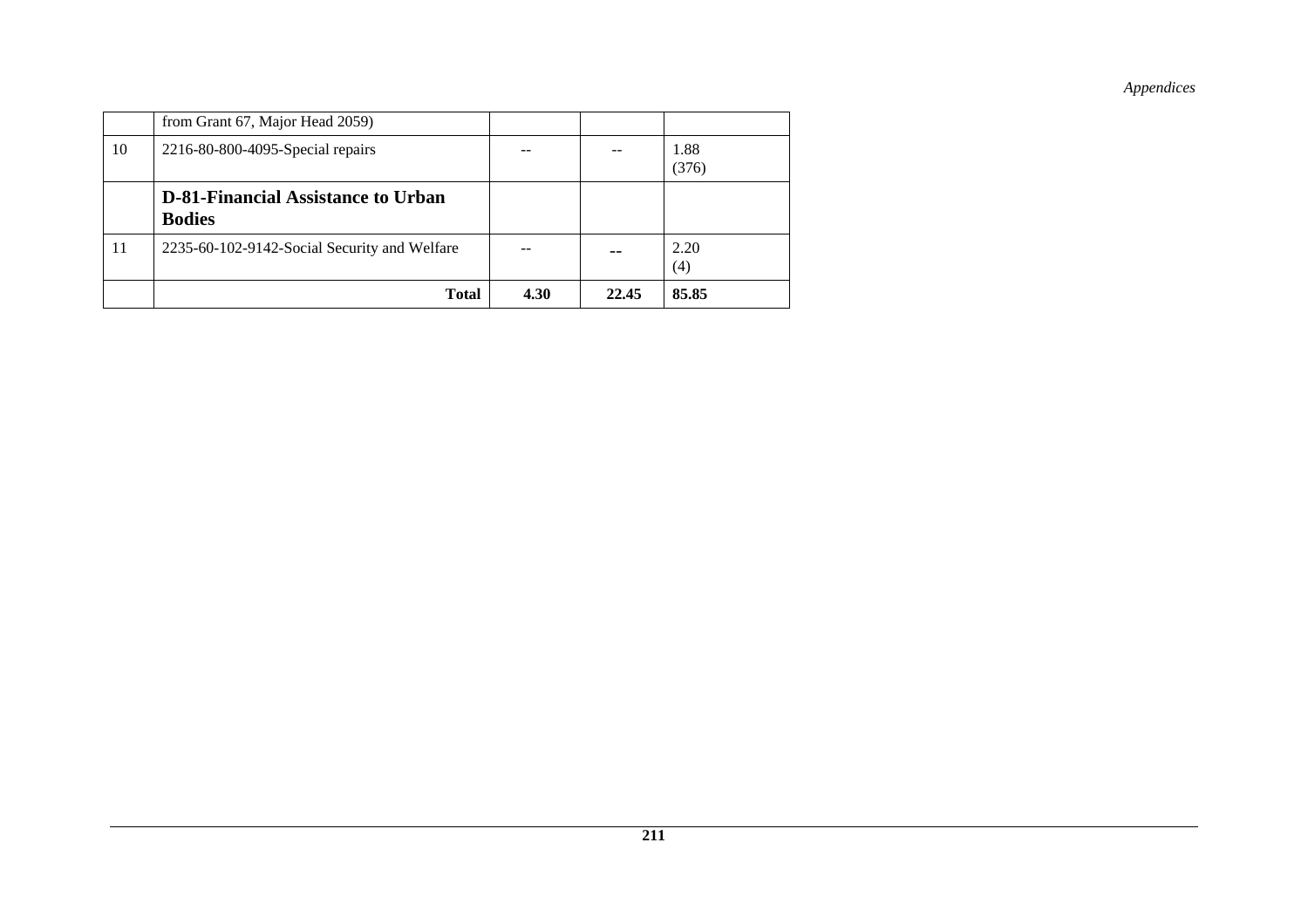#### **Appendix XXIX**

#### **(Reference: Paragraph 2.7(c), page 32)**

#### **(A) Cases where supplementary provision under schemes proved unnecessary in respect of selected grants**

| S.No. | Description of grant and scheme                                                                                     | <b>Amount of unutilised</b><br>supplementary provision |
|-------|---------------------------------------------------------------------------------------------------------------------|--------------------------------------------------------|
| (1)   | (2)                                                                                                                 | (3)                                                    |
|       | (a) 14-Expenditure pertaining to Animal Husbandry                                                                   |                                                        |
| 1.    | 4403-101-0101-2549-Veterinary Hospitals and Dispensaries                                                            | 0.59                                                   |
|       | (b) 44-Higher Education                                                                                             |                                                        |
| 2.    | 2202-03-103-7120-Assistance to Jan Bhagidari Samiti for<br>honorarium to teachers in Government College             | 5.80                                                   |
|       | (c) 67-Public Works-Buildings                                                                                       |                                                        |
| 3.    | 4059-01-051-0701-7094-Construction work under Jail Reforms<br>Scheme                                                | 31.03                                                  |
| 4.    | 4059-01-051-0801-8040-Construction of Jail Buildings                                                                | 0.43                                                   |
| 5.    | 2059-80-001-2418-Execution                                                                                          | 9.30                                                   |
| 6.    | 2059-80-001-3566-Headquarters Establishment                                                                         | 0.62                                                   |
|       | (d) 81-Financial Assistance to Urban Bodies                                                                         |                                                        |
| 7.    | 2217-04-191-0101-4179-Displacement and Rehabilitation of<br>Jhuggi Environmental Improvement in Urban Slum Dwellers | 1.46                                                   |
| 8.    | 2217-04-191-0101-9106-Golden Jubilee Urban Employment<br>Scheme                                                     | 1.00                                                   |
| 9.    | 3604-106-8017-Grant - in- aid to Urban Local Bodies for<br>maintenance of road from receipt of Taxes on Vehicles.   | 6.76                                                   |
| 10.   | 3604-107-8018-Grant-in-aid to Urban Local Bodies equal to<br>income received from Entry Tax                         | 21.44                                                  |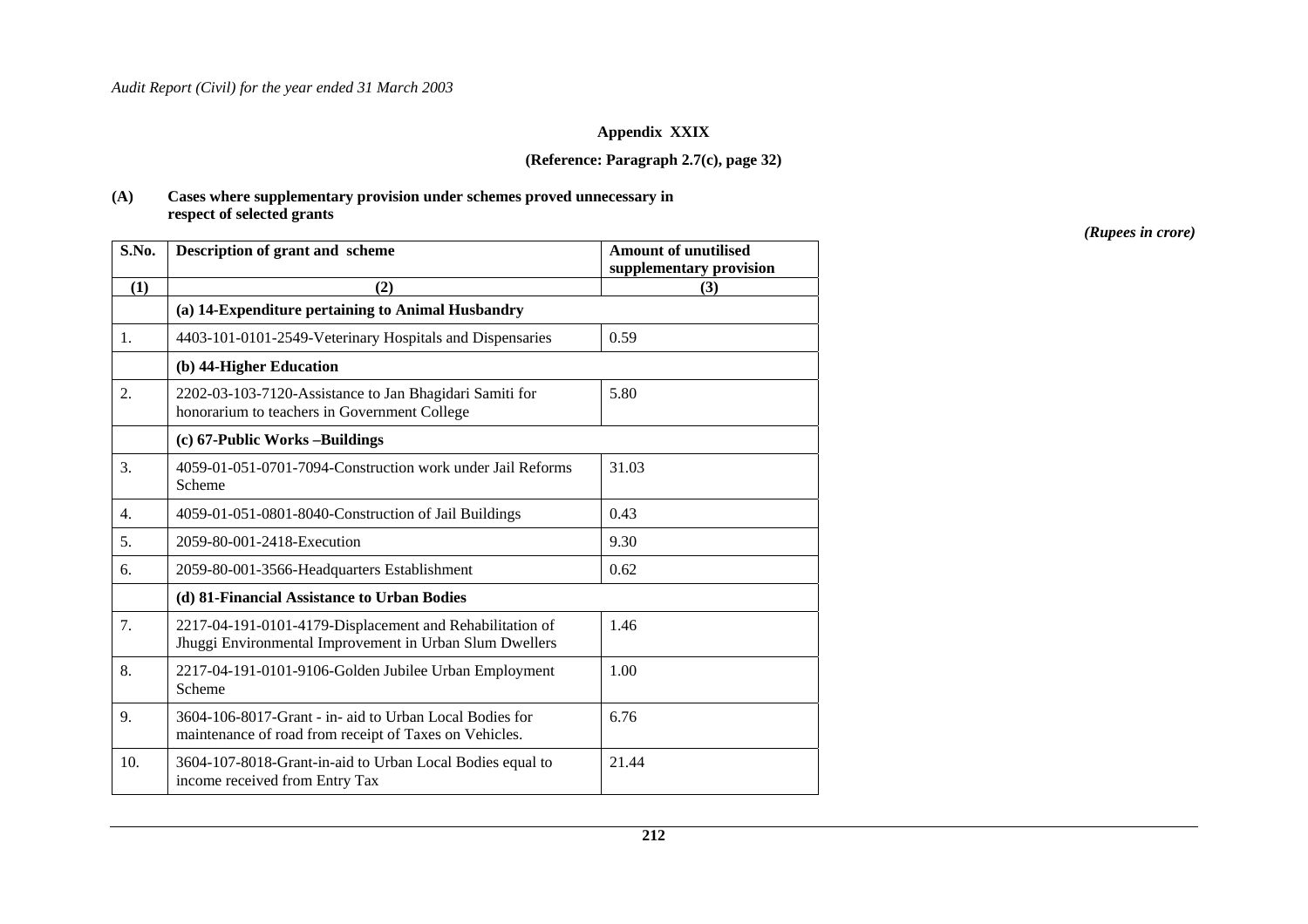| 12. | Commercial Tax<br>3604-108-9436-Special grant to Urban Local Bodies in liew of | 8.54   |
|-----|--------------------------------------------------------------------------------|--------|
|     | Abolished passenger Tax<br>TOTAL                                               | 138.39 |

**(B) Cases where supplementary provision proved excessive under schemes of selected grants** 

| SI.<br>No. | Description of grants and<br>schemes                                                                                           | Original | Supple-<br>mentary | <b>Expenditure</b> | Saving $(-)$ |
|------------|--------------------------------------------------------------------------------------------------------------------------------|----------|--------------------|--------------------|--------------|
| (1)        | (2)                                                                                                                            | (3)      | $\left(4\right)$   | (5)                | (6)          |
|            | (a) 44-Higher Education                                                                                                        |          |                    |                    |              |
| 1.         | 2202-03-103-0101-7043-<br>Supplementary Education<br>arrangement for Government<br>colleges through Jan Bhagidari<br>Samities. | Nil      | 3.35               | 2.19               | $(-) 1.16$   |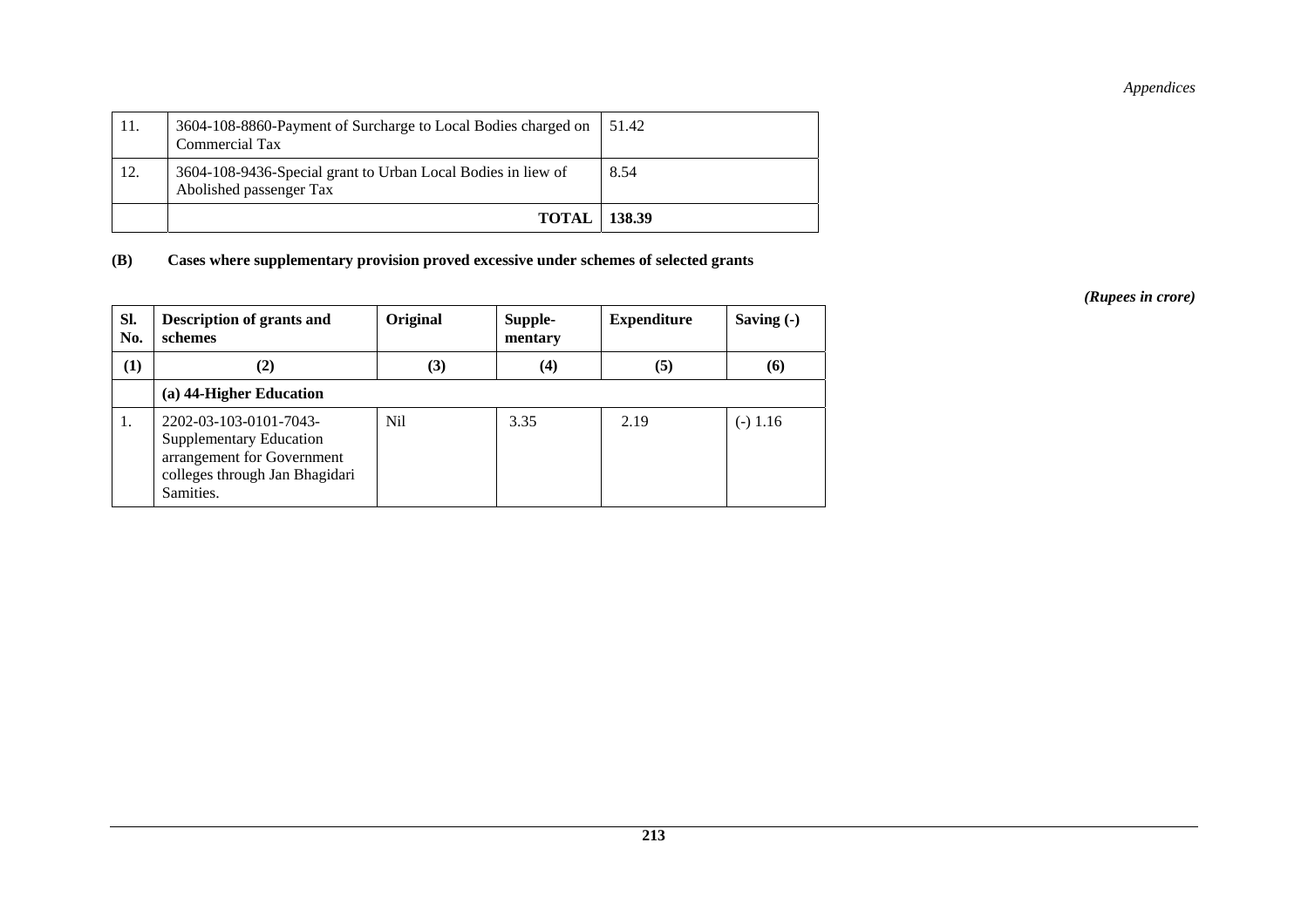| (1)              | (2)                                                                                                                               | (3)              | (4)    | (5)    | (6)         |
|------------------|-----------------------------------------------------------------------------------------------------------------------------------|------------------|--------|--------|-------------|
| 2.               | 4202-01-203-0101-5435-<br>Construction of building of<br>Government college /<br>construction work of incomplete<br>Buildings.    | <b>Nil</b>       | 1.00   | 0.05   | $(-) 0.95$  |
| 3.               | 4202-01-203-0101-7052-<br>Development of eight<br>government colleges into<br><b>Excellent Institutes of Higher</b><br>Education. | N <sub>i</sub> l | 1.00   | 0.14   | $(-) 0.86$  |
|                  | (b) 67-Public Works-Buildings                                                                                                     |                  |        |        |             |
| $\overline{4}$ . | 4059-01-051-0701-8739-<br><b>Construction of Jail Buildings</b>                                                                   | <b>Nil</b>       | 0.49   | 0.01   | $(-) 0.48$  |
| 5.               | 4202-01-203-0101-577-<br><b>Construction of Higher</b><br>Secondary Schools and College<br><b>Buildings</b>                       | <b>Nil</b>       | 2.00   | 1.39   | $(-) 0.61$  |
|                  | (c) 58-Expenditure on Relief on account of Natural Calamities and Scarcity                                                        |                  |        |        |             |
| 6.               | 2245-01-800-7024-Amount<br>received from National<br>Contingent calamity Relief Fund                                              | <b>Nil</b>       | 166.55 | 143.93 | $(-)$ 22.62 |
|                  | <b>TOTAL</b>                                                                                                                      | <b>NIL</b>       | 174.39 | 147.71 | $(-) 26.68$ |

### **(C) Cases where supplementary provision proved inadequate under schemes of selected grants**

**Sl. No. Description of grants and schemes**  Original Supple-<br>
mentary **Expenditure Excess** (+)  $(1)$   $(2)$   $(3)$   $(4)$   $(5)$   $(6)$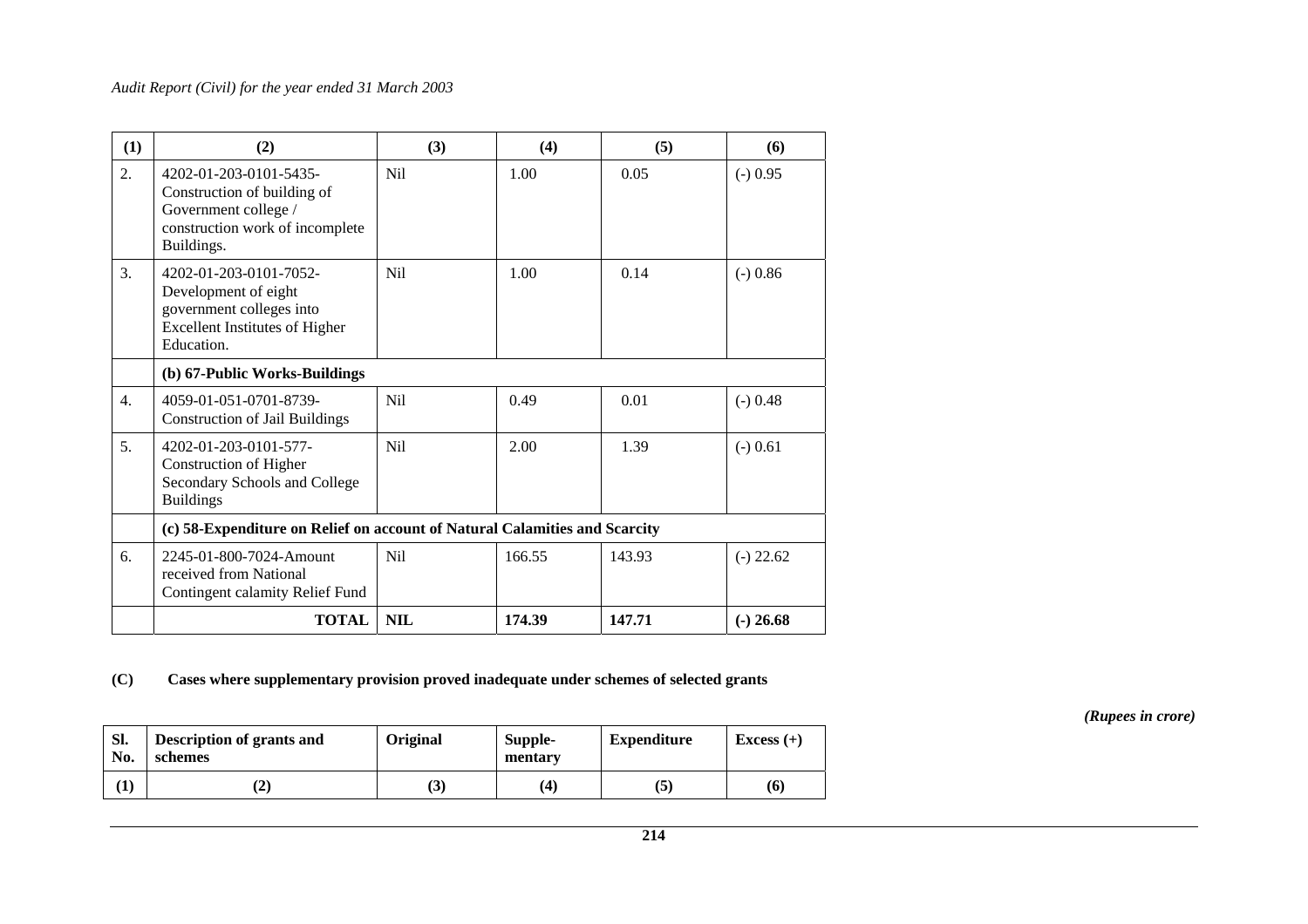|    | (a) 44-Higher Educations                                  |        |       |        |             |
|----|-----------------------------------------------------------|--------|-------|--------|-------------|
| 1. | 2202-03-102-0101-5212-<br>Chitrakut Gramodaya University. | 2.00   | 3.00  | 5.40   | $(+) 0.40$  |
|    | (b) 67-Public Works-Buildings                             |        |       |        |             |
| 2. | 2059-01-053-3383-Special<br>Repairs -Buildings            | 0.50   | 0.07  | 3.50   | $(+)$ 2.93  |
| 3. | 2059-80-001-0101-2418-<br>Execution                       | 53.87  | 5.99  | 72.24  | $(+)$ 12.38 |
| 4. | 4059-01-051-0701-2450-<br>Administration of Justice       | 3.03   | 0.09  | 3.41   | $(+)$ 0.29  |
|    | (c) 81-Financial Assistance to Urban Bodies.              |        |       |        |             |
| 5. | 2235-60-102-9142- Social<br>security and welfare          | 53.33  | 2.33  | 57.86  | $(+) 2.20$  |
|    | <b>TOTAL</b>                                              | 112.73 | 11.48 | 142.41 | $(+)$ 18.20 |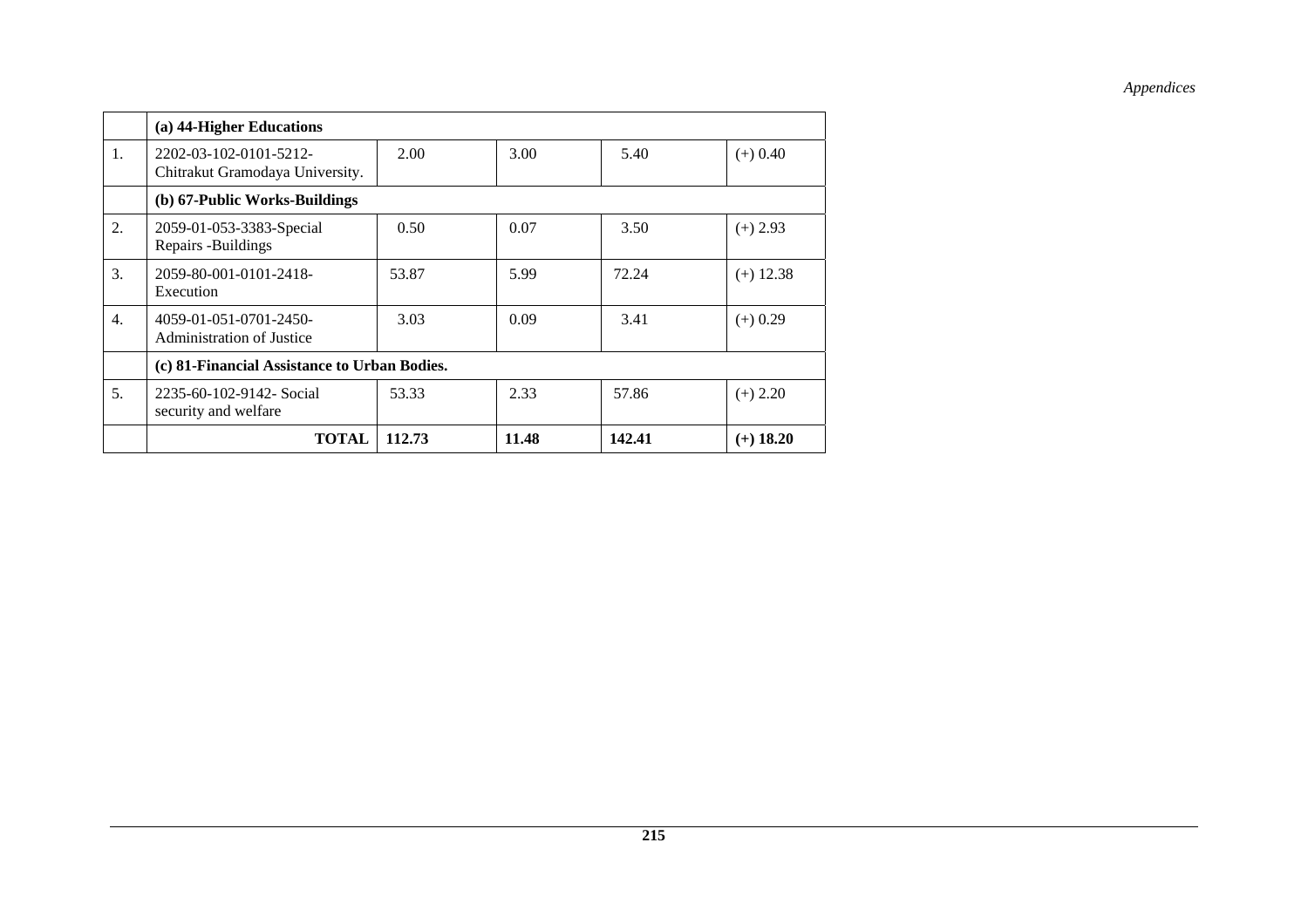### *Appendix*

# **Appendix XXX (Reference : Paragraph 3.1.4 (b) (iii), page 40)**

# **Outstanding detailed contingent (DC) bills**

 *(Rupees in lakh)* 

| Sl.<br>No.       | <b>District</b> | Offices to which AC*<br>bills pertained       | Offices in<br>which<br>DC<br>bills<br>were<br>pending | <b>Period</b><br>of<br><b>AC</b> bills | <b>Amount of AC</b><br>bills |
|------------------|-----------------|-----------------------------------------------|-------------------------------------------------------|----------------------------------------|------------------------------|
| $\mathbf{1}$     | Betul           | ASCO Bhainsdehi                               | ASCO Bhainsdehi                                       | 1991-1994                              | 41.82                        |
|                  |                 | <b>ASCO Betul</b>                             | <b>DDA</b> Betul                                      | 2002-03                                | 0.10                         |
|                  |                 | SDO Agriculture Multai                        | <b>SDO</b><br>Agricultrue<br>Multai                   | 1999-2003                              | 7.36                         |
|                  |                 | SDO Agriculture Multai                        | <b>DDA</b> Betul                                      | 2000-01                                | 0.02                         |
|                  |                 | Agriculture<br>SDO<br>Bhainsdehi              | Agriculture<br><b>SDO</b><br>Bhainsdehi               | 1999-2003                              | 2.23                         |
|                  |                 | SDO Agriculture Betul                         | Agriculture<br>SDO.<br>Betul                          | 1999-2003                              | 4.32                         |
|                  |                 | Soil<br>Principal<br>Conservation<br>Training | Principal,<br>SC TC<br>Betul                          | 1999-2001                              | 1.61                         |
|                  |                 | Centre, Betul                                 | <b>DDA</b> Betul                                      | 2001-02                                | 5.20                         |
|                  |                 |                                               |                                                       | <b>Total</b>                           | 62.66                        |
| 2.               | Chhindwara      | <b>ASCO</b> Saunsar                           | DDA Chhindwara                                        | 1997-98                                | 3.96                         |
|                  |                 |                                               |                                                       | <b>Total</b>                           | 3.96                         |
| 3.               | Hoshangabad     | <b>ASCO</b> Shahpura                          | DDA Hoshangabad                                       | 1986-1988                              | 5.52                         |
|                  |                 | <b>ASCO</b> Pipariya                          | DDA Hoshangabad                                       | 1992-1994                              | 36.72                        |
|                  |                 | <b>ASCO</b> Hoshangabad                       | DDA Hoshangabad                                       | 2001-2002                              | 15.61                        |
|                  |                 |                                               |                                                       | <b>Total</b>                           | 57.85                        |
| $\overline{4}$ . | Jabalpur        | <b>SDO</b><br>Agriculture<br>Jabalpur         | DDA Jabalpur                                          | 1997-98                                | 0.67                         |
|                  |                 | SDO Agriculture Sihora                        | DDA Jabalpur                                          | 1997-98                                | 5.29                         |
|                  |                 |                                               |                                                       | <b>Total</b>                           | 5.96                         |
| 5                | Morena          | <b>ASCO</b> Morena                            | DDA Morena                                            | 1995-1996                              | 0.13                         |
|                  |                 |                                               |                                                       | 1996-97                                | 0.06                         |
|                  |                 |                                               |                                                       | <b>Total</b>                           | 0.19                         |
| 6                | Ratlam          | ASCO (General) Ratlam                         | <b>ASCO</b><br>(General)<br>Ratlam                    | $1998 - 99$                            | 1.25                         |
|                  |                 |                                               |                                                       | <b>Total</b>                           | 1.25                         |
| 7.               | Satna           | Government Agriculture                        | Government                                            | 2001-02                                | 17.44                        |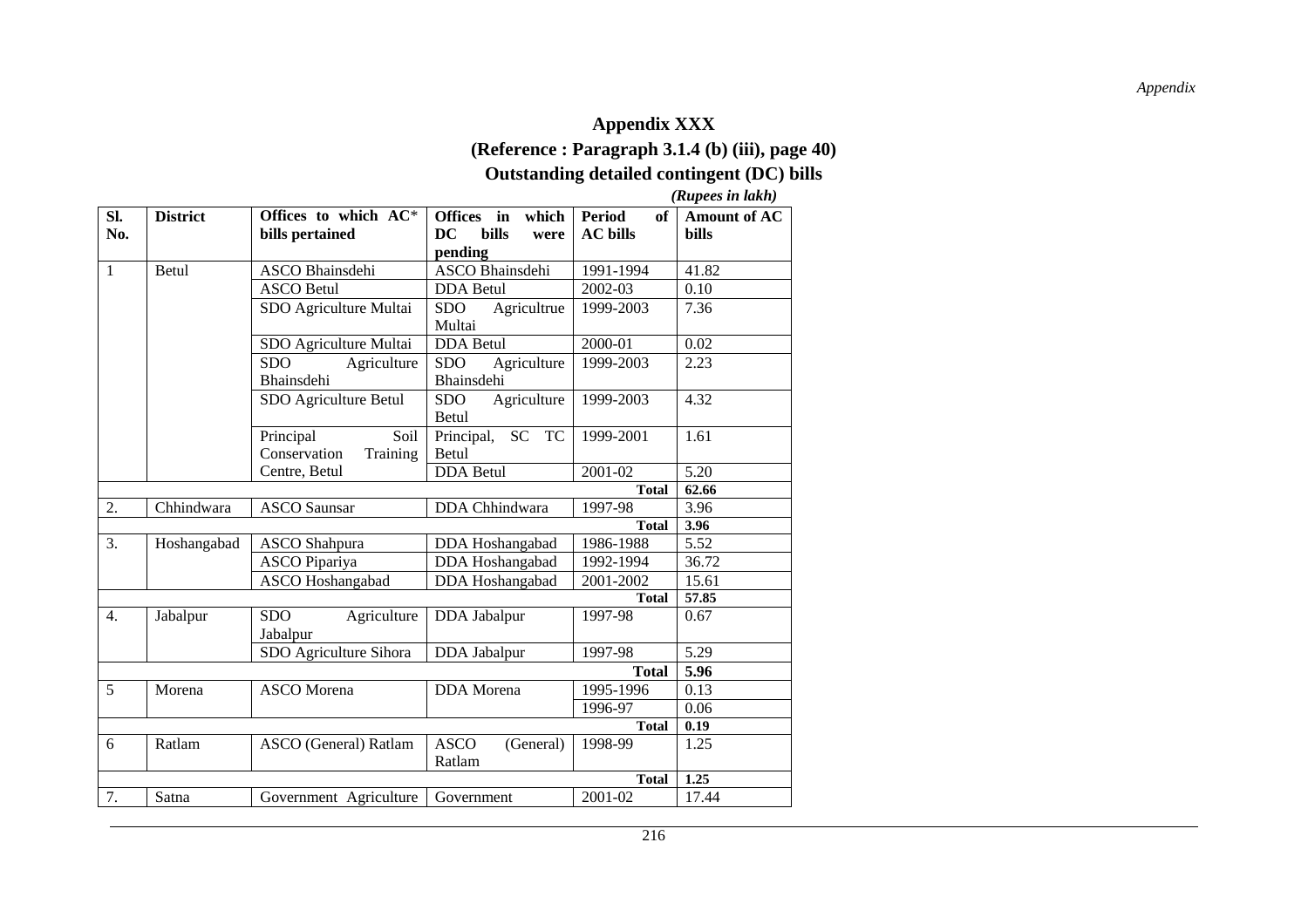|    |              | Farm Gahabara, Maihar  | Farm<br>Agriculture |              |        |  |  |
|----|--------------|------------------------|---------------------|--------------|--------|--|--|
|    |              |                        | Gahabara, Maihar    |              |        |  |  |
|    |              |                        |                     | <b>Total</b> | 17.44  |  |  |
| 8. | Sehore       | Assistant<br>Director  | <b>DDA</b> Sehore   | 1997-98      | 7.26   |  |  |
|    |              | Sugarcane, Sehore      |                     |              |        |  |  |
|    |              | Superintendent<br>Farm | <b>DDA</b> Sehore   | 1997-98      | 1.98   |  |  |
|    |              | Rehati                 |                     |              |        |  |  |
|    |              | Assistant<br>Director  | <b>DDA</b> Sehore   | 1998-99      | 1.00   |  |  |
|    |              | Sugarcane, Sehore      |                     |              |        |  |  |
|    |              | ASCO Budni             | <b>DDA</b> Sehore   | 2000-2003    | 13.92  |  |  |
|    |              | SDO Agriculture Sehore | <b>DDA</b> Sehore   | 2001-02      | 0.48   |  |  |
|    | <b>Total</b> |                        |                     |              |        |  |  |
|    |              | <b>Grand Total</b>     |                     |              | 173.95 |  |  |

*AC bills= Abstract contingent bills*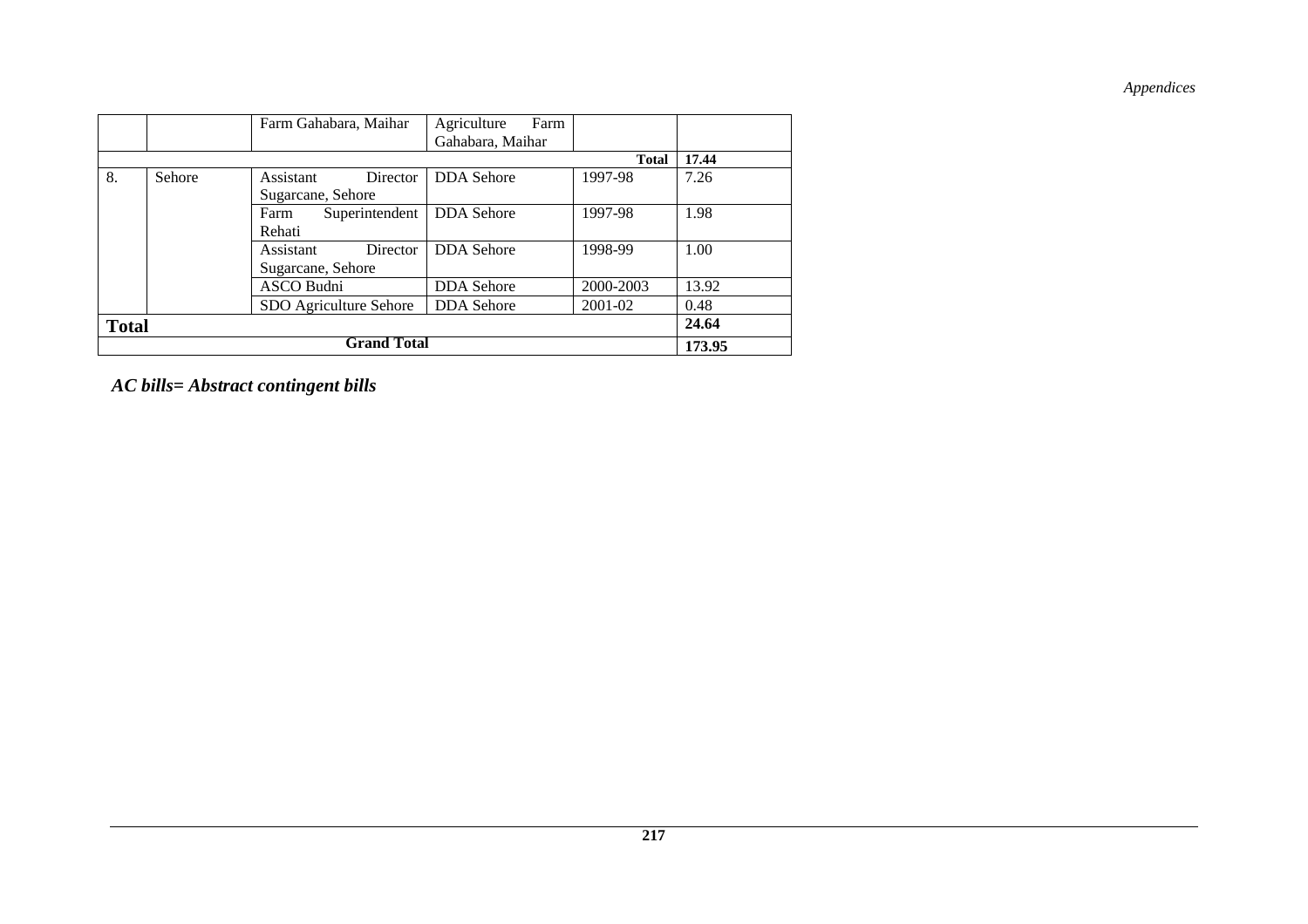# **Appendix XXXI**

# **(Reference : 3.1.5, page 41)**

# **Statement showing schemes included in Macro Management Plan**

| Sl.No. | <b>Name of the Scheme</b>                                   |
|--------|-------------------------------------------------------------|
| 1.     | Integrated Cereal Development Programme (Rice).             |
| 2.     | Integrated Cereal Development Programme (C.C)               |
| 3.     | Sustainable Development of Sugarcane.                       |
| 4.     | Balanced & Integrated use of Fertilisers                    |
| 5.     | Integrated Pest Management.                                 |
| 6.     | National Watershed Development Programme for Rainfed Areas. |
| 7.     | River Valley Project and Flood Prone River Scheme.          |
| 8.     | Promotion of Farm Machanisation.                            |
| 9.     | Production of Quality & High yielding seed.                 |
| 10.    | Development of organic and sustainable farming.             |
| 11.    | Agriculture Extension and Training support.                 |
| 12.    | Development of Information Technology.                      |
| 13.    | Augmentation of Ground Water.                               |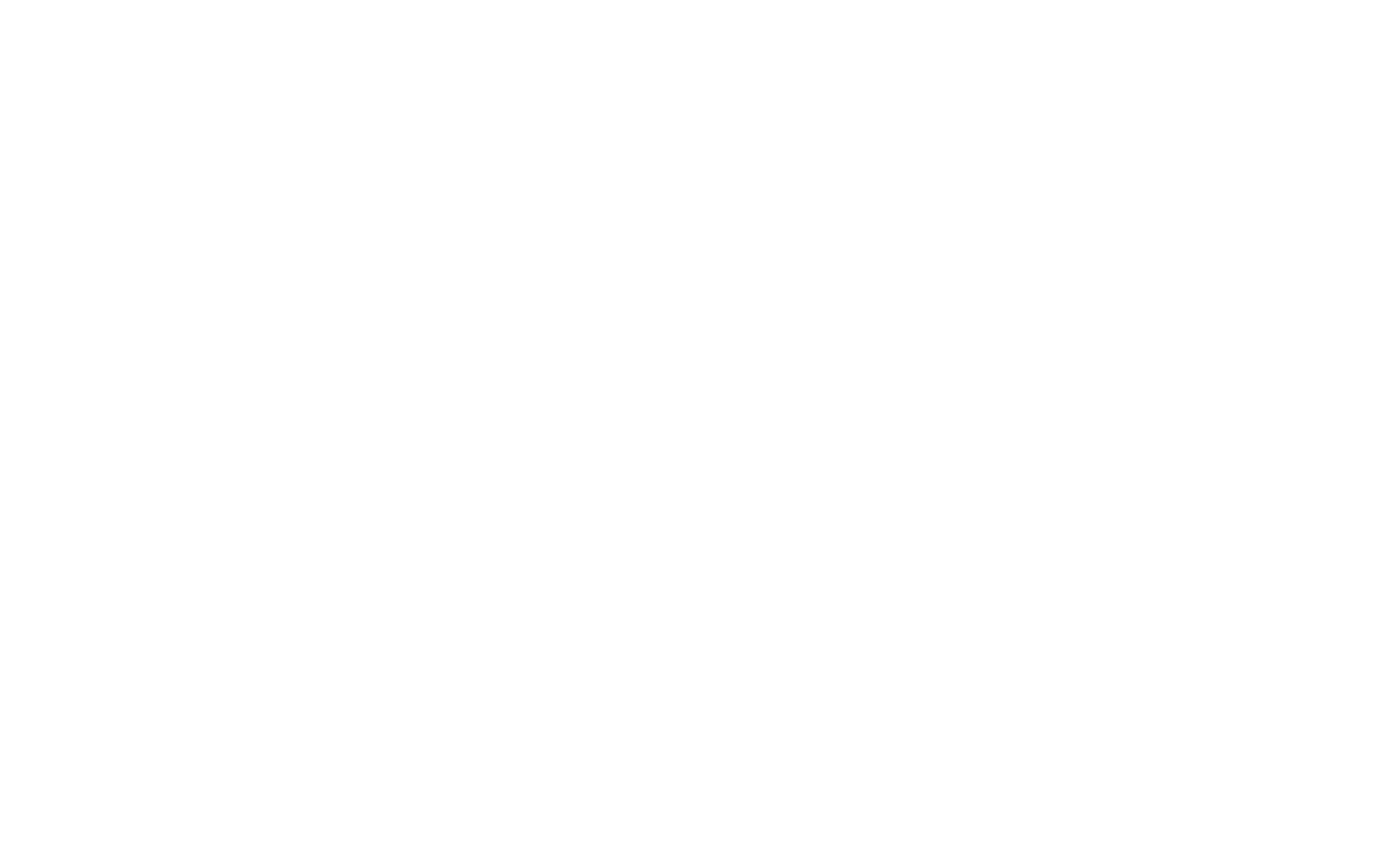### **Appendix XXXII (Reference : 3.1.5, page 41) Details showing Central releases, budgetary provisions and expenditure**

*(Rupees in Lakh)* 

| SI.<br>No. | of<br><b>Name</b><br><b>Scheme</b> | Year    | <b>Unspent</b><br><b>Central</b><br>assistance | <b>Assistance</b><br>by<br>released<br>GOI/allocated |                  | <b>Provision in the State Budget</b> |              | <b>Expenditure</b>                          |                         |                            |
|------------|------------------------------------|---------|------------------------------------------------|------------------------------------------------------|------------------|--------------------------------------|--------------|---------------------------------------------|-------------------------|----------------------------|
|            |                                    |         | as on<br>1-4-2000                              | <b>State</b><br>by<br>Government                     | <b>GOI</b> share | <b>State share</b>                   | <b>Total</b> | <b>GOI</b> share                            | <b>State share</b>      | <b>Total</b>               |
| 1.         | <b>NPDP</b>                        | 2000-01 | 132.18                                         | 398.00                                               | 717.97           | 216.29                               | 934.26       | 436.12                                      | 145.37                  | 581.49                     |
|            |                                    | 2001-02 |                                                | 275.84                                               | 598.93           | 199.63                               | 798.56       | 119.32                                      | 39.77                   | 159.09                     |
|            |                                    | 2002-03 |                                                | 132.50                                               | 582.28           | 193.97                               | 776.25       | 241.16                                      | 80.41                   | 321.57                     |
| 2.         | <b>OPP</b>                         | 2000-01 | 184.57                                         | 960.00                                               | 2062.46          | 630.69                               | 2693.15      | 1091.17                                     | 363.73                  | 1454.90                    |
|            |                                    | 2001-02 |                                                | 1207.00                                              | 1497.83          | 499.27                               | 1997.10      | 594.01                                      | 198.00                  | 792.01                     |
|            |                                    | 2002-03 |                                                | 675.00                                               | 1601.24          | 524.30                               | 2125.54      | 1246.27                                     | 415.42                  | 1661.69                    |
| 3.         | <b>ICDP</b>                        | 2000-01 | 167.10                                         | 79.75                                                | 300.01           | 78.68                                | 378.69       | 203.34                                      | 67.80                   | 271.14                     |
|            |                                    | 2001-02 |                                                | 210.00                                               | 302.25           | 100.75                               | 403.00       | 87.56                                       | 29.21                   | 116.77                     |
|            |                                    | 2002-03 |                                                | 28.00                                                | 383.25           | 127.75                               | 511.00       | 148.03                                      | 49.35                   | 197.38                     |
| 4.         | ICDP(CC)                           | 2000-01 | 68.47                                          | 97.55<br>$(+MM)350.00$<br>447.55                     | 197.62           | 211.60                               | 409.22       | 86.39<br>$(+MM)279.89$<br>366.28            | 28.80<br>31.10<br>59.90 | 115.19<br>310.99<br>426.18 |
|            |                                    | 2001-02 |                                                | 540.00                                               |                  |                                      |              | 371.08                                      | 41.23                   | 412.31                     |
|            |                                    | 2002-03 |                                                | 369.64                                               |                  |                                      |              | 343.04                                      | 38.12                   | 381.16                     |
| 5.         | ICDP(Rice)                         | 2000-01 | $(-) 0.41$                                     | 70.50<br>$(+MM)$ 82.15<br>152.65                     | 144.75           | 83.35                                | 228.10       | 49.10<br>$(+MM)$ <sup>52.38</sup><br>101.48 | 16.77<br>5.82<br>22.59  | 65.87<br>58.20<br>124.07   |
|            |                                    | 2001-02 |                                                | 157.50                                               |                  |                                      |              | 81.82                                       | 9.09                    | 90.91                      |
|            |                                    | 2002-03 |                                                | 69.66                                                |                  |                                      |              | 87.97                                       | 9.77                    | 97.74                      |

 *MM= Macro Management*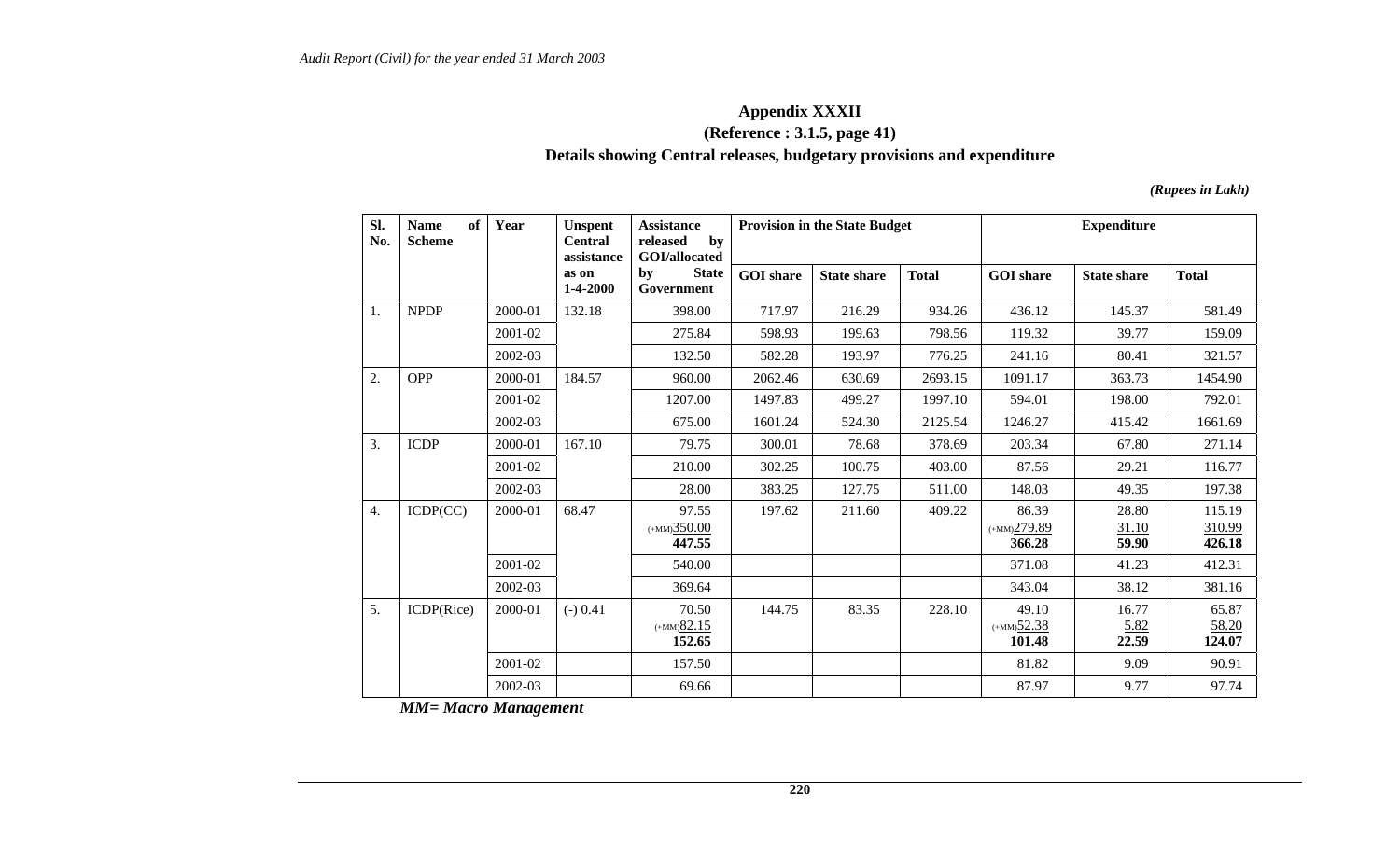## **Appendix XXXIII (Reference : 3.1.5, page 41)**

**Details showing area, production and yield of major crops** 

**Area: lakh hectares (ha) Production: lakh tonnes Production (cotton): lakh bales Yield: Kg/ha** 

| Crop     | Year             |                | Area coverage       |                                   |                | <b>Production</b>   |                                   | ------ -- <del>-</del> --- | <b>Yield</b>        |
|----------|------------------|----------------|---------------------|-----------------------------------|----------------|---------------------|-----------------------------------|----------------------------|---------------------|
|          |                  | <b>Targets</b> | <b>Achievements</b> | Percentage of<br><b>Shortfall</b> | <b>Targets</b> | <b>Achievements</b> | Percentage of<br><b>Shortfall</b> | <b>Targets</b>             | <b>Achievements</b> |
| Pulses   | 1998-99          | <b>NA</b>      | 42.22               | NA                                | <b>NA</b>      | 33.74               | <b>NA</b>                         | <b>NA</b>                  | 799                 |
|          | 1999-2000        | <b>NA</b>      | 42.26               | <b>NA</b>                         | <b>NA</b>      | 34.26               | <b>NA</b>                         | <b>NA</b>                  | 811                 |
|          | 2000-01          | 43.06          | 35.51               | 18                                | 30.60          | 22.81               | 25                                | 711                        | 642                 |
|          | 2001-02          | 40.30          | 41.64               | $- -$                             | 30.40          | 32.17               | $- -$                             | 754                        | 773                 |
|          | 2002-03<br>(FFC) | 26.48          | 41.43               | $- -$                             | 30.83          | 21.91               | 29                                | 1164                       | 529                 |
| Oilseeds | 1998-99          | NA             | 58.66               | <b>NA</b>                         | <b>NA</b>      | 55.47               | <b>NA</b>                         | <b>NA</b>                  | 946                 |
|          | 1999-2000        | <b>NA</b>      | 57.90               | <b>NA</b>                         | <b>NA</b>      | 57.45               | <b>NA</b>                         | <b>NA</b>                  | 992                 |
|          | 2000-01          | 61.64          | 55.32               | 10                                | 72.93          | 40.97               | 44                                | 1183                       | 741                 |
|          | 2001-02          | 59.70          | 55.89               | 6                                 | 63.60          | 45.69               | 28                                | 1065                       | 817                 |
|          | (FFC)<br>2002-03 | 58.75          | 48.07               | 18                                | 59.50          | 34.86               | 41                                | 1013                       | 725                 |
| Cereals  | 1998-99          | <b>NA</b>      | 85.37               | <b>NA</b>                         | <b>NA</b>      | 119.34              | <b>NA</b>                         | <b>NA</b>                  | 1398                |
|          | 1999-2000        | <b>NA</b>      | 86.47               | <b>NA</b>                         | <b>NA</b>      | 126.38              | <b>NA</b>                         | <b>NA</b>                  | 1461                |
|          | 2000-01          | 75.44          | 72.21               | 4                                 | 112.17         | 79.09               | 29                                | 1487                       | 1095                |
|          | 2001-02          | 73.00          | 76.63               | --                                | 105.70         | 103.70              | $\mathfrak{D}$                    | 1448                       | 1353                |
|          | 2002-03<br>(FFC) | 85.40          | 65.60               | 23                                | 137.42         | 75.22               | 45                                | 1609                       | 1147                |
| Cotton   | 1998-99          | <b>NA</b>      | 4.97                | <b>NA</b>                         | <b>NA</b>      | 4.30                | <b>NA</b>                         | <b>NA</b>                  | 441                 |
|          | 1999-2000        | NA             | 4.88                | <b>NA</b>                         | <b>NA</b>      | 4.17                | <b>NA</b>                         | <b>NA</b>                  | 436                 |
|          | 2000-01          | 5.52           | 5.42                | $\overline{2}$                    | 4.98           | 2.45                | 51                                | 460                        | 231                 |
|          | 2001-02          | 5.50           | 5.42                |                                   | 5.00           | 4.94                |                                   | 464                        | 465                 |
|          | 2002-03<br>(FFC) | 5.50           | 5.45                |                                   | 4.86           | 3.79                | 22                                | 451                        | 355                 |

FFC: Final forecast

NA: Not available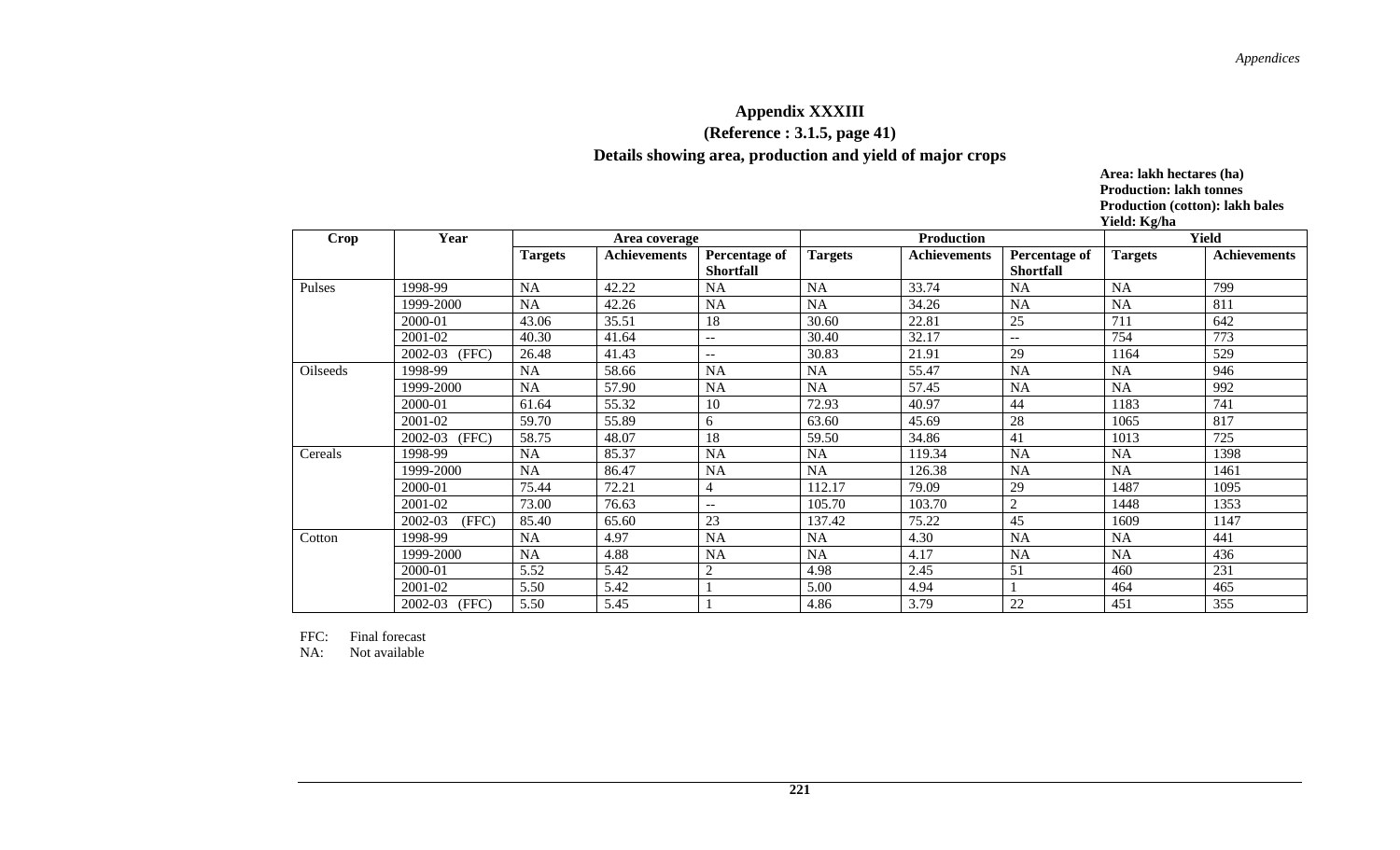### **Appendix XXXIV (Reference : 3.1.5 (a), page 42) Targets and achievements in respect of purchase, production and distribution of seed**

| <b>Seed</b><br>Component        | Unit | <b>Scheme</b>     |                          | 2000-01                                       |                                                     |                | 2001-02            |                            |                | 2002-03        |                            |
|---------------------------------|------|-------------------|--------------------------|-----------------------------------------------|-----------------------------------------------------|----------------|--------------------|----------------------------|----------------|----------------|----------------------------|
|                                 |      |                   | T                        | $\mathbf A$                                   | Percentage<br>of shortfall                          | $\mathbf T$    | $\mathbf A$        | Percentage<br>of shortfall | $\mathbf T$    | $\mathbf{A}$   | Percentage<br>of shortfall |
| 1.                              | 2.   | 3.                | 4.                       | 5.                                            | 6.                                                  | 7.             | 8.                 | 9.                         | 10.            | 11.            | 12.                        |
| 1. Purchase                     | Qtl. | <b>NPDP</b>       | 332                      | 914                                           | $\overline{a}$                                      | 100            | 101                | L.                         | 163            | 875            | $\bar{\mathbb{Z}}$         |
| breeder<br>of<br>seed           |      | <b>OPP</b>        | 1579                     | 2697                                          | $\overline{\phantom{a}}$                            | 921            | 170                | 82                         | 2895           | 4220           | $\overline{\phantom{a}}$   |
|                                 |      | <b>ICDP</b>       | $\sim$                   | $\overline{a}$                                | $\overline{\phantom{a}}$                            | $\overline{a}$ | $\overline{a}$     | $\overline{a}$             | $\overline{a}$ | $\sim$         | $\overline{\phantom{a}}$   |
|                                 |      | ICDP-<br>CC       | $\overline{\phantom{a}}$ | $\overline{\phantom{m}}$                      | $\hspace{0.05cm} -\hspace{0.05cm} -\hspace{0.05cm}$ | 2000           | 667                | 67                         | 2160           | 629            | 71                         |
|                                 |      | ICDP-<br>Rice     | $\sim$                   | $\overline{\phantom{m}}$                      | $\overline{\phantom{a}}$                            | 75             | 138                | $\overline{a}$             | 425            | 310            | 27                         |
| 2.                              | Otl. | <b>NPDP</b>       | 13285                    | 8454                                          | 36                                                  | 4600           | 10580              | ц.                         | 5400           | 1715           | 68                         |
| Production<br>of                |      | <b>OPP</b>        | 10000                    | 25714                                         | $\overline{\phantom{a}}$                            | 12000          | 1114               | 91                         | 14000          | 16236          | $\overline{a}$             |
| foundation<br>seed              |      | <b>ICDP</b>       | $\bar{\mathbb{Z}}$       | цц.                                           | цц.                                                 | $\overline{a}$ | $\bar{\mathbb{Z}}$ | $\overline{\phantom{a}}$   | $\overline{a}$ | $\overline{a}$ | $\overline{\phantom{a}}$   |
|                                 |      | ICDP-<br>$\rm CC$ | $\sim$                   | $\mathord{\hspace{1pt}\text{--}\hspace{1pt}}$ | $\overline{\phantom{a}}$                            | 7500           | 2063               | 72                         | 5025           | 2879           | 43                         |
|                                 |      | ICDP-<br>Rice     | $\sim$                   | $\overline{a}$                                | $\overline{\phantom{a}}$                            | 2000           | 530                | 74                         | 4000           | 2579           | 36                         |
| 3.                              | Otl. | <b>NPDP</b>       | 54265                    | 37817                                         | 30                                                  | 7000           | 42580              | $\overline{\phantom{a}}$   | 10200          | 5410           | 47                         |
| Production<br>of certified      |      | <b>OPP</b>        | 20000                    | 53922                                         | $\overline{a}$                                      | 25000          | 499                | 98                         | 36000          | 205413         | $\overline{a}$             |
| seed                            |      | <b>ICDP</b>       | $\bar{\mathcal{L}}$      | $\overline{a}$                                | $\overline{\phantom{a}}$                            | Ш,             | $\sim$             | цц.                        | $\overline{a}$ | $\sim$         | $\overline{\phantom{a}}$   |
|                                 |      | ICDP-<br>CC       | $\overline{\phantom{a}}$ | $\overline{\phantom{a}}$                      | $\overline{\phantom{a}}$                            | 25000          | 13059              | 48                         | 16738          | 9961           | 40                         |
|                                 |      | ICDP-<br>Rice     | $\overline{\phantom{a}}$ | $\overline{\phantom{a}}$                      | $\overline{\phantom{a}}$                            | 10000          | 2396               | 76                         | 8000           | 2635           | 67                         |
| 4.                              | Qtl. | <b>NPDP</b>       | 44280                    | 30464                                         | 31                                                  | 4375           | 15673              | цц.                        | 7500           | 17360          | $\overline{\phantom{a}}$   |
| Distribution<br>of<br>certified |      | <b>OPP</b>        | 17500                    | 124834                                        | цц.                                                 | 102000         | 117607             | $\overline{a}$             | 23750          | 116932         | цц.                        |
| seed                            |      | ICDP              | 1000                     | 223                                           | $78\,$                                              | 300            | 384                | $\overline{a}$             | 700            | 593            | 15                         |
|                                 |      | ICDP-<br>CC       | 51100                    | 18950                                         | 63                                                  | 50000          | 54934              | $\overline{\phantom{a}}$   | 33477          | 37847          | $\overline{\phantom{a}}$   |
|                                 |      | ICDP-<br>Rice     | 60850                    | 22538                                         | 63                                                  | 10000          | 7752               | 22                         | 8000           | 7505           | 6                          |

**T- Target** 

**A-Achievement**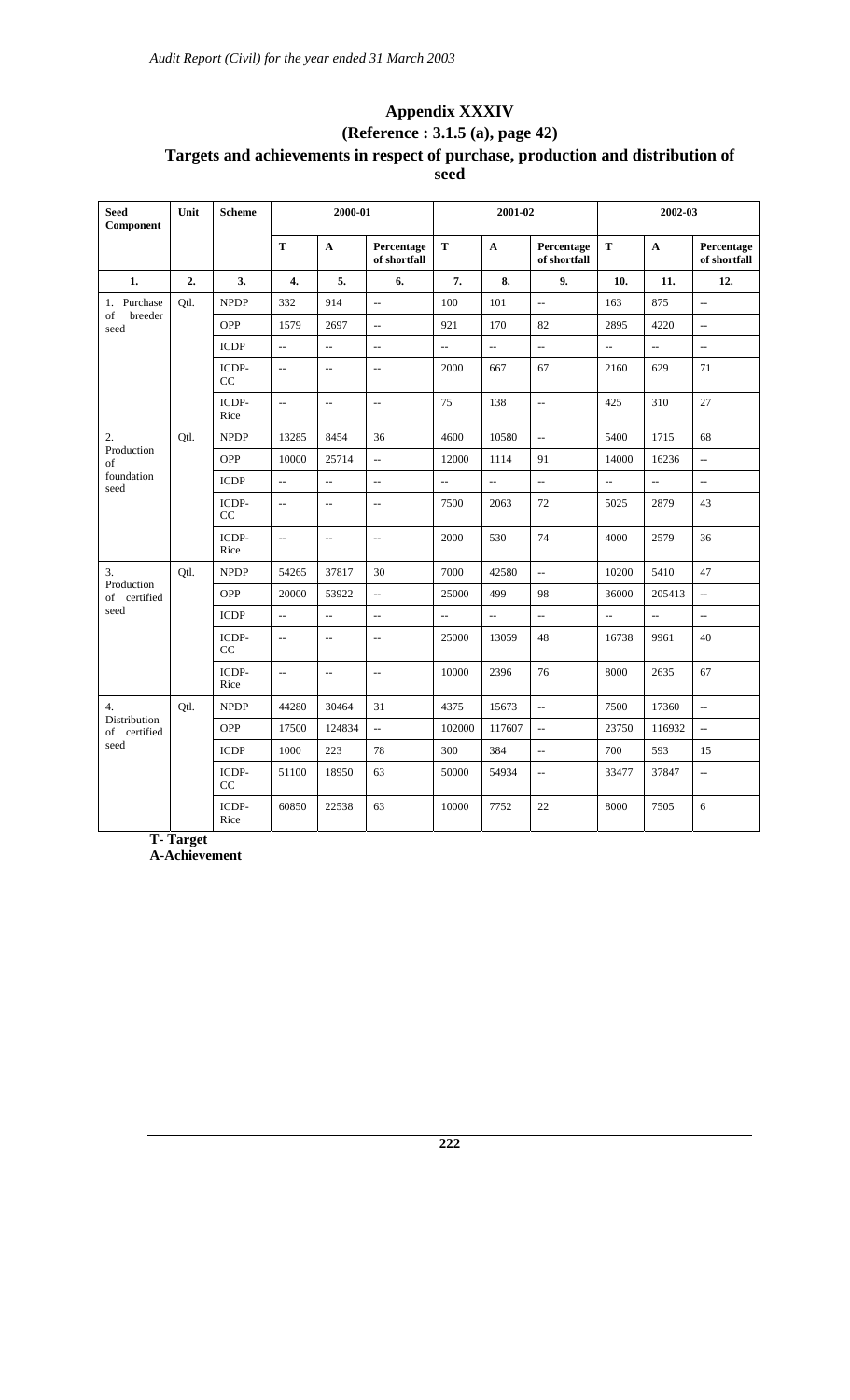#### **Appendix XXXV (Reference : 3.1.5 (f), page 46) Details showing targets and achievements of demonstrations**

| <b>Scheme</b> | Unit      | Year         | <b>Target</b> | Achievement | Percentage of<br>shortfall | Subsidy paid<br>(Rs. in lakh) |
|---------------|-----------|--------------|---------------|-------------|----------------------------|-------------------------------|
| 1. NPDP       | ha        | 2000-01      | 6642          | 2821        | 58                         | 36.09                         |
|               |           | 2001-02      | 682           | 628         | 8                          | 7.29                          |
|               |           | 2002-03      | 1554          | 785         | 49                         | 10.72                         |
|               |           | <b>Total</b> | 8878          | 4234        | 52                         | 54.10                         |
| 2. OPP        | ha        | 2000-01      | 1750          | 2244        | $\sim$                     | 20.03                         |
|               |           | 2001-02      | 3000          | 2441        | 19                         | 34.59                         |
|               |           | 2002-03      | 3235          | 2173        | 33                         | 27.72                         |
|               |           | <b>Total</b> | 7985          | 6858        | 14                         | 82.34                         |
| 3. ICDP       | ha        | 2000-01      | 100           | 48          | 52                         | 0.84                          |
|               |           | 2001-02      | 275           | 254         | 8                          | 4.45                          |
|               |           | 2002-03      | 275           | 254         | 8                          | 4.27                          |
|               |           | <b>Total</b> | 650           | 556         | 14                         | 9.56                          |
| 4. ICDP-CC    | No./Acres | 2000-01      | 1700          | 1348        | 21                         | 11.85                         |
|               |           | 2001-02      | 3130          | 2995        | $\overline{4}$             | 23.35                         |
|               |           | 2002-03      | 2110          | 1735        | 18                         | 15.90                         |
|               |           | <b>Total</b> | 6940          | 6078        | 12                         | 51.10                         |
| 5. ICDP-Rice  | No./Acres | 2000-01      | 1460          | 1167        | 20                         | 8.40                          |
|               |           | 2001-02      | 900           | 555         | 38                         | 4.50                          |
|               |           | 2002-03      | 626           | 314         | 50                         | 2.20                          |
|               |           | <b>Total</b> | 2986          | 2036        | 32                         | 15.10                         |
|               |           |              |               |             | <b>Grand Total</b>         | 212.20                        |

#### *Appendix XXXVI*

#### **(Reference : 3.1.7 (a), page 50) Details of area and production at Government Agriculture Farms**

|                  |              |              |                   |              |                             |                   | Area-ha<br><b>Production-Ouintals</b> |  |
|------------------|--------------|--------------|-------------------|--------------|-----------------------------|-------------------|---------------------------------------|--|
| <b>Districts</b> | Name of farm | <b>Total</b> | <b>Cultivable</b> | Season       | Production during 2000-2003 |                   |                                       |  |
|                  |              | area         | area              |              | <b>Targets</b>              | Achieve-<br>ments | Percentage<br>of shortfall            |  |
| 1. Chhindwara    | Delakheri    |              |                   | Kharif       | 1002.92                     | 437.45            | 56                                    |  |
|                  |              | 40.980       | 34.800            | Rabi         | 1582.50                     | 592.90            | 63                                    |  |
|                  |              |              |                   | <b>Total</b> | 2585.42                     | 1030.35           | 60                                    |  |
| 2. Dhar          | Dhar         |              |                   | Kharif       | 1037.40                     | 709.00            | 32                                    |  |
|                  |              | 38.035       | 30.225            | Rabi         | 444.00                      | 194.35            | 56                                    |  |
|                  |              |              |                   | <b>Total</b> | 1481.40                     | 903.35            | 39                                    |  |
| 3. Hoshangabad   | <b>AETC</b>  |              |                   | Kharif       | 267.00                      | 194.23            | 27                                    |  |
|                  | Pawarkheda   | 5.000        | 5.000             | Rabi         | 302.00                      | 226.00            | 25                                    |  |
|                  |              |              |                   | <b>Total</b> | 569.00                      | 420.23            | 26                                    |  |
| 4. Khargone      | <b>AETC</b>  |              | 33.500            | Kharif       | 811.00                      | 522.24            | 36                                    |  |
|                  | Satrathi     | 39.081       |                   | Rabi         | 238.00                      | 88.74             | 63                                    |  |
|                  |              |              |                   | <b>Total</b> | 1049.00                     | 610.98            | 42                                    |  |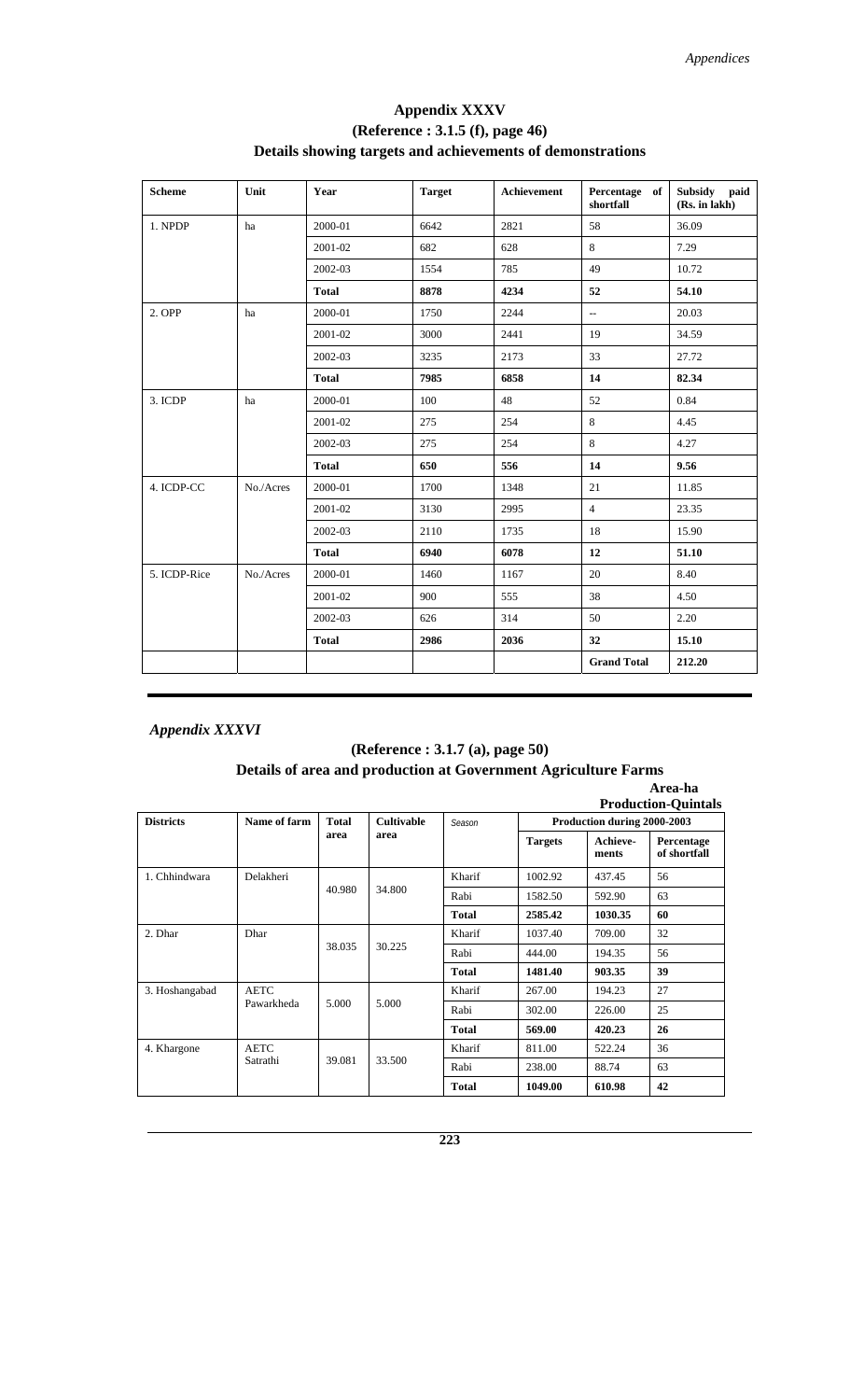## **Appendix XXXVII (Reference : 3.1.7 (c), page 51) Targets and achievements in respect of collection and analysis of soil samples**

|                  | Lab         | Year         | No.<br>of<br>samples<br>to<br>drawn<br>be<br>(Targets) | Opening<br>balance<br>of<br>samples<br>as<br>on<br>1.4.2000 | No. of samples<br>received in lab<br>(Achievements) | Percentage<br>of shortfall | No.<br>of<br>samples<br>tested | No.<br>of<br>samples<br>cancelled<br>by Lab                                                                                                                                     | <b>Closing</b><br>balance of<br>samples at<br>the end of<br>2002-03 |
|------------------|-------------|--------------|--------------------------------------------------------|-------------------------------------------------------------|-----------------------------------------------------|----------------------------|--------------------------------|---------------------------------------------------------------------------------------------------------------------------------------------------------------------------------|---------------------------------------------------------------------|
| $\mathbf{1}$     | Chhindwara  | 2000-01      | 10500                                                  | 3495                                                        | 1089                                                | 90                         | 2100                           | $\overline{\phantom{a}}$                                                                                                                                                        |                                                                     |
|                  |             | 2001-02      | 15000                                                  |                                                             | 6192                                                | 59                         | 8165                           | $\overline{a}$                                                                                                                                                                  |                                                                     |
|                  |             | 2002-03      | 15000                                                  |                                                             | 7477                                                | 50                         | 7499                           | ----                                                                                                                                                                            |                                                                     |
|                  |             | <b>Total</b> | 40500                                                  | 3495                                                        | 14758                                               | 64                         | 17764                          | ----                                                                                                                                                                            | 489                                                                 |
| $\overline{2}$ . | Dhar        | 2000-01      | 17000                                                  | Nil                                                         | 10248                                               | 40                         | 8068                           | 772                                                                                                                                                                             |                                                                     |
|                  |             | 2001-02      | 15000                                                  |                                                             | 8739                                                | 42                         | 9583                           | 130                                                                                                                                                                             |                                                                     |
|                  |             | 2002-03      | 15000                                                  |                                                             | 6638                                                | 56                         | 7058                           | 14                                                                                                                                                                              |                                                                     |
|                  |             | <b>Total</b> | 47000                                                  | <b>Nil</b>                                                  | 25625                                               | 45                         | 24709                          | 916                                                                                                                                                                             | <b>Nil</b>                                                          |
| 3.               | Hoshangabad | 2000-01      | 13000                                                  | 37                                                          | 8603                                                | 34                         | 8640                           | $\overline{a}$                                                                                                                                                                  |                                                                     |
|                  |             | 2001-02      | 15000                                                  |                                                             | 3460                                                | 77                         | 3460                           | $\overline{a}$<br>$\overline{\phantom{a}}$<br>$\overline{\phantom{a}}$<br><b>Nil</b><br>12100<br>$\overline{\phantom{a}}$<br>35<br>4631<br>5368<br>$\overline{a}$<br>2432<br>25 |                                                                     |
|                  |             | 2002-03      | $\overline{a}$                                         |                                                             | $\overline{\phantom{a}}$                            | $\overline{a}$             |                                |                                                                                                                                                                                 |                                                                     |
|                  |             | <b>Total</b> | 28000                                                  | 37                                                          | 12063                                               | 57                         |                                |                                                                                                                                                                                 |                                                                     |
| $\overline{4}$   | Khargone    | 2000-01      | 7000                                                   | Nil                                                         | 4666                                                | 33                         |                                |                                                                                                                                                                                 |                                                                     |
|                  |             | 2001-02      | 9000                                                   |                                                             | 5368                                                | 40                         |                                |                                                                                                                                                                                 |                                                                     |
|                  |             | 2002-03      | 15000                                                  |                                                             | 7594                                                | 49                         |                                |                                                                                                                                                                                 |                                                                     |
|                  |             | <b>Total</b> | 31000                                                  | <b>Nil</b>                                                  | 17628                                               | 43                         | 12431                          | 60                                                                                                                                                                              | 5137                                                                |
| 5.               | Morena      | 2000-01      | 12000                                                  | Nil                                                         | 8005                                                | 33                         | 8005                           | $\overline{\phantom{a}}$                                                                                                                                                        |                                                                     |
|                  |             | 2001-02      | 15000                                                  |                                                             | 7006                                                | 53                         | 7006                           | $\overline{\phantom{a}}$                                                                                                                                                        |                                                                     |
|                  |             | 2002-03      | 15000                                                  |                                                             | 7200                                                | 52                         | 7200                           | $\overline{\phantom{m}}$                                                                                                                                                        |                                                                     |
|                  |             | <b>Total</b> | 42000                                                  | <b>Nil</b>                                                  | 22211                                               | 47                         | 22211                          | --                                                                                                                                                                              | <b>Nil</b>                                                          |
| 6.               | Sehore      | 2000-01      | 11000                                                  | Nil                                                         | 6677                                                | 39                         | 6677                           | $\overline{a}$                                                                                                                                                                  |                                                                     |
|                  |             | 2001-02      | 15000                                                  |                                                             | 8416                                                | 44                         | 6430                           | $\overline{a}$                                                                                                                                                                  |                                                                     |
|                  |             | 2002-03      | 15000                                                  |                                                             | 4048                                                | 73                         | 5047                           | $\overline{\phantom{m}}$                                                                                                                                                        |                                                                     |
|                  |             | <b>Total</b> | 41000                                                  | <b>Nil</b>                                                  | 19141                                               | 53                         | 18154                          | $\overline{\phantom{a}}$                                                                                                                                                        | 987                                                                 |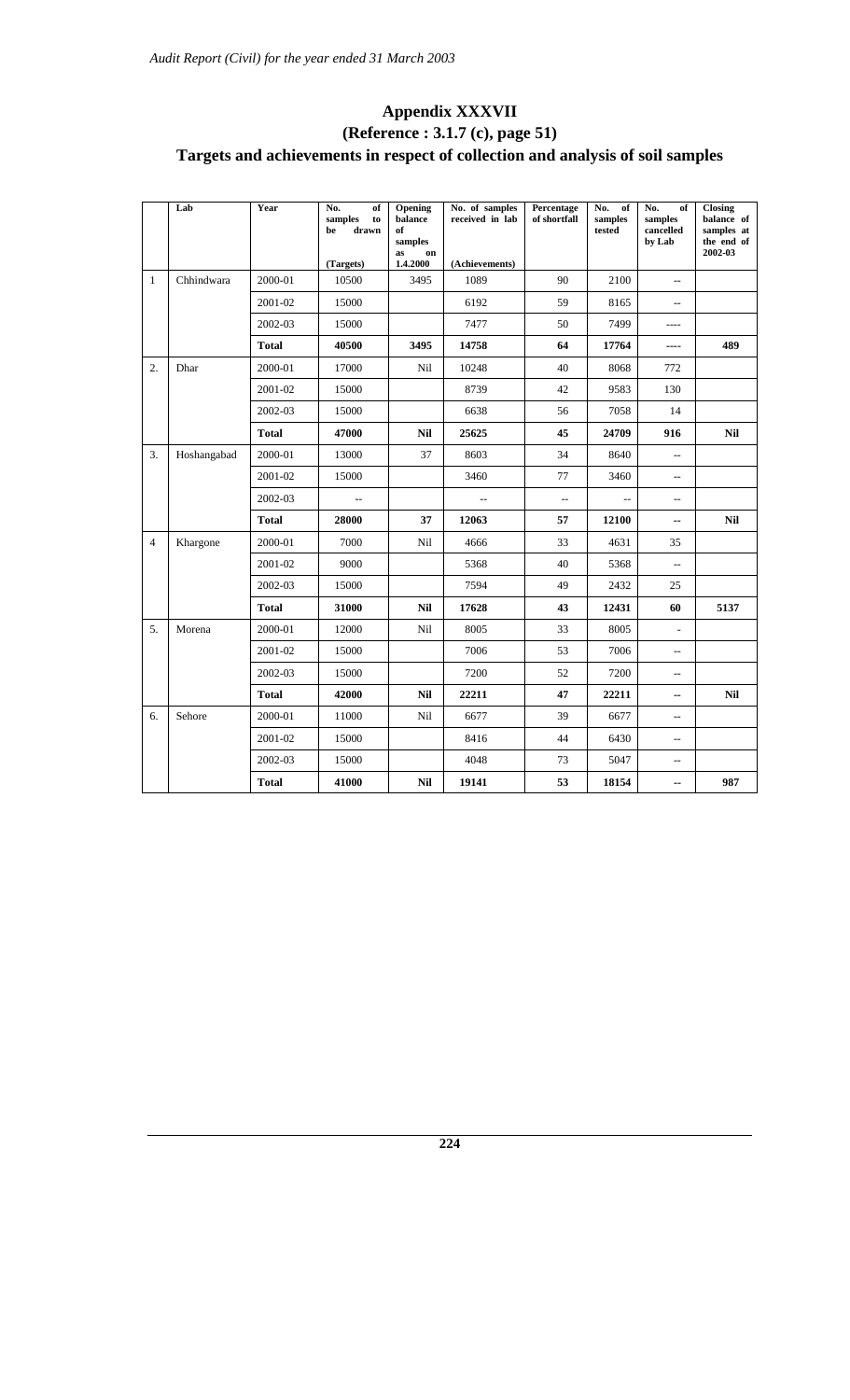## **Appendix XXXVIII (Reference : 3.1.7 (d), page 51) Targets and achievements of Training Centres**

| <b>District</b>  | Name of<br>training     | o<br>Year    |                |                                                                      | <b>Targets</b>           | o                                                   |                |                                           | Achievements             |                             | Percer<br>of trai |
|------------------|-------------------------|--------------|----------------|----------------------------------------------------------------------|--------------------------|-----------------------------------------------------|----------------|-------------------------------------------|--------------------------|-----------------------------|-------------------|
|                  | centre                  |              | No.<br>of      | No.<br>of                                                            | No. of trainees          |                                                     | No.<br>of      | No.<br>of                                 | No. of trainees          |                             | <b>Staff</b>      |
|                  |                         |              | sessions       | training<br>in<br>days<br>the<br>$s \bar e s \bar s \bar o \bar n s$ | <b>Staff</b>             | <b>Farmers</b>                                      | sessions       | training<br>days<br>in<br>the<br>sessions | <b>Staff</b>             | <b>Farmers</b>              |                   |
| $\mathbf{1}$     | $\overline{2}$          | $\mathbf{3}$ | 4              | 5                                                                    | 6                        | $\overline{7}$                                      | 8              | 9                                         | 10                       | 11                          | 12                |
| 1. Betul         | <b>SCTC</b>             | 2000-01      | 3              | 204                                                                  | 191                      | $- -$                                               | 3              | 204                                       | 173                      | $- -$                       | 9                 |
|                  |                         | 2001-02      | 26             | 139                                                                  | 735                      | 115                                                 | 26             | 139                                       | 446                      | 115                         | 39                |
|                  |                         | 2002-03      | 21             | 70                                                                   | 382                      | 248                                                 | 21             | 70                                        | 248                      | 248                         | 35                |
|                  |                         | <b>Total</b> | 50             | 413                                                                  | 1308                     | 363                                                 | 50             | 413                                       | 867                      | 363                         | 34                |
| $\overline{2}$ . | $(i)$ AETC              | 2000-01      | 6              | 31                                                                   | 180                      | $\hspace{0.05cm} -\hspace{0.05cm} -\hspace{0.05cm}$ | 6              | 31                                        | 111                      | $\overline{\phantom{a}}$    | 38                |
| Gwalior          | Antari                  | 2001-02      | $\overline{4}$ | $8\,$                                                                | 120                      | $\overline{\phantom{a}}$                            | $\overline{4}$ | 8                                         | 118                      | $\sim$                      | $\overline{c}$    |
|                  |                         | 2002-03      | 5              | 11                                                                   | 150                      | $\overline{\phantom{a}}$                            | 5              | 11                                        | 149                      | $\overline{\phantom{a}}$    | --                |
|                  |                         | <b>Total</b> | 15             | 50                                                                   | 450                      | $\overline{\phantom{a}}$                            | 15             | 50                                        | 378                      | --                          | 16                |
|                  | (ii) SCTC               | 2000-01      | $\overline{4}$ | 272                                                                  | 129                      | $\hspace{0.05cm} -\hspace{0.05cm} -\hspace{0.05cm}$ | $\overline{4}$ | 236                                       | 113                      | $\mathcal{L}_{\mathcal{F}}$ | 12                |
|                  |                         | 2001-02      | 5              | 10                                                                   | 60                       | 90                                                  | 5              | 10                                        | 46                       | 90                          | 23                |
|                  |                         | 2002-03      | 13             | 40                                                                   | 60                       | 345                                                 | 13             | 40                                        | 60                       | 297                         |                   |
|                  |                         | <b>Total</b> | 22             | 322                                                                  | 249                      | 435                                                 | 22             | 286                                       | 219                      | 387                         | 12                |
| 3.<br>Hoshan-    | $(i)$ FTC               | 2000-01      | 135            | 225                                                                  | $\overline{\phantom{a}}$ | 3375                                                | 138            | 168                                       | $\overline{a}$           | 2181                        | --                |
| gabad            | Pawar Kheda             | 2001-02      | 6              | 6                                                                    | $\overline{\phantom{a}}$ | 180                                                 | 6              | 6                                         | $\overline{a}$           | 180                         | $-$               |
|                  |                         | 2002-03      | 6              | 6                                                                    | $\qquad \qquad -$        | 180                                                 | 6              | 6                                         | $\overline{\phantom{a}}$ | 180                         | --                |
|                  |                         | <b>Total</b> | 147            | 237                                                                  | ۰.                       | 3735                                                | 150            | 180                                       | $-$                      | 2541                        | --                |
|                  | (ii) AETC<br>Pawarkheda | 2000-01      | $\overline{4}$ | 213                                                                  | 150                      | 30                                                  | $\overline{4}$ | 213                                       | 121                      | 5                           | 19                |
|                  |                         | 2001-02      | 36             | 95                                                                   | 570                      | 510                                                 | 30             | 80                                        | 402                      | 182                         | 29                |
|                  |                         | 2002-03      | 43             | 120                                                                  | 750                      | 535                                                 | 43             | 120                                       | 487                      | 311                         | 35                |
|                  |                         | <b>Total</b> | 83             | 428                                                                  | 1470                     | 1075                                                | 77             | 413                                       | 1010                     | 498                         | 31                |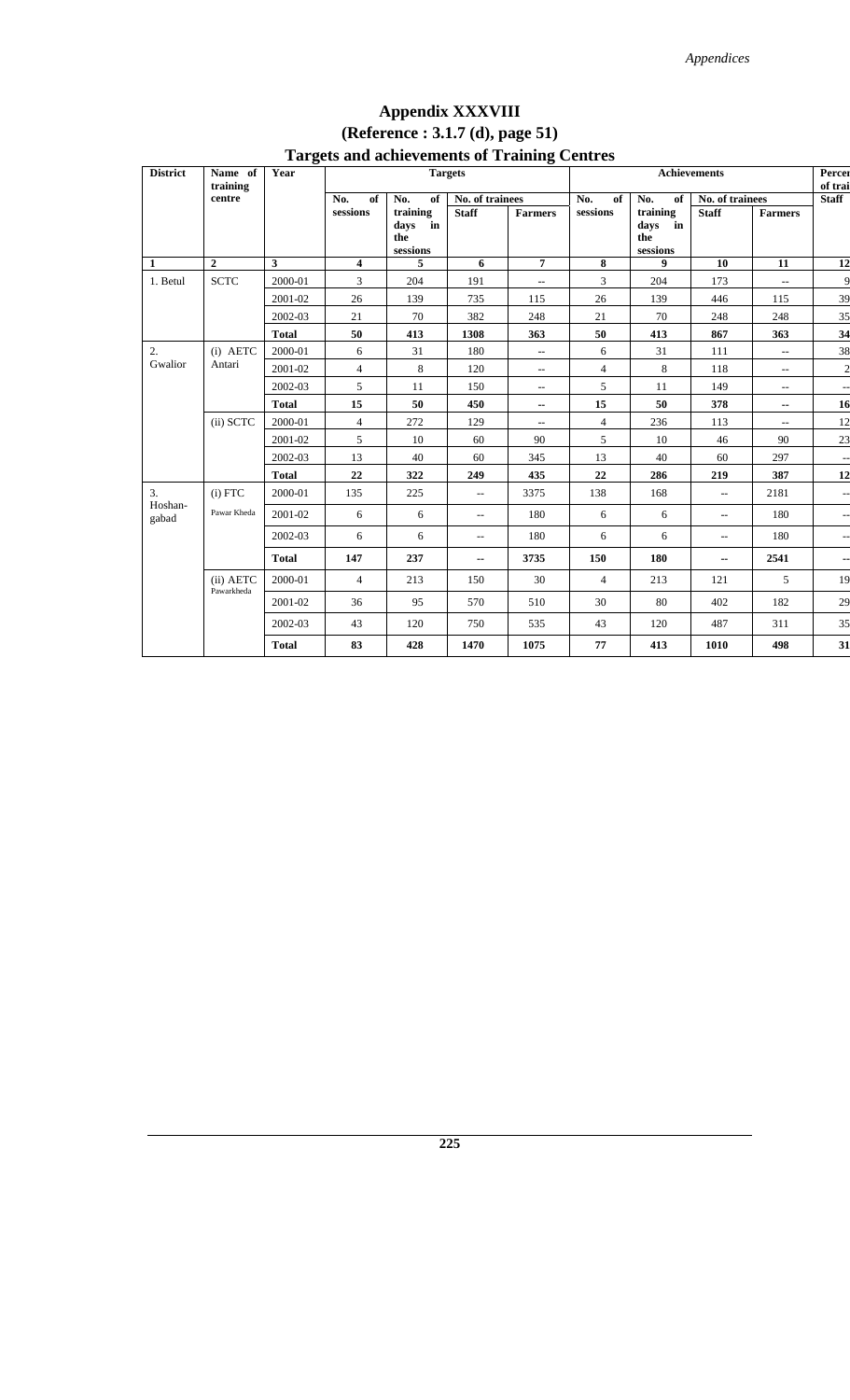| 4.<br>Jabalpur | <b>AETC</b>        | 2000-01      | 27  | 268 | 200   | 500   | NA        | NA        | 122                      | 100                      | 39                       |
|----------------|--------------------|--------------|-----|-----|-------|-------|-----------|-----------|--------------------------|--------------------------|--------------------------|
|                |                    | 2001-02      | 30  | 73  | 540   | 420   | NA        | NA.       | 450                      | 331                      | 17                       |
|                |                    | 2002-03      | 20  | 51  | 240   | 184   | NA        | NA.       | 160                      | 499                      | 33                       |
|                |                    | <b>Total</b> | 77  | 392 | 980   | 1104  | <b>NA</b> | <b>NA</b> | 732                      | 930                      | 25                       |
| 5.             | <b>AETC</b>        | 2000-01      | 2   | 140 | 112   | $- -$ | 2         | 140       | 99                       | $\overline{\phantom{a}}$ | 12                       |
| Khargone       | Satrati            | 2001-02      | 27  | 54  | 360   | 450   | 24        | 48        | 216                      | 423                      | 40                       |
|                |                    | 2002-03      | 14  | 49  | 90    | 326   | 14        | 49        | 75                       | 283                      | 17                       |
|                |                    | <b>Total</b> | 43  | 243 | 562   | 776   | 40        | 237       | 390                      | 706                      | 31                       |
| 6.             | <b>FTC</b>         | 2000-01      | 61  | 73  | $- -$ | 1795  | 61        | 73        | $\overline{\phantom{a}}$ | 1742                     | $-$ – $\,$               |
| Morena         |                    | 2001-02      | 27  | 43  | $- -$ | 870   | 27        | 43        | $\overline{\phantom{a}}$ | 870                      | $\overline{\phantom{a}}$ |
|                |                    | 2002-03      | 25  | 38  | 120   | 690   | 25        | 38        | 90                       | 690                      | 25                       |
|                |                    | <b>Total</b> | 113 | 154 | 120   | 3355  | 113       | 154       | 90                       | 3302                     | 25                       |
|                | <b>Grand Total</b> |              |     |     |       |       |           |           |                          |                          |                          |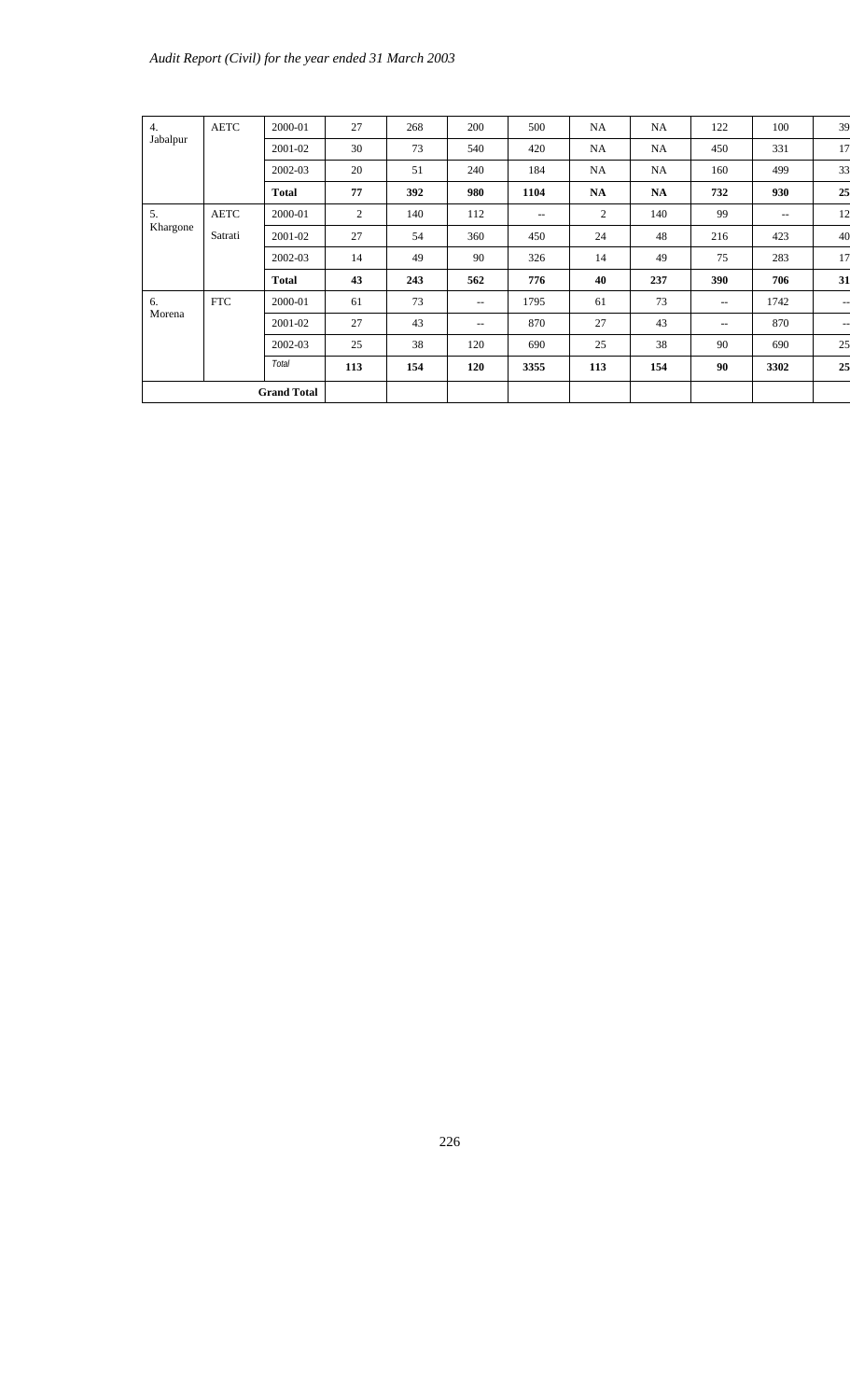### **Appendix XXXIX (Reference : paragraph 3.2.5 D., page 59)**

*Shortfalls in inspection of units manufacturing allopathic medicines* 

| Year      | Number of<br>manufacturing units<br>(allopathic<br>medicines) | of<br><b>Number</b><br>inspections<br>required to<br>be<br>carried out | Number of inspections<br>carried out by Senior<br><b>Drug Inspectors</b> | Shortfalls in<br>inspection | Percentage<br>shortfalls in<br><b>Inspection</b> |
|-----------|---------------------------------------------------------------|------------------------------------------------------------------------|--------------------------------------------------------------------------|-----------------------------|--------------------------------------------------|
| 1998-99   | 567                                                           | 1134                                                                   | 681                                                                      | 453                         | 40                                               |
| 1999-2000 | 685                                                           | 1370                                                                   | 786                                                                      | 584                         | 43                                               |
| 2000-01   | 634                                                           | 1268                                                                   | 537                                                                      | 731                         | 58                                               |
| 2001-02   | 667                                                           | 1334                                                                   | 459                                                                      | 875                         | 66                                               |
| 2002-03   | 693                                                           | 693                                                                    | 762                                                                      | Nil                         | nil                                              |

#### *Appendix XL*  **(Reference : paragraph 3.2.5.K., page 64)**

#### **News- items/other reports about fake/ spurious, etc. drugs not investigated**

| Source                                                                             | <b>Nature of complaint</b>                                                                     | <b>Action taken</b>                                           |  |  |
|------------------------------------------------------------------------------------|------------------------------------------------------------------------------------------------|---------------------------------------------------------------|--|--|
| Free Press, Indore, issue dated<br>10.9.2001                                       | Recycling of disposable syringes                                                               | Circulated to<br>district<br>all<br>authorities. No feed back |  |  |
| Commissioner, FDA, Gujarat<br>telegram<br>dated June 2000                          | Sale of infected I.V. sets                                                                     | from districts.                                               |  |  |
| Glaxo India, Mumbai, letter dated<br>14.06.2001                                    | Retail sale of spurious Ceftazidime<br>Injection USP retail in Mannu Lal<br>Hospital, Jabalpur |                                                               |  |  |
| Superintendent M.Y. Hospital,<br>Indore<br>dated 06/07/2002                        | (multivitamin)<br>(Paedeatric)<br>J.Multi<br>spurious by J.K. Surgicals, Indore                |                                                               |  |  |
| Dainik Bhaskar issues dated<br>03/04/2002 23/12/2002, 14/2/2003<br>and 20/04/2003, | Fake cosmetics, fake drugs and I.V.<br>fluids in JA Hospital, Gwalior                          | No action by Controller                                       |  |  |
| Commissioner, FDA, Gujarat<br>Telegram<br>dated 11/09/2001                         | Sub-standard gentamycin eye/ear drops<br>B.No.1002 of Dujon Limited Indore                     |                                                               |  |  |
| Dainik Bhaskar issue<br>dated 10.05.2003                                           | Manufacture of sub-standard I.V. fluid<br>by PDPL                                              |                                                               |  |  |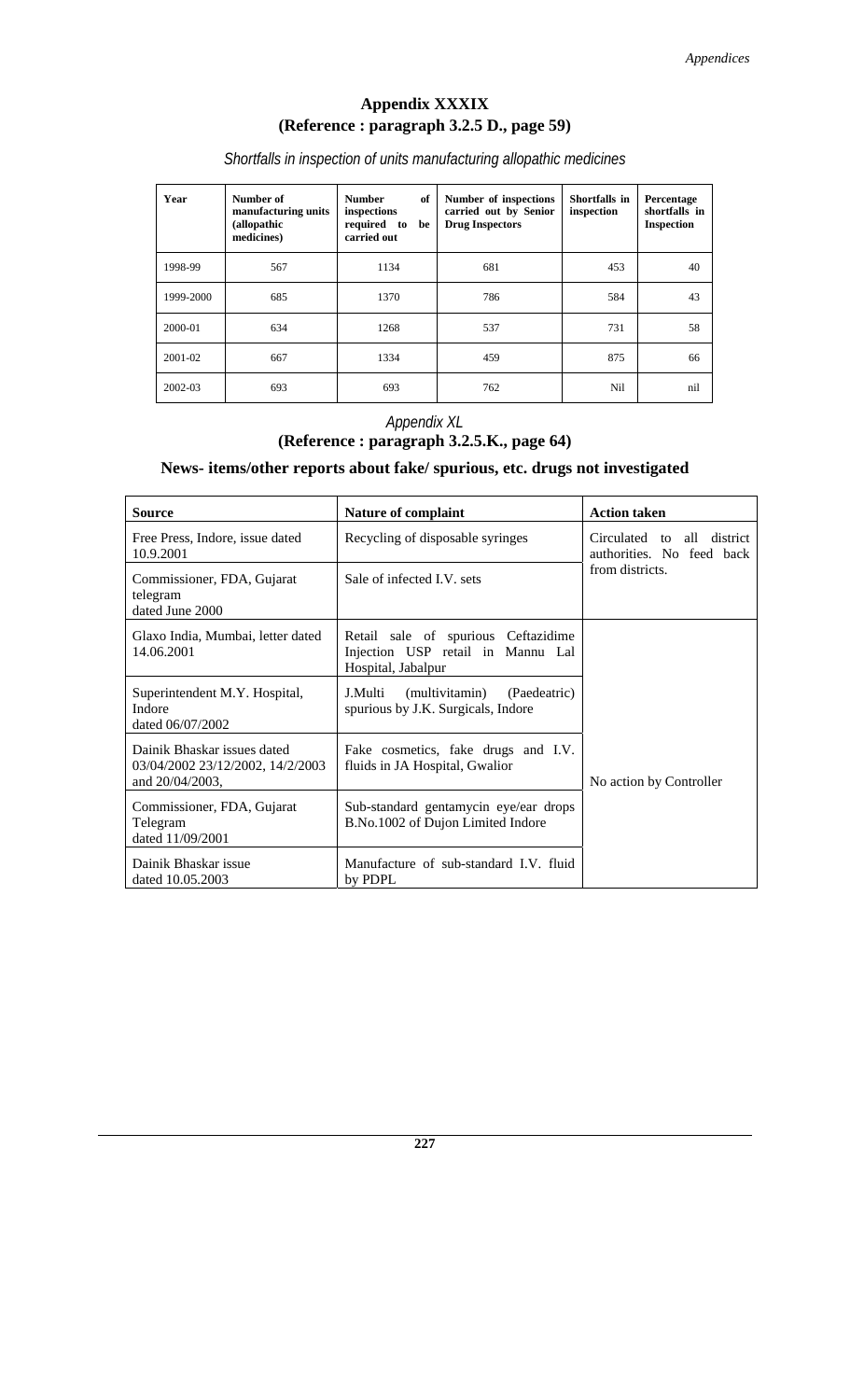#### **Appendix XLI (Reference : Paragraph 3.2.5.M., page 65)**

*Statement showing ineffective action for circulation of information on sub-standard drugs* 

| Sl.<br>No.     | <b>States</b><br>reporting<br>cases of sub-<br>standard<br>drugs | Date<br>of<br>report | Date of issue<br>of notice for<br>withdrawal<br>of drugs | <b>Delay</b><br>(complete<br>months) | Names of drugs                                      | Batch number/<br>date of expiry<br>of drugs | Name of<br>manufacturer                                 | <b>Remarks</b>                          |
|----------------|------------------------------------------------------------------|----------------------|----------------------------------------------------------|--------------------------------------|-----------------------------------------------------|---------------------------------------------|---------------------------------------------------------|-----------------------------------------|
| $\mathbf{U}$   | (2)                                                              | (3)                  | (4)                                                      | (5)                                  | (6)                                                 | (7)                                         | (8)                                                     | (9)                                     |
| $\mathbf{1}$   | Andhra<br>Pradesh                                                | November<br>1998     | January 1999                                             | $\overline{c}$                       | Fortwin Inj.                                        | 23097/April<br>2000                         | M/s. Ranbaxy,<br>Dewas.                                 | Withdrawal<br>of batch not<br>confirmed |
| $\mathfrak{2}$ | Maharashtra                                                      | February<br>2002     | April 2002                                               | $\mathfrak{2}$                       | Isopropyl<br>Rubbing<br>Alcohol<br>USP/PD<br>spirit | PDS-101/<br>February 2003                   | Pharma<br>M/s.<br>Asia<br>Drugs,<br>Indore              | Stock sold<br>out                       |
| 3              | Gujarat                                                          | May 1999             | August 1999                                              | 3                                    | Veterinary<br>sulphadimidine Inj.                   | 9803/August<br>1999                         | M/s. Modern<br>Laboratories,<br>Indore                  | Withdrawal<br>of batch not<br>confirmed |
| $\overline{4}$ | Maharashtra                                                      | <b>May 2000</b>      | <b>July 2000</b>                                         | $\overline{c}$                       | Deecol                                              | DC823/May<br>2000                           | Ordeal<br>M/s.<br>Laboratories,<br>Indore               | Expiry date<br>over                     |
| 5              | Maharashtra                                                      | December<br>1999     | March 2000                                               | $\overline{c}$                       | Amoxycyllin for oral<br>suspension                  | 02/December<br>99                           | M/s.<br>Indo<br>Labs<br>Ltd.,<br>Indore                 | Withdrawal<br>of batch not<br>confirmed |
| 6              | Karnataka                                                        | November<br>1999     | January 2001                                             | 13                                   | Florvit Inj.                                        | 9901/August<br>1999                         | M/s.<br>Beryal<br>Drugs<br>Ltd.,<br>Indore              | Expiry date<br>over                     |
| $\tau$         | Maharashtra                                                      | November<br>1999     | February<br>2000                                         | $\overline{2}$                       | Sonamin Tabs                                        | 502/March<br>2001                           | Pharma<br>$M/s$ .<br>Chem, Indore                       | Withdrawal<br>of batch not<br>confirmed |
| 8              | Goa                                                              | February<br>2000     | November<br>2000                                         | 8                                    | Fesolic-L Tabs                                      | 8526/<br>January<br>2001                    | M/s.<br>Pure<br>Pharma<br>Indore                        | Withdrawal<br>of batch not<br>confirmed |
| 9              | Karnataka                                                        | February<br>2000     | <b>May 2000</b>                                          | 3                                    | Gentamycin Inj. IP                                  | 9907/<br>February 2001                      | Du-John<br>Laboratories<br>Ltd. Indore                  | Withdrawal<br>of batch not<br>confirmed |
| 10             | Gajarat                                                          | March 2000           | April 2001                                               | 13                                   | Sulphacetamide Eye<br>drops IP $20%$                | 9903/<br>August<br>2002                     | M/s.<br>Pure<br>Pharma,<br>Indore                       | Stock sold<br>out                       |
| 11             | Punjab                                                           | April 2000           | <b>July 2001</b>                                         | 14                                   | Acctaminophen<br>oral<br>suspension USP             | 98455/<br>November 2000                     | M/5<br><b>Bright</b><br>Drug<br>Industries,<br>Indore   | Expiry date<br>over                     |
| 12             | Andhra<br>Pradesh                                                | April 2000           | <b>July 2000</b>                                         | $\overline{c}$                       | Adis Hypodermic<br>Syringe                          | 29066N/<br>February 2004                    | M/s.<br>Albert<br>David<br>Ltd.,<br>Raisen              | Stock sold<br>out                       |
| 13             | Haryana                                                          | May 2000             | <b>July 2000</b>                                         | $\mathfrak{2}$                       | Deecol Eye Drops                                    | $DC-93/$<br>October 2000                    | M/s.<br>Ordeal<br>Laboratories,<br>Indore               | Stock sold<br>out                       |
| 14             | Rajasthan                                                        | June 2000            | April 2001                                               | 10                                   | <b>Hospital Spirit</b>                              | $HS-48/$<br>June 2000                       | M/s. Paradise<br>Pharmaceutica<br>ls, Indore            | Expiry date<br>over                     |
| 15             | Kerala                                                           | June 2000            | December<br>2000                                         | 5                                    | Sulphate<br>Ferrous<br>Tab, IP 200 mg.              | 9906<br>May 2002                            | M/s.<br>Pure<br>Pharma,<br>Indore                       | Stock sold<br>out                       |
| 16             | Karnataka                                                        | <b>July 2000</b>     | January 2001                                             | 5                                    | Diclovoron Inj.                                     | $V-29/$<br>November 2000                    | M/s.<br>Alpe<br>Laboratories,<br>Indore                 | Withdrawal<br>of batch not<br>confirmed |
| 17             | Andhra<br>Pradesh                                                | <b>July 2000</b>     | December<br>2000                                         | $\overline{4}$                       | Sodium Chloride and<br>dextrose Inj. IP             | B-3858/<br>January 2003                     | Parental<br>Drugs, Indore                               | Stock sold<br>out.                      |
| 18             | Karnataka                                                        | <b>July 2000</b>     | December<br>2001                                         | $\overline{4}$                       | Retacin (Paracetamol<br>suspension) USP             | 814D<br><b>July 2001</b>                    | M/s.<br>Royal<br>Drugs, Indore                          | Withdrawal<br>of batch not<br>confirmed |
| 19             | Tamilnadu                                                        | <b>July 2000</b>     | January 2001                                             | $\sqrt{5}$                           | Maxidol Tab                                         | 98384<br>September<br>2000                  | <b>Bright</b><br>M/s.<br>Drugs<br>Industries,<br>Indore | Expiry date<br>over                     |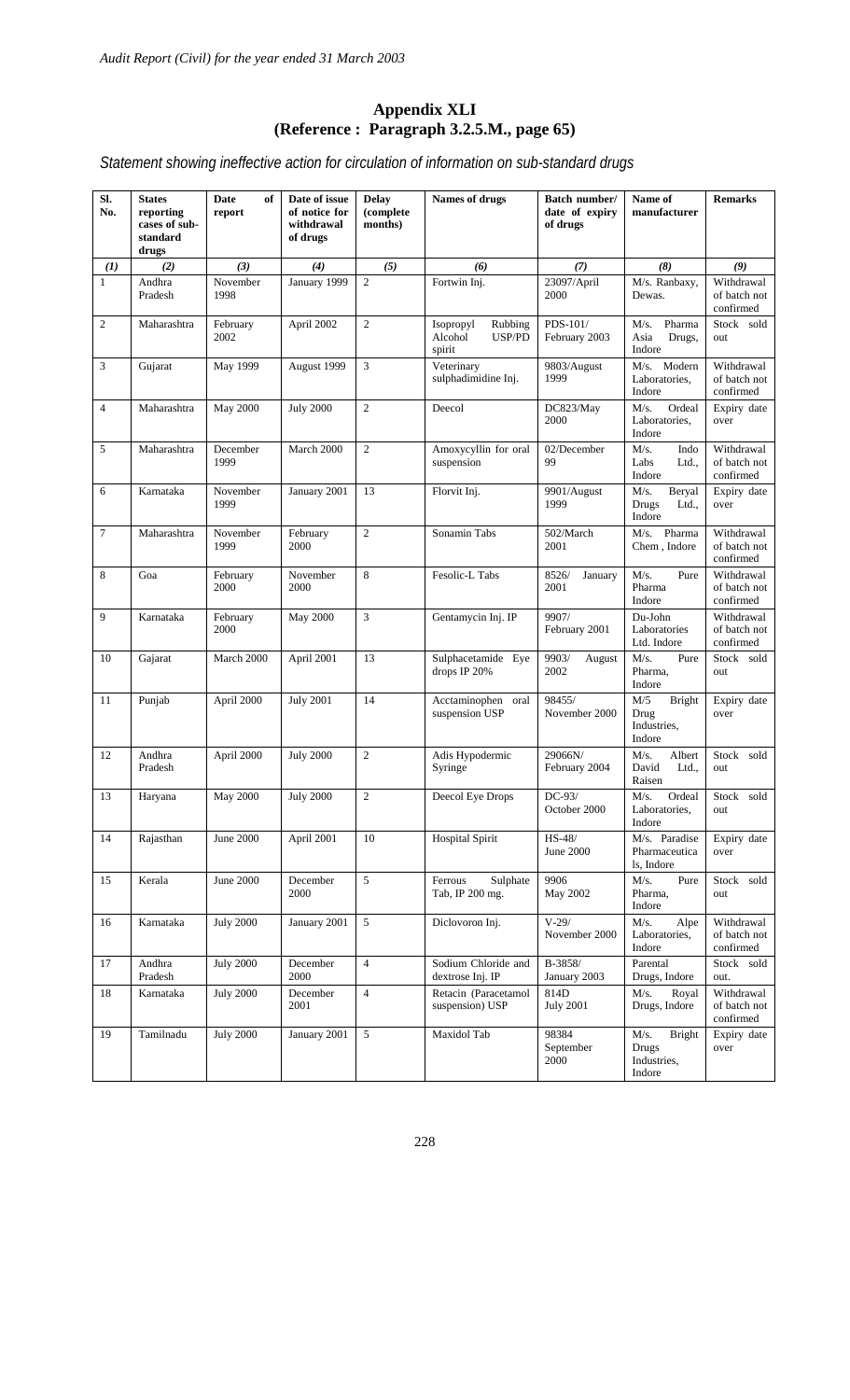| (I) | (2)               | (3)               | (4)               | (5)            | (6)                                     | (7)                         | (8)                                                     | (9)                                     |
|-----|-------------------|-------------------|-------------------|----------------|-----------------------------------------|-----------------------------|---------------------------------------------------------|-----------------------------------------|
| 20  | Maharashtra       | September<br>2000 | December<br>2000  | 3              | Vetosa capsules                         | 41027/<br>September<br>2000 | M/s.<br>Makin<br>Labs.<br>Ltd.<br>Dhar                  | Expiry date<br>over                     |
| 21  | Tamilnadu         | September<br>2000 | <b>July 2001</b>  | 9              | Bronchosolvin<br>suspension             | 8012-TER/<br>November 2000  | M/s.<br><b>IPCA</b><br>Laboratories,<br>Ratlam          | Expiry date<br>over                     |
| 22  | Maharashtra       | October<br>2000   | January 2001      | 3              | Silver Sulphadiazine<br>Cream USP       | 01/<br>May 2001             | M/s. DU-John<br>Laboratories,<br>Indore                 | Withdrawal<br>of batch not<br>confirmed |
| 23  | Maharashtra       | October<br>2000   | January 2001      | $\overline{c}$ | Jayfex Tabs                             | 864/<br>June 2001           | J.K.<br>M/s.<br>Surgicals,<br>Indore                    | Withdrawal<br>of batch not<br>confirmed |
| 24  | Gujarat           | January 2001      | April 2002        | 15             | Sulpha cetamide Eye<br>drops IP 20%     | 9909/<br>January<br>2003    | $M/s$ .<br>Pure<br>Pharma,<br>Indore                    | Stock sold<br>out.                      |
| 25  | Maharashtra       | February<br>2001  | June 2001         | 3              | Diacid<br><b>MPS</b><br>Chewable Tabs.  | March<br>0001/<br>2002      | M/s.<br>Deepin<br>Pharmaceutica<br>ls, Indore.          | Withdrawal<br>of batch not<br>confirmed |
| 26  | Maharashtra       | March 2001        | June 2001         | 3              | Jayfex Tab                              | 863/<br>May 2001            | $M/s$ .<br>J.K.<br>Sugicals,<br>Indore                  | Withdrawal<br>of batch not<br>confirmed |
| 27  | Delhi             | March 2001        | June 2001         | $\overline{c}$ | Dextrose Inj. IP 5%                     | OG5730<br>February 2002     | M/s.<br>Mount<br>Mettur<br>Pharmaceutica<br>ls, Bhopal  | Stock sold<br>out                       |
| 28  | Orissa            | April 2001        | June 2001         | $\overline{c}$ | Hydrogen Paroxcide                      | NU 05/ April<br>2002        | M/s.<br>Prince<br>Laboratories,<br>Ujjain               | Withdrawal<br>of batch not<br>confirmed |
| 29  | Maharashtra       | May 2001          | August 2001       | 3              | Anadolaxn Tab                           | CT-106<br>November 2001     | M/s. CIPCO<br>Pharmaceutica<br>ls, Pigdamber,<br>Indore | Stock sold<br>out.                      |
| 30  | Maharashtra       | <b>July 2001</b>  | September<br>2001 | $\overline{c}$ | Deltetus-D Liquid                       | P0021/<br>December 2001     | M/s. Nicholas<br>Piramal, Dhar                          | Withdrawal<br>of batch not<br>confirmed |
| 31  | Maharashtra       | September<br>2001 | January 2002      | 3              | Arogen Tabs                             | 22/<br>September<br>2002    | $M/s$ .<br>Arrow<br>Pharma,<br>Indore                   | Stock sold<br>out.                      |
| 32  | Karnataka         | November<br>2001  | April 2002        | $\overline{4}$ | Fesolic-S Tabs                          | 00117/<br>April 2003        | $M/s$ .<br>Pure<br>Pharma,<br>Indore                    | Withdrawal<br>of batch not<br>confirmed |
| 33  | Andhra<br>Pradesh | February<br>2002  | June 2002         | $\overline{4}$ | Fesolic-L                               | 00215/<br>March 2003        | M/s.<br>Pure<br>Pharma,<br>Indore                       | Stock sold<br>out.                      |
| 34  | Gujarat           | February<br>2002  | May 2002          | 3              | Ouinine,<br>Dyhydrochloride Inj.        | 0102/<br>October 2003       | M/s.<br>Pure<br>Pharma,<br>Indore                       | Stock sold<br>out.                      |
| 35  | Gujarat           | June 2002         | October<br>2002   | $\overline{4}$ | N.S.O. 9%<br>Sodium<br>Chloride Inj. IP | 803/<br>October<br>2003     | $M/s$ .<br>Beryl<br>Drugs, Dhar.                        | Withdrawal<br>of batch not<br>confirmed |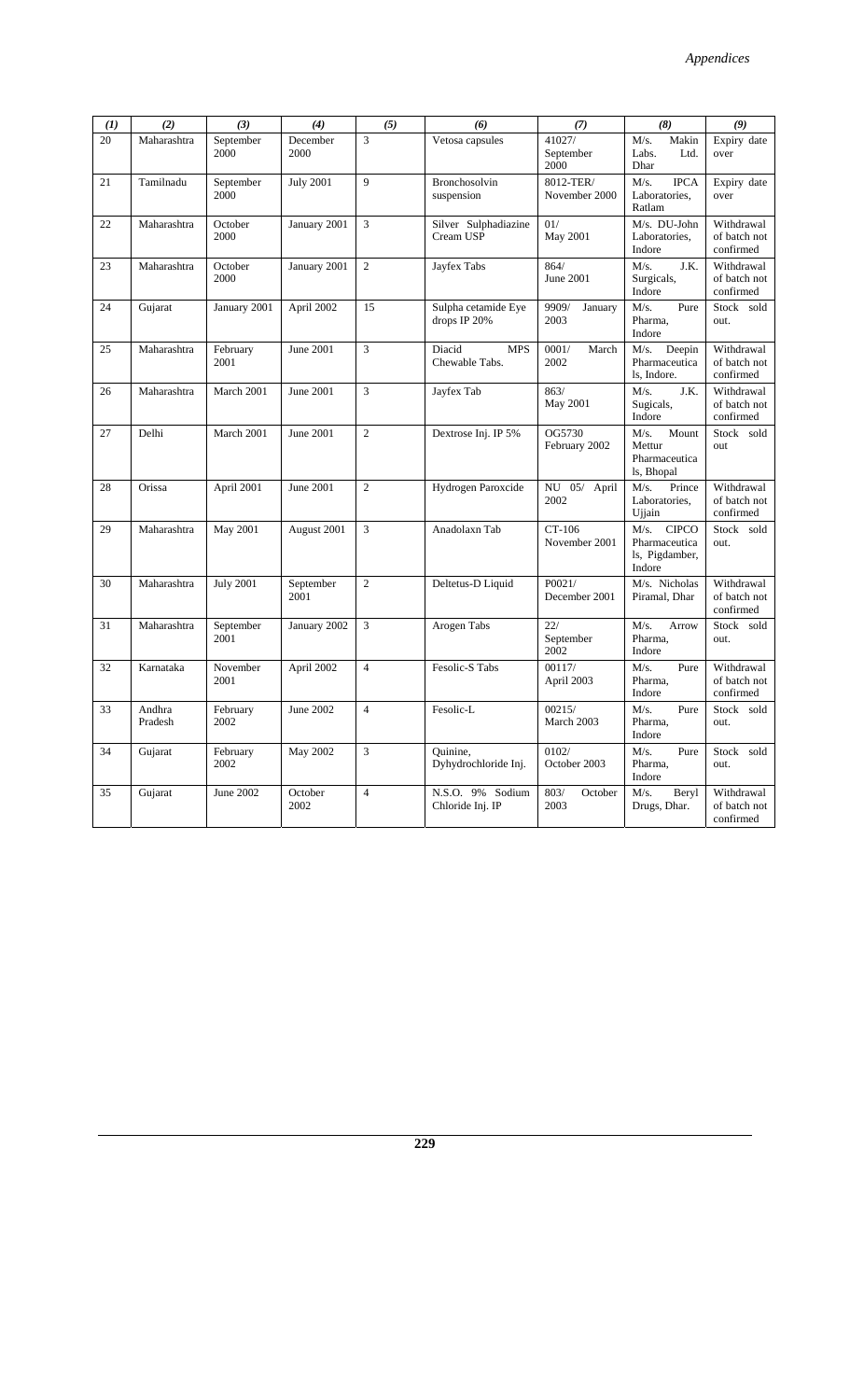## **Appendix XLII**

**(Reference : 3.3.4, page 71)** 

*Component-wise position of utilisation of funds* 

**under NACP- I** 

*(Rupees in lakh)* 

| Year    | Programme<br>management                                     |                  | <b>Voluntary blood</b><br>testing centres            |                  | <b>Sentinel</b><br>surveillance                      |                         | <b>STD</b> control and<br>condom promotion                  |                         | Drugs for<br>opportunistic<br>infections             |                  | <b>Training activities</b>                                  |                         | <b>Blood safety</b>                                         |                  | <b>IEC</b> and social<br>mobilisation                |                         | <b>Total</b>                                         |                  |
|---------|-------------------------------------------------------------|------------------|------------------------------------------------------|------------------|------------------------------------------------------|-------------------------|-------------------------------------------------------------|-------------------------|------------------------------------------------------|------------------|-------------------------------------------------------------|-------------------------|-------------------------------------------------------------|------------------|------------------------------------------------------|-------------------------|------------------------------------------------------|------------------|
|         | <b>Provision</b><br>as per<br>approved<br>plan of<br>Action | Expen-<br>diture | Provision<br>as per<br>approved<br>plan of<br>Action | Expen-<br>diture | Provision<br>as per<br>approved<br>plan of<br>Action | <b>Expen-</b><br>diture | <b>Provision</b><br>as per<br>approved<br>plan of<br>Action | <b>Expen-</b><br>diture | Provision<br>as per<br>approved<br>plan of<br>Action | Expen-<br>diture | <b>Provision</b><br>as per<br>approved<br>plan of<br>Action | <b>Expen-</b><br>diture | <b>Provision</b><br>as per<br>approved<br>plan of<br>Action | Expend<br>-iture | Provision<br>as per<br>approved<br>plan of<br>Action | <b>Expend</b><br>-iture | Provision<br>as per<br>approved<br>plan of<br>Action | Expen-<br>diture |
| (1)     | (2)                                                         | (3)              | (4)                                                  | (5)              | (6)                                                  | (7)                     | (8)                                                         | (9)                     | (10)                                                 | (11)             | (12)                                                        | (13)                    | (14)                                                        | (15)             | (16)                                                 | (17)                    | (18)                                                 | (19)             |
| 1998-99 | 48.00                                                       | 20.15            | 10.92                                                | <b>NIL</b>       | 9.26                                                 | 6.37                    | 55.00                                                       | 63.52                   | 12.00                                                | <b>NIL</b>       | 209.48                                                      | 7.46                    | 157.40                                                      | 65.10            | 145.00                                               | 14.20                   | 647.06                                               | 176.80           |

*Under NACP - II* 

| Year         | <b>Priority targeted intervention</b><br>against HIV/AIDS |                  | the general community                                 | <b>Preventive interventions for</b> |                                                       | Low cost AIDS care |                                                       | <b>Institutional strengthening</b> |                                                       | <b>Intersectoral collaboration</b> |                                                             | <b>Total</b>     |
|--------------|-----------------------------------------------------------|------------------|-------------------------------------------------------|-------------------------------------|-------------------------------------------------------|--------------------|-------------------------------------------------------|------------------------------------|-------------------------------------------------------|------------------------------------|-------------------------------------------------------------|------------------|
|              | Provision as per<br>approved plan of<br>Action            | Expendi-<br>ture | <b>Provision as</b><br>per approved<br>plan of Action | Expendi-<br>ture                    | <b>Provision as</b><br>per approved<br>plan of Action | <b>Expenditure</b> | <b>Provision as</b><br>per approved<br>plan of Action | <b>Expenditure</b>                 | <b>Provision as</b><br>per approved<br>plan of Action | <b>Expenditure</b>                 | <b>Provision as</b><br>per<br>approved<br>plan of<br>Action | Expendi-<br>ture |
| (1)          | (2)                                                       | (3)              | (4)                                                   | (5)                                 | (6)                                                   | (7)                | (8)                                                   | (9)                                | (10)                                                  | (11)                               | (12)                                                        | (13)             |
| 1999-2000    | 68.45                                                     | 107.53           | 366.71                                                | 205.18                              | 53.40                                                 | <b>NIL</b>         | 219.06                                                | 141.52                             | 7.00                                                  | 1.20                               | 714.62                                                      | 455.43           |
| 2000-01      | 278.51                                                    | 202.00           | 172.64                                                | 66.80                               | 5.00                                                  | <b>NIL</b>         | 68.85                                                 | 91.79                              | 5.00                                                  | 0.90                               | 530.00                                                      | 361.49           |
| 2001-02      | 248.20                                                    | 26.98            | 771.65                                                | 324.59                              | 11.10                                                 | NIL                | 192.08                                                | 119.55                             | 14.80                                                 | <b>NIL</b>                         | 1237.83                                                     | 471.12           |
| 2002-03      | 257.42                                                    | 56.57            | 503.28                                                | 243.34                              | 11.00                                                 | <b>NIL</b>         | 221.16                                                | 153.63                             | 10.00                                                 | <b>NIL</b>                         | 1002.86                                                     | 453.54           |
| <b>Total</b> | 852.58                                                    | 393.08           | 1814.28                                               | 839.91                              | 80.50                                                 | <b>NIL</b>         | 701.15                                                | 506.49                             | 36.80                                                 | 2.10                               | 3485.31                                                     | 1741.58          |

*(Rupees in lakh)*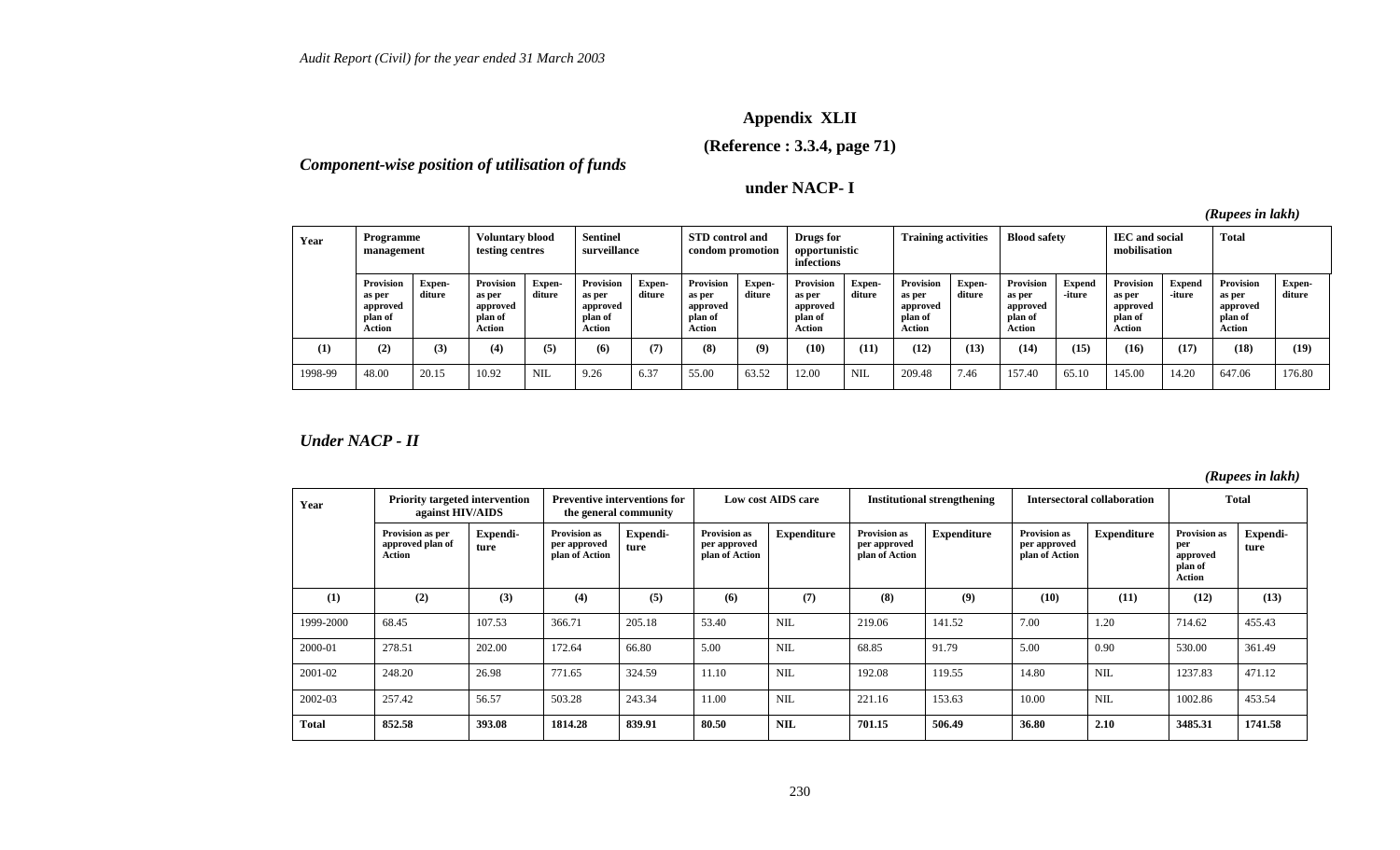### **Appendix XLIII**

### **(Reference : Paragraph 3.3.4, page 72)**

#### **Difference in expenditure reported by CMHOs/Deans Medical Colleges and that as per books of accounts maintained by MPSACS during 1998-2003**

| <b>Sl. No.</b> | <b>Name of Unit</b>          | <b>Expenditure*</b> reported by Units | <b>Expenditure*</b> as per books of | <b>Difference</b> |
|----------------|------------------------------|---------------------------------------|-------------------------------------|-------------------|
|                |                              |                                       | <b>MPSACS</b>                       |                   |
| 1.             | CMHO, Barwani                | 31,63,532                             | 28,75,656                           | 2,87,876          |
| 2.             | CMHO, Bhopal                 | 25,72,960                             | 17,71,487                           | 8,01,473          |
| 3.             | CMHO, Chhindwara             | 32, 27, 719                           | 21,66,319                           | 10,61,400         |
| 4              | CMHO, Dhar                   | 56,17,898                             | 30,84,909                           | 25,32,989         |
| 5.             | CMHO, Gwalior                | 14,57,891                             | 8,26,161                            | 6,31,730          |
| 6.             | CMHO, Indore                 | 38, 52, 797                           | 27, 25, 973                         | 11,26,824         |
| 7.             | CMHO, Satna                  | 32,15,032                             | 23,47,302                           | 8,67,730          |
| 8.             | CMHO, Ujjain                 | 47,64,837                             | 31,89,877                           | 15,74,960         |
| 9              | Dean, Medical College Indore | 75,06,174                             | 61, 57, 467                         | 13,48,707         |
|                | Total:                       | 3,53,78,840                           | 2,51,45,151                         | 1,02,33,689       |

**\* Expenditure include refunds also.**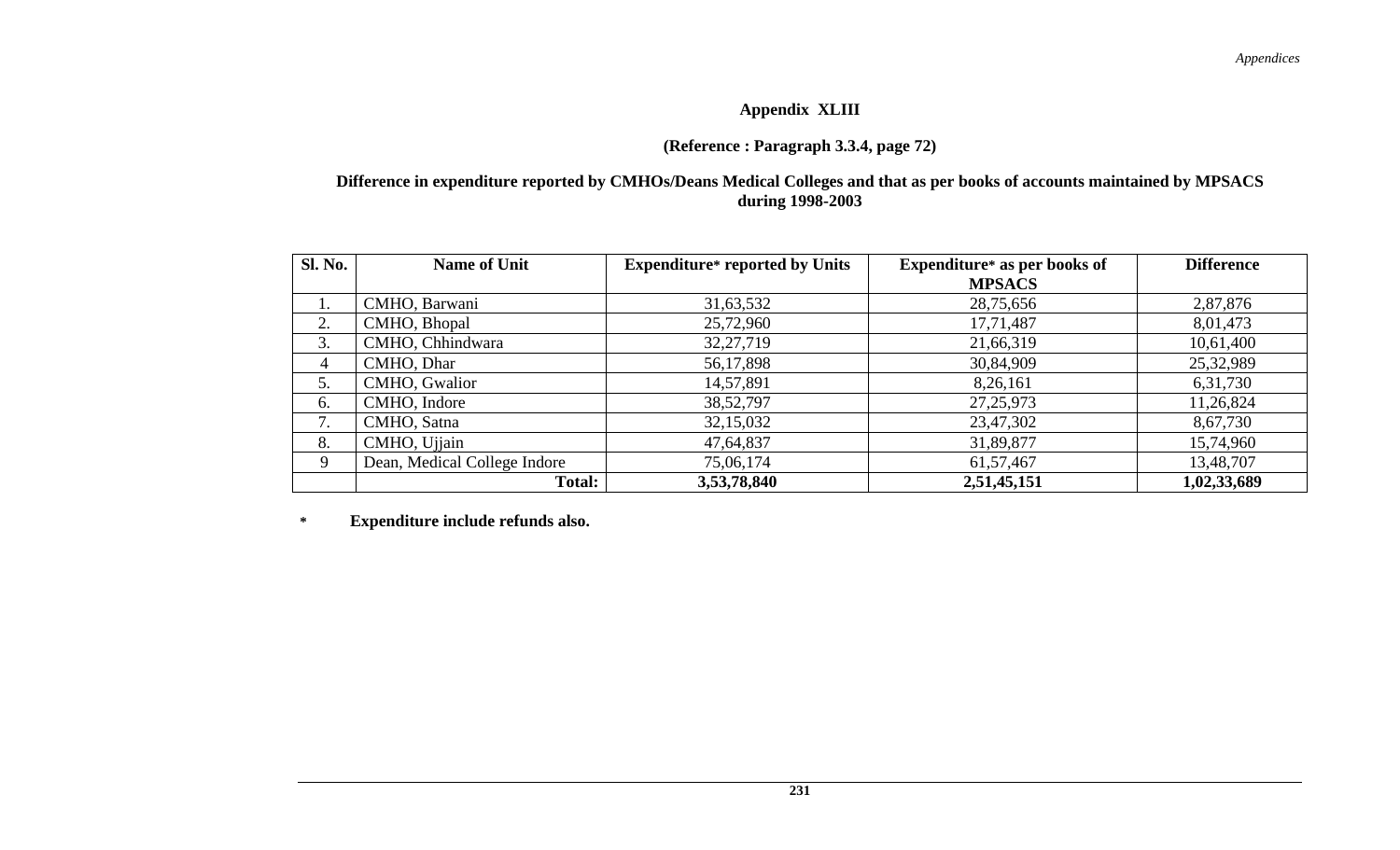## **Appendix XLIV**

## **(Reference : Paragraph 3.3.6 (i)(a), page 73)**

#### **Targeted interventions: Targets and achievements in respect of high risk groups**

| Sl.<br>No. | Group                | Year                                                  | <b>Targeted interventions</b><br>Amount                        |                                                                      |                                                                                |                                                 |                                                         |                                                                         |                                                  | <b>Name of NGOs involved</b>                                                                                                                                                                                                                               |
|------------|----------------------|-------------------------------------------------------|----------------------------------------------------------------|----------------------------------------------------------------------|--------------------------------------------------------------------------------|-------------------------------------------------|---------------------------------------------------------|-------------------------------------------------------------------------|--------------------------------------------------|------------------------------------------------------------------------------------------------------------------------------------------------------------------------------------------------------------------------------------------------------------|
|            |                      |                                                       | <b>Planned</b>                                                 | <b>Actuals</b>                                                       | Population<br>proposed to<br>be covered                                        | <b>Actually</b><br>covered                      | <b>Disbursed</b>                                        | <b>Utilised</b>                                                         | <b>Balance</b><br>outstanding                    |                                                                                                                                                                                                                                                            |
| (1)        | (2)                  | (3)                                                   | (4)                                                            | (5)                                                                  | (6)                                                                            | (7)                                             | (8)                                                     | (9)                                                                     | (10)                                             | (11)                                                                                                                                                                                                                                                       |
| (i)        | <b>CSW</b>           | 1998-99<br>1999-2000<br>2000-01<br>2001-02<br>2002-03 | $\mathcal{L}_{\mathcal{L}}$<br>$\sim$<br><b>NA</b><br>14<br>14 | $\sim$ $\sim$<br>$\sim$ $\sim$<br>1<br>$\overline{\phantom{0}}$<br>3 | $-$<br>$\sim$<br>500<br>$\overline{\phantom{a}}$<br>2,700                      | $\sim$<br>$\sim$<br>410<br>on going<br>project  | $\overline{a}$<br>٠.<br>2,47,334<br>57,545<br>16,08,768 | $\sim$<br>$\overline{a}$<br>1,89,789<br>57,545<br>yet to be<br>received | 57,545<br>16,08,768-                             | 1. B.R. Ambedkar Social Welfare &<br>Research Society, Bhopal (2000-03)                                                                                                                                                                                    |
|            |                      | <b>TOTAL</b>                                          | 28                                                             | $\overline{\mathbf{4}}$                                              | 3200                                                                           | 410                                             | 19,13,647                                               | 2,47,334                                                                | 16,66,313                                        |                                                                                                                                                                                                                                                            |
| (ii)       | <b>Truck Drivers</b> | 1998-99<br>1999-2000<br>2000-01<br>2001-02<br>2002-03 | $\overline{\phantom{a}}$<br>18                                 | $\overline{\phantom{a}}$<br>$\overline{4}$                           | $-$<br>40,000                                                                  | $\overline{\phantom{a}}$<br>on going<br>project | $\sim$ $\sim$<br>18,94,000                              | $\overline{\phantom{a}}$<br>Yet to be<br>received                       | 18,94,000                                        | 2. M.P. Voluntary Health Association,<br>Indore (2002-03)<br>3. Creative Media-Project & Promotion,<br>Bhopal (2002-03)<br>4. Adarsh Samaj Sewa Shiksha Samiti,<br>Gwalior (2002-03)<br>5. Gramin Adivasi Samaj Shikshan<br>Sansthan, Chhindwara (2002-03) |
|            |                      | <b>TOTAL</b>                                          | 18                                                             | $\overline{\mathbf{4}}$                                              | 40,000                                                                         |                                                 | 18,94,000                                               | $\mathord{\hspace{1pt}\text{--}\hspace{1pt}}$                           | 18,94,000                                        |                                                                                                                                                                                                                                                            |
| (iii)      | Industrial<br>labour | 1998-99<br>1999-2000<br>2000-01<br>2001-02<br>2002-03 | $-$<br>NA                                                      | $\overline{\phantom{a}}$<br>1                                        | Industrial<br>Area.<br>Govindpura,<br>Bhopal<br>Previous<br>ongoing<br>project | 4 slums                                         | 1,34,873<br>4,45,311<br>2,00,340<br>1,50,688            | 1,06,619<br>3,80,847<br>1,66,524<br>$\sim$ $\sim$                       | 28,254<br>64,464<br>33,816<br>1,50,688           | 6. Family Planning Association of<br>India, Bhopal (1999-2003)                                                                                                                                                                                             |
|            |                      | <b>TOTAL</b>                                          | <b>NA</b>                                                      | $\mathbf{1}$                                                         |                                                                                |                                                 | 9,31,212                                                | 6,53,990                                                                | 2,77,222                                         |                                                                                                                                                                                                                                                            |
| (iv)       | Slum<br>community    | 1998-99<br>1999-2000<br>2000-01                       | $\overline{\phantom{a}}$<br>NA                                 | $\overline{\phantom{a}}$<br>1                                        | 16,000                                                                         | $\sim$<br>5,129<br>ongoing                      | 3,89,963<br>5,90,801                                    | $\overline{\phantom{m}}$<br>1,89,124                                    | $\overline{\phantom{a}}$<br>2,00,839<br>5,90,801 | 7. Malwanchal Vikas Parishad, Bhopal<br>$(1999-2001)$                                                                                                                                                                                                      |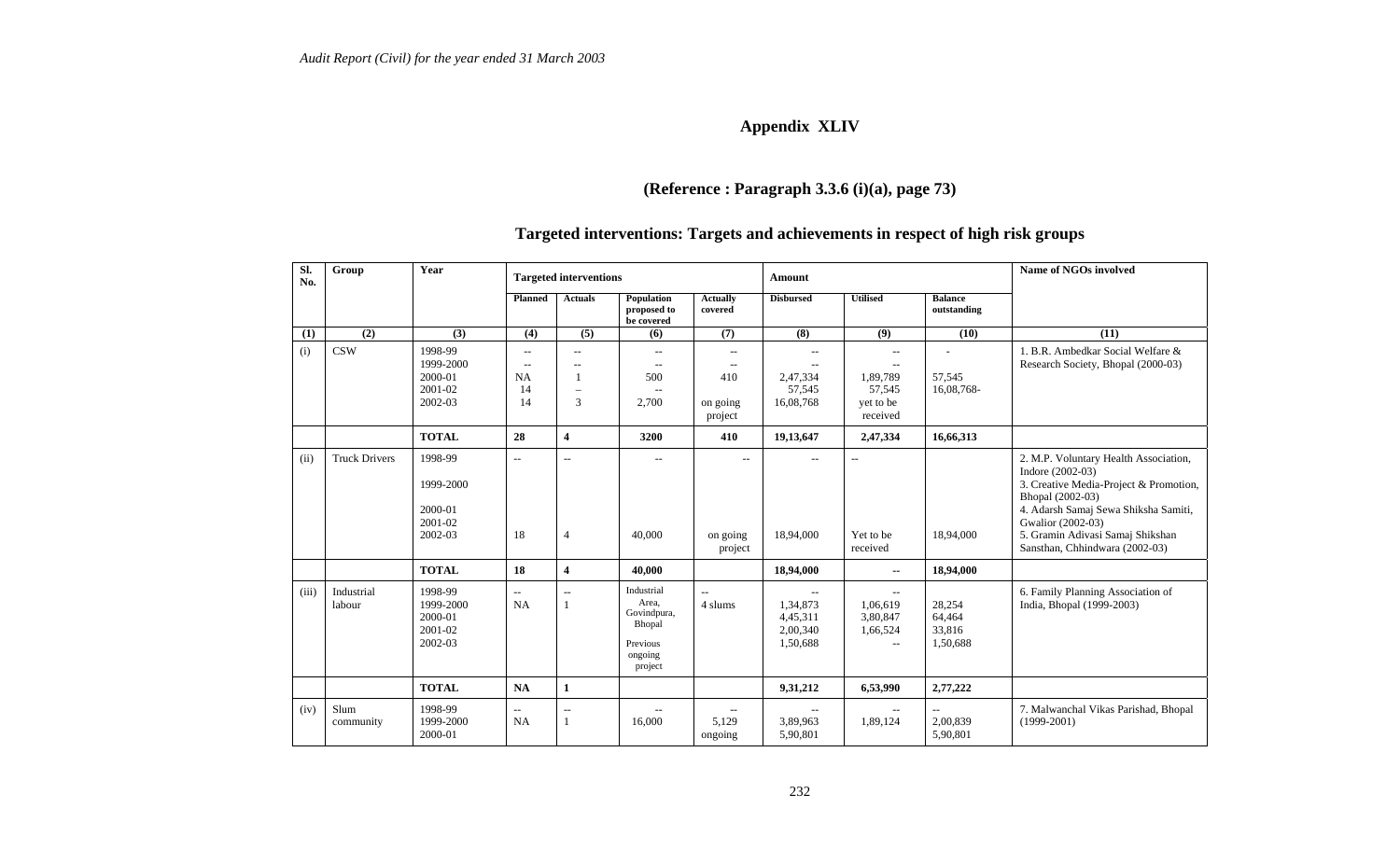|  |              |       |        | project |          |          |          |  |
|--|--------------|-------|--------|---------|----------|----------|----------|--|
|  | <b>TOTAL</b> | $- -$ | 16,000 | 5.129   | 9.80.764 | 1,89,124 | 7.91.640 |  |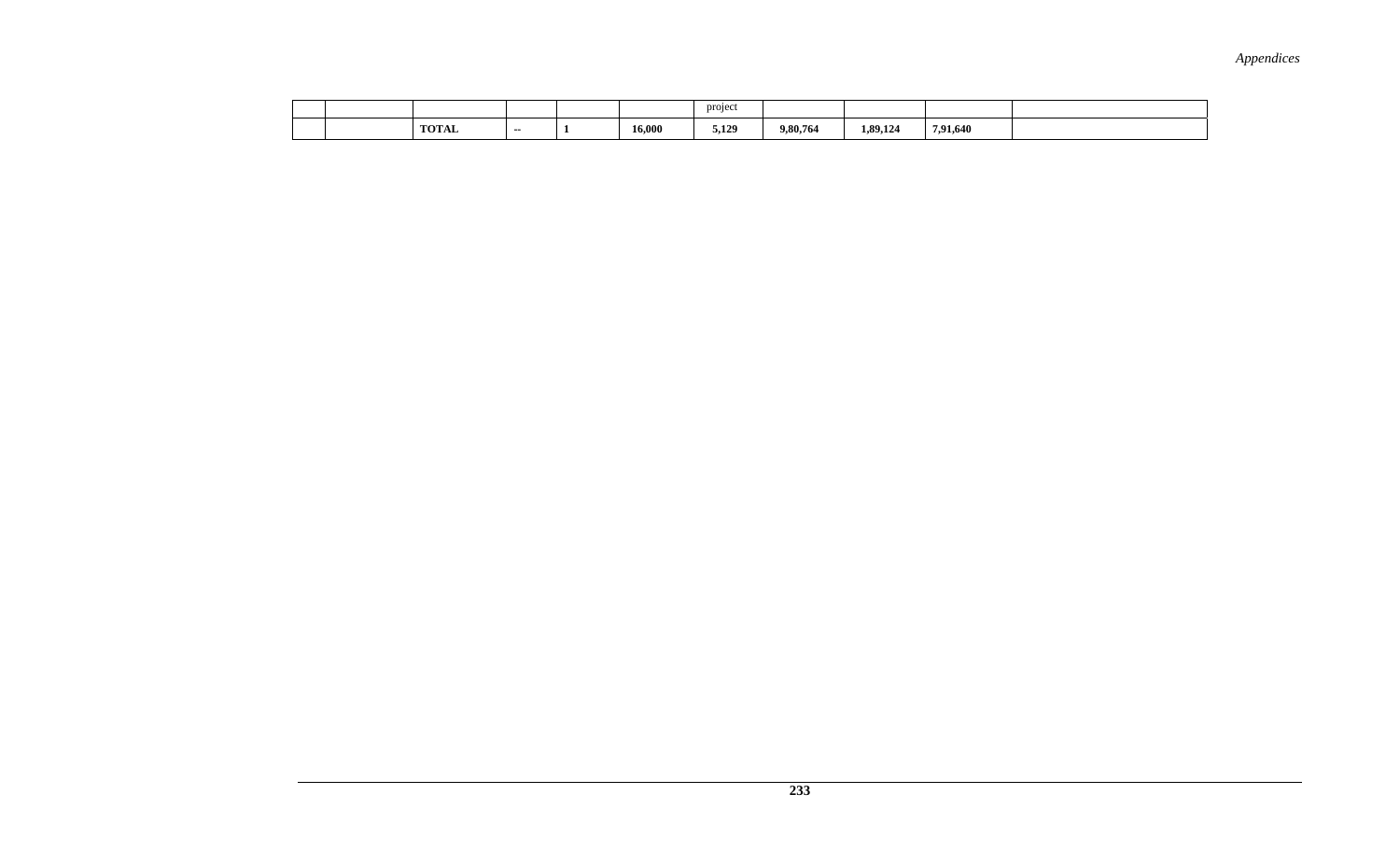| (1)   | (2)                                      | (3)                                        | (4)                                                  | (5)                                                                                | (6)                                                                               | (7)                                | (8)                                       | (9)                                  | (10)                                     | (11)                                                               |
|-------|------------------------------------------|--------------------------------------------|------------------------------------------------------|------------------------------------------------------------------------------------|-----------------------------------------------------------------------------------|------------------------------------|-------------------------------------------|--------------------------------------|------------------------------------------|--------------------------------------------------------------------|
| (v)   | Migrant labour                           | 1998-99<br>1999-2000<br>2000-01<br>2001-02 | $- -$<br><b>NA</b>                                   | $\hspace{0.1mm}-\hspace{0.1mm}-\hspace{0.1mm}$                                     | --<br>1 Block of<br><b>CI</b> State<br>(STD mobile<br>unit)<br>ongoing<br>project | --<br>Katghara<br><b>Block</b>     | $\hspace{0.05cm} -$<br>85,334<br>84,033   | 71,568<br>$\overline{\phantom{a}}$   | --<br>13,766<br>84,033                   | 8. Center for Labour Education &<br>Research, Bilaspur (2000-2002) |
|       |                                          | <b>TOTAL</b>                               | $\overline{\phantom{a}}$                             | 1                                                                                  |                                                                                   |                                    | 1,69,367                                  | 71,568                               | 97,799                                   | <b>Transferred to CG State</b>                                     |
| (vi)  | Migrant labour<br>& transport<br>workers | 1998-99<br>1999-2000<br>2000-01<br>2001-02 | $\overline{\phantom{a}}$<br>$- -$<br><b>NA</b><br>11 | $\sim$<br>$\hspace{0.1mm}-\hspace{0.1mm}-\hspace{0.1mm}$<br>$\mathbf{1}$<br>$\sim$ | $\overline{a}$<br>Industrial area<br>of Dewas,<br>ongoing<br>Project              | $-$<br>$- -$<br>Industrial<br>Area | $\sim$ $-$<br>$- -$<br>74,900<br>1,35,327 | $- -$<br>$- -$<br>56,903<br>1,24,221 | $\overline{a}$<br>--<br>17,997<br>11,106 | 9. Ranbaxy Community Health Care,<br>Dewas (2000-02)               |
|       |                                          | <b>TOTAL</b>                               | 11                                                   | $\mathbf{1}$                                                                       |                                                                                   |                                    | 2,10,227                                  | 1,81,124                             | 29,103                                   |                                                                    |
| (vii) | Street children                          | 1998-99<br>1999-2000<br>2000-01<br>2001-02 | $\overline{\phantom{a}}$<br>$- -$<br><b>NA</b>       | $\sim$<br>$\sim$                                                                   | $- -$<br>$- -$<br>2000                                                            | --<br>--<br>1,256                  | $- -$<br>$- -$<br>2,16,666<br>22,544      | $- -$<br>$- -$<br>1,96,622<br>$- -$  | --<br>--<br>20,044<br>22,544             | 10. Aarambha, Bhopal (2000-02)                                     |
|       |                                          | <b>TOTAL</b>                               |                                                      |                                                                                    | <b>2000</b>                                                                       | 12,56                              | 2,39,210                                  | 1,96,622                             | 42,588                                   |                                                                    |
|       |                                          | <b>GRAND TOTAL</b>                         | 57                                                   | 12                                                                                 | 61,200                                                                            | 6,795                              | 63,38,427                                 | 15,39,762                            | 47,98,665                                |                                                                    |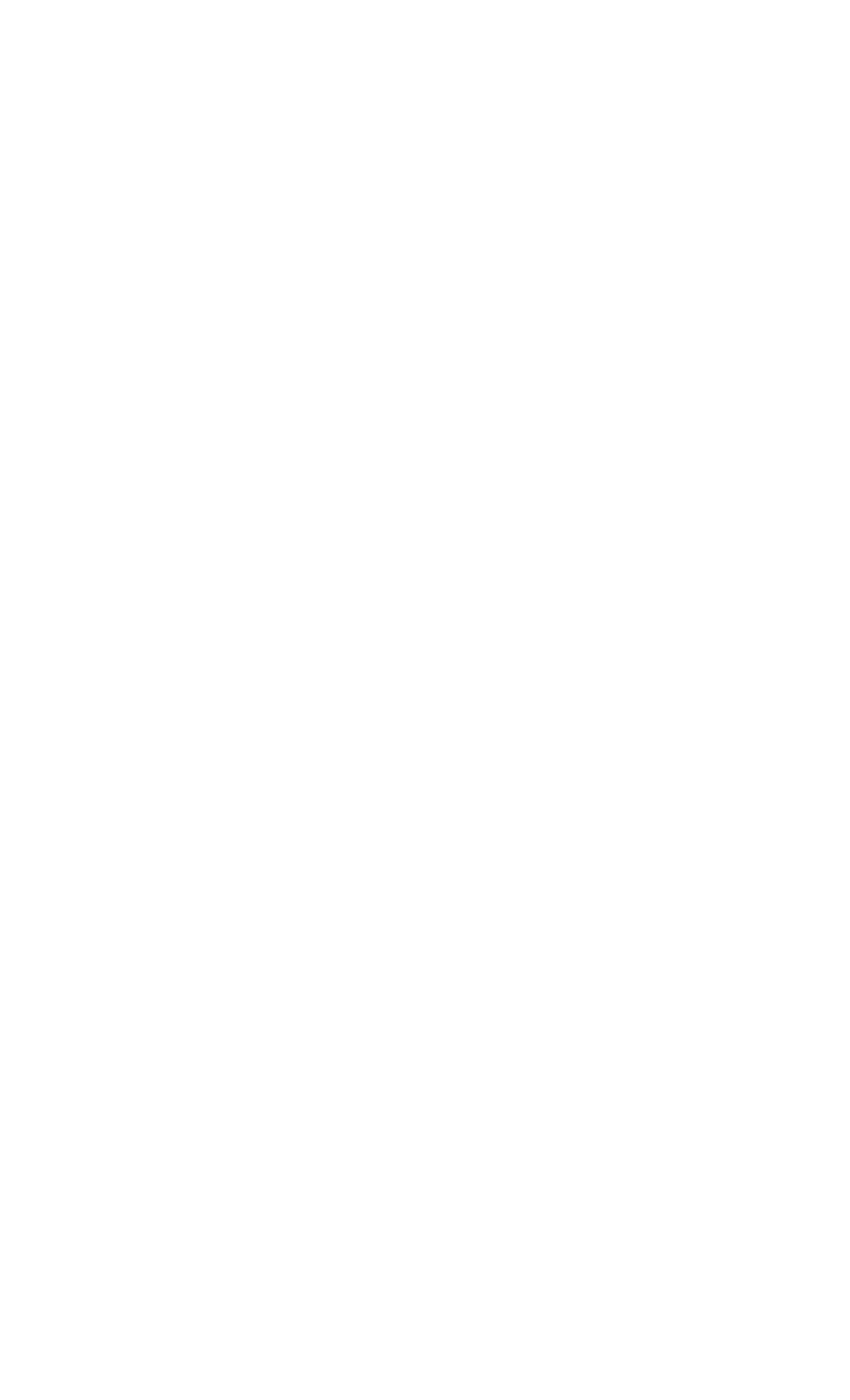## **Appendix XLV**

#### **(Reference : paragraph 4.4.2 (a), page 118)**

Sanctions issued in favour of persons/institutions outside the State of Madhya Pradesh

| SI.<br>No.       | Date of sanction | Name of grantee                                                                                                  | <b>Purpose</b>                                                            | <b>Amount</b><br>(Rupees in lakh)            |
|------------------|------------------|------------------------------------------------------------------------------------------------------------------|---------------------------------------------------------------------------|----------------------------------------------|
| (1)              | (2)              | (3)                                                                                                              | (4)                                                                       | (5)                                          |
| 1.               | August 1998      | Surekha Panandikar, President,<br>Finance Committee, I.B.B.Y.<br>Congress, Bahadur Shah Zafar<br>Marg, New Delhi | For release of book                                                       | 3.00<br>less amount refunded<br>0.86<br>2.14 |
| $\overline{2}$ . | September 1998   | Chief Trustee, Shree Gyaneshwar<br>Maharaj Sansthan, ALGI (Pune)                                                 | Construction of rest house                                                | 1.00                                         |
| 3.               | May 1999         | Secretary, Bahramghat Vikas<br>Sansthan, Ganeshpur (U.P.)                                                        | For construction of Late<br>Queen Usha Devi Singh<br>Library              | 0.50                                         |
| 4.               | December 1999    | President, N.V. Gadgil National<br>Society, Meerut (U.P.)                                                        | For publication and release<br>of selected works of Late<br>Shri Gadgil   | 0.25                                         |
| 5.               | <b>May 2000</b>  | Principal, Freedom Fighter<br><b>Education Centre, Faizabad</b><br>(U.P.)                                        | For purchase of furniture<br>and sports articles                          | 0.50                                         |
| 6.               | <b>May 2000</b>  | Shri Mayakesh Amrohvi Indian<br>Cultural Society, Delhi                                                          | For Almi Urdu Conference                                                  | 0.20                                         |
| $\tau$           | <b>May 2000</b>  | Anis Ahmed, Muslim Women's<br>Forum, New Delhi                                                                   | For arranging collegium on<br>Muslim women's rights and<br>status         | 0.50                                         |
| 8                | <b>July 2000</b> | President, National Education<br><b>Development Association</b><br>(NEDA), Bapunagar, Mirzapur<br>(U.P.)         | Construction of library<br>building                                       | 0.25                                         |
| 9                | November 2001    | Ku. Upma Arora, Lady Shriram<br>College, New Delhi                                                               | For participation in Inter-<br>varsity Debating<br>Championship, Singapur | 0.50                                         |
| 10               | December 2001    | President Vivekanand Medical<br>Research Trust, Palampur<br>(Himachal Pradesh)                                   | For establishment of<br>hospital                                          | 5.00                                         |
| 11.              | February 2002    | Smt. Hemvanti Porte, Vice<br>President, Akhil Bhartiya Adivasi<br>Vikas Parishad, Bilaspur (CG).                 | Construction of college<br>building                                       | 5.00                                         |

236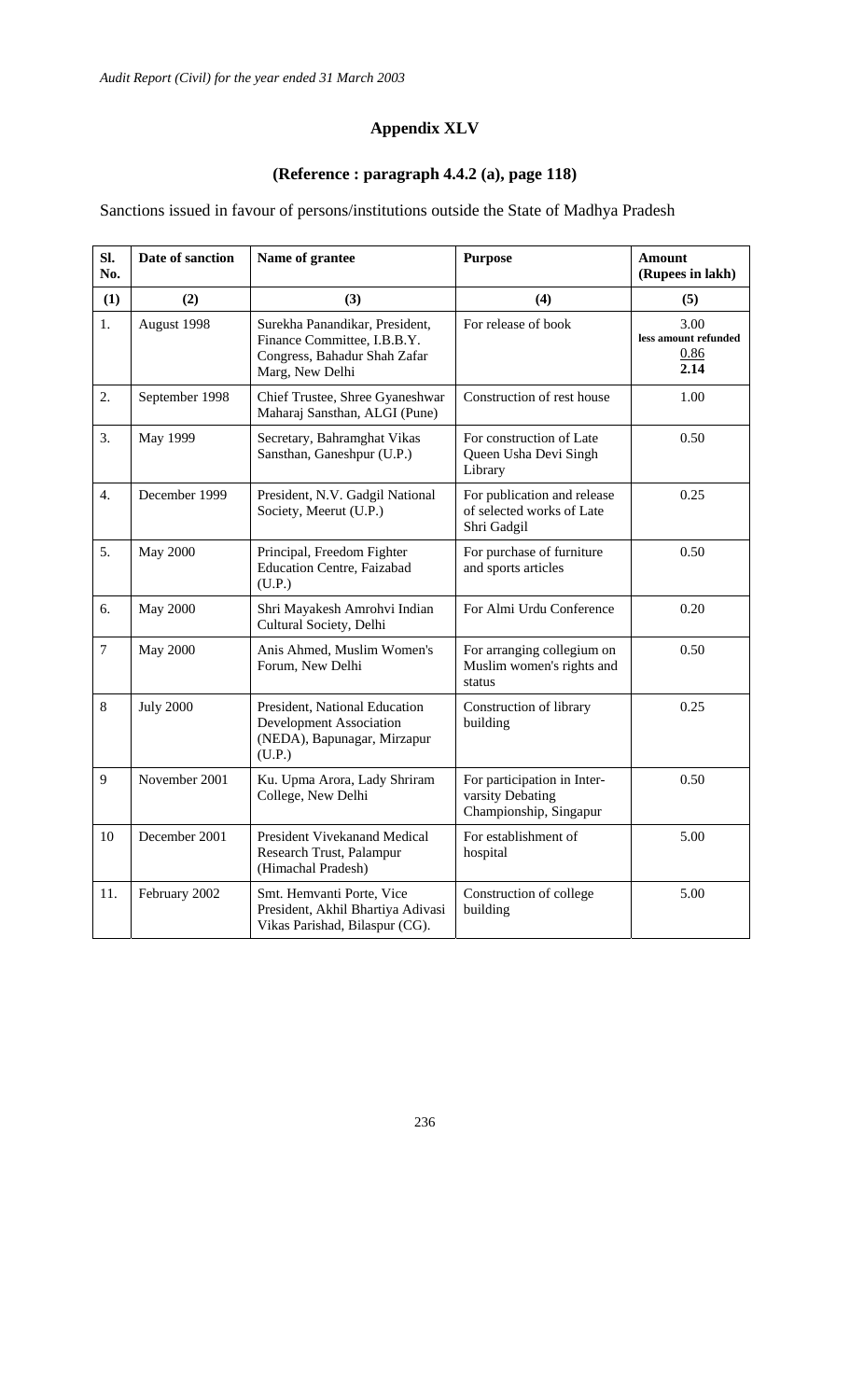| (1) | (2)           | (3)                                                                                                             | (4)                                                                            | (5)   |
|-----|---------------|-----------------------------------------------------------------------------------------------------------------|--------------------------------------------------------------------------------|-------|
| 12. | February 2002 | President, Aero Club of India,<br>New Delhi                                                                     | For encouraging aero-flights<br>training and development of<br>flying as sport | 5.00  |
| 13. | April 2002    | Miss B.M. Leelakumari, Guntur<br>(A.P.)                                                                         | For Ph. D. work                                                                | 0.50  |
| 14. | June 2002     | Smt. Sharmila Tagore, New Delhi                                                                                 | For construction work                                                          | 2.00  |
| 15. | August 2002   | Kalpana Ramteke, Ahmedabad,<br>Gujrat                                                                           | Purpose not mentioned                                                          | 1.00  |
| 16. | August 2002   | Principal, Harmen Manner<br>School, Nainital                                                                    | For education etc. of<br>orphans                                               | 1.00  |
| 17  | October 2002  | Manager, DP Dhar Memorial<br>Trust, Srinagar (J&K)                                                              | For establishment of school                                                    | 3.00  |
| 18  | October 2002  | Secretary, "SAHMAT" Sanstha,<br>New Delhi                                                                       | For annual function                                                            | 3.00  |
| 19  | November 2002 | Shri Bhalchandra Mungrekar,<br>President, Dr. Ambedkar Institute<br>of Social & Economic Cell,<br>Mumbai        | For arranging a workshop                                                       | 2.00  |
| 20. | January 2003  | Honorary Secretary, Chopasni<br>Shiksha Samiti, Jodhpur                                                         | For grant of scholarship to<br>students                                        | 2.00  |
| 21. | January 2003  | Pratibha Vikas Evam Shodh<br>Sansthan, Ajmer (Rajasthan)                                                        | For grant of scholarship to<br>students                                        | 1.00  |
| 22. | February 2003 | Dr. Vishnucharan Sharma,<br>Honorary Secretary, Swami<br>Nishchalanad Saraswati Seva<br>Sansthan, Puri (Orissa) | For construction of hospital                                                   | 10.00 |
|     |               | <b>Total</b>                                                                                                    |                                                                                | 46.34 |

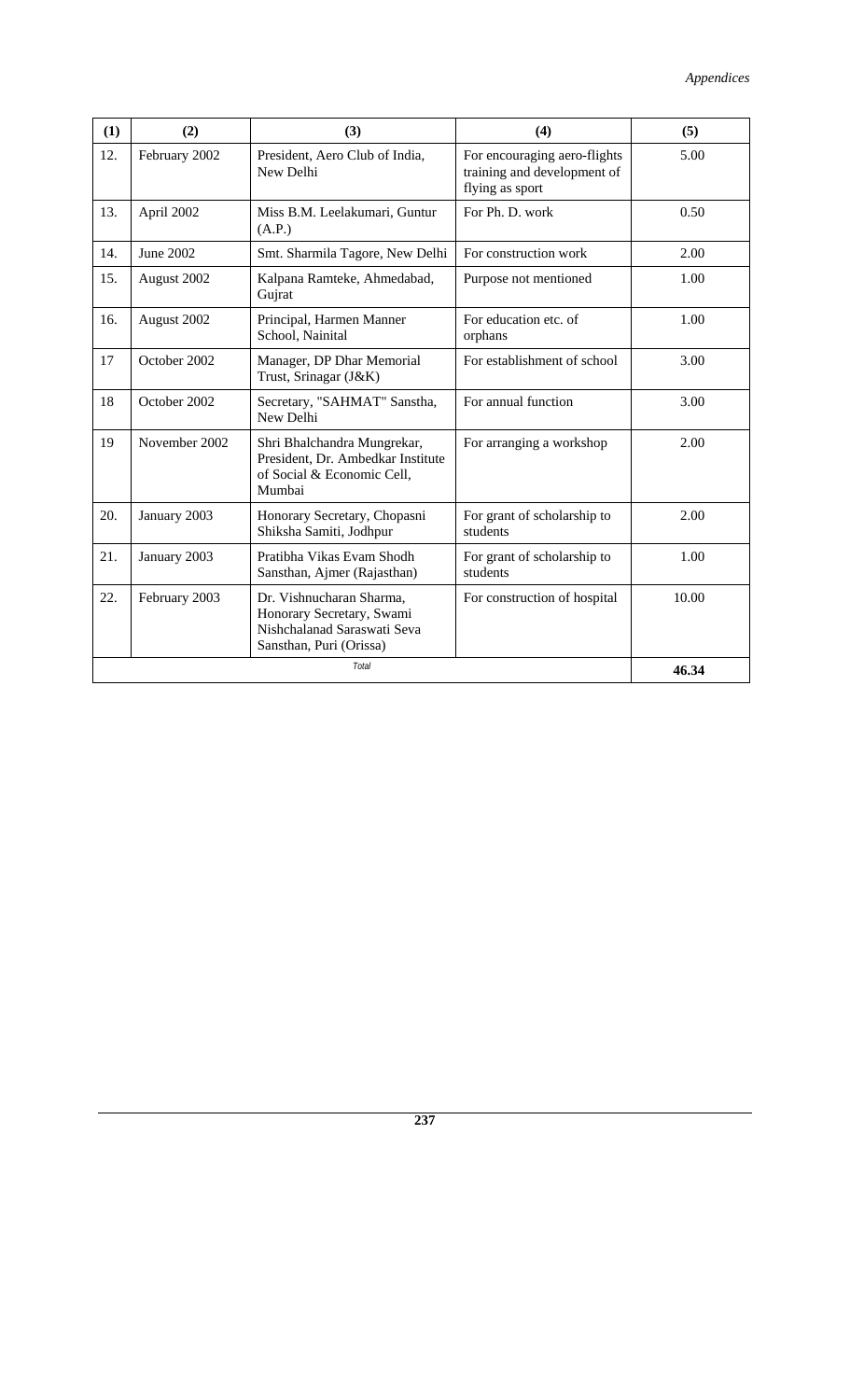#### **Appendix XLVI (Reference : paragraph 4.4.2 (b), page 119)**

#### Cases involving sanction of more than Rs.2 lakh in each case

| SI.<br>No. | Date of<br>sanctions | Name of grantee                                                                       | <b>Purpose</b>                                              | <b>Amount</b><br>(Rupees in lakh) |
|------------|----------------------|---------------------------------------------------------------------------------------|-------------------------------------------------------------|-----------------------------------|
| 1.         | <b>June 1998</b>     | Indian Medical Association,<br>Indore                                                 | Financial assistance                                        | 3.00                              |
| 2.         | August 1998          | Danteshwari<br>Utsav<br>Maa<br>Samiti, Bastar                                         | re-furbishing<br>Maa<br>For<br>of<br>Danteshwari's chariot  | 3.00                              |
| 3.         | May 1999             | Administrative<br>Director,<br>Academy, Bhopal                                        | Financial assistance to Noronha<br>Foundation, Bhopal.      | 3.00                              |
| 4.         | May 2000             | Sachiv, Sunni Hanfi Maszid<br>Committee, Raipur                                       | For construction of boundry wall<br>of graveyard            | 2.40                              |
| 5.         | June 2000            | Adhyaksha, M.P. Balai Samaj<br>Dharmshala Nirman Samiti,<br>Ujjain                    | For construction of Dharmashala                             | 2.50                              |
| 6. A       | September 2002       | <b>Miss</b><br>Rajkumari<br>Dodiya,<br>Village Harsola, Tehsil Mhow.                  | Award for winning gold and<br>silver medals in Commonwealth | 1.00                              |
| 6. B       | November 2002        | (Indore)                                                                              | Games                                                       | 4.00                              |
| 7.         | January 2003         | Chairperson,<br>Noronha<br>Foundation, Bhopal                                         | For Noronha foundation                                      | 10.00                             |
| 8.         | March 2003           | President,<br>Madhya<br>Pradesh<br>Administrative<br><b>Services</b><br>Union, Bhopal | For construction of office-cum-<br>guest house              | 10.00                             |
| 9.         | March 2003           | Manager, Hindu<br>Bal<br>Seva<br>Sadan, Khandwa                                       | Construction of Ashram and<br>workshop                      | 5.00                              |
| 10.        | March 2003           | Bhartiya<br>Adhyaksha,<br>Yog<br>Anusandhan Parishad, Bhopal                          | For charitable<br>physiotherapy<br>hospital                 | 5.00                              |
|            |                      | <b>Total</b>                                                                          |                                                             | 48.90                             |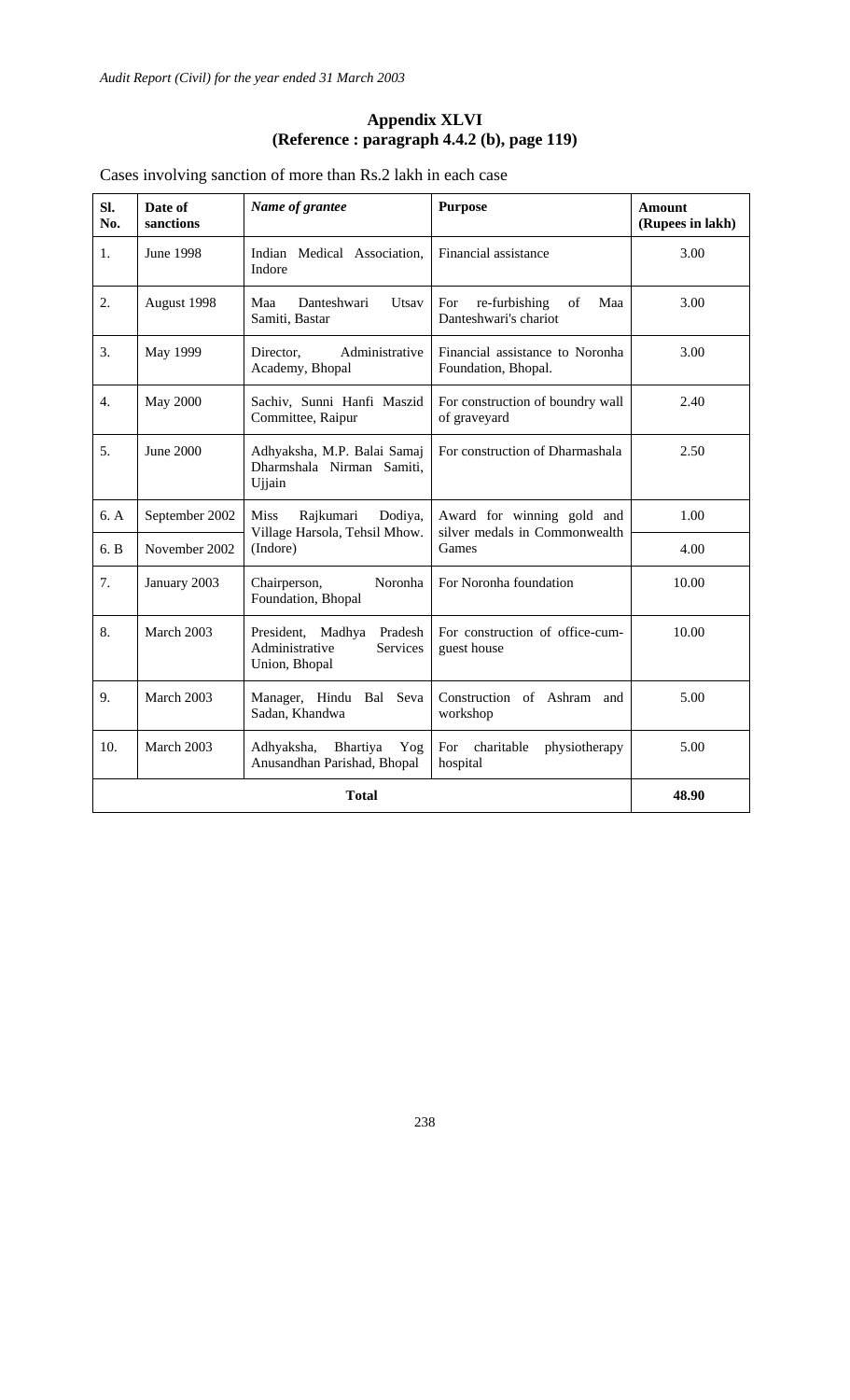## **Appendix XLVII**

## **(Reference : paragraph 4.4.2 (c), page 119)**

Particulars of cases involving sanctions of grants for religious purposes and/ or for the benefit of a particular caste/community

| SI. | Year         | Purpose for which the grant was sanctioned |                                       |                               |                      |                                                               |        |                                                          |               |                                             |        |                                  |        |              |           |
|-----|--------------|--------------------------------------------|---------------------------------------|-------------------------------|----------------------|---------------------------------------------------------------|--------|----------------------------------------------------------|---------------|---------------------------------------------|--------|----------------------------------|--------|--------------|-----------|
| No. |              | or repair etc. of                          | For construction<br>places of worship | For arranging<br>or functions | religious activities | For construction<br>of caste-based<br>community halls<br>etc. |        | For arranging<br>caste/<br>community-based<br>activities |               | For cremation<br>grounds<br>graveyard, etc. |        | For religious<br>education, etc. |        | <b>Total</b> |           |
|     |              | No. of<br>cases                            | Amount                                | No. of<br>cases               | Amount               | No. of<br>cases                                               | Amount | No. of<br>cases                                          | <b>Amount</b> | No. of<br>cases                             | Amount | No. of<br>cases                  | Amount | No. of cases | Amount    |
| (1) | (2)          | (3)                                        | (4)                                   | (5)                           | (6)                  | (7)                                                           | (8)    | (9)                                                      | (10)          | (11)                                        | (12)   | (13)                             | (14)   | (15)         | (16)      |
| 1.  | 1998-99      | 328                                        | 88.04                                 | 18                            | 2.92                 | 207                                                           | 96.90  | 6                                                        | 2.25          | 41                                          | 9.00   | 33                               | 10.71  | 633          | 209.820   |
| 2.  | 1999-2000    | 329                                        | 78.50                                 | 16                            | 4.80                 | 76                                                            | 45.10  | 26                                                       | 4.11          | 17                                          | 7.60   | 16                               | 3.20   | 480          | 143.31    |
| 3.  | 2000-01      | 552                                        | 90.11                                 | 39                            | 7.49                 | 93                                                            | 37.33  | 23                                                       | 2.65          | 47                                          | 11.20  | 28                               | 4.95   | 782          | 153.73    |
| 4.  | 2001-02      | 122                                        | 14.56                                 | $\overline{4}$                | 1.60                 | 12                                                            | 5.90   |                                                          | 0.15          | $\tau$                                      | 2.25   | 3                                | 0.60   | 149          | 25.06     |
| 5.  | 2002-03      | 560                                        | 67.045                                | 29                            | 2.52606              | 172                                                           | 87.66  | 23                                                       | 6.445         | 34                                          | 12.00  | 29                               | 7.31   | 847          | 182.98606 |
|     | <b>Total</b> | 1891                                       | 338.255                               | 106                           | 19.33606             | 560                                                           | 272.89 | 79                                                       | 15.605        | 146                                         | 42.05  | 109                              | 26.77  | 2891         | 714.90606 |

#### *(Rupees in lakh)*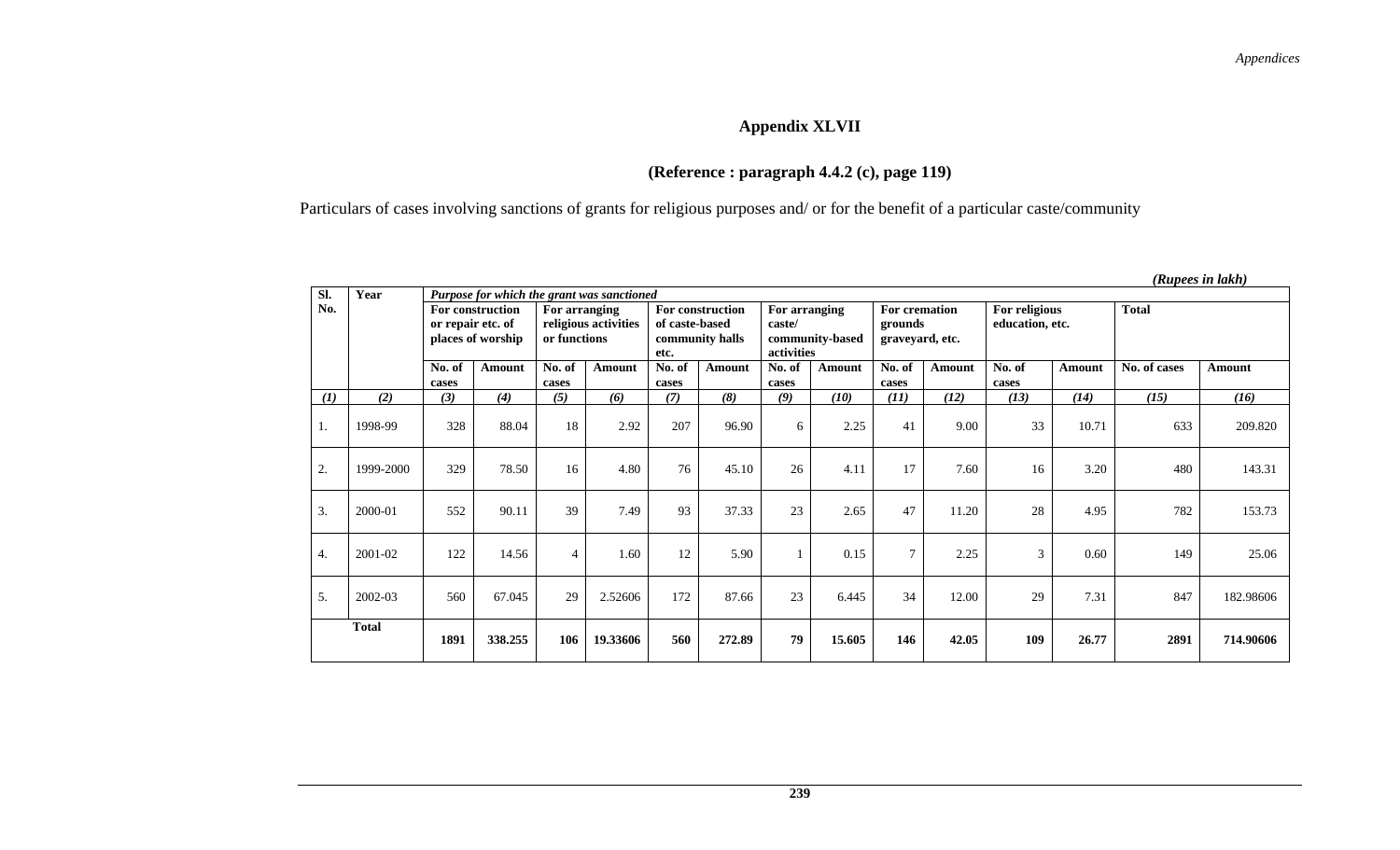#### **Appendix XLVIII (Reference: paragraph 4.4.6, page 124)**

### **Details of food grain distributed under Mid-day Meals Scheme**

| <b>Month</b> | Number of<br>students<br>enrolled in<br>class I to V | Number of<br>students<br>provided<br>food grains | <b>Quantity of</b><br>food grain<br>distributed<br>(In quintals) | <b>Quantity of food</b><br>grain admissible<br>at 3 kg per<br>month (In<br>quintals) | <b>Excess quantity</b><br>of food grain<br>distributed (In<br>quintals) |
|--------------|------------------------------------------------------|--------------------------------------------------|------------------------------------------------------------------|--------------------------------------------------------------------------------------|-------------------------------------------------------------------------|
| 8/2001       | 184571                                               | 64051                                            | 1965.96                                                          | 1921.53                                                                              | 44.43                                                                   |
| 9/2001       | 184444                                               | 102209                                           | 3557.44                                                          | 3066.27                                                                              | 491.17                                                                  |
| 10/2001      | 177806                                               | 81142                                            | 3820.67                                                          | 2434.26                                                                              | 1386.41                                                                 |
| 11/2001      | 177862                                               | 111855                                           | 3721.61                                                          | 3355.65                                                                              | 365.96                                                                  |
| 12/2001      | 177437                                               | 108812                                           | 4119.16                                                          | 3264.36                                                                              | 854.80                                                                  |
| 01/2002      | 176773                                               | 141769                                           | 4739.55                                                          | 4253.07                                                                              | 486.48                                                                  |
| 02/2002      | 176838                                               | 141483                                           | 5145.15                                                          | 4244.49                                                                              | 900.66                                                                  |
| 03/2002      | 176995                                               | 76813                                            | 5053.24                                                          | 2304.39                                                                              | 2748.85                                                                 |
| <b>Total</b> | 1432726                                              | 828134                                           | 32122.78                                                         | 24844.02                                                                             | 7278.76                                                                 |

Cost of food grain (wheat) @ Rs.8.30/- per kg fixed by the Government of India.

Thus Excess pay 7278.76x8.30 = 60.41 lakh

**Source:- Monthly Progress Reports maintained in the office of Chief Executive Officer , Zila Panchayat, Rajgarh.**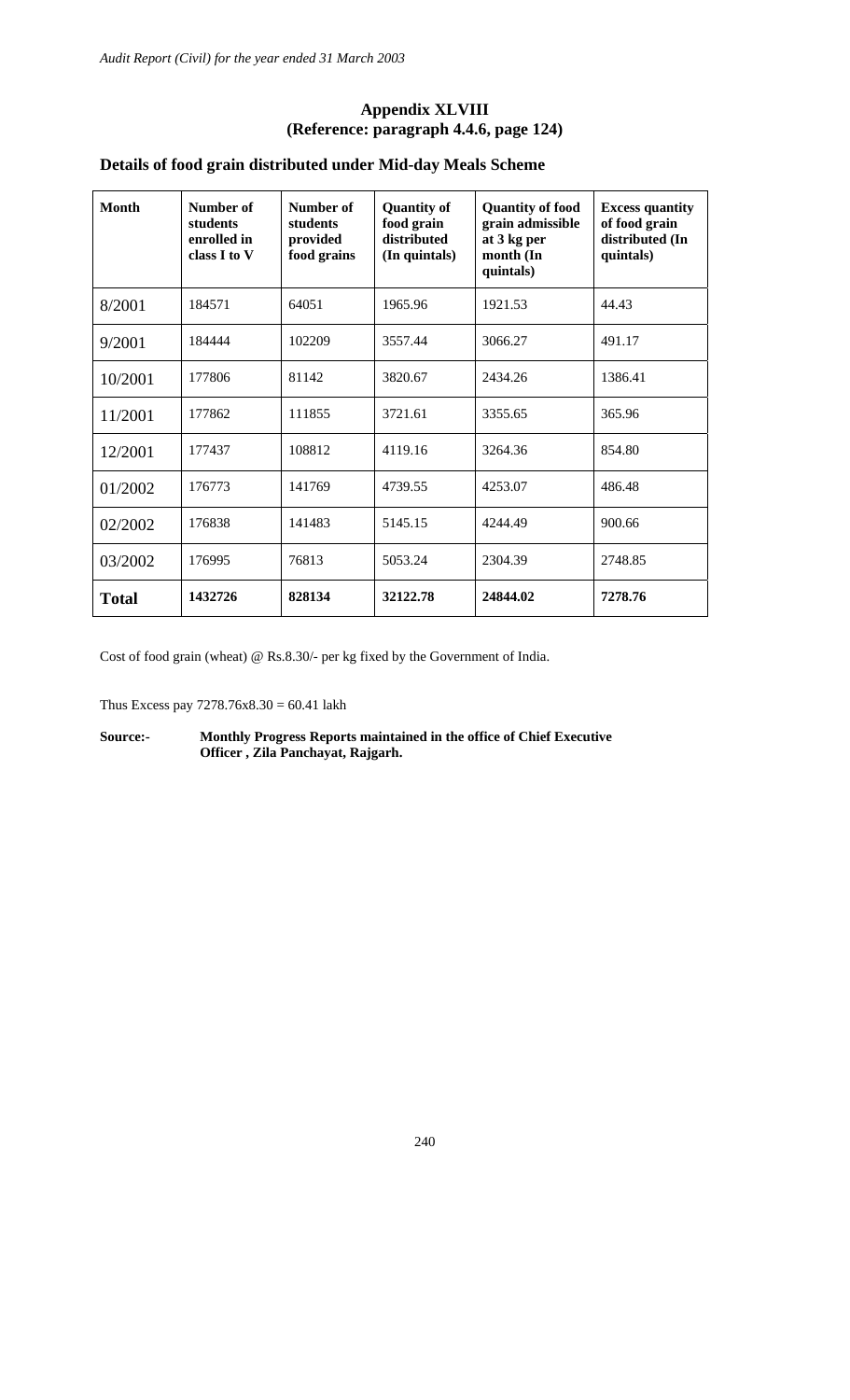#### **Appendix XLIX (Reference: paragraph 4.6.4, page 137) Statement showing details of recoverable extra cost from the defaulting contractors**

*(Rupees in lakh)* 

| SI.<br>No.              | Name of original<br>contractor from<br>whom the extra cost<br>is recoverable | Agt.<br>No.          | Name of work                                                                                                                                                                                        | Name of<br><b>Division</b>                         | Amount of<br>contract  | <b>Estimated</b><br>cost | Value of<br>work<br>done | <b>Balance Amt.</b><br>Of work | Amt. of work<br>awarded to<br>another<br>contractor | Amt. of<br>work<br>done | Extra cost<br>recoverable from<br>original<br>contractor | <b>Balance Amt.</b><br>of advances $\&$<br>cost of<br>material                | Amt. available<br>with the deptt.     | Date on which work was<br>withdrawn from original<br>contractor |
|-------------------------|------------------------------------------------------------------------------|----------------------|-----------------------------------------------------------------------------------------------------------------------------------------------------------------------------------------------------|----------------------------------------------------|------------------------|--------------------------|--------------------------|--------------------------------|-----------------------------------------------------|-------------------------|----------------------------------------------------------|-------------------------------------------------------------------------------|---------------------------------------|-----------------------------------------------------------------|
| $\overline{1}$          | Shri Omprakash<br>Mishra                                                     | 40/DL/8<br>$9 - 90$  | Constn. of<br>Urmil<br>acquaduct at ch<br>$816$ of<br>Bariyarpur left<br>main canal                                                                                                                 | Bariyarpur<br>left canal Dn.<br>No.1<br>Rajnagar   | 117.88<br>(49% above)  | 79.01                    | 32.29                    | 85.59<br>PAC 64.40             | 187.08<br>(190.49%)                                 | 11.24                   | 91.00<br>(141.49%)<br>- 2.16 adjusted                    | 6.24                                                                          | 3.15<br>Adjusted 2.16<br>Balance 0.99 | 15.11.95                                                        |
| 2                       | Shri Amiruddin                                                               | 16/Dl/9<br>$0 - 91$  | Constn.of<br>chutefall at RD<br>115 M on<br>Bhangra Nalla<br>tank                                                                                                                                   | <b>Banjar River</b><br>Project Dn.<br>Baiher       | 47.90<br>(65.17%)      | 29.00                    | 24.69                    | 23.21<br>PAC 13.86             | 44.07<br>(217.97%)                                  | 32.09                   | 21.18<br>$(152.8\%)$<br>Recd.-2.59                       |                                                                               | $\sim$                                | 4.10.97                                                         |
|                         | Shri R.K.Khurana                                                             | 9/DL/88<br>$-89$     | Constn. of<br>chutefall at RD                                                                                                                                                                       | <b>Banjar River</b><br>Project Dn.                 | 15.88<br>(22.84%)      | 12.93                    | 1.92                     | 13.96<br>PAC-11.36             | 18.62 (63.90%)                                      | 7.65                    | 4.66<br>$(41.06\%)$                                      |                                                                               |                                       | 7.3.90                                                          |
|                         |                                                                              |                      | $120$ M on<br>Amanall tank                                                                                                                                                                          | Baiher                                             |                        |                          |                          | PAC-11.00                      | 42.97<br>(290.557%)                                 | 52.86                   | 24.93<br>$(226.66\%)$                                    |                                                                               |                                       | 8.12.98                                                         |
| $\overline{\mathbf{3}}$ | M/s Mishra &<br>associates Rewa                                              | $6,7,8$ &<br>9/88-89 | 1) CC lining at<br>RD 700 to 1800<br>M of LBC<br>2) CC lining at<br>RD 1800 to<br>3000 M of LBC<br>3) CC lining at<br>RD 6565 to<br>8000 M of LBC<br>4) CC lining at<br>RD 4000 to<br>5000 M of LBC | <b>RABS LBC</b><br>dn. No. II<br>Jabalpur          | 139.10<br>$(6.49\%)$   | 130.62                   | 16.25                    | 122.86<br>PAC-113.17           | 413.51<br>(365.38%)                                 | 179.28                  | 290.65                                                   | 14.90                                                                         | $\sim$                                | 26.12.90                                                        |
| $\overline{4}$          | Banka Engg.Co.                                                               | $3/89 - 90$          | Constn. of high<br>level bridge<br>across<br>Narrmada river                                                                                                                                         | <b>PWD NVDA</b><br>$(ISP)$ Dn.<br>No.II<br>Barwaha | 338.00<br>(12.66%)     | 300.02                   | 185.55                   | PAC 152.45                     | 484.99<br>(318.13%)                                 | 418.73                  | 332.54                                                   | 67.29                                                                         | $\sim$                                | 5.6.97                                                          |
| $\overline{5}$          | Khoobchand Tanwar<br>Mal                                                     | $7/91-92$            | Constn. of<br><b>Indergarh Tank</b>                                                                                                                                                                 | Gandhi Sagar<br>Dam Dn.,<br>Gandhi Sagar           | 102.90<br>$(6.94\%)$   | 96.22                    | 37.56                    | 135.43 <sup>1</sup>            | 216.77<br>$(60.06\%)$                               | 74.59                   | 29.82                                                    | 0.32                                                                          | $\sim$                                | 23.11.96                                                        |
|                         | Universal                                                                    | $67/96-$<br>97       | Constn. of<br>Indergarh Tank                                                                                                                                                                        | Gandhi Sagar<br>Dam Dn.,<br>Gandhi Sagar           | 216.77<br>$(160.06\%)$ | 135.43                   | 74.59                    | 88.35                          | 170.04<br>(92.45%)                                  | 174.31                  | 31.76<br>826.54                                          | 21.31<br>Mach.Adv<br>$-10.76$<br>10.55<br>$+6.96$ Sec.Adv.<br>17.51<br>106.26 | $\sim$<br>0.99                        | 14.05.99                                                        |
|                         |                                                                              |                      |                                                                                                                                                                                                     |                                                    |                        |                          |                          |                                |                                                     |                         | $\frac{-4.75}{821.79}$                                   |                                                                               |                                       |                                                                 |

*Includes some non-debitable items*

1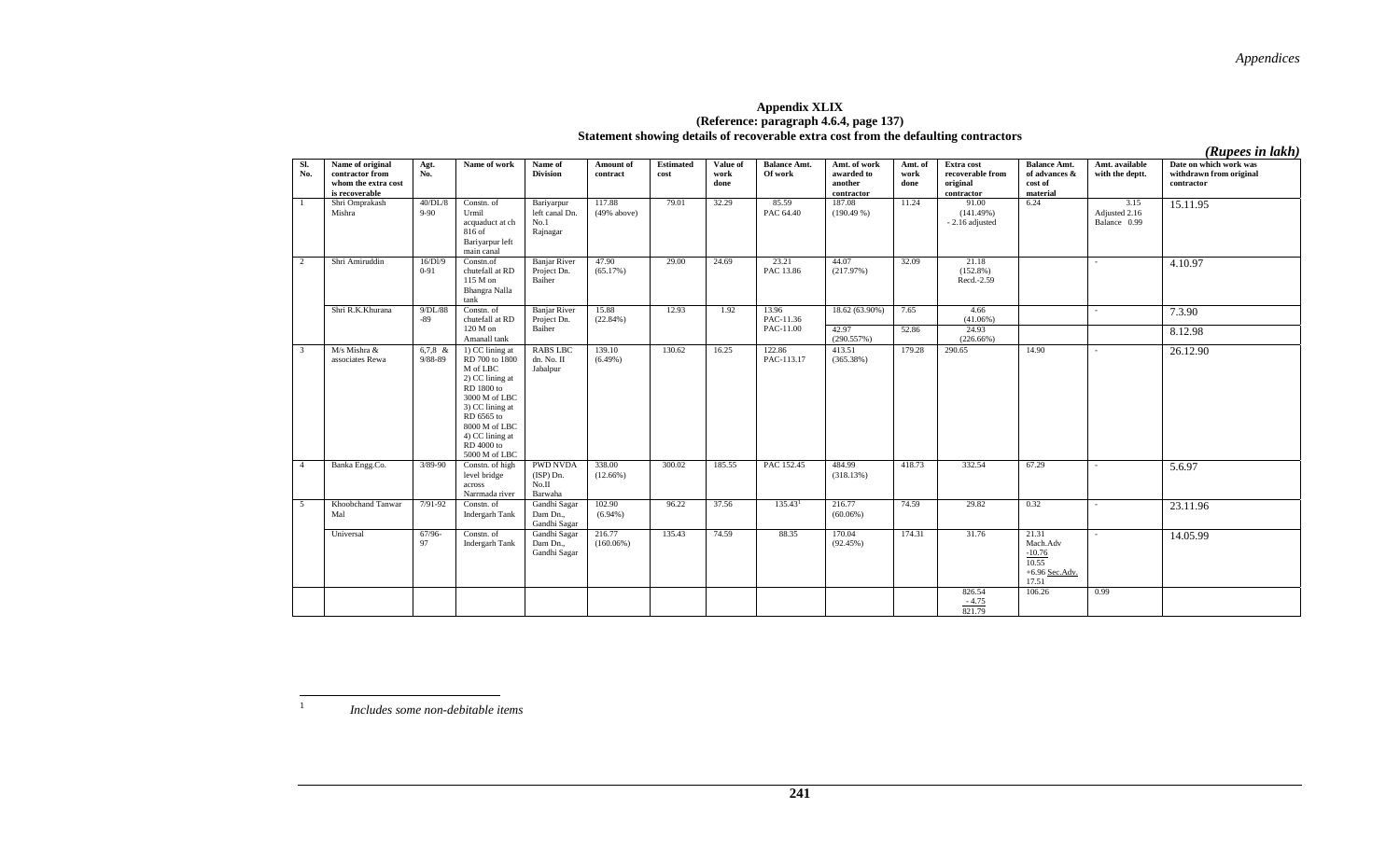| Sl.No.           | Unit                                                       | <b>Treasury figures</b><br>as on 31.3.03 | <b>Departmental</b><br>figures as on<br>31.03.03 | Difference as on<br>31.3.03 |
|------------------|------------------------------------------------------------|------------------------------------------|--------------------------------------------------|-----------------------------|
| $\mathbf{1}$     | <b>LAO</b> Gwalior                                         | 8, 37, 25, 175                           | 7,32,02,384                                      | 1,05,22,791                 |
| $\overline{2}$   | LAO Rajghat Canal Project,<br>Datia                        | 10,79,74,297                             | 9,65,67,225                                      | 1,14,07,072                 |
| 3                | LAO Rajghat Canal unit I/II<br>Datia                       | 4,52,26,282                              | 1,70,24,496                                      | 2,82,01,786                 |
| $\overline{4}$   | LAO Chhatarpur                                             | 20,94,82,073                             | 20,97,52,449                                     | $(-)2,70,376$               |
| $\overline{5}$   | LAO Shivpuri                                               | 6,52,23,619                              | 18,57,30,779                                     | $(-)12,05,07,160$           |
| $\overline{6}$   | Director Public Health and<br>Family Welfare Bhopal        | 93,48,208                                | 93,83,208                                        | $(-)35,000$                 |
| $\boldsymbol{7}$ | Distt. Small Saving Officer<br>Bhopal                      | 9,52,126                                 | 3,64,493                                         | 5,87,633                    |
| $\,8\,$          | Director centre for Reh. Studies<br>Bhopal                 | Nil                                      | 5,00,00,000                                      | $(-)5,00,00,000$            |
| 9                | <b>LAO</b> Sehore                                          | 1,13,12,415                              | 1,26,26,521                                      | $(-)13,14,106$              |
| 10               | LAO Rajgarh                                                | 3,27,18,225                              | 3,55,45,338.55                                   | $(-)28,27,113.55$           |
| 11               | LAO and RO Sardar Sarovar<br>Project Khargone              | 10,05,71,247                             | 7,30,05,648                                      | 2,75,65,599                 |
| 12               | LAO & RO Sardar Sarovar<br>Project Barwani                 | 32, 27, 17, 433                          | 30,88,07,314                                     | 1,39,10,119                 |
| 13               | LAO & RO Manjobat Project,<br>Dhar                         | 18,89,54,895                             | 11,59,92,612                                     | 7,29,62,283                 |
| 14               | LAO&RO Mahi Project Dhar                                   | 13,44,34,919                             | 13,41,48,911                                     | 2,86,008                    |
| 15               | LAO & RO Sardar Sarovar<br>Project Alirajpur               | 4,58,49,777                              | 4,58,29,777                                      | 20,000                      |
| 16               | Labour Commissioner, Indore                                | 1,32,07,902.25                           | 1,30,78,876.25                                   | 1,29,026                    |
| 17               | Collector LAO Ujjain                                       | 8, 85, 73, 795. 71                       | 8,23,36,930.71                                   | 62,36,865                   |
| 18               | Distt. Collector Shajapur                                  | 21,20,076                                | 20,60,076                                        | 60,000                      |
| 19               | LAO Katni                                                  | 1,00,29,587                              | 1,22,64,795                                      | $(-)22,35,208$              |
| 20               | LAO Shahdol                                                | 1,75,98,599                              | 1,64,00,660.24                                   | 11,97,938.76                |
| 21               | LAO Jabalpur                                               | 94,06,708.33                             | 3,34,99,841                                      | $(-)2,40,93,132.67$         |
| 22               | LAO Jabalpur                                               | 1,28,37,830                              | 1,17,77,801                                      | 10,60,029                   |
| 23               | SDO Narsinghpur                                            | 7,66,35,533                              | 7,38,88,310                                      | 27,47,223                   |
| 24               | LAO Seoni                                                  | 2,19,31,697                              | 2,01,92,456                                      | 17,39,241                   |
| 25               | LAO Chhindwara                                             | 2,24,94,477                              | 2,23,09,370.38                                   | 1,85,106.62                 |
| $26\,$           | LAO Balaghat                                               | 3,70,03,446                              | 4,48,92,670                                      | $(-)78,89,224$              |
| 27               | <b>Asstt. Commissioner Tribal</b><br>Development, Jabalpur | 1,16,93,146                              | 67,55,459                                        | 49,37,687                   |
| 28               | Collector Tribal Development,<br>Balaghat                  | 1,15,18,767                              | 1,05,18,767                                      | 10,00,000                   |
|                  |                                                            | 1,69,35,42,255.29                        | 1,71,79,57,168.13                                | $(-)2,44,14,912.84$         |

#### **Appendix L (Reference : paragraph 4.6.6, page 140) Statement of unreconciled figures of Personal Deposit Account during the year 2002-03**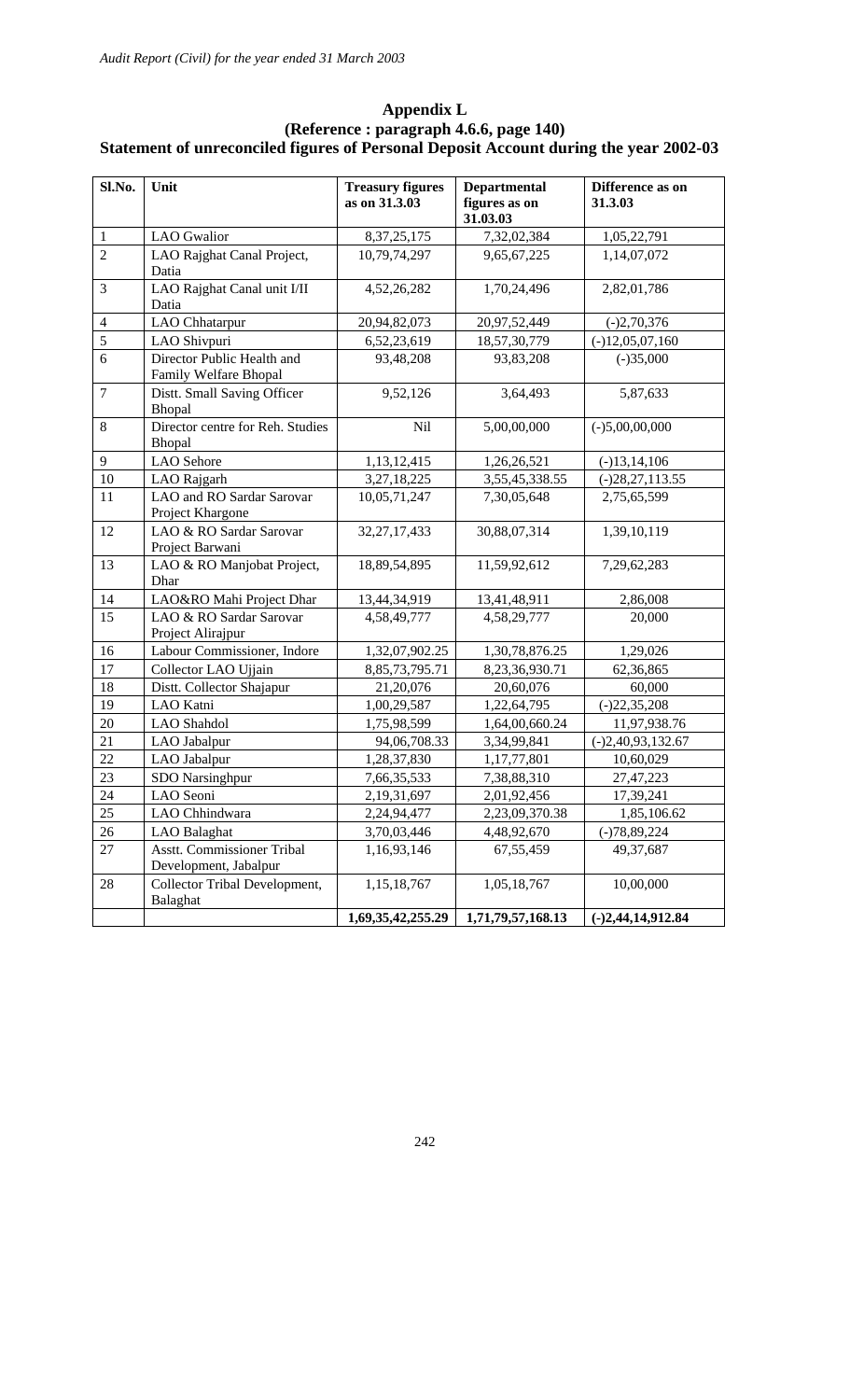| Excess figures in treasury $(+)$ |                 | Less figures in treasury (-) |                 |
|----------------------------------|-----------------|------------------------------|-----------------|
| Sl. No.                          | Amount          | Sl. No.                      | <b>Amount</b>   |
| 1.                               | 1,05,22,791     | 1.                           | 2,70,376        |
| 2.                               | 1,14,07,072     | 2.                           | 12,05,07,160    |
| 3.                               | 2,82,01,786     | 3.                           | 35,000          |
| 4.                               | 5,87,633        | 4.                           | 5,00,00,000     |
| 5.                               | 2,75,65,599     | 5.                           | 13,14,106       |
| 6.                               | 1,39,10,119     | 6.                           | 28, 27, 113.55  |
| 7.                               | 7,29,62,283     | 7.                           | 22,35,208       |
| 8.                               | 2,86,008        | 8.                           | 2,40,93,132.67  |
| 9.                               | 20,000          | 9.                           | 78,89,224       |
| 10.                              | 1,29,026        |                              |                 |
| 11.                              | 62,36,865       |                              |                 |
| 12.                              | 60,000          |                              |                 |
| 13.                              | 11,97,938.76    |                              |                 |
| 14.                              | 10,60,029       |                              |                 |
| 15.                              | 27,47,223       |                              |                 |
| 16.                              | 17,39,241       |                              |                 |
| 17.                              | 1,85,106.62     |                              |                 |
| 18.                              | 49,37,687       |                              |                 |
| 19                               | 10,00,000       |                              |                 |
| G. Total                         | 18,47,56,407.38 | G. Total                     | 20,91,71,320.22 |

Analysis of difference between treasury and departmental figures year 2002-2003

| (9)  | $(-)$ | 20,91,71,320.22     |
|------|-------|---------------------|
| (19) | $(+)$ | 18, 47, 56, 407. 38 |

Net (-) 2,44,14,912.84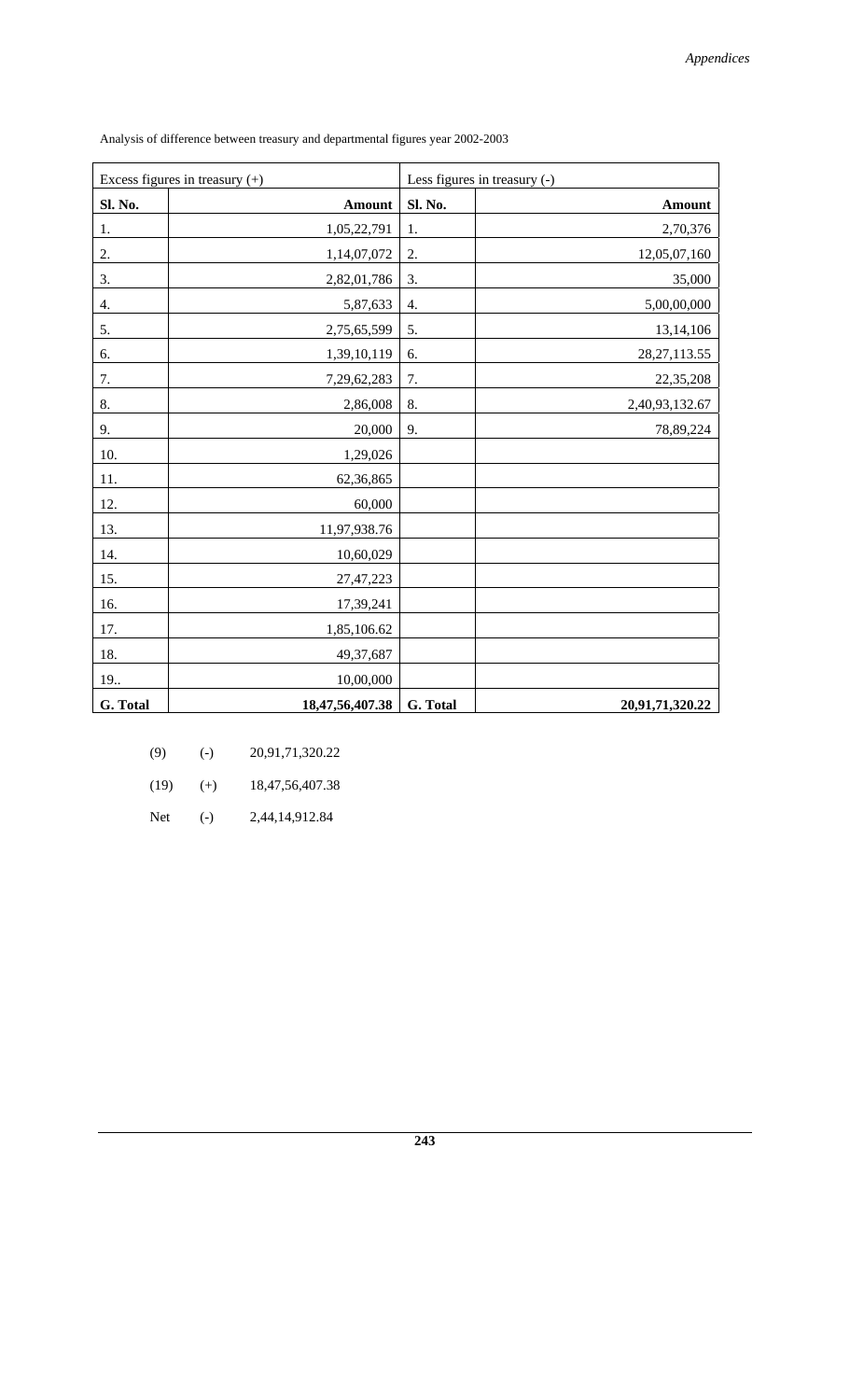## **Appendix LI**

## **(Reference : paragraph 5.2.5, page 145)**

## **Statement showing the units pending for Internal Audit**

| SI.<br>No. | <b>Name of Unit</b>                                       | <b>Period of last</b><br><b>Internal Audit</b><br>conducted | <b>Internal Audit not</b><br>conducted Period |
|------------|-----------------------------------------------------------|-------------------------------------------------------------|-----------------------------------------------|
| 1.         | Government Engineering College, Jabalpur                  | 10/87 to 9/92                                               | More than 10 years                            |
| 2.         | Government Engineering College, Ujjain                    | $1/75$ to $5/81$                                            | More than 22 years                            |
| 3.         | Government Engineering College, Rewa                      | 4/84 to 8/85                                                | More than 18 years                            |
| 4.         | Government Engineering College, Sagar                     | 11/81 to 11/88                                              | More than 14 years                            |
| 5.         | Government Engineering College, Bhopal                    | 11/86 to 4/89                                               | 5/89 to 8/2003 More<br>than 14 years          |
| 6.         | Government Pre Vocational Training Centre,<br>Alirajpur   | Up to $3/90$                                                | 4/90 to 8/2003 More<br>than 13 years          |
| 7.         | Government Pre Vocational Training Centre, Betul          | Up to 8/2000                                                | 9/2000 to 8/2003<br>3 years                   |
| 8.         | Government Pre Vocational Training Centre,<br>Panagar     | Up to $3/90$                                                | 4/90 to 8/2003 More<br>than 13 years          |
| 9.         | Government Pre Vocational Training Centre,<br>Hoshangabad | Up to $2/97$                                                | 3/97 to 8/2003 More<br>than 6 years           |
| 10.        | Government Pre Vocational Training Centre, Sehore         | Up to 1/2001                                                | 2/2001 to 8/2003<br>2 years                   |
| 11.        | Government Pre Vocational Training Centre,<br>Beohari     | 1/89<br>(Since its<br>inception)                            | 1/89 to 8/2003 More<br>than 14 years          |
| 12.        | Government Pre Vocational Training Centre,<br>Shujalpur   | Up to $3/90$                                                | 4/90 to 8/2003 More<br>than 13 years          |
| 13.        | Government Pre Vocational Training Centre,<br>Kasarabad   | Up to $7/95$                                                | 8 years                                       |
| 14.        | Government Pre Vocational Training Centre,<br>Ratanpur    | Up to $3/89$                                                | 14 years                                      |
| 15.        | Government Pre Vocational Training Centre,<br>Raipura     | Date not known<br>(Since inception)                         |                                               |
| 16.        | Government Women Polytechnic, Bhopal                      | 2/89 to 3/98                                                | 5 years                                       |
| 17.        | Government Women Polytechnic, Sagar                       | 5/87 to 1/91                                                | 12 years                                      |
| 18.        | Government Women Polytechnic, Burhanpur                   | 4/88 to 12/89                                               | 13 years                                      |
| 19.        | Government Women Polytechnic, Khargone                    | 3/98 to 1/2000                                              | 3 years                                       |
| 20.        | Government Women Polytechnic, Jabalpur                    | 12/96 to 5/2000                                             | 3 years                                       |
| 21.        | Government Women Polytechnic, Indore                      | 11/96 to 4/99                                               | 4 years                                       |
| 22.        | Government Women Polytechnic, Gwalior                     | 3/95 to 12/98                                               | 4 years                                       |
| 23.        | Government Women Polytechnic, Hoshangabad                 | 2/95 to 1/98                                                | 5 years                                       |
| 24.        | Government Women Polytechnic, Sehore                      | 11/98<br>(Since inception)                                  | 13 years                                      |
| 25.        | Government Women Polytechnic, Chhindwara                  | 1/98 to 10/2000                                             | 3 years                                       |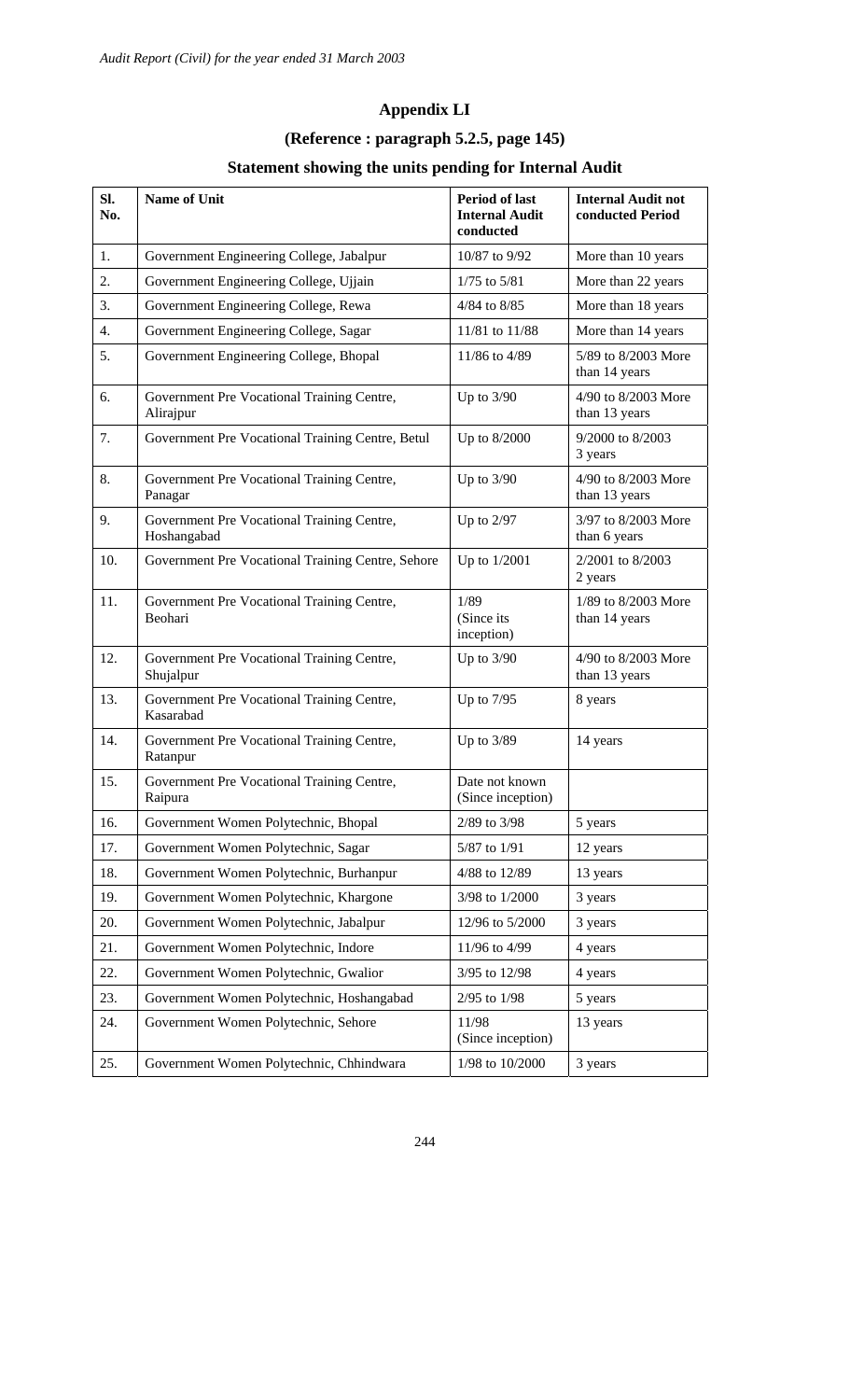| SI.<br>No. | <b>Name of Unit</b>                            | <b>Period of last</b><br><b>Internal Audit</b><br>conducted | <b>Internal Audit not</b><br>conducted Period |
|------------|------------------------------------------------|-------------------------------------------------------------|-----------------------------------------------|
| 26.        | Government Polytechnic, Baidhan                | 9/90<br>(Since inception)                                   | 13 years                                      |
| 27.        | Government Polytechnic, Jhabua                 | Up to $3/96$                                                | 7 years                                       |
| 28.        | Government Polytechnic, Morena                 | 5/94 to 8/98                                                | 5 years                                       |
| 29.        | Government Polytechnic, Pachor                 | 7/87 to 8/89                                                | 14 years                                      |
| 30.        | Government Polytechnic, Mandla                 | 3/94 to 8/97                                                | 6 years                                       |
| 31.        | Government Polytechnic, Satna                  | 9/85 to 2/89                                                | 14 years                                      |
| 32.        | Government Polytechnic, Betul                  | 2/93 to 4/2000                                              | 3 years                                       |
| 33.        | Government Polytechnic, Dhar                   | Up to 3/2000                                                | 3 years                                       |
| 34.        | Government Polytechnic, Tikamgarh              | 3/98<br>(Since inception)                                   | 5 years                                       |
| 35.        | Government Polytechnic, Jawad (Neemuch)        | 2/2001<br>(Since inception)                                 | 2 years                                       |
| 36.        | Government Polytechnic, Dabra (Gwalior)        | 4/96 to 8/2000                                              | 3 years                                       |
| 37.        | Government Polytechnic, Balaghat               | 1/84<br>(Since inception)                                   | 19 years                                      |
| 38.        | Government Polytechnic, Khurai                 | 1/92 to 8/94                                                | 9 years                                       |
| 39.        | Government Polytechnic, Damoh                  | 1/97<br>(Since inception)                                   | 9 years                                       |
| 40.        | Government Polytechnic, Seoni                  | 1/84<br>(Since inception)                                   | 19 years                                      |
| 41.        | Government Polytechnic, Ashok nagar            | 4/2000 to 11/2002                                           | Inspection report not<br>issued               |
| 42.        | Government Polytechnic, Harda                  | 4/98 to 1/2001                                              | 2 years                                       |
| 43.        | Government Polytechnic, Sanawad                | 1/97<br>(Since inception)                                   | 1/97 to 8/2003                                |
| 44.        | Government Polytechnic, Jabalpur               | 4/94 to 11/96                                               | 7 years                                       |
| 45.        | Government Polytechnic, Bhopal                 | 10/80 to 10/90                                              | 13 years                                      |
| 46.        | Government Polytechnic, Jaora                  | 4/81 to 3/84                                                | 19 years                                      |
| 47.        | Government Polytechnic, Ujjain                 | 1/78 to 10/87                                               | 16 years                                      |
| 48.        | Government Polytechnic, Khandwa                | 10/96 to 5/98                                               | 5 years                                       |
| 49.        | Government Polytechnic, Nowgaon                | 7/81 to 6/84                                                | 19 years                                      |
| 50.        | Government Polytechnic, Shahdol                | 1/98 to 12/2000                                             | 2 years                                       |
| 51.        | Government Polytechnic, Khirsodoh (Chhindwara) | 7/79 to 3/82                                                | 21 years                                      |
| 52.        | Government Polytechnic, Gwalior                | 10/76 to 9/79                                               | 24 years                                      |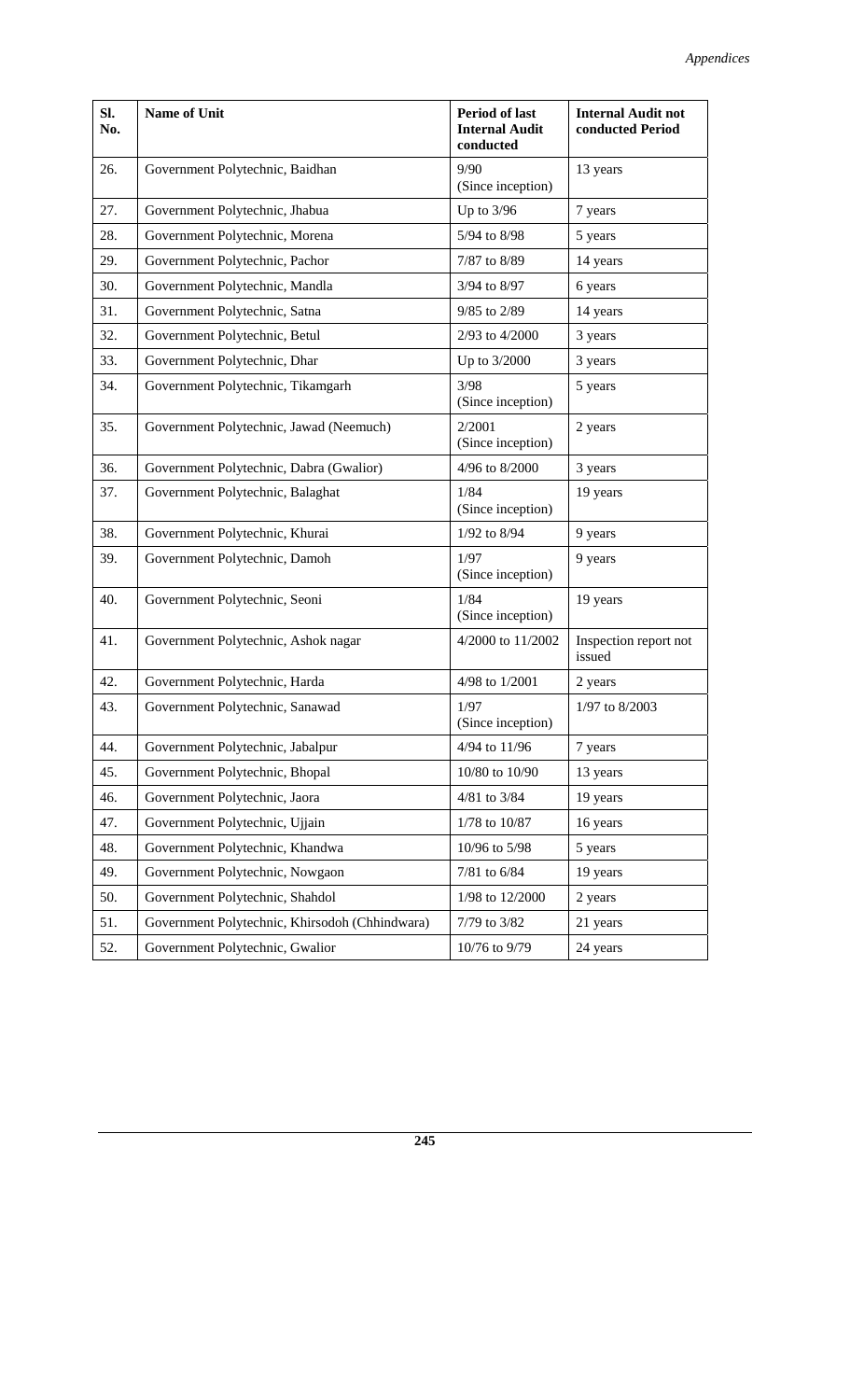#### **Appendix XLII**

### **(Reference : 3.3.4, page 71)**  *Component-wise position of utilisation of funds*  **under NACP- I**

|         |                                                                    |                  |                                                                    |                  |                                                             |                         | (Rupees in lakh)                                            |                  |                                                                    |                  |                                                                    |                  |                                                                    |
|---------|--------------------------------------------------------------------|------------------|--------------------------------------------------------------------|------------------|-------------------------------------------------------------|-------------------------|-------------------------------------------------------------|------------------|--------------------------------------------------------------------|------------------|--------------------------------------------------------------------|------------------|--------------------------------------------------------------------|
| Year    | <b>Programme</b><br>management                                     |                  | <b>Voluntary blood</b><br>testing centres                          |                  | <b>Sentinel</b><br>surveillance                             |                         | <b>STD</b> control and<br>condom promotion                  |                  | Drugs for<br>opportunistic<br>infections                           |                  | <b>Training activities</b>                                         |                  | <b>Blood</b> saf                                                   |
|         | <b>Provision</b><br>as per<br>approved<br>plan of<br><b>Action</b> | Expen-<br>diture | <b>Provision</b><br>as per<br>approved<br>plan of<br><b>Action</b> | Expen-<br>diture | <b>Provision</b><br>as per<br>approved<br>plan of<br>Action | <b>Expen-</b><br>diture | <b>Provision</b><br>as per<br>approved<br>plan of<br>Action | Expen-<br>diture | <b>Provision</b><br>as per<br>approved<br>plan of<br><b>Action</b> | Expen-<br>diture | <b>Provision</b><br>as per<br>approved<br>plan of<br><b>Action</b> | Expen-<br>diture | <b>Provision</b><br>as per<br>approved<br>plan of<br><b>Action</b> |
| (1)     | (2)                                                                | (3)              | (4)                                                                | (5)              | (6)                                                         | (7)                     | (8)                                                         | (9)              | (10)                                                               | (11)             | (12)                                                               | (13)             | (14)                                                               |
| 1998-99 | 48.00                                                              | 20.15            | 10.92                                                              | <b>NIL</b>       | 9.26                                                        | 6.37                    | 55.00                                                       | 63.52            | 12.00                                                              | <b>NIL</b>       | 209.48                                                             | 7.46             | 157.40                                                             |

#### *Under NACP - II*

|           |                                                           |                  |                                                              |                  | (Rupees in lakh)                                      |                    |                                                       |                    |                               |  |
|-----------|-----------------------------------------------------------|------------------|--------------------------------------------------------------|------------------|-------------------------------------------------------|--------------------|-------------------------------------------------------|--------------------|-------------------------------|--|
| Year      | <b>Priority targeted intervention</b><br>against HIV/AIDS |                  | <b>Preventive interventions for</b><br>the general community |                  | Low cost AIDS care                                    |                    | <b>Institutional strengthening</b>                    |                    | <b>Inter</b>                  |  |
|           | Provision as per<br>approved plan of<br><b>Action</b>     | Expendi-<br>ture | <b>Provision as</b><br>per approved<br>plan of Action        | Expendi-<br>ture | <b>Provision as</b><br>per approved<br>plan of Action | <b>Expenditure</b> | <b>Provision as</b><br>per approved<br>plan of Action | <b>Expenditure</b> | Provisi<br>per app<br>plan of |  |
| (1)       | (2)                                                       | (3)              | (4)                                                          | (5)              | (6)                                                   | (7)                | (8)                                                   | (9)                | (1)                           |  |
| 1999-2000 | 68.45                                                     | 107.53           | 366.71                                                       | 205.18           | 53.40                                                 | <b>NIL</b>         | 219.06                                                | 141.52             | 7.00                          |  |
| 2000-01   | 278.51                                                    | 202.00           | 172.64                                                       | 66.80            | 5.00                                                  | <b>NIL</b>         | 68.85                                                 | 91.79              | 5.00                          |  |
| 2001-02   | 248.20                                                    | 26.98            | 771.65                                                       | 324.59           | 11.10                                                 | <b>NIL</b>         | 192.08                                                | 119.55             | 14.80                         |  |
| 2002-03   | 257.42                                                    | 56.57            | 503.28                                                       | 243.34           | 11.00                                                 | <b>NIL</b>         | 221.16                                                | 153.63             | 10.00                         |  |
| Total     | 852.58                                                    | 393.08           | 1814.28                                                      | 839.91           | 80.50                                                 | <b>NIL</b>         | 701.15                                                | 506.49             | 36.80                         |  |

#### **Appendix XLIII**

#### **(Reference : Paragraph 3.3.4, page 72)**

#### **Difference in expenditure reported by CMHOs/Deans Medical Colleges and that as per books of accounts maintained by MPSACS during 1998-2003.**

| <b>Sl. No.</b> | <b>Name of Unit</b> | <b>Expenditure*</b> reported by Units | <b>Expenditure*</b> as per<br><b>MPSACS</b> |
|----------------|---------------------|---------------------------------------|---------------------------------------------|
| 1.             | CMHO, Barwani       | 31,63,532                             | 28,75,656                                   |
| 2.             | CMHO, Bhopal        | 25,72,960                             | 17,71,487                                   |
| 3.             | CMHO, Chhindwara    | 32,27,719                             | 21,66,319                                   |
| 4              | CMHO, Dhar          | 56,17,898                             | 30,84,909                                   |
| 5.             | CMHO, Gwalior       | 14,57,891                             | 8,26,161                                    |
| 6.             | CMHO, Indore        | 38,52,797                             | 27, 25, 973                                 |
| 7.             | CMHO, Satna         | 32,15,032                             | 23,47,302                                   |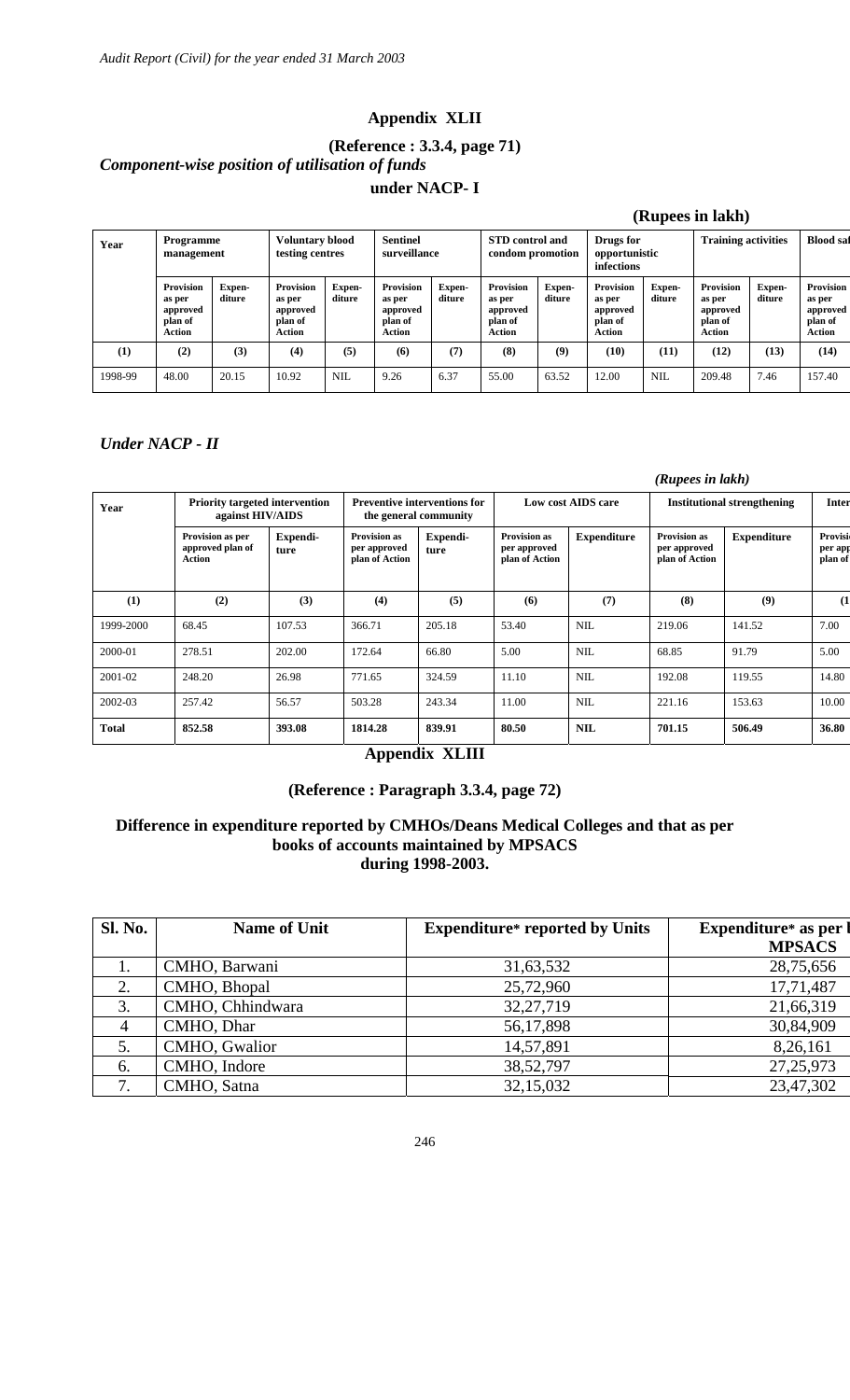*Appendices* 

| $\circ$ . | Ujjain<br>CMHO.              | 47,64,837   | 31,89,877   |
|-----------|------------------------------|-------------|-------------|
|           | Dean, Medical College Indore | 75,06,174   | 61, 57, 467 |
|           | Total:                       | 3,53,78,840 | 2,51,45,151 |

**\* Expenditure include refunds also.**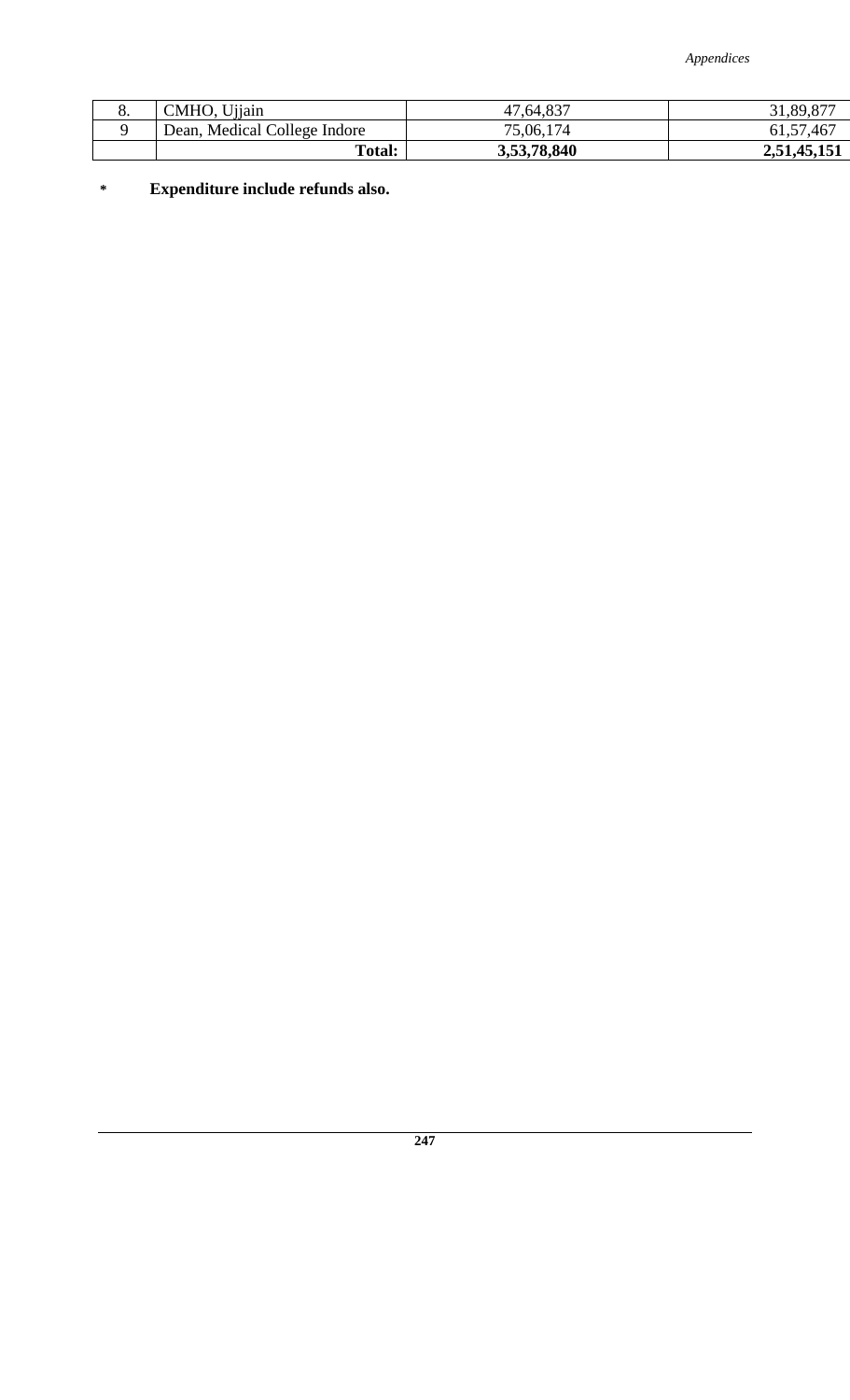#### **Appendix XLIV**

# **(Reference : Paragraph 3.3.6 (i)(a), page 73)**

### **Targeted interventions: Targets and achievements in respect of high risk groups**

| SI.<br>No. | Group                | Year                                                  |                                                                               | <b>Targeted interventions</b>                                                    |                                                                                |                                                                                                         |                                                                          | <b>Amount</b>                                                                 |                                                  |                                                                                  |  |
|------------|----------------------|-------------------------------------------------------|-------------------------------------------------------------------------------|----------------------------------------------------------------------------------|--------------------------------------------------------------------------------|---------------------------------------------------------------------------------------------------------|--------------------------------------------------------------------------|-------------------------------------------------------------------------------|--------------------------------------------------|----------------------------------------------------------------------------------|--|
|            |                      |                                                       | <b>Planned</b>                                                                | <b>Actuals</b>                                                                   | Population<br>proposed to<br>be covered                                        | <b>Actually</b><br>covered                                                                              | <b>Disbursed</b>                                                         | <b>Utilised</b>                                                               | <b>Balance</b><br>outstanding                    |                                                                                  |  |
| (1)        | (2)                  | (3)                                                   | (4)                                                                           | (5)                                                                              | (6)                                                                            | (7)                                                                                                     | (8)                                                                      | (9)                                                                           | (10)                                             |                                                                                  |  |
| (i)        | <b>CSW</b>           | 1998-99<br>1999-2000<br>2000-01<br>2001-02<br>2002-03 | $\overline{\phantom{a}}$<br>$\overline{\phantom{a}}$<br><b>NA</b><br>14<br>14 | $\overline{\phantom{m}}$<br>$-$<br>$\mathbf{1}$<br>$\overline{\phantom{0}}$<br>3 | $\overline{\phantom{m}}$<br>$\overline{\phantom{a}}$<br>500<br>2,700           | $\mathord{\hspace{1pt}\text{--}\hspace{1pt}}$<br>$\overline{\phantom{m}}$<br>410<br>on going<br>project | $-$<br>$-$<br>2,47,334<br>57,545<br>16,08,768                            | $\overline{\phantom{a}}$<br>--<br>1,89,789<br>57,545<br>yet to be<br>received | $\overline{\phantom{a}}$<br>57,545<br>16,08,768- | 1. B.R.<br>Resear                                                                |  |
|            |                      | <b>TOTAL</b>                                          | 28                                                                            | $\overline{\mathbf{4}}$                                                          | 3200                                                                           | 410                                                                                                     | 19,13,647                                                                | 2,47,334                                                                      | 16,66,313                                        |                                                                                  |  |
| (ii)       | <b>Truck Drivers</b> | 1998-99<br>1999-2000<br>2000-01<br>2001-02<br>2002-03 | $\overline{\phantom{a}}$<br>18                                                | $\overline{a}$<br>$\overline{4}$                                                 | $\overline{a}$<br>40,000                                                       | $\overline{\phantom{m}}$<br>on going<br>project                                                         | $\sim$<br>18,94,000                                                      | $\sim$<br>Yet to be<br>received                                               | 18,94,000                                        | 2. M.P<br>Indore<br>$3.$ Crea<br>Bhopal<br>4. Ada<br>Gwalic<br>5. Grai<br>Sansth |  |
|            |                      | <b>TOTAL</b>                                          | 18                                                                            | $\overline{\mathbf{4}}$                                                          | 40,000                                                                         |                                                                                                         | 18,94,000                                                                | $\overline{a}$                                                                | 18,94,000                                        |                                                                                  |  |
| (iii)      | Industrial<br>labour | 1998-99<br>1999-2000<br>2000-01<br>2001-02<br>2002-03 | $\overline{\phantom{a}}$<br><b>NA</b>                                         | $\overline{\phantom{a}}$<br>$\mathbf{1}$                                         | Industrial<br>Area,<br>Govindpura,<br>Bhopal<br>Previous<br>ongoing<br>project | $\overline{a}$<br>4 slums                                                                               | $\overline{\phantom{a}}$<br>1,34,873<br>4,45,311<br>2,00,340<br>1,50,688 | $- -$<br>1,06,619<br>3,80,847<br>1,66,524<br>$\overline{a}$                   | 28,254<br>64,464<br>33,816<br>1,50,688           | 6. Fam<br>India,                                                                 |  |
|            |                      | <b>TOTAL</b>                                          | <b>NA</b>                                                                     | $\mathbf{1}$                                                                     |                                                                                |                                                                                                         | 9,31,212                                                                 | 6,53,990                                                                      | 2,77,222                                         |                                                                                  |  |
| (iv)       | Slum<br>community    | 1998-99<br>1999-2000<br>2000-01                       | $\overline{\phantom{a}}$<br><b>NA</b>                                         | $\sim$<br>1                                                                      | 16,000                                                                         | $\overline{\phantom{a}}$<br>5,129<br>ongoing<br>project                                                 | $\overline{\phantom{a}}$<br>3,89,963<br>5,90,801                         | $\mathcal{L}_{\mathcal{L}}$<br>1,89,124                                       | $\overline{a}$<br>2,00,839<br>5,90,801           | 7. Mal<br>$(1999 -$                                                              |  |
|            |                      | <b>TOTAL</b>                                          | $\overline{\phantom{a}}$                                                      | $\mathbf{1}$                                                                     | 16,000                                                                         | 5,129                                                                                                   | 9,80,764                                                                 | 1,89,124                                                                      | 7,91,640                                         |                                                                                  |  |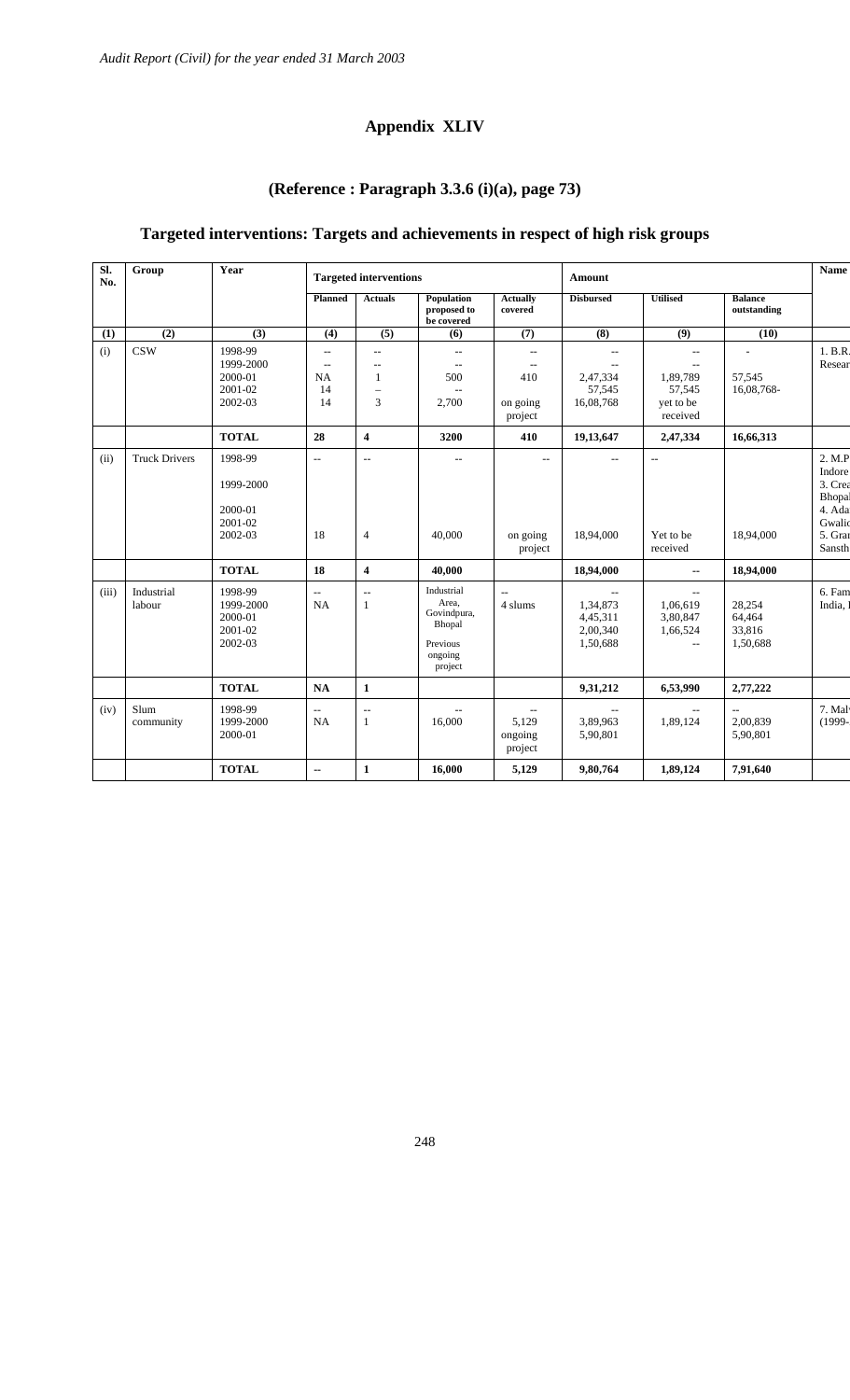| (1)   | (2)                                      | (3)                                        | (4)                                                                     | (5)                | (6)                                                                                            | (7)                                                  | (8)                       | (9)                               | (10)                          |                   |
|-------|------------------------------------------|--------------------------------------------|-------------------------------------------------------------------------|--------------------|------------------------------------------------------------------------------------------------|------------------------------------------------------|---------------------------|-----------------------------------|-------------------------------|-------------------|
| (v)   | Migrant labour                           | 1998-99<br>1999-2000<br>2000-01<br>2001-02 | $-$<br>NA                                                               | --<br>1            | $\overline{a}$<br>1 Block of<br><b>CI</b> State<br>(STD mobile)<br>unit)<br>ongoing<br>project | $- -$<br>Katghara<br><b>Block</b>                    | $- -$<br>85,334<br>84,033 | 71,568                            | --<br>13,766<br>84,033        | 8. Cent<br>Resear |
|       |                                          | <b>TOTAL</b>                               | $\overline{\phantom{a}}$                                                | 1                  |                                                                                                |                                                      | 1,69,367                  | 71,568                            | 97,799                        | <b>Transf</b>     |
| (vi)  | Migrant labour<br>& transport<br>workers | 1998-99<br>1999-2000<br>2000-01<br>2001-02 | $\overline{\phantom{a}}$<br>$\overline{\phantom{a}}$<br><b>NA</b><br>11 | $-$<br>--<br>$- -$ | Industrial area<br>of Dewas,<br>ongoing<br>Project                                             | $\overline{\phantom{a}}$<br>--<br>Industiral<br>Area | --<br>74,900<br>1,35,327  | --<br>$- -$<br>56,903<br>1,24,221 | --<br>$-$<br>17,997<br>11,106 | 9. Ranl<br>Dewas  |
|       |                                          | <b>TOTAL</b>                               | 11                                                                      | 1                  |                                                                                                |                                                      | 2,10,227                  | 1,81,124                          | 29,103                        |                   |
| (vii) | Street children                          | 1998-99<br>1999-2000<br>2000-01<br>2001-02 | $\overline{\phantom{a}}$<br>$\overline{\phantom{a}}$<br><b>NA</b>       | --<br>$-$          | --<br>2000                                                                                     | $\overline{\phantom{a}}$<br>$- -$<br>1,256           | --<br>2,16,666<br>22,544  | $- -$<br>1,96,622                 | $-$<br>--<br>20,044<br>22,544 | 10. Aa            |
|       |                                          | <b>TOTAL</b>                               |                                                                         |                    | 2000                                                                                           | 12,56                                                | 2,39,210                  | 1,96,622                          | 42,588                        |                   |
|       |                                          | <b>GRAND TOTAL</b>                         | 57                                                                      | 12                 | 61,200                                                                                         | 6,795                                                | 63,38,427                 | 15,39,762                         | 47,98,665                     |                   |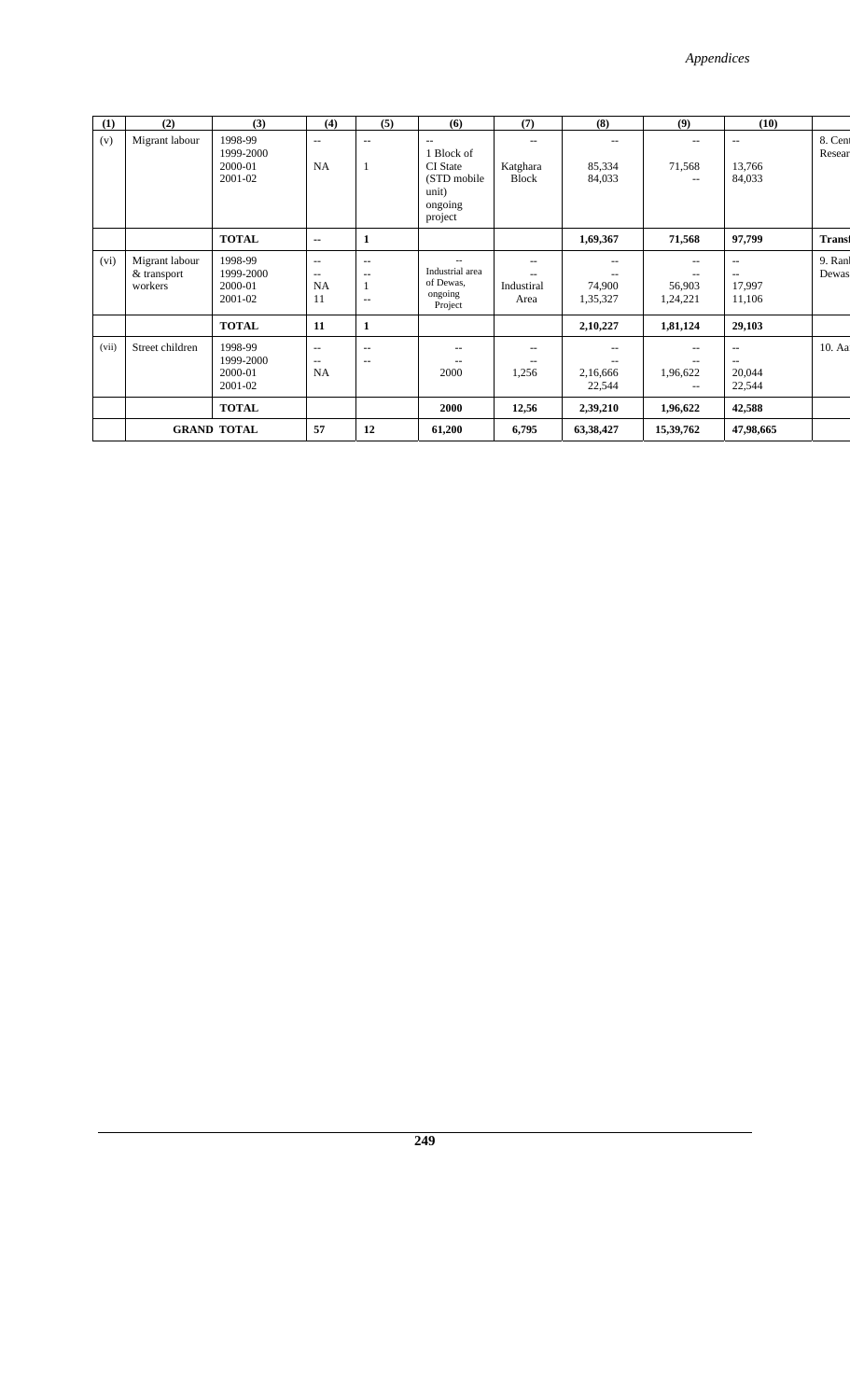## **Appendix XLV**

## **(Reference : paragraph 4.4.2 (a), page 118)**

Sanctions issued in favour of persons/institutions outside the State of Madhya Pradesh

| SI.<br>No.       | Date of sanction | Name of grantee                                                                                                  | <b>Purpose</b>                                                            | <b>Amount</b><br>(Rupees in lakh)            |
|------------------|------------------|------------------------------------------------------------------------------------------------------------------|---------------------------------------------------------------------------|----------------------------------------------|
| (1)              | (2)              | (3)                                                                                                              | (4)                                                                       | (5)                                          |
| 1.               | August 1998      | Surekha Panandikar, President,<br>Finance Committee, I.B.B.Y.<br>Congress, Bahadur Shah Zafar<br>Marg, New Delhi | For release of book                                                       | 3.00<br>less amount refunded<br>0.86<br>2.14 |
| 2.               | September 1998   | Chief Trustee, Shree Gyaneshwar<br>Maharaj Sansthan, ALGI (Pune)                                                 | Construction of rest house                                                | 1.00                                         |
| 3.               | May 1999         | Secretary, Bahramghat Vikas<br>Sansthan, Ganeshpur (U.P.)                                                        | For construction of Late<br>Queen Usha Devi Singh<br>Library              | 0.50                                         |
| $\overline{4}$ . | December 1999    | President, N.V. Gadgil National<br>Society, Meerut (U.P.)                                                        | For publication and release<br>of selected works of Late<br>Shri Gadgil   | 0.25                                         |
| 5.               | <b>May 2000</b>  | Principal, Freedom Fighter<br><b>Education Centre, Faizabad</b><br>(U.P.)                                        | For purchase of furniture<br>and sports articles                          | 0.50                                         |
| 6.               | <b>May 2000</b>  | Shri Mayakesh Amrohvi Indian<br>Cultural Society, Delhi                                                          | For Almi Urdu Conference                                                  | 0.20                                         |
| $\boldsymbol{7}$ | <b>May 2000</b>  | Anis Ahmed, Muslim Women's<br>Forum, New Delhi                                                                   | For arranging collegium on<br>Muslim women's rights and<br>status         | 0.50                                         |
| 8                | <b>July 2000</b> | President, National Education<br><b>Development Association</b><br>(NEDA), Bapunagar, Mirzapur<br>(U.P.)         | Construction of library<br>building                                       | 0.25                                         |
| 9                | November 2001    | Ku. Upma Arora, Lady Shriram<br>College, New Delhi                                                               | For participation in Inter-<br>varsity Debating<br>Championship, Singapur | 0.50                                         |
| 10               | December 2001    | President Vivekanand Medical<br>Research Trust, Palampur<br>(Himachal Pradesh)                                   | For establishment of<br>hospital                                          | 5.00                                         |
| 11.              | February 2002    | Smt. Hemvanti Porte, Vice<br>President, Akhil Bhartiya Adivasi<br>Vikas Parishad, Bilaspur (CG).                 | Construction of college<br>building                                       | 5.00                                         |

**250**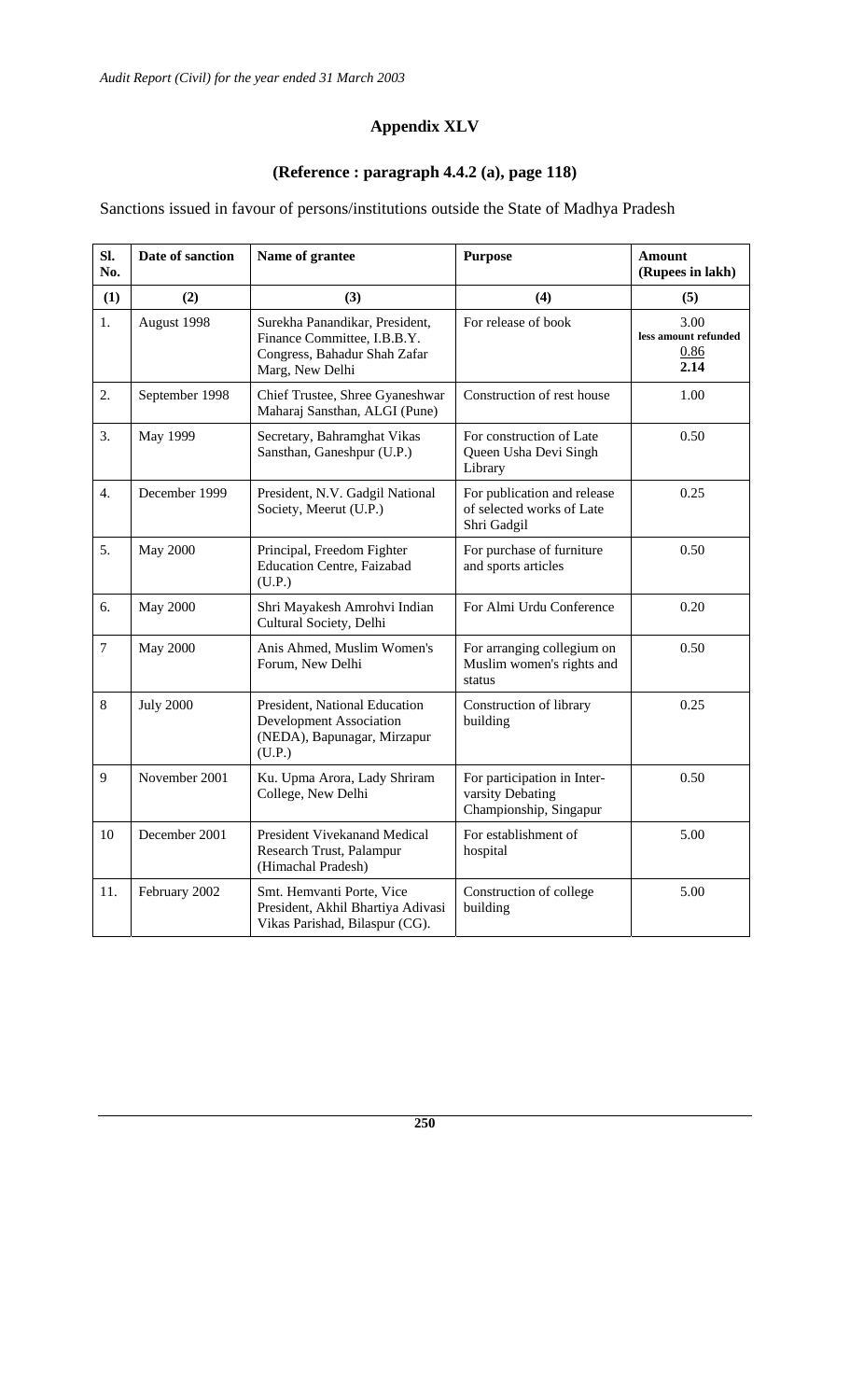| (1) | (2)           | (3)                                                                                                             | (4)                                                                            | (5)  |  |  |
|-----|---------------|-----------------------------------------------------------------------------------------------------------------|--------------------------------------------------------------------------------|------|--|--|
| 12. | February 2002 | President, Aero Club of India,<br>New Delhi                                                                     | For encouraging aero-flights<br>training and development of<br>flying as sport |      |  |  |
| 13. | April 2002    | Miss B.M. Leelakumari, Guntur<br>(A.P.)                                                                         | 0.50                                                                           |      |  |  |
| 14. | June 2002     | Smt. Sharmila Tagore, New Delhi                                                                                 | 2.00                                                                           |      |  |  |
| 15. | August 2002   | Kalpana Ramteke, Ahmedabad,<br>Gujrat                                                                           | 1.00                                                                           |      |  |  |
| 16. | August 2002   | Principal, Harmen Manner<br>School, Nainital                                                                    | 1.00                                                                           |      |  |  |
| 17  | October 2002  | Manager, DP Dhar Memorial<br>Trust, Srinagar (J&K)                                                              | 3.00                                                                           |      |  |  |
| 18  | October 2002  | For annual function<br>Secretary, "SAHMAT" Sanstha,<br>New Delhi                                                |                                                                                | 3.00 |  |  |
| 19  | November 2002 | Shri Bhalchandra Mungrekar,<br>President, Dr. Ambedkar Institute<br>of Social & Economic Cell,<br>Mumbai        | For arranging a workshop                                                       | 2.00 |  |  |
| 20. | January 2003  | Honorary Secretary, Chopasni<br>Shiksha Samiti, Jodhpur                                                         | For grant of scholarship to<br>students                                        | 2.00 |  |  |
| 21. | January 2003  | Pratibha Vikas Evam Shodh<br>Sansthan, Ajmer (Rajasthan)                                                        | For grant of scholarship to<br>students                                        | 1.00 |  |  |
| 22. | February 2003 | Dr. Vishnucharan Sharma,<br>Honorary Secretary, Swami<br>Nishchalanad Saraswati Seva<br>Sansthan, Puri (Orissa) | 10.00                                                                          |      |  |  |
|     | 46.34         |                                                                                                                 |                                                                                |      |  |  |

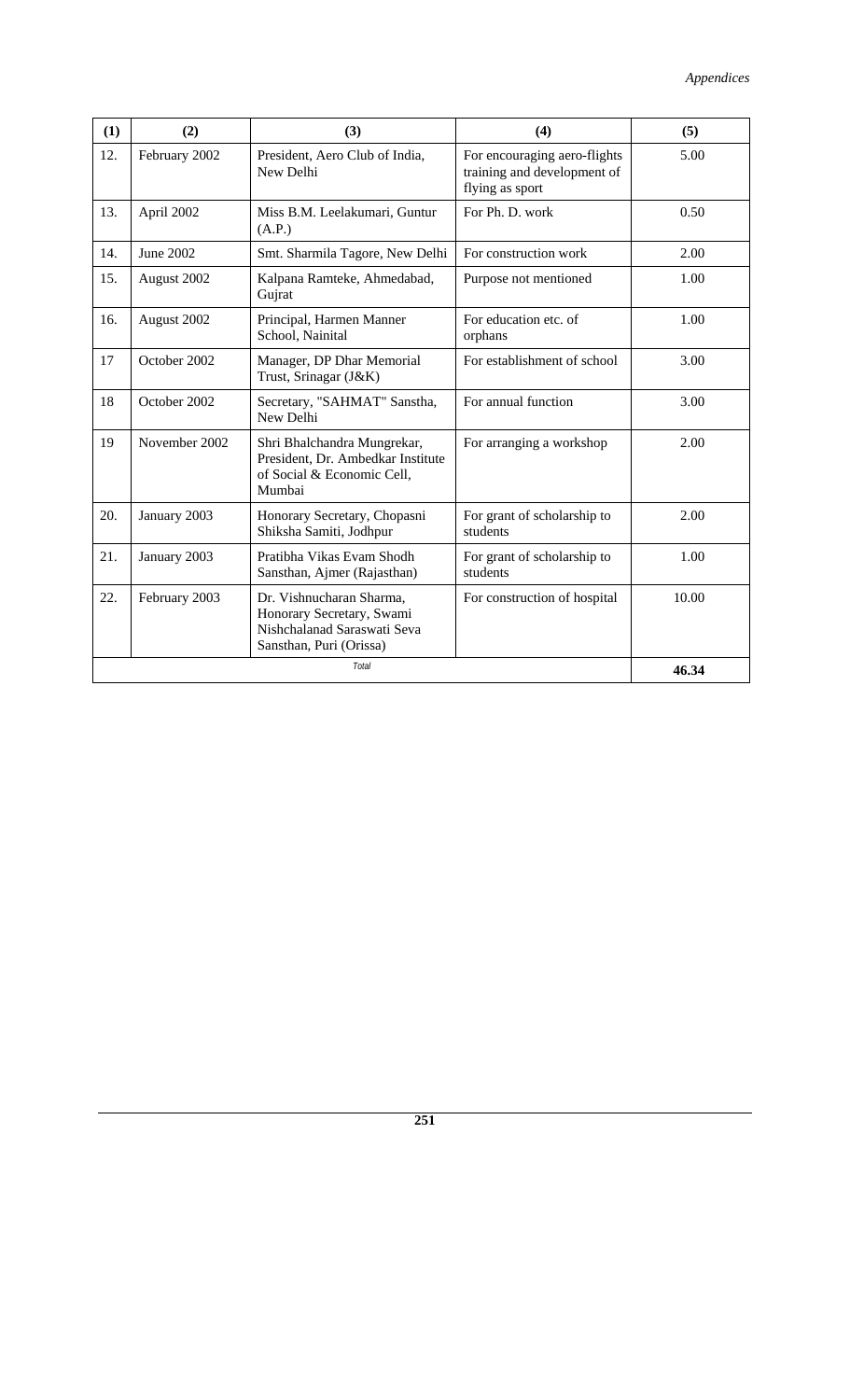#### **Appendix XLVI (Reference : paragraph 4.4.2 (b), page 119)**

Cases involving sanction of more than Rs.2 lakh in each case

| SI.<br>No. | Date of<br>sanctions | Name of grantee                                                             | <b>Purpose</b>                                              | <b>Amount</b><br>(Rupees in lakh) |  |
|------------|----------------------|-----------------------------------------------------------------------------|-------------------------------------------------------------|-----------------------------------|--|
| 1.         | <b>June 1998</b>     | Indian Medical Association,<br>Indore                                       | Financial assistance                                        | 3.00                              |  |
| 2.         | August 1998          | Danteshwari<br>Maa<br>Utsay<br>Samiti, Bastar                               | re-furbishing<br>Maa<br>For<br>of<br>Danteshwari's chariot  | 3.00                              |  |
| 3.         | May 1999             | Administrative<br>Director,<br>Academy, Bhopal                              | Financial assistance to Noronha<br>Foundation, Bhopal.      | 3.00                              |  |
| 4.         | <b>May 2000</b>      | Sachiv, Sunni Hanfi Maszid<br>Committee, Raipur                             | For construction of boundry wall<br>of graveyard            | 2.40                              |  |
| 5.         | June 2000            | Adhyaksha, M.P. Balai Samaj<br>Dharmshala Nirman Samiti,<br>Ujjain          | For construction of Dharmashala                             | 2.50                              |  |
| 6. A       | September 2002       | <b>Miss</b><br>Rajkumari<br>Dodiya,<br>Village Harsola, Tehsil Mhow.        | Award for winning gold and<br>silver medals in Commonwealth | 1.00                              |  |
| 6. B       | November 2002        | (Indore)                                                                    | 4.00                                                        |                                   |  |
| 7.         | January 2003         | Noronha<br>Chairperson,<br>Foundation, Bhopal                               | For Noronha foundation                                      | 10.00                             |  |
| 8.         | March 2003           | President, Madhya<br>Pradesh<br>Administrative<br>Services<br>Union, Bhopal | For construction of office-cum-<br>guest house              | 10.00                             |  |
| 9.         | March 2003           | Manager, Hindu Bal Seva<br>Sadan, Khandwa                                   | Construction of Ashram and<br>workshop                      | 5.00                              |  |
| 10.        | March 2003           | Adhyaksha,<br>Bhartiya<br>Yog<br>Anusandhan Parishad, Bhopal                | For charitable<br>physiotherapy<br>hospital                 | 5.00                              |  |
|            | 48.90                |                                                                             |                                                             |                                   |  |

252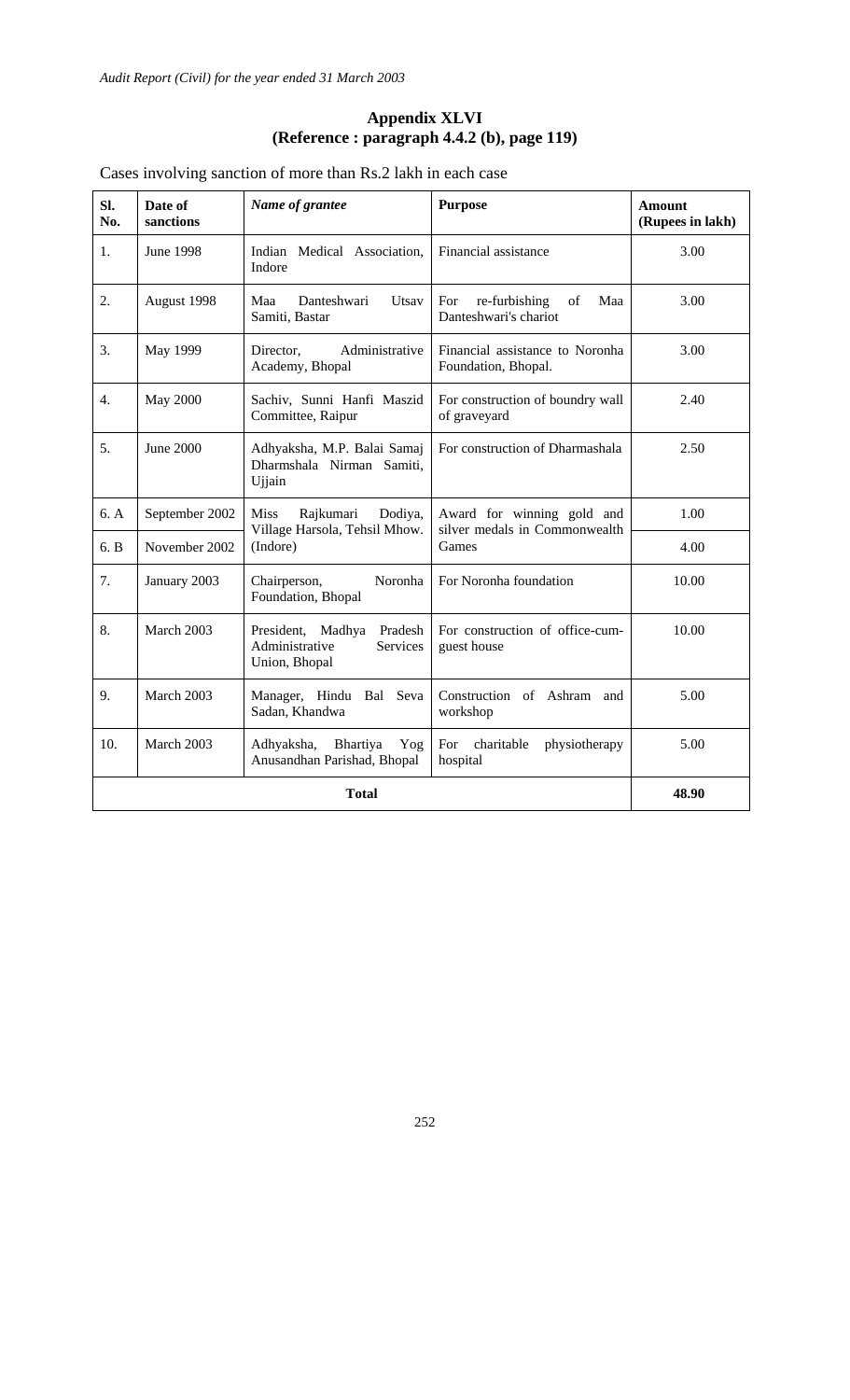## **Appendix XLVII**

## **(Reference : paragraph 4.4.2 (c), page 119)**

Particulars of cases involving sanctions of grants for religious purposes and/ or for the benefit of a particular caste/community

| Sl. | Year         | Purpose for which the grant was sanctioned                 |         |                                                       |          |                                                               |        |                                                          |        |                                             |        |                                  |        |                 |           |
|-----|--------------|------------------------------------------------------------|---------|-------------------------------------------------------|----------|---------------------------------------------------------------|--------|----------------------------------------------------------|--------|---------------------------------------------|--------|----------------------------------|--------|-----------------|-----------|
| No. |              | For construction<br>or repair etc. of<br>places of worship |         | For arranging<br>religious activities<br>or functions |          | For construction<br>of caste-based<br>community halls<br>etc. |        | For arranging<br>caste/<br>community-based<br>activities |        | For cremation<br>grounds<br>graveyard, etc. |        | For religious<br>education, etc. |        | <b>Total</b>    |           |
|     |              | No. of<br>cases                                            | Amount  | No. of<br>cases                                       | Amount   | No. of<br>cases                                               | Amount | No. of<br>cases                                          | Amount | No. of<br>cases                             | Amount | No. of<br>cases                  | Amount | No. of<br>cases | Amount    |
| (1) | (2)          | (3)                                                        | (4)     | (5)                                                   | (6)      | (7)                                                           | (8)    | (9)                                                      | (10)   | (11)                                        | (12)   | (13)                             | (14)   | (15)            | (16)      |
| 1.  | 1998-99      | 328                                                        | 88.04   | 18                                                    | 2.92     | 207                                                           | 96.90  | 6                                                        | 2.25   | 41                                          | 9.00   | 33                               | 10.71  | 633             | 209.820   |
| 2.  | 1999-2000    | 329                                                        | 78.50   | 16                                                    | 4.80     | 76                                                            | 45.10  | 26                                                       | 4.11   | 17                                          | 7.60   | 16                               | 3.20   | 480             | 143.31    |
| 3.  | 2000-01      | 552                                                        | 90.11   | 39                                                    | 7.49     | 93                                                            | 37.33  | 23                                                       | 2.65   | 47                                          | 11.20  | 28                               | 4.95   | 782             | 153.73    |
| 4.  | 2001-02      | 122                                                        | 14.56   | $\overline{4}$                                        | 1.60     | 12                                                            | 5.90   |                                                          | 0.15   | $\tau$                                      | 2.25   | 3                                | 0.60   | 149             | 25.06     |
| 5.  | 2002-03      | 560                                                        | 67.045  | 29                                                    | 2.52606  | 172                                                           | 87.66  | 23                                                       | 6.445  | 34                                          | 12.00  | 29                               | 7.31   | 847             | 182.98606 |
|     | <b>Total</b> | 1891                                                       | 338.255 | 106                                                   | 19.33606 | 560                                                           | 272.89 | 79                                                       | 15.605 | 146                                         | 42.05  | 109                              | 26.77  | 2891            | 714.90606 |

 *(Rupees in lakh)*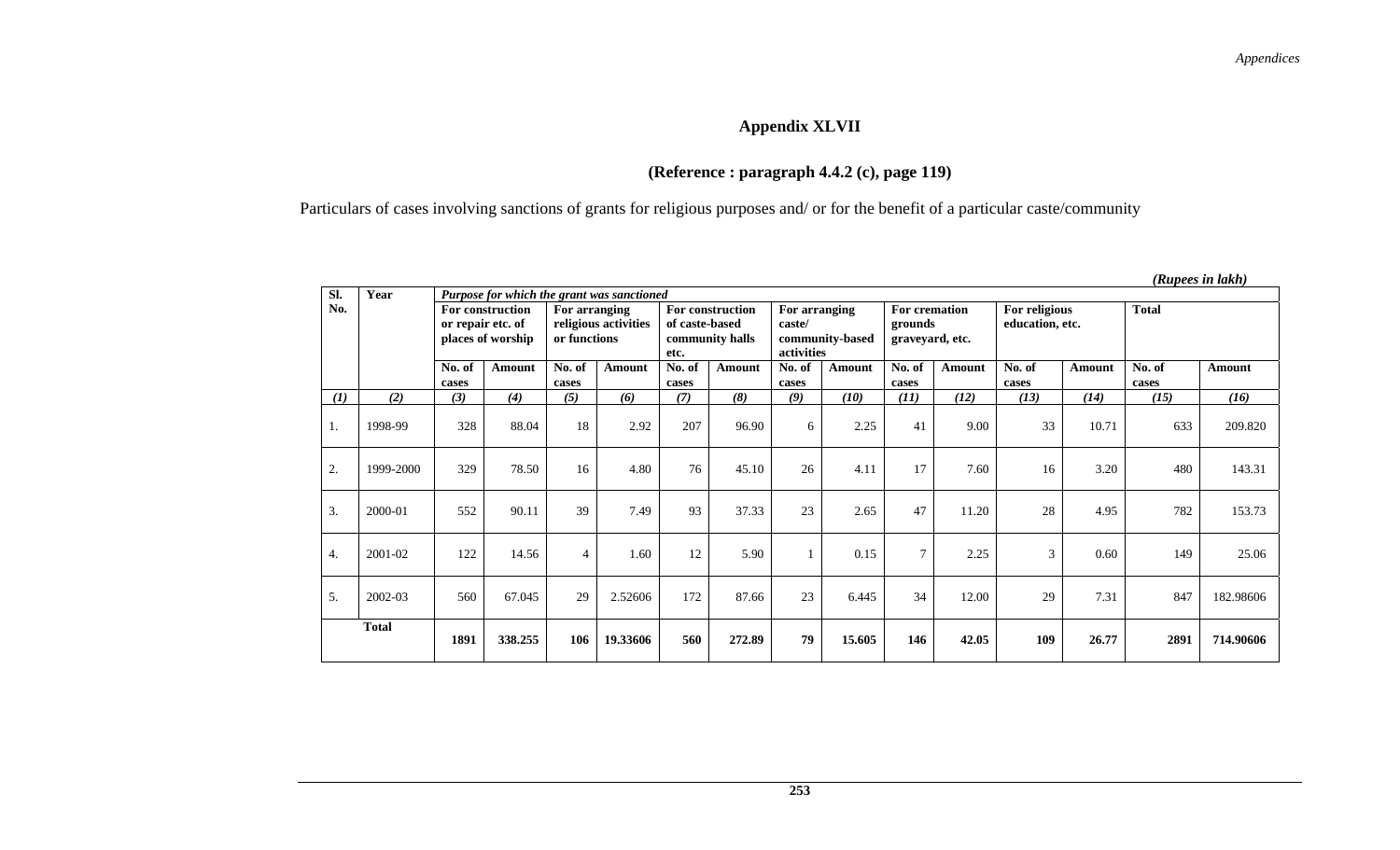#### **Appendix XLVIII (Reference: paragraph 4.4.6, page 124)**

### **Details of food grain distributed under Mid-day Meals Scheme**

| <b>Month</b> | Number of<br>students<br>enrolled in<br>class I to V | Number of<br>students<br>provided<br>food grains | <b>Quantity of</b><br>food grain<br>distributed<br>(In quintals) | <b>Quantity of food</b><br>grain admissible<br>at 3 kg per<br>month (In<br>quintals) | <b>Excess quantity</b><br>of food grain<br>distributed (In<br>quintals) |  |
|--------------|------------------------------------------------------|--------------------------------------------------|------------------------------------------------------------------|--------------------------------------------------------------------------------------|-------------------------------------------------------------------------|--|
| 8/2001       | 184571                                               | 64051                                            | 1965.96                                                          | 1921.53                                                                              | 44.43                                                                   |  |
| 9/2001       | 184444                                               | 102209                                           | 3557.44                                                          | 3066.27                                                                              | 491.17                                                                  |  |
| 10/2001      | 177806                                               | 81142                                            | 3820.67                                                          | 2434.26                                                                              | 1386.41                                                                 |  |
| 11/2001      | 177862                                               | 111855                                           | 3721.61                                                          | 3355.65                                                                              | 365.96                                                                  |  |
| 12/2001      | 177437                                               | 108812                                           | 4119.16                                                          | 3264.36                                                                              | 854.80                                                                  |  |
| 01/2002      | 176773                                               | 141769                                           | 4739.55                                                          | 4253.07                                                                              | 486.48                                                                  |  |
| 02/2002      | 176838                                               | 141483                                           | 5145.15                                                          | 4244.49                                                                              | 900.66                                                                  |  |
| 03/2002      | 176995                                               | 76813                                            | 5053.24                                                          | 2304.39                                                                              | 2748.85                                                                 |  |
| <b>Total</b> | 1432726                                              | 828134                                           | 32122.78                                                         | 24844.02                                                                             | 7278.76                                                                 |  |

Cost of food grain (wheat) @ Rs.8.30/- per kg fixed by the Government of India.

Thus Excess pay 7278.76x8.30 = 60.41 lakh

**Source:- Monthly Progress Reports maintained in the office of Chief Executive Officer , Zila Panchayat, Rajgarh.**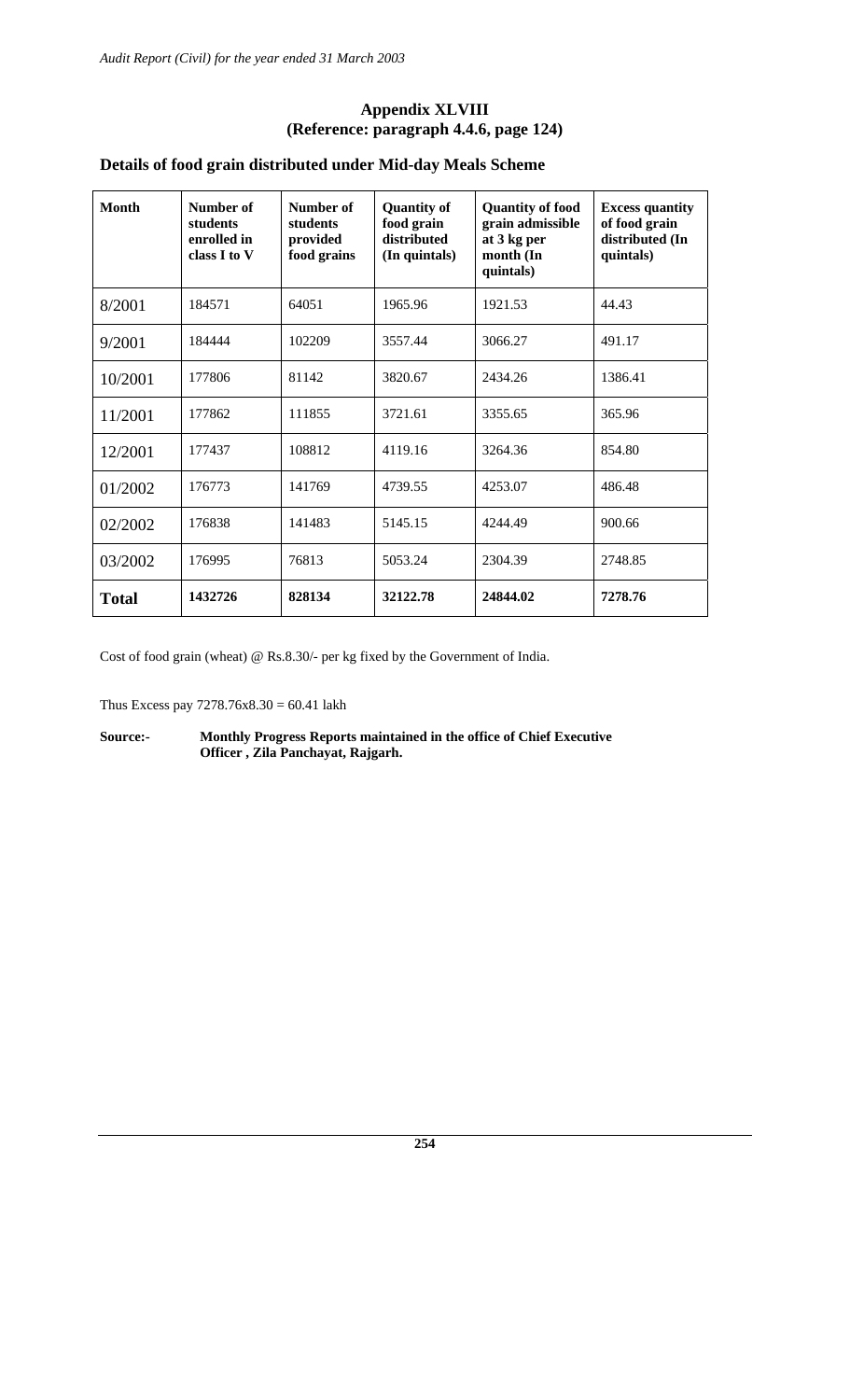### **Appendix XLIX (Reference: paragraph 4.6.4, page 137) Statement showing details of recoverable extra cost from the defaulting contractors**

 **(Rupees in lakh)**  Name of original contractor from whom the extra cost Agt. No. Name of work Name of Division Amount of contract Estimated cost Value of work done Balance Amt. Of work Amt. of work awarded to another contractor Amt. of work done Extra cost recoverable from original contractor Balance Amt. of advances & cost of material Amt. available with the deptt. Date on which work was withdrawn from original contractor 40/DL/8 9-90 Constn. of Urmil acquaduct at ch 816 of Bariyarpur left main canal Bariyarpur left canal Dn. No.1 Rajnagar 117.88 (49% above) 79.01 32.29 85.59 PAC 64.40 187.08  $(190.49%)$ 11.24 91.00  $(141.49%)$ - 2.16 adjusted 6.24 3.15 Adjusted 2.16 Balance 0.99 15.11.95  $16/DI/9$ 0-91 Constn.of chutefall at RD 115 M on Bhangra Nalla tank Constn. of Banjar River Project Dn. Baiher 47.90 (65.17%) 29.00 24.69 23.21 PAC 13.86 44.07 (217.97%) 32.09 21.18 (152.8%) Recd.-2.59 - 4.10.97 18.62 (63.90%) 7.65 4.66 (41.06%)  $- 7.3.90$ Shri R.K.Khurana  $9/DL/88$ -89 chutefall at RD 120 M on Amanall tank 1) CC lining at Banjar River Project Dn. Baiher 15.88 (22.84%) 12.93 1.92 13.96 PAC-11.36 PAC-11.00 42.97  $(290.557%)$ 52.86 24.93 (226.66%) 8.12.98 6,7,8 & 9/88-89 RD 700 to 1800 M of LBC 2) CC lining at RD 1800 to 3000 M of LBC 3) CC lining at RD 6565 to 8000 M of LBC 4) CC lining at RD 4000 to 5000 M of LBC Constn. of high RABS LBC dn. No. II Jabalpur 139.10  $(6.49%)$ 130.62 16.25 122.86 PAC-113.17 413.51  $(365.38%)$ 179.28 290.65 14.90 - 26.12.90 4 Banka Engg.Co. 3/89-90 level bridge across Narrmada river PWD NVDA (ISP) Dn.  $N_{\rm O,II}$  Barwaha Gandhi Sagar 338.00 (12.66%) 300.02 185.55 PAC 152.45 484.99 (318.13%) 418.73 332.54 67.29 - 5.6.97 Khoobchand Tanwar 7/91-92 Constn. of Indergarh Tank Dam Dn., Gandhi Sagar 102.90 (6.94%) 96.22 37.56 135.43<sup>2</sup> 216.77 (60.06%) 5 | Khoobchand Tanwar | 7/91-92 | Constn. of | Gandhi Sagar | 102.90 | 196.22 | 37.56 | 135.43<sup>2</sup> | 216.77 | 14.59 | 29.82 | 0.32 | - | 23.11.96  $67/96-$ 97 Constn. of Indergarh Tank Gandhi Sagar Dam Dn., Gandhi Sagar 216.77 (160.06%) 135.43 74.59 88.35 170.04 (92.45%) 174.31 31.76 21.31 Mach.Adv -10.76 10.55 - 14.05.99

*Includes some non-debitable items*

Sl. No.

2

is recoverable

Shri Omprakash Mishra

Shri Amiruddin

3 M/s Mishra & associates Rewa

Mal

2

Universal

826.54

+6.96 Sec.Adv. 17.51

106.26

0.99

 $\frac{-4.75}{821.79}$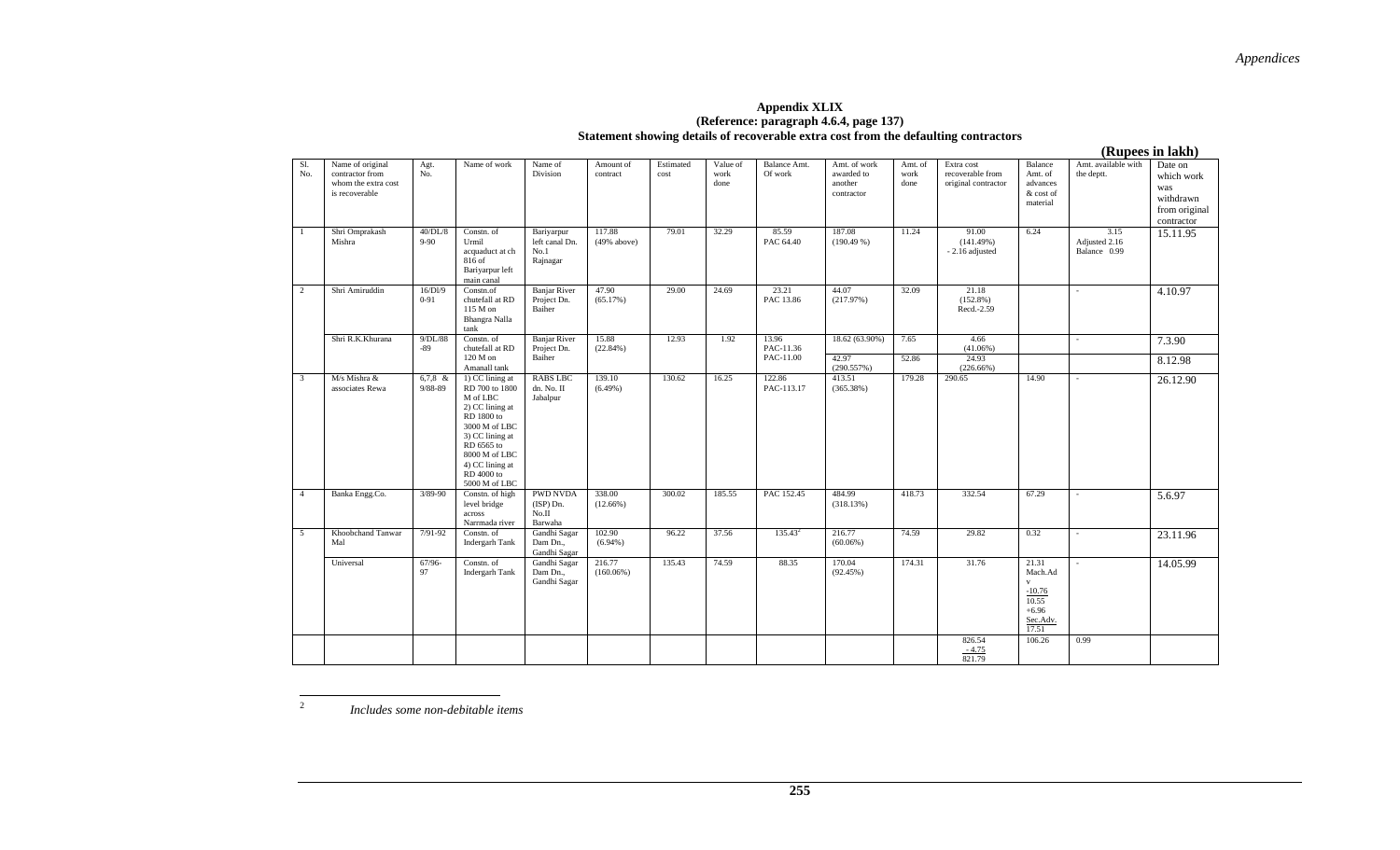| Sl.No.         | Unit                                                | Try figures as on<br>31.3.03     | Dept. figures as on<br>31.03.03  | Difference as on<br>31.3.03      |
|----------------|-----------------------------------------------------|----------------------------------|----------------------------------|----------------------------------|
| 1              | <b>LAO</b> Gwalior                                  | 8, 37, 25, 175                   | 7,32,02,384                      | 1,05,22,791                      |
| $\overline{2}$ | LAO Rajghat Canal Project,<br>Datia                 | 10,79,74,297                     | 9,65,67,225                      | 1,14,07,072                      |
| 3              | LAO Rajghat Canal unit I/II<br>Datia                | 4,52,26,282                      | 1,70,24,496                      | 2,82,01,786                      |
| $\overline{4}$ | LAO Chhatarpur                                      | 20,94,82,073                     | 20,97,52,449                     | $(-)2,70,376$                    |
| 5              | LAO Shivpuri                                        | 6,52,23,619                      | 18,57,30,779                     | $(-)12,05,07,160$                |
| 6              | Director Public Health and<br>Family Welfare Bhopal | 93,48,208                        | 93,83,208                        | $(-)35,000$                      |
| $\tau$         | Distt. Small Saving Officer<br>Bhopal               | 9,52,126                         | 3,64,493                         | 5,87,633                         |
| 8              | Director centre for Reh. Studies<br>Bhopal          | Nil                              | 5,00,00,000                      | $(-)5,00,00,000$                 |
| $\overline{9}$ | <b>LAO</b> Sehore                                   | 1,13,12,415                      | 1,26,26,521                      | $(-)13,14,106$                   |
| 10             | LAO Rajgarh                                         | 3,27,18,225                      | 3,55,45,338.55                   | $(-)28,27,113.55$                |
| 11             | LAO and RO Sardar Sarovar<br>Project Khargone       | 10,05,71,247                     | 7,30,05,648                      | 2,75,65,599                      |
| 12             | LAO & RO Sardar Sarovar Proj<br>Barwani             | 32, 27, 17, 433                  | 30,88,07,314                     | 1,39,10,119                      |
| 13             | LAO & RO Manjobat Project,<br>Dhar                  | 18,89,54,895                     | 11,59,92,612                     | 7,29,62,283                      |
| 14             | LAO&RO Mahi Project Dhar                            | 13,44,34,919                     | 13,41,48,911                     | 2,86,008                         |
| 15             | LAO & RO Sardar Sarovar<br>Project Alirajpur        | 4,58,49,777                      | 4,58,29,777                      | 20,000                           |
| 16             | Labour Commissioner, Indore                         | 1,32,07,902.25                   | 1,30,78,876.25                   | 1,29,026                         |
| 17             | Collector LAO Ujjain                                | 8, 85, 73, 795. 71               | 8,23,36,930.71                   | 62,36,865                        |
| 18             | Distt. Collector Shajapur                           | 21,20,076                        | 20,60,076                        | 60,000                           |
| 19             | LAO Katni                                           | 1,00,29,587                      | 1,22,64,795                      | $(-)22,35,208$                   |
| 20             | LAO Shahdol                                         | 1,75,98,599                      | 1,64,00,660.24                   | 11,97,938.76                     |
| 21             | LAO Jabalpur                                        | 94,06,708.33                     | 3,34,99,841                      | $(-)2,40,93,132.67$              |
| 22             | LAO Jabalpur                                        | 1,28,37,830                      | 1,17,77,801                      | 10,60,029                        |
| 23             | SDO Narsimhpur                                      | 7,66,35,533                      | 7,38,88,310                      | 27,47,223                        |
| 24             | LAO Seoni                                           | 2,19,31,697                      | 2,01,92,456                      | 17,39,241                        |
| 25             | LAO Chhindwara                                      | 2,24,94,477                      | 2,23,09,370.38                   | 1,85,106.62                      |
| 26             | <b>LAO</b> Balaghat                                 | 3,70,03,446                      | 4,48,92,670                      | $(-)78,89,224$                   |
| 27             | <b>Asstt. Commissioner Tribal</b><br>Dev. Jabalpur  | 1,16,93,146                      | 67,55,459                        | 49,37,687                        |
| 28             | Collector Tribal Dev., Balaghat                     | 1,15,18,767<br>1,69,35,42,255.29 | 1,05,18,767<br>1,71,79,57,168.13 | 10,00,000<br>$(-)2,44,14,912.84$ |

### **Appendix L (Reference : paragraph 4.6.6, page 140) Statement of unreconciled figures of Personal Deposit Account, during the year 2002-03.**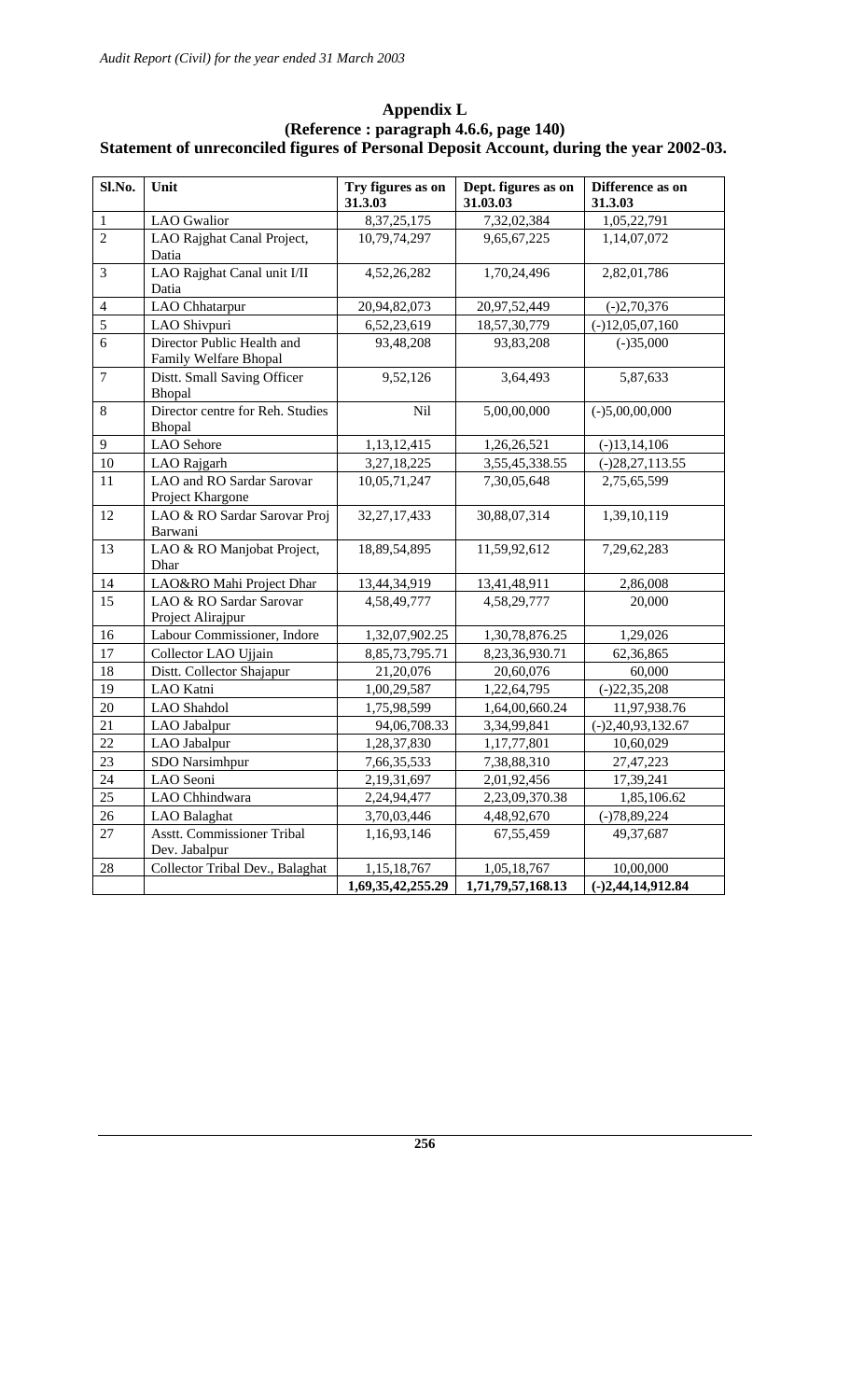| Excess figures in treasury $(+)$ |                 | Less figures in treasury (-) |                 |
|----------------------------------|-----------------|------------------------------|-----------------|
| Sl. No.                          | <b>Amount</b>   | Sl. No.                      | <b>Amount</b>   |
| 1.                               | 1,05,22,791     | 1.                           | 2,70,376        |
| 2.                               | 1,14,07,072     | 2.                           | 12,05,07,160    |
| 3.                               | 2,82,01,786     | 3.                           | 35,000          |
| 4.                               | 5,87,633        | 4.                           | 5,00,00,000     |
| 5.                               | 2,75,65,599     | 5.                           | 13,14,106       |
| 6.                               | 1,39,10,119     | 6.                           | 28, 27, 113.55  |
| 7.                               | 7,29,62,283     | 7.                           | 22,35,208       |
| 8.                               | 2,86,008        | 8.                           | 2,40,93,132.67  |
| 9.                               | 20,000          | 9.                           | 78,89,224       |
| 10.                              | 1,29,026        |                              |                 |
| 11.                              | 62,36,865       |                              |                 |
| 12.                              | 60,000          |                              |                 |
| 13.                              | 11,97,938.76    |                              |                 |
| 14.                              | 10,60,029       |                              |                 |
| 15.                              | 27,47,223       |                              |                 |
| 16.                              | 17,39,241       |                              |                 |
| 17.                              | 1,85,106.62     |                              |                 |
| 18.                              | 49,37,687       |                              |                 |
| 19                               | 10,00,000       |                              |                 |
| G. Total                         | 18,47,56,407.38 | G. Total                     | 20,91,71,320.22 |

Analysis of difference between treasury and departmental figures year 2002-2003

| (9)  | $(-)$ | 20,91,71,320.22     |
|------|-------|---------------------|
| (19) | $(+)$ | 18, 47, 56, 407. 38 |

Net (-) 2,44,14,912.84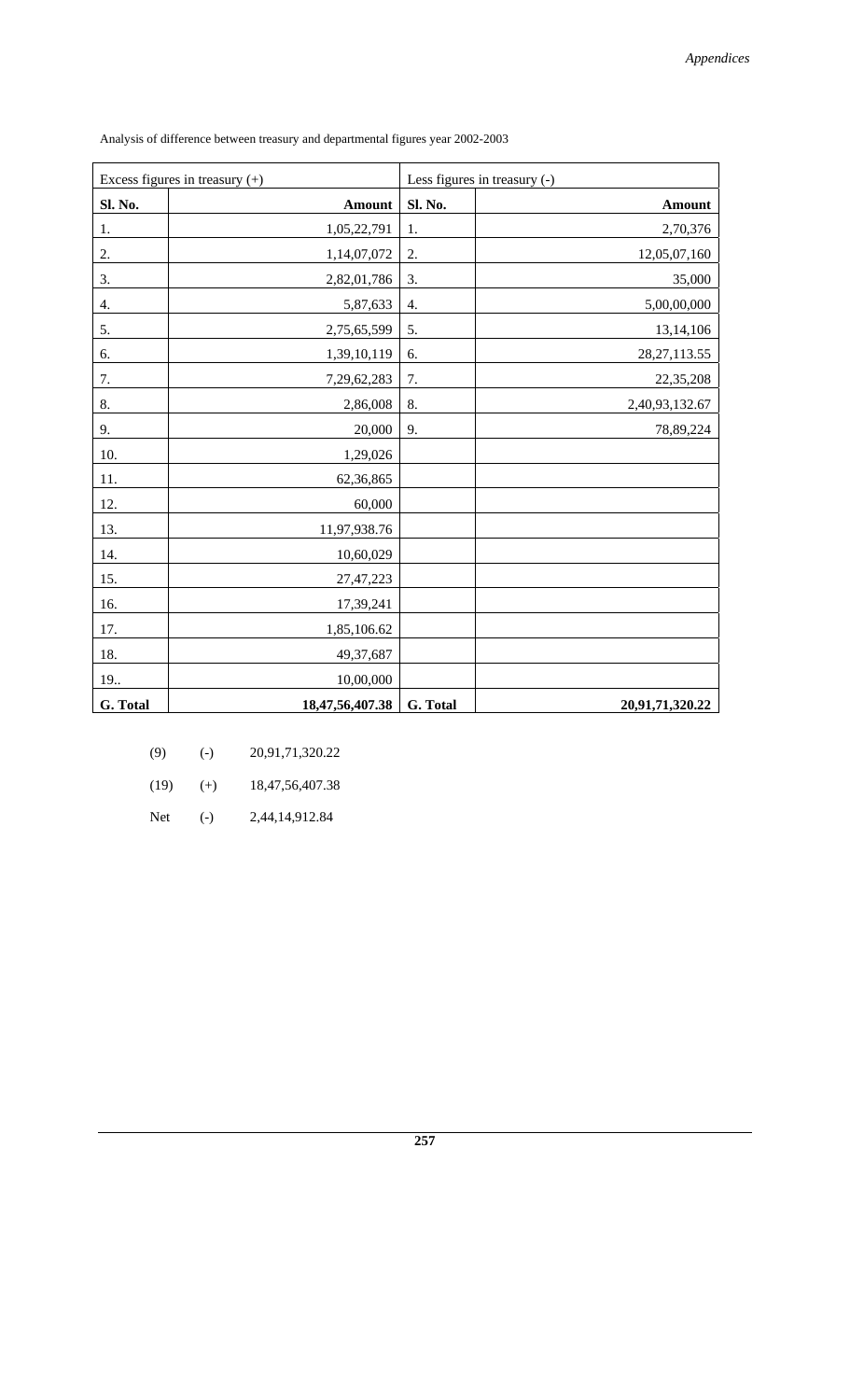# **Appendix LI**

# **(Reference : paragraph 5.2.5, page 145)**

# **Statement showing the units pending for Internal Audit**

| Sl.<br>No. | <b>Name of Unit</b>                                       | <b>Period of last</b><br><b>Internal Audit</b><br>conducted | <b>Internal Audit not</b><br>conducted Period |
|------------|-----------------------------------------------------------|-------------------------------------------------------------|-----------------------------------------------|
| 1.         | Government Engineering College, Jabalpur                  | 10/87 to 9/92                                               | More than 10 years                            |
| 2.         | Government Engineering College, Ujjain                    | $1/75$ to $5/81$                                            | More than 22 years                            |
| 3.         | Government Engineering College, Rewa                      | 4/84 to 8/85                                                | More than 18 years                            |
| 4.         | Government Engineering College, Sagar                     | 11/81 to 11/88                                              | More than 14 years                            |
| 5.         | Government Engineering College, Bhopal                    | 11/86 to 4/89                                               | 5/89 to 8/2003 More<br>than 14 years          |
| 6.         | Government Pre Vocational Training Centre,<br>Alirajpur   | Up to $3/90$                                                | 4/90 to 8/2003 More<br>than 13 years          |
| 7.         | Government Pre Vocational Training Centre, Betul          | Up to 8/2000                                                | 9/2000 to 8/2003<br>3 years                   |
| 8.         | Government Pre Vocational Training Centre,<br>Panagar     | Up to $3/90$                                                | 4/90 to 8/2003 More<br>than 13 years          |
| 9.         | Government Pre Vocational Training Centre,<br>Hoshangabad | Up to $2/97$                                                | 3/97 to 8/2003 More<br>than 6 years           |
| 10.        | Government Pre Vocational Training Centre, Sehore         | Up to 1/2001                                                | 2/2001 to 8/2003<br>2 years                   |
| 11.        | Government Pre Vocational Training Centre,<br>Beohari     | 1/89<br>(Since its<br>inception)                            | 1/89 to 8/2003 More<br>than 14 years          |
| 12.        | Government Pre Vocational Training Centre,<br>Shujalpur   | Up to $3/90$                                                | 4/90 to 8/2003 More<br>than 13 years          |
| 13.        | Government Pre Vocational Training Centre,<br>Kasarabad   | Up to 7/95                                                  | 8 years                                       |
| 14.        | Government Pre Vocational Training Centre,<br>Ratanpur    | Up to 3/89                                                  | 14 years                                      |
| 15.        | Government Pre Vocational Training Centre,<br>Raipura     | Date not known<br>(Since inception)                         |                                               |
| 16.        | Government Women Polytechnic, Bhopal                      | 2/89 to 3/98                                                | 5 years                                       |
| 17.        | Government Women Polytechnic, Sagar                       | 5/87 to 1/91                                                | 12 years                                      |
| 18.        | Government Women Polytechnic, Burhanpur                   | 4/88 to 12/89                                               | 13 years                                      |
| 19.        | Government Women Polytechnic, Khargone                    | 3/98 to 1/2000                                              | 3 years                                       |
| 20.        | Government Women Polytechnic, Jabalpur                    | 12/96 to 5/2000                                             | 3 years                                       |
| 21.        | Government Women Polytechnic, Indore                      | 11/96 to 4/99                                               | 4 years                                       |
| 22.        | Government Women Polytechnic, Gwalior                     | 3/95 to 12/98                                               | 4 years                                       |
| 23.        | Government Women Polytechnic, Hoshangabad                 | 2/95 to 1/98                                                | 5 years                                       |
| 24.        | Government Women Polytechnic, Sehore                      | 11/98<br>(Since inception)                                  | 13 years                                      |
| 25.        | Government Women Polytechnic, Chhindwara                  | 1/98 to 10/2000                                             | 3 years                                       |